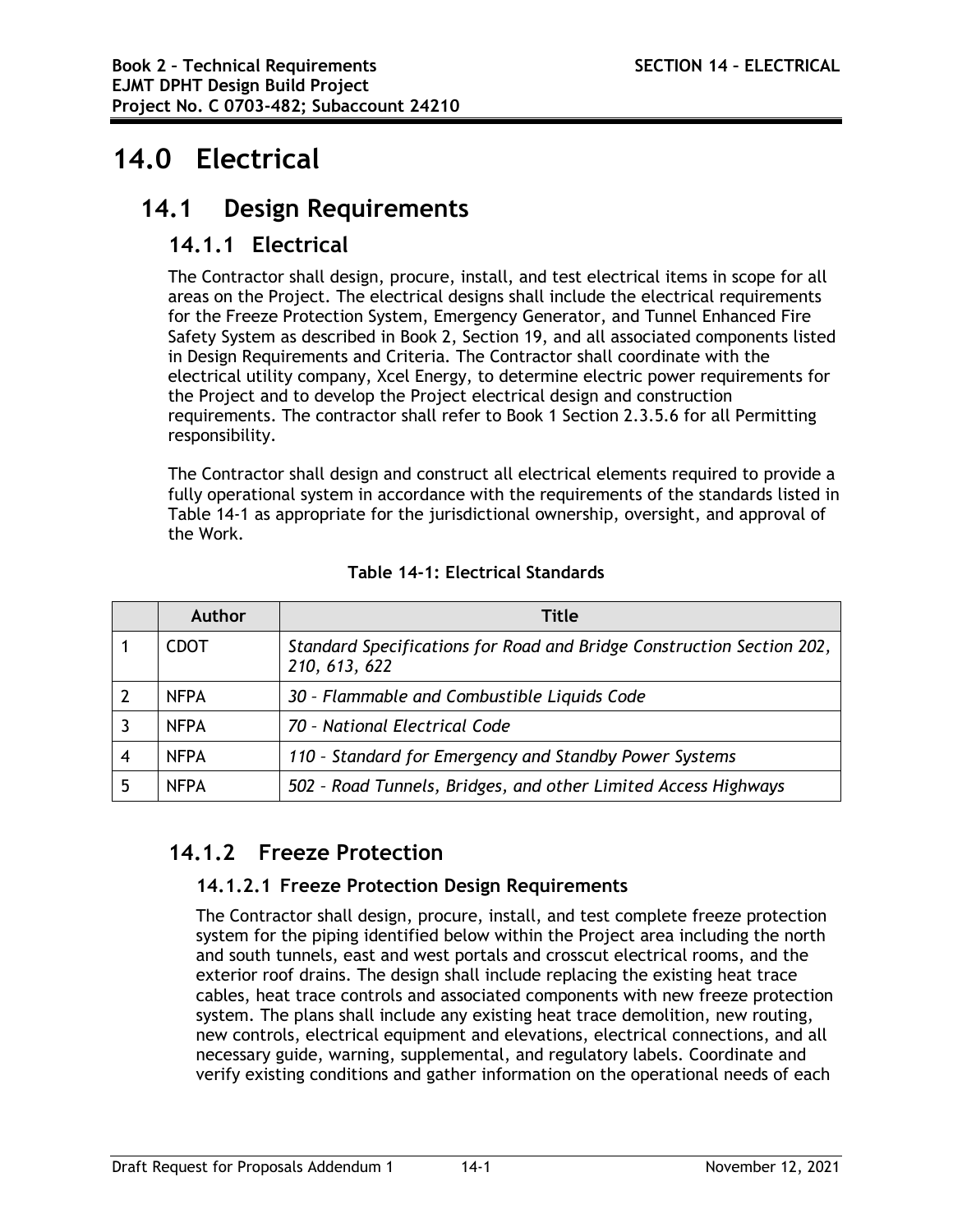tunnel with CDOT maintenance staff to understand all areas of concern in the scope of the Project.

Required Freeze Protection for North Tunnel Pipes:

- Existing Roof Drains
- Existing Seep Main North: Minimum of 990' of from each side.
- Existing Seep Main South: Minimum of 990' from each side.
- Existing 18" Ductile Iron Sewer: Minimum of 990' from each side.
- Existing 6" Ductile Iron Storm: Minimum of 990' from each side.
- New 4" Galvanized Steel Water Main: Entire length of pipe.

Required Freeze Protection for South Tunnel Pipes:

- Existing Roof Drains
- Existing Seep Main North: Minimum of 990' from each side.
- Existing Seep Main South: Minimum of 990' from each side.
- Existing 12" Ductile Iron Sewer: Minimum of 990' from each side.
- Existing 6" Ductile Iron Storm: Minimum of 990' from each side.

Freeze protection solutions presented and approved must be compatible with the existing components in the Project that shall remain. New monitoring and alarming of the entire new freeze protection system shall be added to be able to remotely monitor the new system(s) and / or circuits for power failure. Add to the existing SCADA system ability to monitor freeze protection status and provide alarms for the new freeze protection System. Refer to Special Provisions Revisions to Section 210 – SCADA System Integration and Integrator Requirements. If heat trace is approved freeze protection solution, refer to 14.1.2.2 and Special Provisions Section 220533 – Heat Tracing for Plumbing Piping, Heat Trace Pipe Freeze Protection and Flow Maintenance System. Freeze protection design shall comply with the requirements of the most current publications of the Standard Specifications, and the National Electric Code.

# **14.1.2.2 Heat Trace Design Criteria**

Contractor shall verify and provide calculations for freeze protection required in pipes listed below. Refer to the Heat Trace block diagram for additional requirements and control sequencing in Reference Documents.

North Tunnel:

 Control distribution panels with a main feed, (1) ambient air sensing temperature sensor tied to distribution panel, (1) snow controller wired into distribution panel and (1) snow sensor for roof drains shall be provided. Distance between each manhole is approximately 600 feet.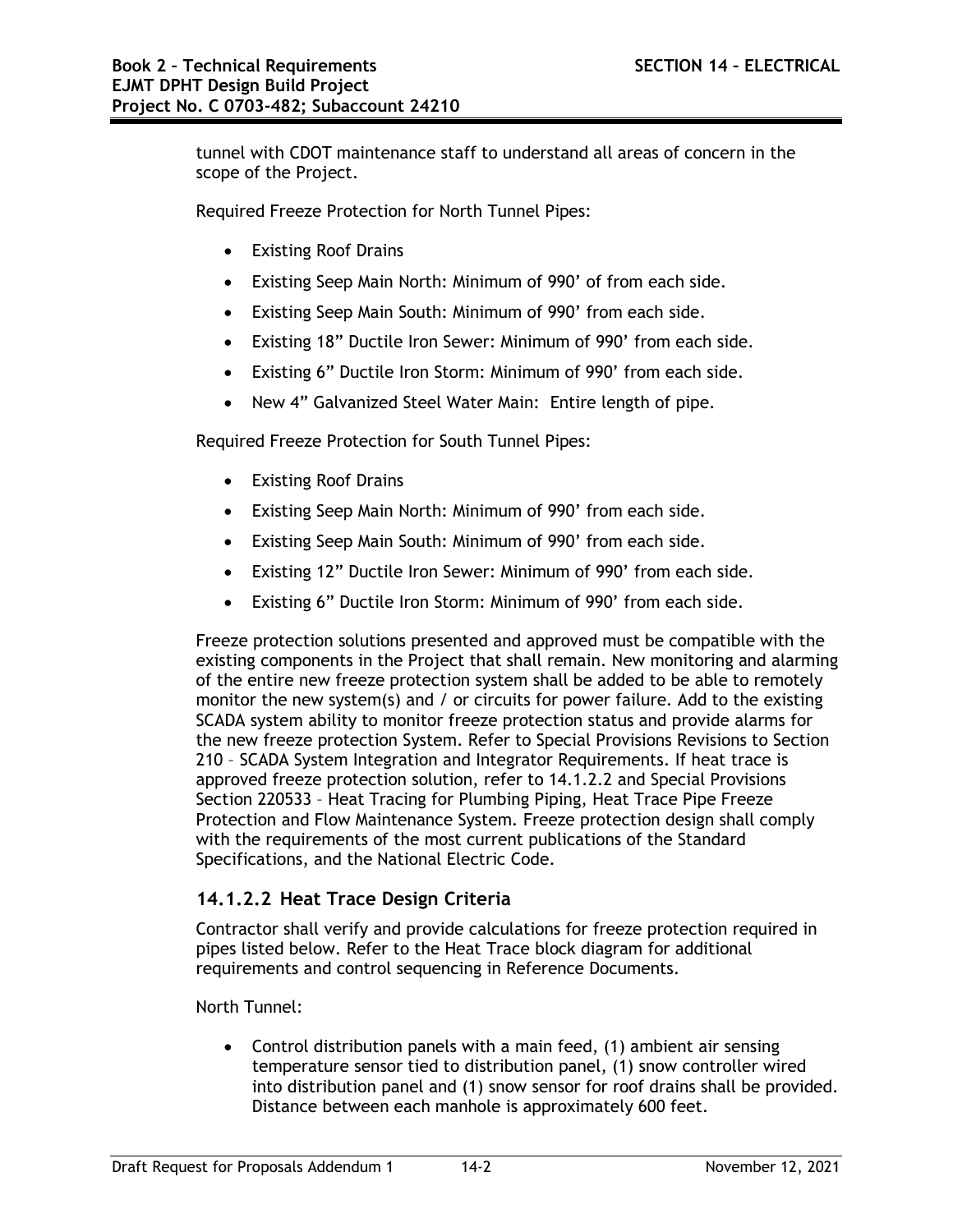- Heat Trace Cable
	- o Existing Roof Drains
	- o Existing Seep Main North: Maximum circuit lengths of 419'.
	- o Existing Seep Main South: Maximum circuit lengths of 419'.
	- o Existing 18" Ductile Iron Sewer: Maximum circuit lengths of 419'.
	- o Existing 6" Ductile Iron Storm: Maximum circuit lengths of 419'.
	- o New 4" Galvanized Steel Water Main: Maximum circuit lengths of 600'.

South Tunnel:

- Control distribution panels with a main feed, (1) ambient air sensing temperature sensor tied to distribution panel, (1) snow controller wired into distribution panel and (1) snow sensor for roof drains shall be provided. Contactor Panels shall be installed throughout the tunnel in crosscut electrical rooms to control the freeze protection for the Water Main. Distance between each manhole is approximately 300 feet.
- Heat Trace Cable
	- o Existing Roof Drains
	- o Existing Seep Main North: Maximum circuit lengths of 419'.
	- o Existing Seep Main South: Maximum circuit lengths of 419'.
	- o Existing 12" Ductile Iron Sewer: Maximum circuit lengths of 419'.
	- o Existing 6" Ductile Iron Storm: Maximum circuit lengths of 419'.

Existing electrical panels, HOA switches, contactors, and controls shall be removed and replaced with new distribution panels and controls in the East and West Main Electrical Rooms. Identify, inspect, maintain, and label existing branch circuiting.

Existing raceway shall be used if possible after conducting site verification. Associated electrical panels and equipment that are beyond useful life shall be replaced with new, including feeders. Verify existing equipment connection points, where power circuits are fed from and determine the best approach / installation method.

Any heat trace circuits currently fed from existing LCPs in East and West Main Electric Rooms shall be re-fed to new heat trace panels. Heat trace circuits currently fed from crosscut electric room LCPs shall be replaced with new circuiting and new monitoring but fed from same source. The monitoring system(s) shall be linked together to a common location. Electrical equipment shall be placed in easily accessible range of the new heat trace connections for maintenance and operations purposes.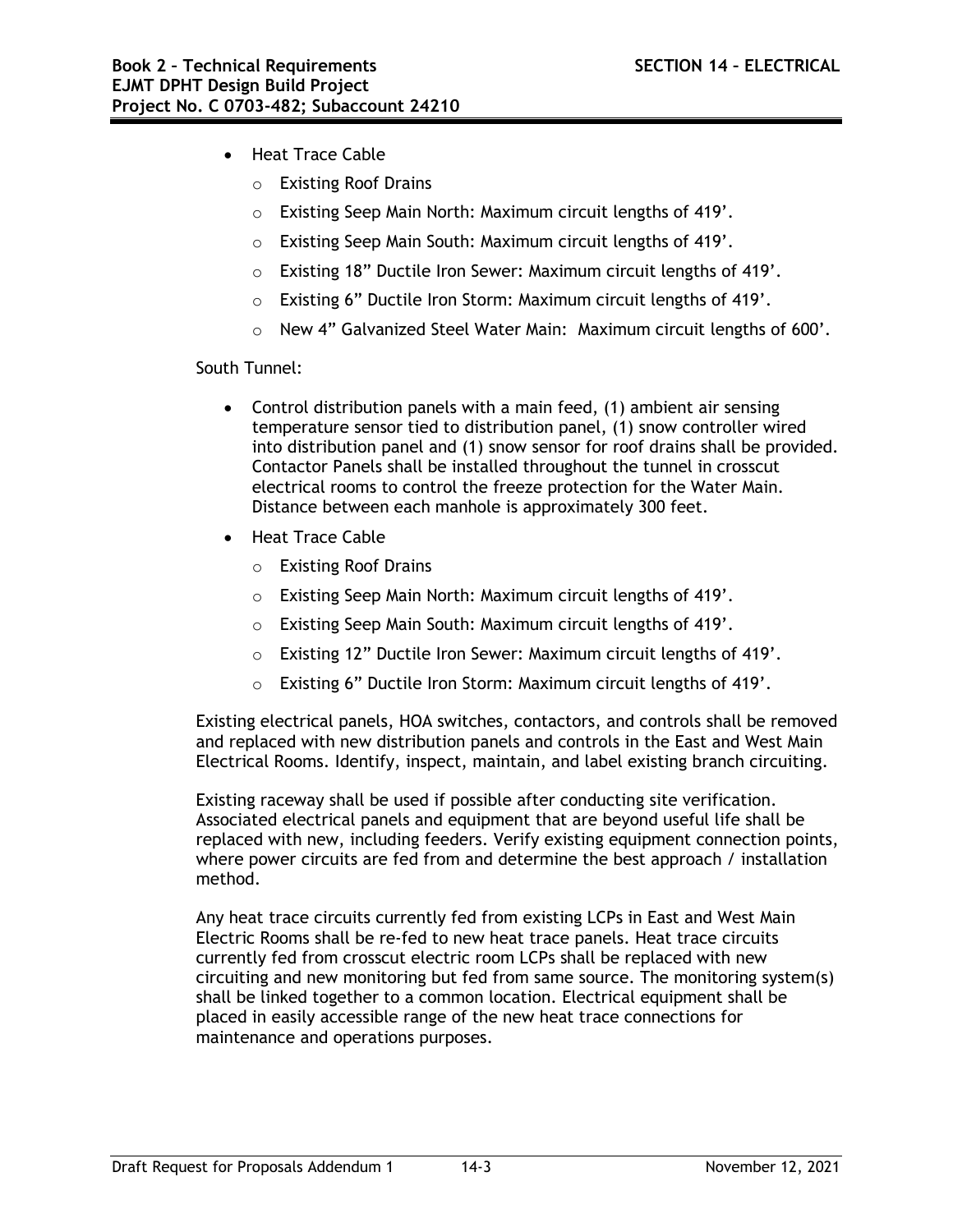# **14.1.3 Emergency Generator**

# **14.1.3.1 Emergency Generator System Design Requirements**

The Contractor shall design, procure, install, and test the new Emergency Generator System and components along with the demolition of the existing (2) 500kW Generator System. Required plans shall include electrical connection points, routing, details of system components, and all necessary guide, warning, supplemental, and regulatory labels. Emergency Generator to be designed at Project elevation of 11,160 feet. New generator enclosure shall meet the mountain corridor aesthetic guidelines along with outdoor rating guidelines.

Emergency Generator design shall comply with the requirements of the most current publications of the Standard Specifications, and the National Electric Code.

# **14.1.3.2 Emergency Generator Design Criteria**

Provide a new Emergency Generator System consisting of a Diesel Generator sized to handle existing peak demands and emergency demands in the event of a failure of both electrical supplies. New Emergency Generator shall be in a Sound Attenuated Weatherproof Enclosure located at the west portal along with supporting infrastructure and electrical distribution equipment that shall replace the current emergency backup generators. Proposed equipment locations provided in Reference Documents, but exact location shall be decided upon by Design Build team and placed on the southwest side of the West portal. Additional components of design include a Fuel Tank to withstand a runtime of 10 hours and a Step-up Transformer to step-up 13.8kV to 24.9kV. Emergency Generator shall have a separate feeder to 24.9kV switchgear in West central Electrical Room. New 24.9kV switchgear section shall be added to tie Emergency Generator. Main switchgear shall be configured with interlocking automatic transfer switch(es) for "Closed Transition" to allow for Emergency standby generator installation to be connected to serve all essential services.

Refer to Section 263213 – Packaged Engine Generators for properly sizing the new Generator System. East and West Portal XCEL Peak history reports included in Reference Documents. The Emergency Generator System shall serve the entire facility and a maximum of (4) Fans and Fan Motors in an Emergency situation.

Refer to Special Provisions Revision of Section 202 – Removal of Electrical Equipment for demolition requirements of the existing Generator System. Refer to Special Provisions Revision of Section 613 - 24.9 kV Switchgear Assemblies, Book 2 Section 10 – Geotechnical Roadway Pavements, and Book 2 Section 11 – Earthwork for new Generator System pad requirements.

Add to the existing SCADA system ability to control and monitor the new Emergency Generator System and provide alarms for the new Emergency Generator and its associated Siemens protection relay on the 24.9kV Switchgear lineup. Refer to Special Provisions Revisions to Section 210 – SCADA System Integration and Integrator Requirements.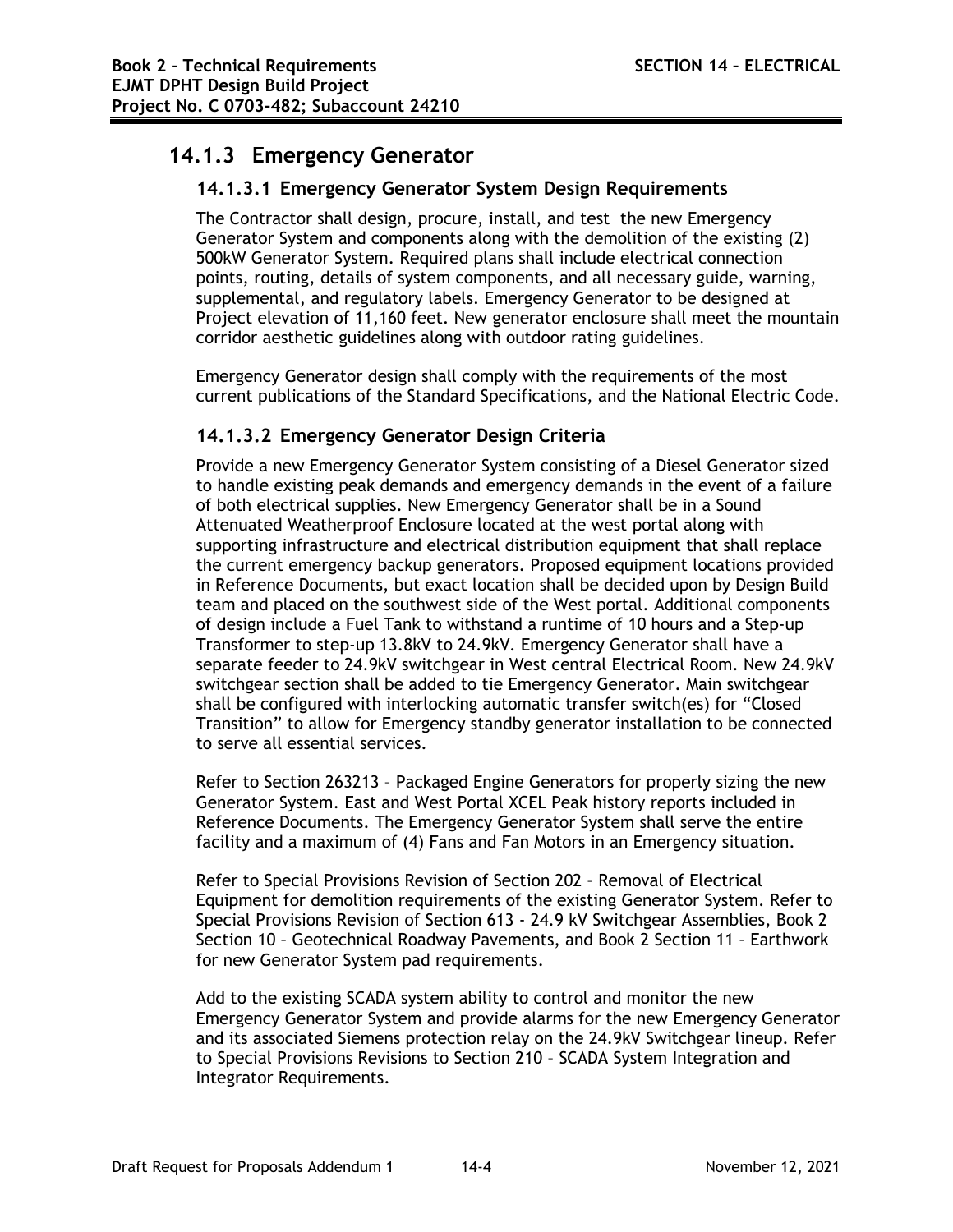# **14.2 Construction Requirements**

# **14.2.1 Electrical Work – Required Qualifications of Personnel**

All Electrical Work being constructed or installed by the Contractor or its Subcontractors shall be completed by personnel meeting the requirements of Licensed Journeymen Electrician, Licensed Master Electrician, or Electrical Apprentices as defined in Book 1 Appendix A. The Contractor shall provide documentation to CDOT demonstrating compliance with this requirement prior to commencing any Electrical Work activities.

# **14.2.2 Jet Fan Motor Rewinding**

The Contractor shall perform the rewinding of (16) sixteen 480Volt, 3 Phase, 600H.P. fan (exhaust or supply) motors located on fan deck of East and West Portals for the North Tunnel. Motor Repair Shop / Contractor is responsible for ALL work associated with disassembly, reassembly, transportation, coordination, and scheduling with CDOT Tunnel Maintenance. Only (1) one exhaust fan motor and (1) one supply fan motor will be allowed off-line at a time per Portal side. Total of 4 motors at a time. In the event CDOT Maintenance has a fan motor off-line for other repairs the contractor shall make it a priority to rewind it concurrently. This work shall be performed in accordance with the Book 2 Section 14 Exhibit A Specification 26 60 00.

# **14.3 Deliverables**

At a minimum, the Contractor shall submit the following to CDOT for Review, Approval, and/or Acceptance:

| <b>Deliverable</b>                                           | Review,<br>Acceptance, or<br>Approval | <b>Schedule</b>                                   |
|--------------------------------------------------------------|---------------------------------------|---------------------------------------------------|
| Documentation of Electrical Work<br>personnel qualifications | Review                                | Prior to commencing any<br><b>Electrical Work</b> |
| <b>Freeze Protection Product Data</b><br>and Design Guide    | Acceptance                            | Within 90 days of contract award                  |
| Freeze Protection Circuit Layouts,<br>Plans, and Details     | Acceptance                            | Within 90 days of contract award                  |
| <b>Freeze Protection SCADA</b><br><b>Integration Report</b>  | Approval                              | Within 90 days prior to integration               |
| <b>Freeze Protection Testing Plan</b>                        | Approval                              | 30 days prior to testing                          |
| <b>Freeze Protection Testing Report</b>                      | Approval                              | 30 days after testing                             |

**Table 14-2: Deliverables by the Contractor**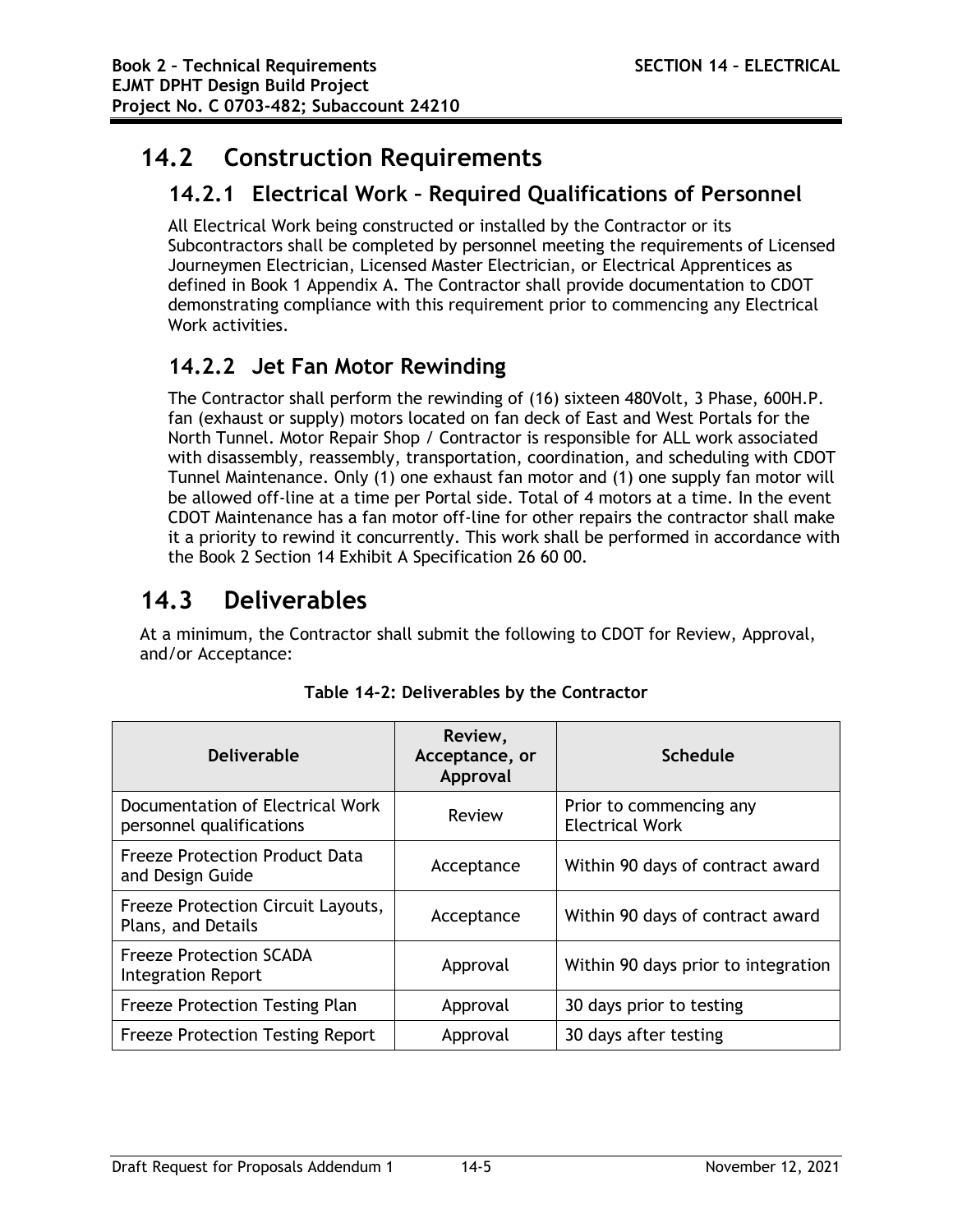| <b>Deliverable</b>                                                                              | Review,<br>Acceptance, or<br>Approval | <b>Schedule</b>                                      |
|-------------------------------------------------------------------------------------------------|---------------------------------------|------------------------------------------------------|
| <b>Emergency Backup Generator</b><br>System Product Data and Design<br>Guide                    | Acceptance                            | Within 90 days of contract award                     |
| <b>Emergency Backup Generator</b><br>Connection and Interconnection<br><b>Plans and Details</b> | Acceptance                            | Within 90 days of contract award                     |
| <b>Emergency Backup Generator</b><br><b>SCADA Integration Report</b>                            | Approval                              | Within 90 days prior to integration                  |
| <b>Emergency Backup Generator</b><br><b>Testing Plan</b>                                        | Approval                              | 30 days prior to testing                             |
| <b>Emergency Backup Generator</b><br><b>Testing Report</b>                                      | Approval                              | 30 days after testing                                |
| <b>Emergency Backup Generator</b><br><b>Field Report</b>                                        | Approval                              | 20 days after inspection                             |
| <b>Project Special Provisions</b><br><b>Required Submittal Material</b>                         | Acceptance                            | Within 90 days of contract award                     |
| <b>Maintenance and Operations</b><br><b>Training Plan and Syllabus</b>                          | Review                                | 30 days prior to beginning training                  |
| Annual Maintenance Plan                                                                         | Approval                              | 30 days prior to the start of the<br>Short-Term year |
| Annual Maintenance Report                                                                       | Review                                | 30th day of the new Short-Term<br>year               |
| <b>Motor Rewinding Test Report</b>                                                              | Acceptance                            | <b>Completion of Repairs</b>                         |

All deliverables shall also conform to the requirements of Book 2, Section 3.

# **14.4 Project Special Provisions**

The following pages provide the modified standard specifications that shall be applicable to the Project.

| <b>REVISION OF</b>                                               | <b>DATE</b> |
|------------------------------------------------------------------|-------------|
| <b>Testing and Commissioning</b>                                 | 11/12/2021  |
| Section 26 05 33 - Heat Tracing for Plumbing Piping              | 11/12/2021  |
| Section 26 12 00 - Outdoor Pad Mounted Transformers              | 11/12/2021  |
| Section 26 14 00 - Conductors Medium Voltage                     | 11/12/2021  |
| Section 26 15 00 - Splicing and Terminating Medium Voltage Cable | 11/12/2021  |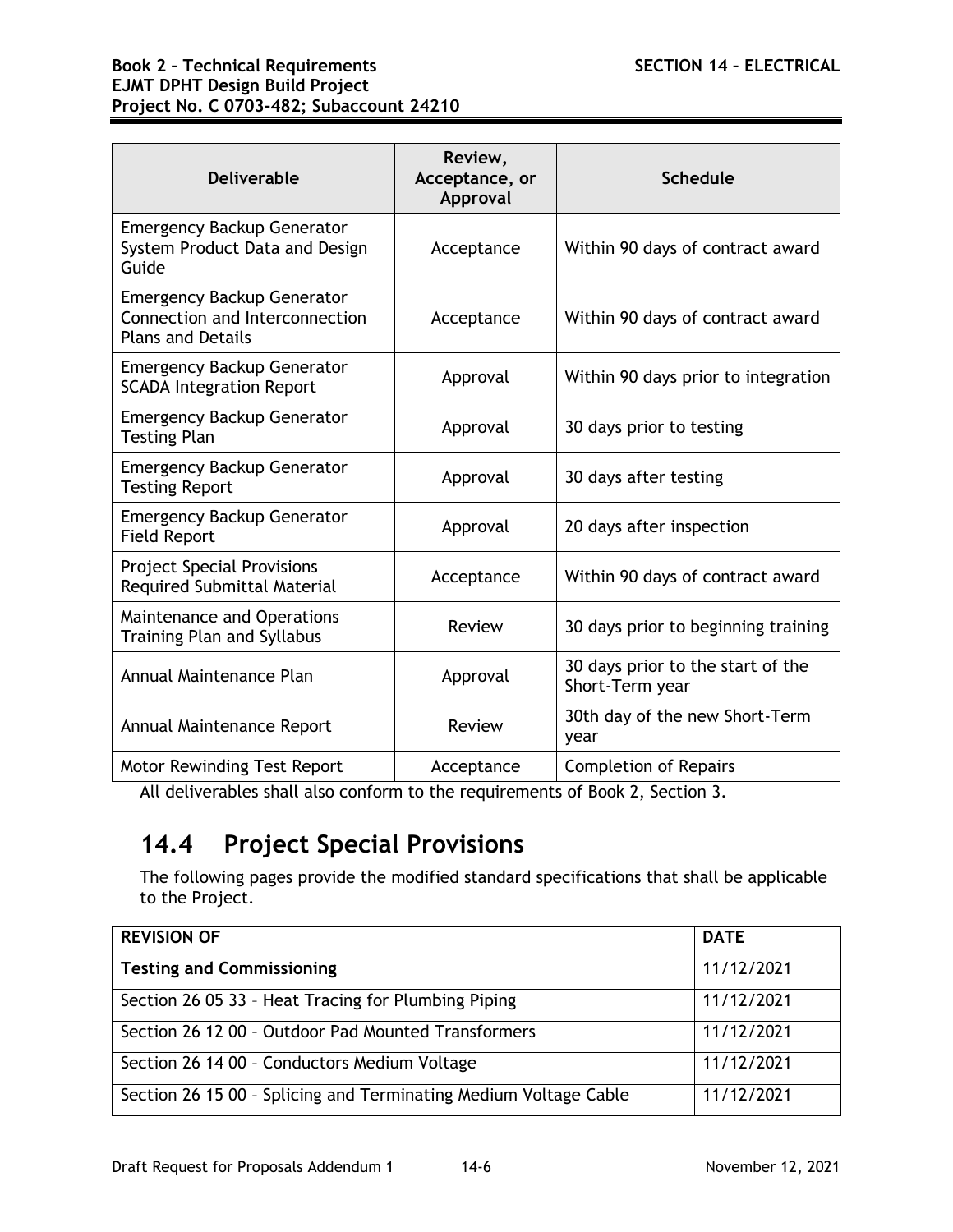| <b>REVISION OF</b>                                                 | <b>DATE</b> |
|--------------------------------------------------------------------|-------------|
| Section 26 32 13 - Package Engine Generator Set                    | 11/12/2021  |
| Section 26 60 00 - Motor Repair Equipment Specification            | 11/12/2021  |
| Section 202 - Removal of Electrical Equipment                      | 11/12/2021  |
| Section 210 - Scada System Integration and Integrator Requirements | 11/12/2021  |
| Section 613 - Electrical Conduit and Raceways                      | 11/12/2021  |
| Section 613 - 24.9 kV Switchgear Assemblies                        | 11/12/2021  |
| Section 613 - Electrical Identification                            | 10/21/2021  |
| Section 622 - Electrical Modifications                             | 10/21/2021  |
| Section 622 - Boxes and Fittings                                   | 10/21/2021  |
| Section 622 - Grounding and Bonding                                | 10/21/2021  |
| Section 622 - Motor Power and Control Wiring                       | 10/21/2021  |
| Section 622 - Supporting Devices                                   | 10/21/2021  |
| Section 622 - Wires, Cables, Splices, Terminations (600V or less)  | 10/21/2021  |
| Section 622 - Over-Current Protective Devices (600V or less)       | 10/21/2021  |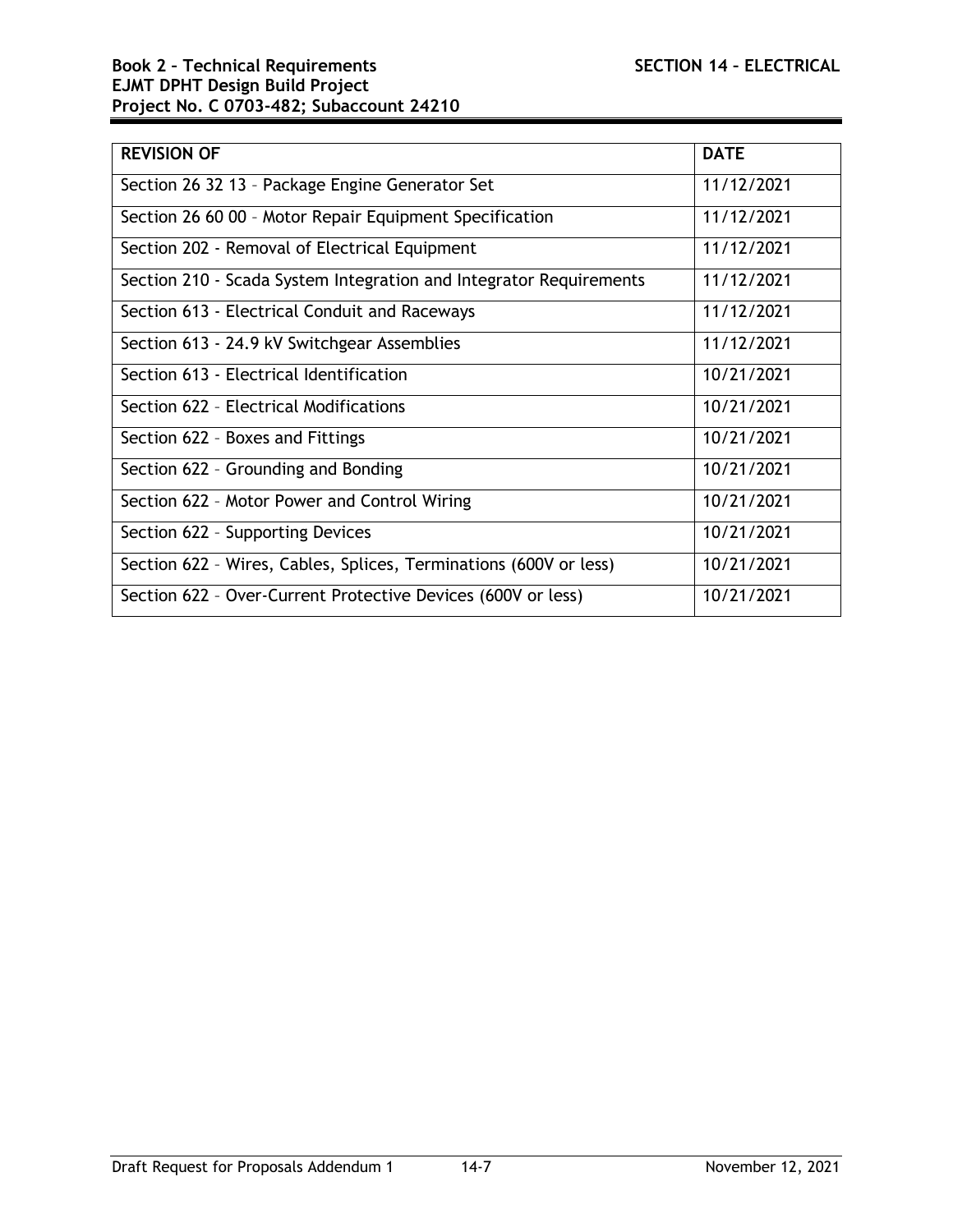# **Testing and Commissioning**

# **Testing**

# **Construction Acceptance Test**

The Construction Acceptance Test shall be performed using the constructed system in the EJMT, at least 30 days prior to the Interim Acceptance of the Project. This test is in addition to any tests needing to be performed under NFPA 30, 70, 72, 110 and 502.

# **Commissioning**

All mechanical, electrical, and software systems shall be tested as part of a complete commissioning program. Commissioning testing shall be performed in accordance with NFPA 13, 30, 72, 110 and 502.

Commissioning tests shall include at a minimum the following elements:

- Component and equipment
- Communication links
- Status, control, alerts, and alarms
- Interfaces between subsystems
- Integration among new and existing subsystems

Commissioning shall be carried out by an independent third party commissioning agent with demonstrated experience in commissioning tunnel systems within the past five years. The Contractor shall complete commissioning of all systems for CDOT Acceptance prior to Interim Acceptance.

The commissioning agent shall prepare and submit a Commissioning Test Plan and Schedule for Approval to CDOT a minimum 90 days before the start of any testing. The test plan shall be based on the technical specifications and performance characteristics of all devices, equipment, parts, assemblies, systems, subsystems, software and devices supplied and installed under this contract. Testing shall be carried out by the Contractor and witnessed and documented by the commissioning agent.

All elements subject to testing shall be included in the testing schedule. Weekly commissioning meetings shall be held beginning 90 days prior to the scheduled start of testing to review the status of the testing and planning for future tests.

All commissioning documentation shall be submitted to CDOT for Acceptance following testing and prior to Interim Acceptance.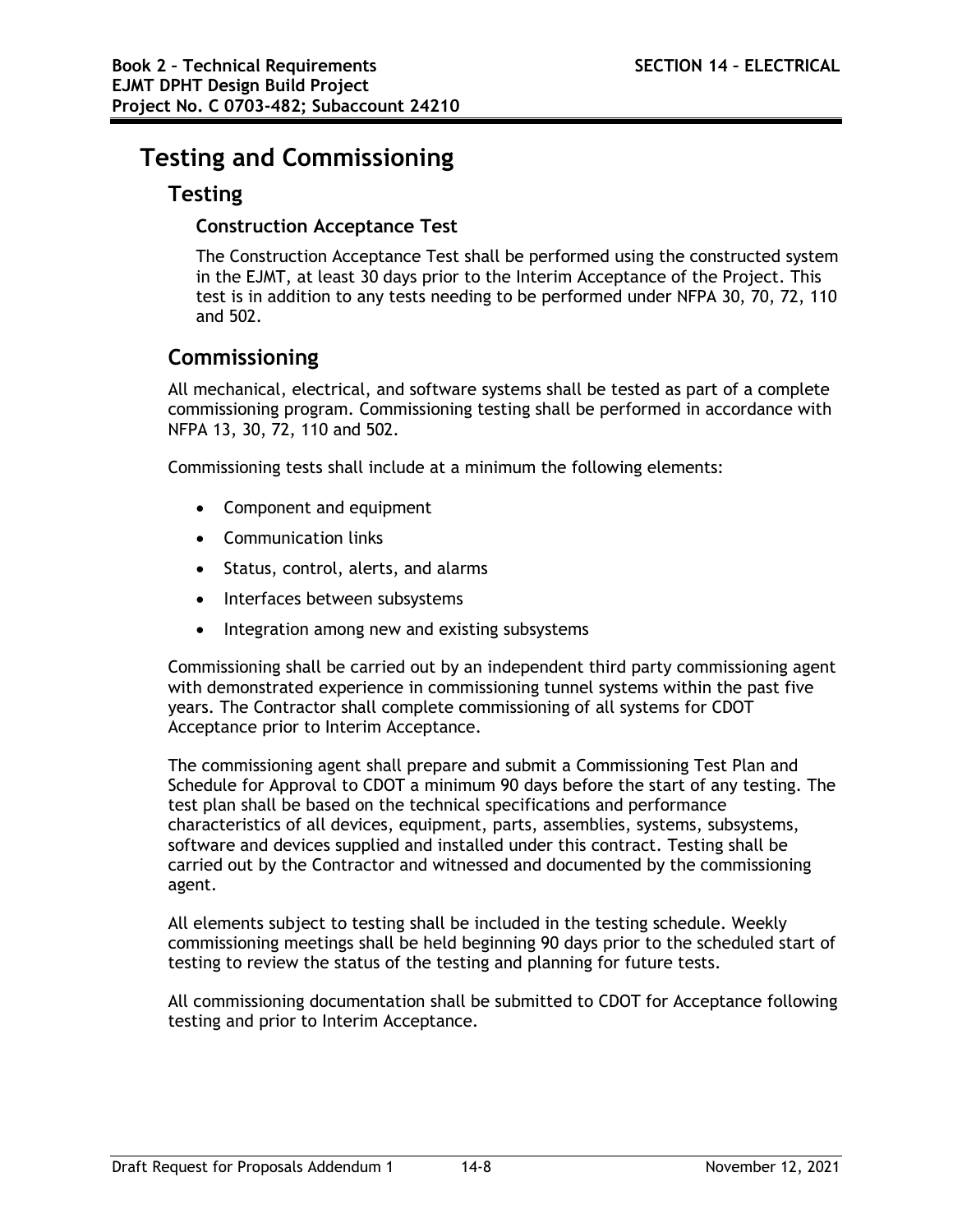# **Maintenance and Operations Training**

The Contractor shall provide Maintenance and Operations training a minimum of 90 days prior to Interim Acceptance. The Contractor shall provide a Maintenance and Operations Training Plan and Syllabus 30 days prior to beginning training for review by CDOT. The training shall be conducted by the manufacturer's technical service personnel or factory authorized representatives for all of the systems installed in the EJMT.

The Contractor shall include in the training; operation instructions, theory of operation, system description, preventive maintenance procedures, troubleshooting and repair of all equipment specified herein. The Contractor shall include with the training all material and manuals required for each participant. Dedicated systems training for CDOT system administrators shall cover computer systems, hardware, communication networks, and software systems.

# **Manuals and Documentation**

The Contractor shall provide Maintenance and Operations Manual to CDOT for review and Approval 120 days prior to Interim Acceptance. The Contractor shall provide five printed and bound copies and one electronic copy in native editable format of the final Maintenance and Operations Manual within 90 days after CDOT Approval. The Maintenance and Operations Manual shall include catalog cuts, final as-built shop drawings, hardware and software instruction manuals for all systems supplied and installed, stored on USB memory, equipment maintenance, and recommended spare parts. Interim Acceptance of Systems will not be provided until the Maintenance and Operations Manual has been Approved.

The Maintenance and Operations Manual shall include a complete parts list. The parts list shall include a list of all parts supplied under the Contract, down to the lowest level part or assembly that is user-replaceable. The parts list shall include part numbers, description, system application or use, manufacturer, and supplier. The parts list shall identify sole-source and propriety parts. For all sole-source and proprietary parts, compatible or alternative parts shall be identified. The estimated service life of parts that have a service life less than 30 years shall be identified.

The Maintenance and Operations Manual shall include a complete consumable supplies list. The supplies list shall include a list of all materials required for routine maintenance of the equipment supplied under the Contract. The supplies list shall include material name, description, function, application rate and frequency, manufacturer, and supplier.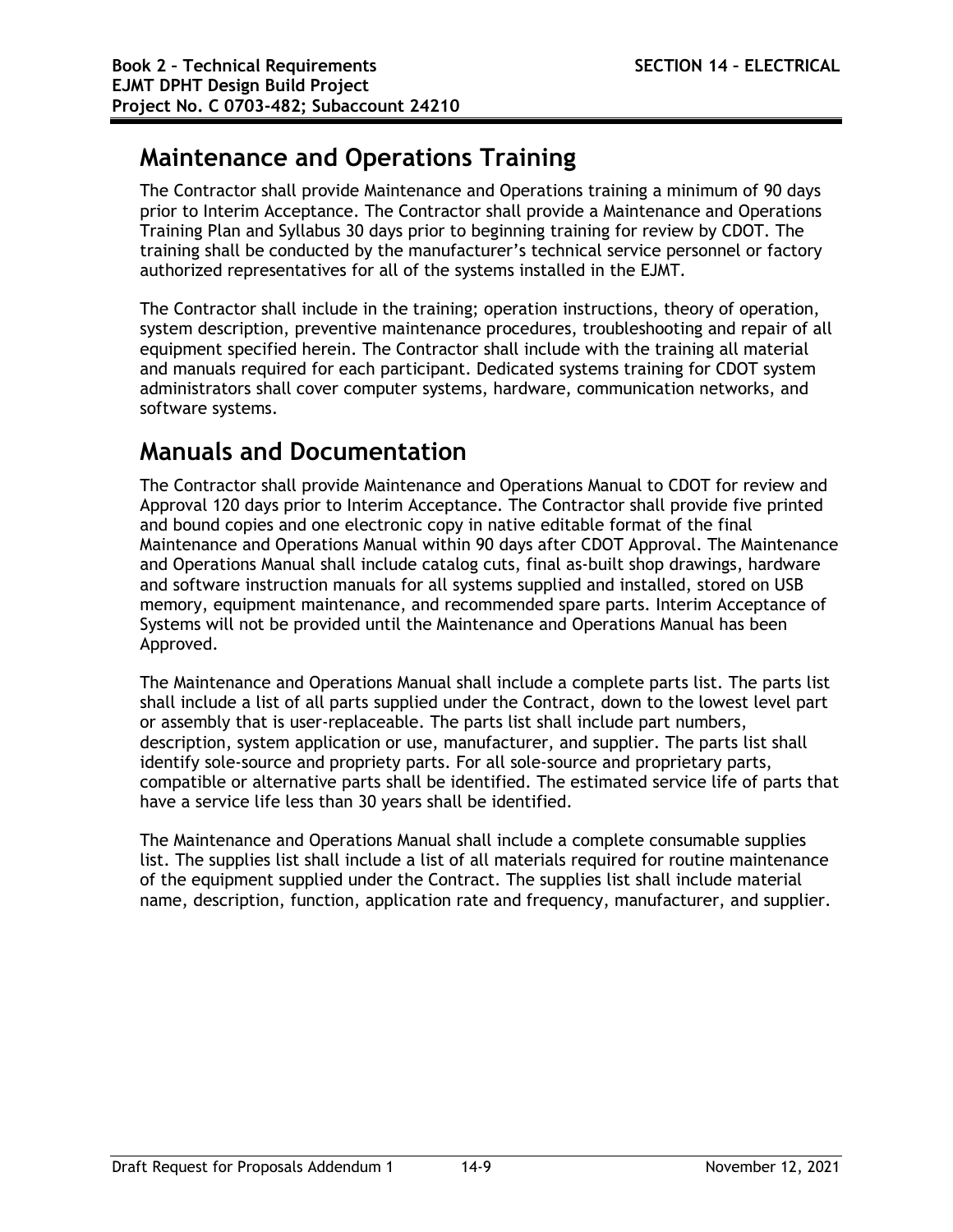#### **SECTION 22 05 33 HEAT TRACING FOR PLUMBING PIPING HEAT TRACE PIPE FREEZE PROTECTION AND FLOW MAINTENANCE SYSTEM**

## **PART 1 GENERAL**

## **1.1. SUMMARY**

- A. Drawings and general provisions of the Contract, Including General and Supplementary Conditions and other Book 1, and Book 3 Specification Sections, apply to this section.
- B. Section includes a UL Listed, CSA Certified, or FM Approved complete pipe freeze protection system that consists of a self-regulating trace heater, connection kits, distribution power panels, accessories, and electronic controller for insulated exposed and underground pipes exposed to risk of freezing.
- C. Related Requirements Special Provisions
	- 1. Special Provisions 202
	- 2. Special Provisions 210
	- 3. Special Provisions 613
	- 4. Special Provisions 622

## **1.2. REFERENCES**

- A. Reference Standards
	- 1. UL515 Electrical Resistance Heat Tracing for Commercial Applications
	- 2. IEEE 515.1-2012 Standard for the Testing, Design, Installation & Maintenance of Electric Resistance Trace Heating for Commercial Applications.
	- 3. CSA Standard C22.2 No. 130-03 Requirements for Electrical Resistance Heating Cables & Heating Device Sets
	- 4. NFPA 70 National Electrical Code
	- 5. NFPA 13 Standard for the Installation of Sprinkler Systems
	- 6. NFPA14 Standard for the Installation of Standpipe & Hose Systems
	- 7. CSA Standard C22.1 Canadian Electrical Code

## **1.3. SYSTEM DESCRIPTION**

A. System includes a complete pipe freeze protection system for insulated exposed and underground pipes exposed to the risk of freezing. System consists of a selfregulating heating cable, insulated heating cable, connection kits, distribution power panels, accessories, and energy efficient control, monitoring, and Building Management System (BMS) communication capabilities. The heating cable shall be jacketed for use per manufacturer requirements for above ground piping & internally traced lines as appropriate. System shall be designed to account for a 10% spare capacity on all heat trace cable lengths, 20% spare capacity on all branch circuits and circuit breakers and 25% spare capacity on all power distribution panels and power control modules.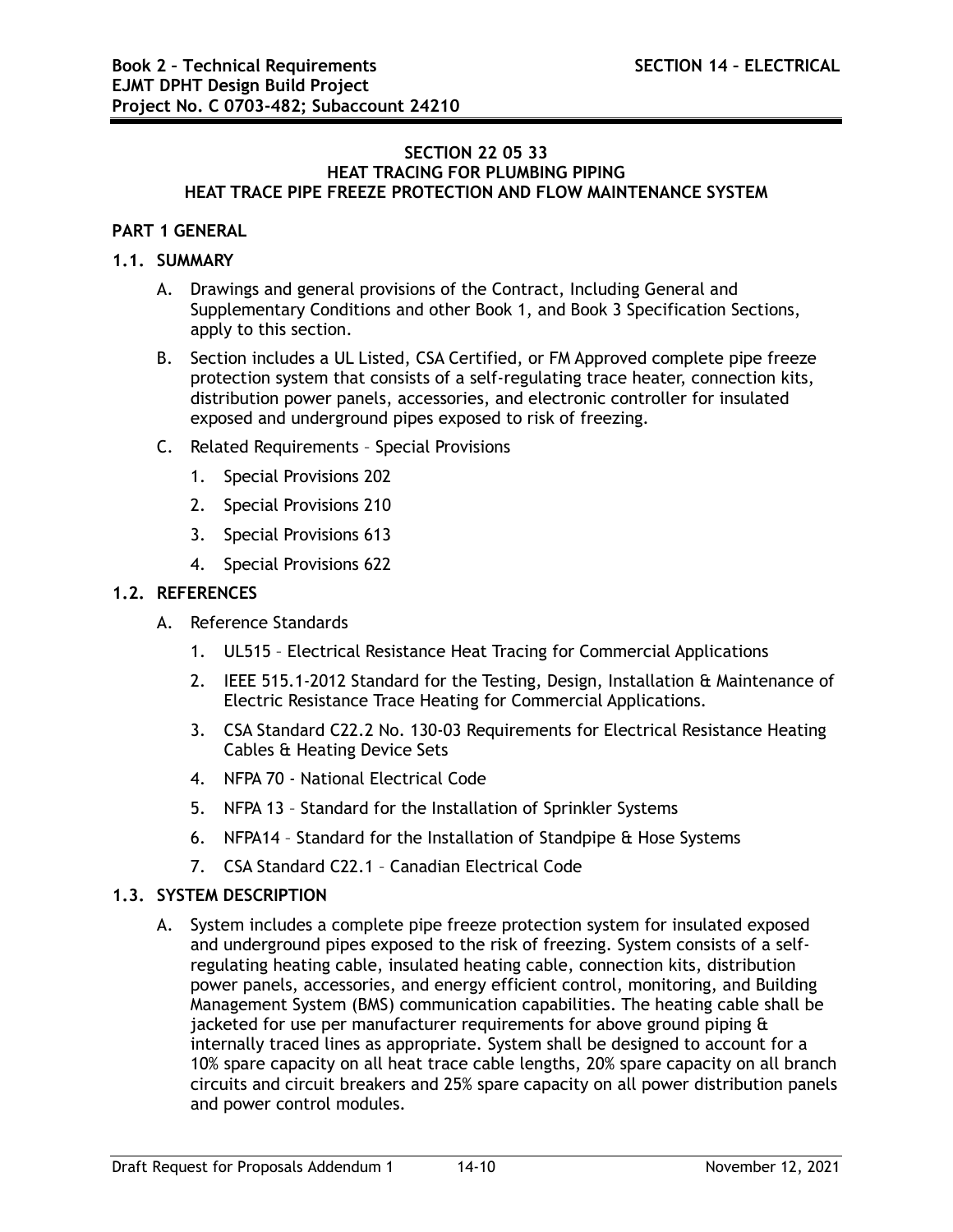- 1. Pipe freeze protection of above ground water piping.
- 2. Pipe freeze protection of below ground drainage and seep piping.
- 3. Pipe freeze protection of roof drains and downspouts.

# **1.4. ACTION SUBMITTALS / INFORMATIONAL SUBMITTALS**

- A. Product Data
	- 1. Heating cable data sheets
	- 2. UL Listed, CSA Certified, or FM Approved certificates for freeze protection or flow maintenance systems.
		- a. Pipe Freeze Protection above ground
		- b. Pipe Freeze Protection below ground
	- 3. Design guide
		- a. Pipe Freeze Protection design guide
	- 4. System installation and operation manual
	- 5. System installation details
	- 6. Connection kits and accessories data sheet
	- 7. Controller data sheet
	- 8. Controller wiring diagram
- B. Shop Drawings
	- 1. Provide engineered one-line block wiring and control diagrams, heat tracing circuit layout plan drawings indicating, power connections, power distribution panels, power control modules, control devices, control wiring, tees, end seals, cable length circuit cable length and pipe protected.
	- 2. The system shall be capable of being designed within a BIM model and the manufacturer shall provide a BIM add-in for Autodesk Revit MEP to automate the design process.

## **1.5. QUALITY ASSURANCE**

- A. Source Limitations: All system components shall be sourced from a single manufacturer, under no circumstances shall any components be installed other than those supplied by the cable manufacturer, to ensure system integrity and to meet warranty requirements.
- B. Qualifications
	- 1. Manufacturers
		- a. Manufacturer to show minimum of twenty (20) years of experience in manufacturing electric self-regulating heating cables and components.
		- b. Manufacturer will be ISO-9001 registered.
		- c. Manufacturer to provide products consistent with UL 515, CSA 22.2 No 130- 03 and IEEE 515.1 requirements.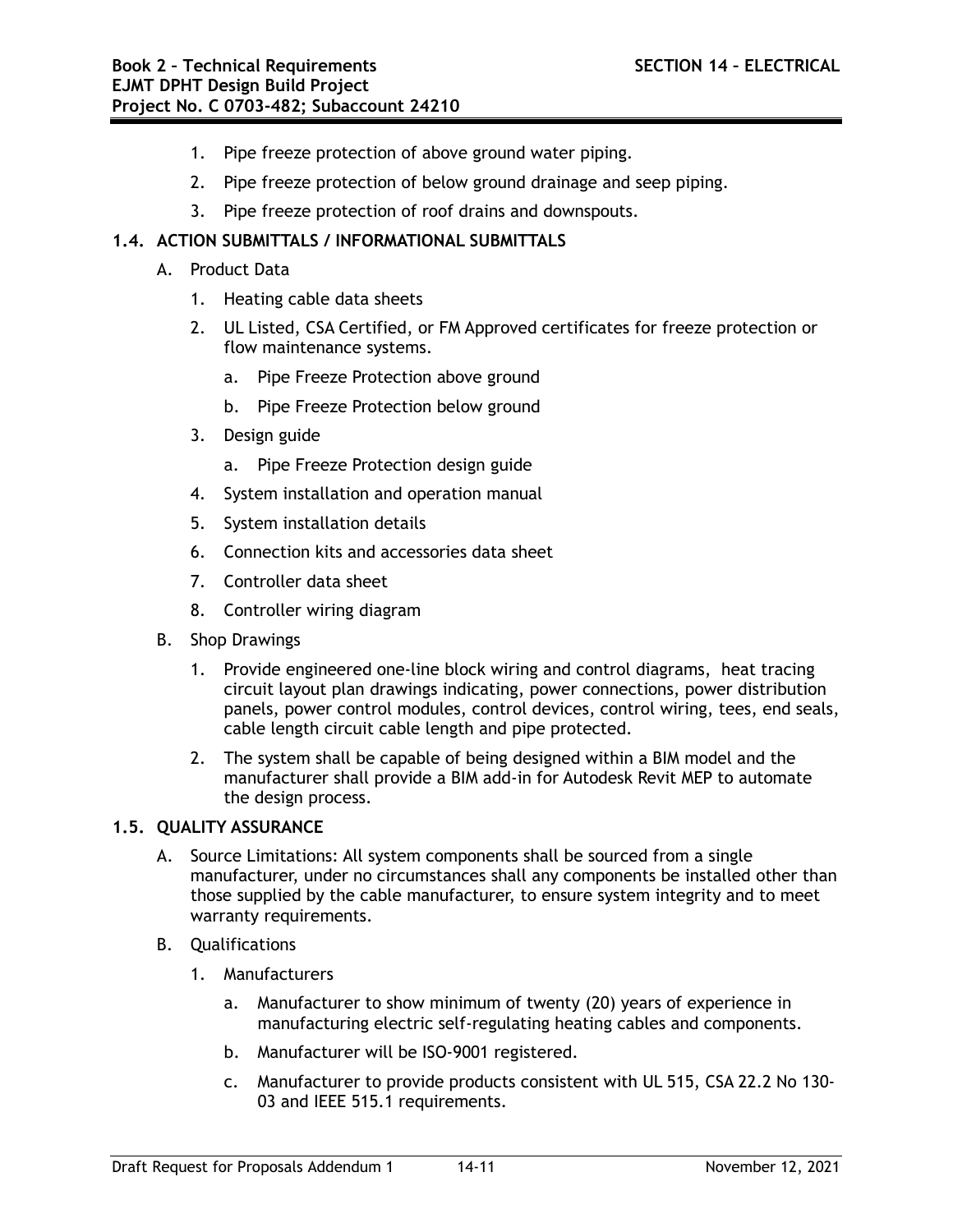- d. The self-regulating heating cable shall be qualified and tested to demonstrate a useful lifetime in excess of 20 years.
- 2. Installers
	- a. System installer shall be certified by Manufacturer and have complete understanding of product. Installer shall have a minimum of five (5) years' experience installing such systems or similar. Electrical connections shall be performed by a licensed electrician.
- C. Certifications
	- 1. The system (heating cable, connection kits, and controller) shall be UL Listed, CSA Certified, or FM Approved for:
		- a. Freeze protection of above ground water piping
		- b. Freeze protection of below ground water and drainage piping
		- c. Freeze protection of roof drains and downspouts.

## **1.6. DELIVERY, STORAGE, AND HANDLING**

- A. Delivery And Acceptance Requirements
	- 1. Deliver, store and handle products to prevent their deterioration or damage due to moisture, temperature changes, contaminates or other causes.
	- 2. Deliver products to site in original, unopened containers or packages with intact and legible manufacturers' labels identifying the following:
		- a. Product and Manufacturer
		- b. Length/Quantity
		- c. Lot Number
		- d. Installation and Operation Manual
		- e. MSDS (if applicable)
- B. Storage And Handling Requirements
	- 1. Store the heating cable in a clean, dry location with a temperature range  $0^{\circ}F$  (-18°C) to 140°F (60°C).
	- 2. Protect the heating cable from water ingress.

## **1.7. WARRANTY**

- A. Manufacturer Warranty
	- 1. Manufacturer's warranty that warrants all goods listed below for two (2) years from date of purchase against faulty workmanship and use of defective materials when such goods are properly installed, operated, and maintained according to product documentation.
		- a. Heating cables, connection kits & accessories
		- b. Thermostats, controllers, panels contactors, sensors, and accessories
- B. Special Warranty –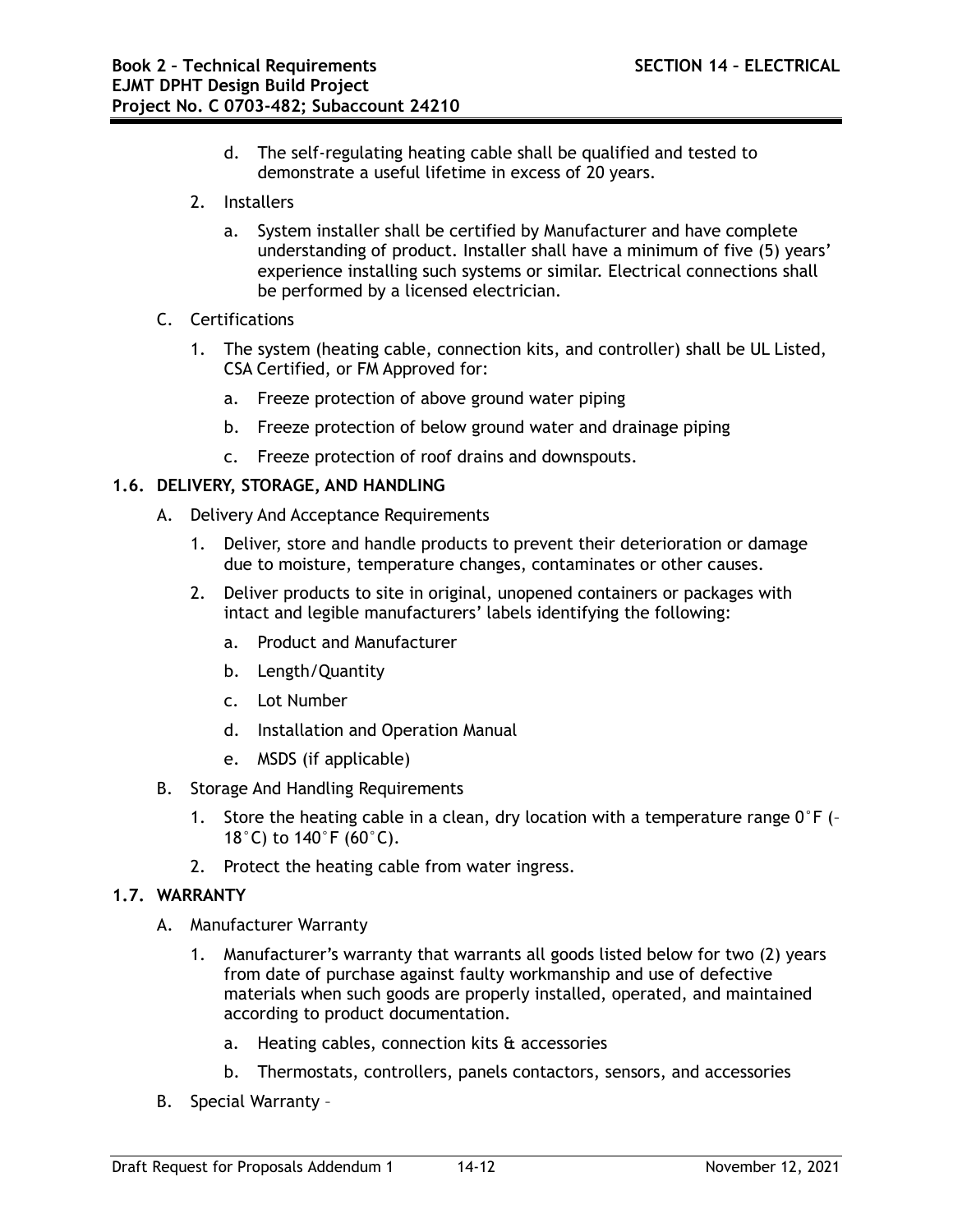- 1. Contractor shall provide the owner an extended product warranty for the heat tracing products listed below. The contractor must complete and forward to owner the Installation, Inspection or Commissioning Record(s), and complete the online warranty registration form within thirty (30) days from the date of installation, otherwise only standard limited warranty applies.
	- a. Heating Cable & Components shall be Ten (10) Years from Date of Purchase
- 2. Heating cables, connection kits and accessories not automatically offered with a 10-year manufacturer's warranty, as a standard matter, will not be allowed. Warranty information must be published on the manufacturer's website.

## **PART 2 PRODUCTS**

# **2.1. HEAT TRACING SYSTEM**

A. Manufacturers

Basis of Design Manufacturer: Subject to product and performance requirements.

- B. Materials
	- 1. Heating cables shall be self-regulating heating cables specifically designed for the intended application, 0-degree startup rated, tested and approved to UL 515, CSA 22.2 No 130-03 and IEEE 515.1 requirements.
		- a. The heating cable shall be self-regulating.
		- b. The heating cable shall have a thicker gauge (5/24) tinned copper braid with minimum 70% coverage for ground path and mechanical ruggedness.
		- c. The heating cable shall have a self-regulating factor of at least 90 percent for 5XL and 8XL, and at least 66 percent for 12XL. The self-regulating factor is defined as the percent reduction of the heating cable power output going from a 40°F pipe temperature to 150°F pipe temperature.
		- d. The heating cable shall have an outer jacket that is approved and clearly marked for the install conditions.
			- 1) For above ground water piping applications, the heating cable shall have a MODIFIED POLYOLEFIN (-CR) outer jacket printed with cable model number, agency listings, batch number and meter marks (for ease of installation within maximum circuit length.
			- 2) For below ground water piping with internal heat tracing, the heating cable shall have a POLYOLEFIN (-CR) outer jacket printed with cable model number, agency listings, batch number and meter marks (for ease of installation within maximum circuit length).
			- 3) For below ground water piping with external heat tracing, grease waste piping, fuel oil piping, the heating cable shall have a FLUOROPOLYMER (-CT) outer jacket printed with cable model number, agency listings, batch number and meter marks (for ease of installation within maximum circuit length).
		- e. The heating cable shall be included in a UL Listed, CSA Certified, or FM Approved system.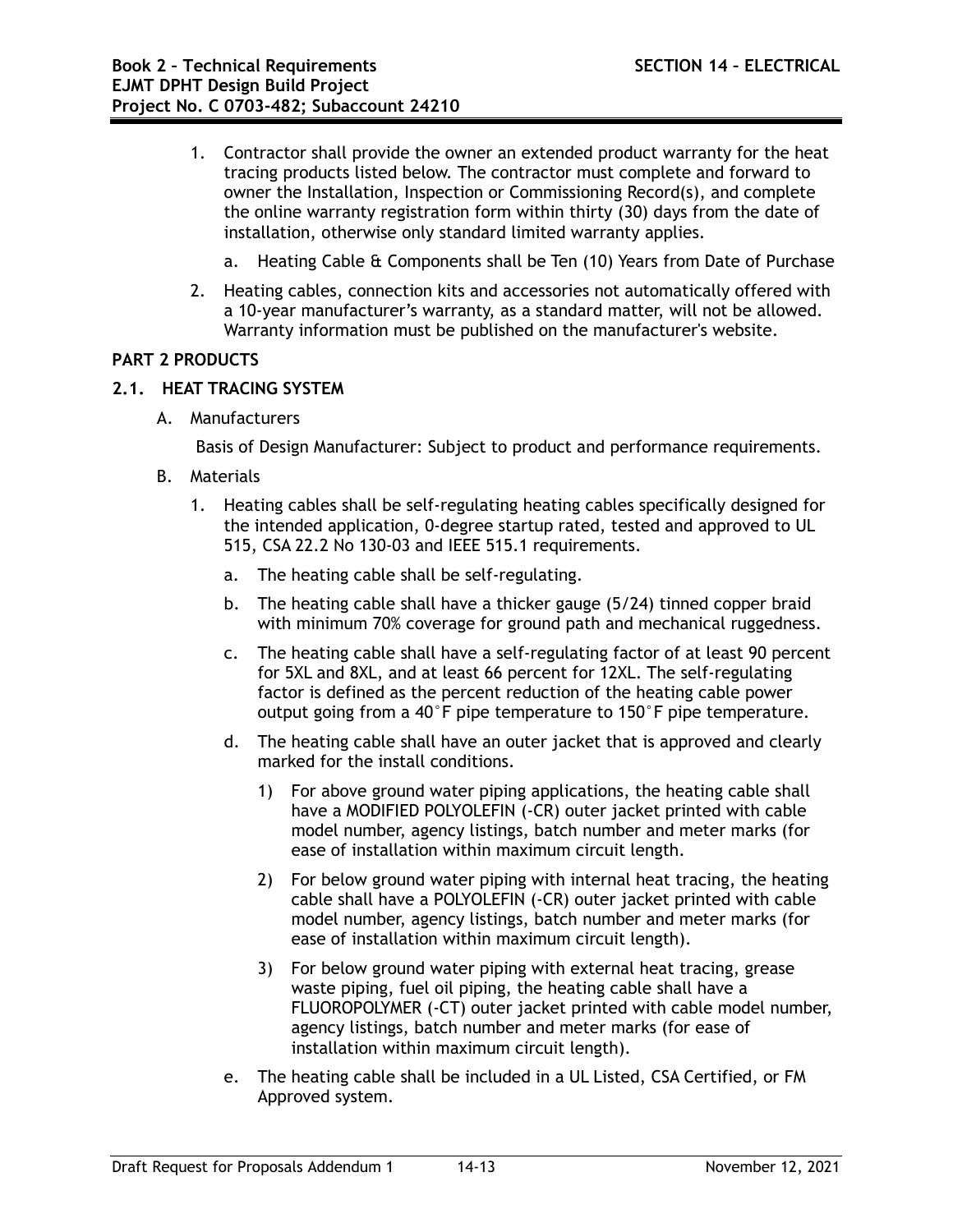- f. Constant wattage cables are acceptable for pressurized lines.
- 2. Heating Cable Connection Kits
	- a. Contractor shall provide power connections, splices/tees, and end seal kits to properly connect and terminate the heating cable circuit along the specified length of the piping.
	- b. On insulated pipes, all splices, tees, and crosses shall be installed underneath the pipe insulation with service loops installed to allow for future service of the piping.
	- c. On below grade buried applications, all connection kits must be located above grade or in accessible manholes.
	- d. Connection kits shall be rated NEMA 4X to prevent water ingress and corrosion. All components shall be UV stabilized and shall not require the installing contractor to cut into the heating-cable core to expose the bus wires.
	- e. Connection kits shall be UL Listed, CSA Certified, and FM approved.
- 3. Attachment of Heating Cable
	- a. Attachment method of heating cable to the piping shall be:
		- 1. General purpose, high temperature, glass filament tape for installation @ 40°F and above. Contractor to affix the heating cable to the pipe every 12" by wrapping the tape around the pipe and over the heating cable.
		- 2. General purpose, high temperature, glass filament tape for installation @ 40°F and below. Contractor to affix the heating cable to the pipe every 12" by wrapping the tape around the pipe and over the heating cable.
		- 3. Aluminum tape, high temperature for all non-metallic piping for installations @ 32°F and above. Tape is installed lengthwise over the heating cable.
	- b. Metal cable ties are not permitted
- 4. Identification of Heating Cable System
	- a. Contractor shall provide and install labels on exterior of exposed pipe insulation every ten (10) feet on opposite sides of the pipe for the entire length of heat traced piping.
	- b. In addition, all splices, tees, crosses, and power connections shall be labeled on the exterior of the pipe insulation indicating the presence of a connection kit.
- 5. Energy Efficient Control System
	- a. Multi-Circuit, Distributed Digital Control System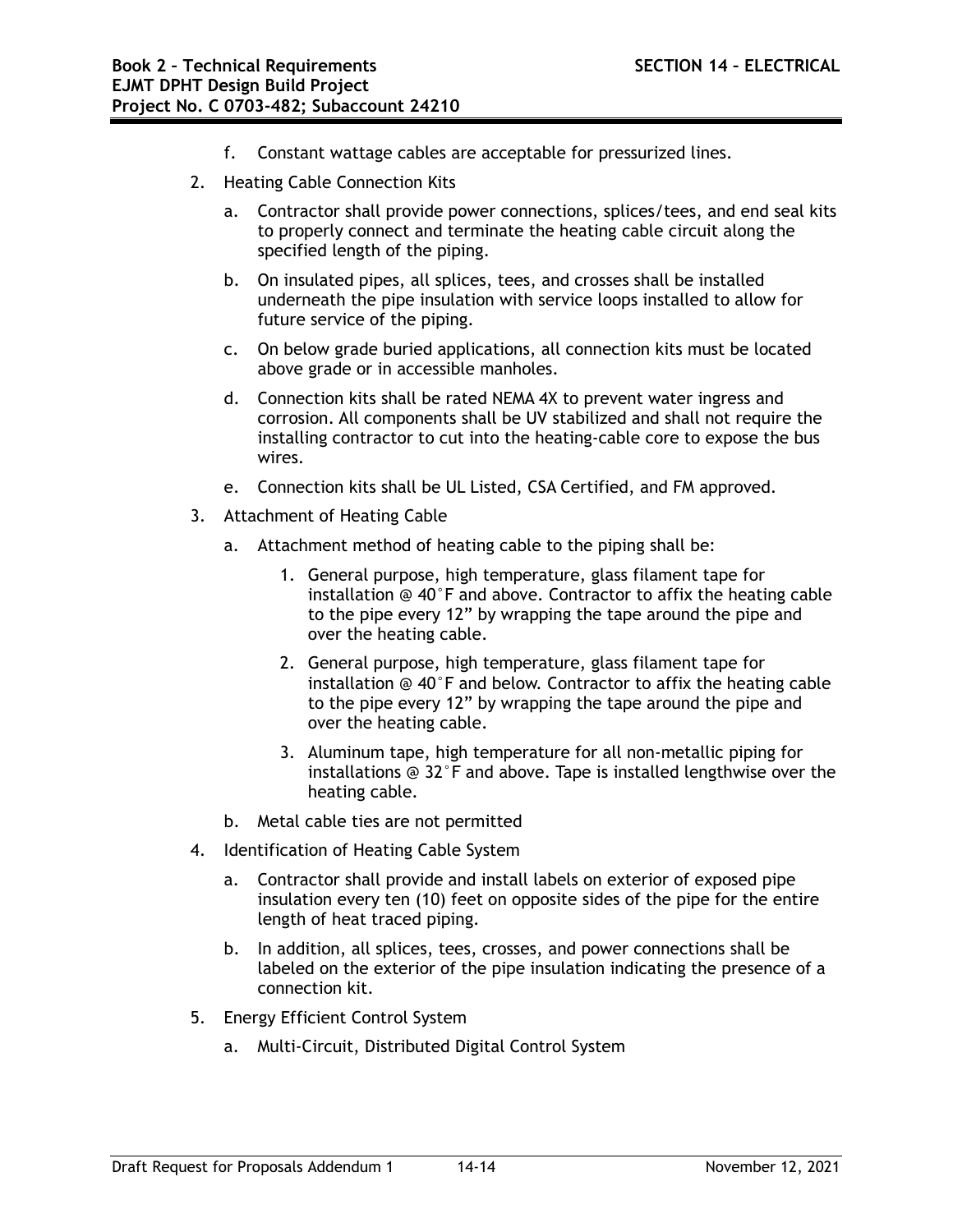- 1. All pipe freeze protection circuits shall be controlled and monitored using a centralized control system with distributed power and control modules.
- 2. Multi-application: Distributed digital control system shall be preprogrammed parameters to provide concurrent control for heating cables used for pipe freeze protection, and roof and gutter de-icing, applications.
- 3. All programming shall be done through the central User Interface Terminal.
- 4. The UIT shall be a color LCD touch-screen display with password protection to prevent unauthorized access to the system.
- 5. The UIT shall communicate with up to twenty (20) Power Control Panels where each panel can control up to five (5) circuits and accept up to five (5) temperature inputs. System shall have individual controllers for single circuit extensions.
- 6. Digital control system shall be capable of assigning up to four (4) temperature inputs per heat-tracing circuit.
- 7. The UIT shall communicate with up to sixteen (16) Remote Monitoring Modules , where each module can accept up to eight (8) temperature inputs.
- 8. The UIT shall have a USB port to allow for quick and easy software update.
- 9. The UIT shall have three (3) programmable alarm contacts including an alarm light on the enclosure cover.
- 10. A separate offline software tool shall be made available to allow users to pre-program the digital control system and transfer program via a USB drive or Ethernet.
- 11. The UIT enclosure shall be NEMA 4 for indoor or outdoor locations.
- 12. The Power Control Module (PCM) panel shall be in a NEMA 4/12 enclosure approved for nonhazardous indoor and outdoor locations.
- 13. The PCM panel shall provide ground-fault and line current sensing alarming, switching and temperature inputs for five (5) heat tracing circuits.
- 14. Each PCM panel shall have five (5) 3-pole, 30-A contactors (EMR type).
- 15. The PCM panel shall be capable of operating at 120 V to 277 V.
- 16. The PCM shall have an alarm contact including an alarm light on the panel cover.
- 17. Digital controller shall have an integrated adjustable GFPD (10 200 mA).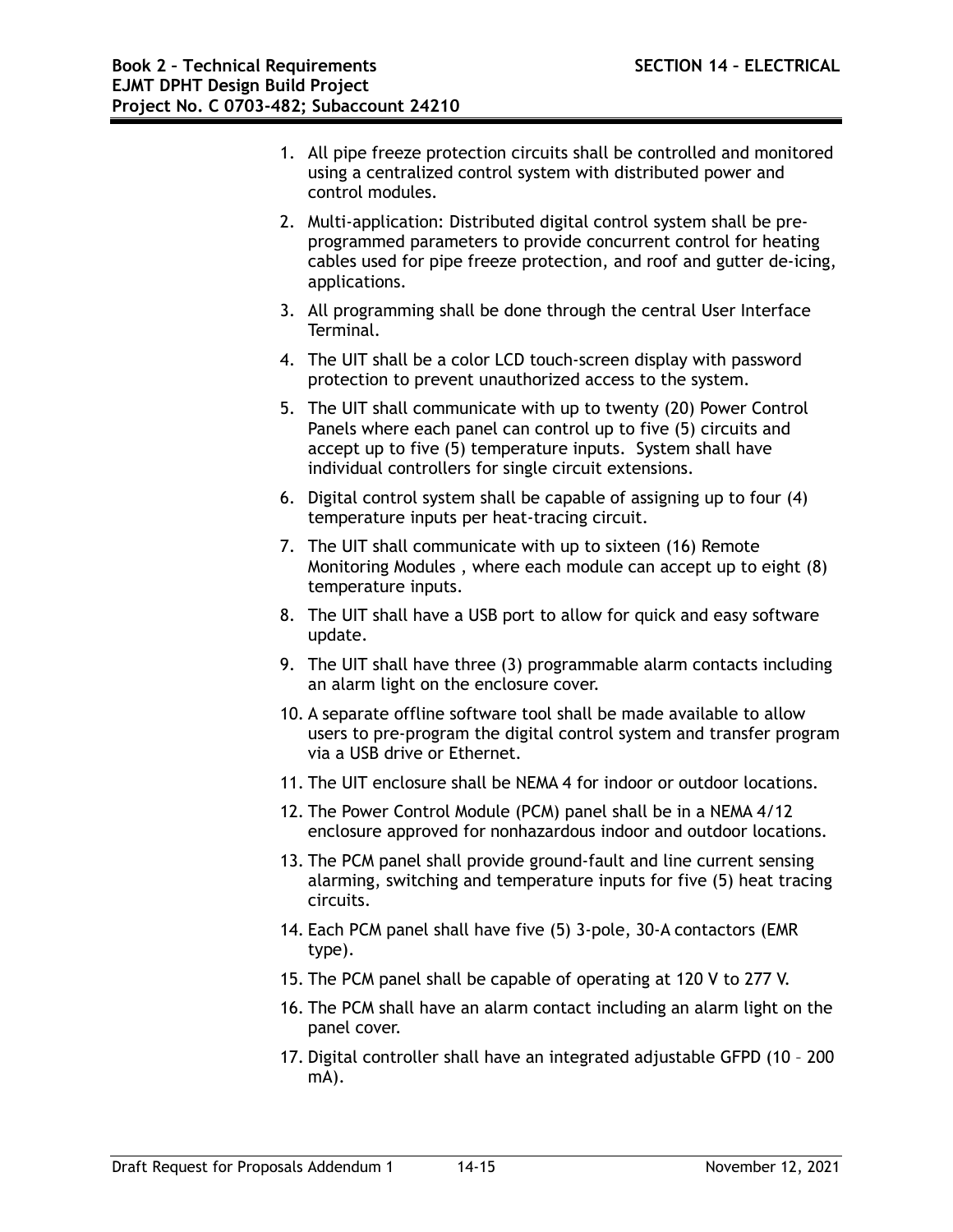- 18. Digital control system can be configured for On/Off, ambient sensing, PASC and timed duty cycle control modes based on the application. PASC control proportionally energizes the power to the heating cable to minimize energy based on ambient sensed conditions.
- 19. Upon communication loss with the user interface terminal (UIT), the PCM panels shall control with the last downloaded set point.
- 20. Digital control system will have a built-in self-test feature to verify proper functionality of heating cable system.
- 21. Digital control system will also be able to communicate with facility SCADA by one of the following protocols. [Select one]
	- a. Modbus®
	- b. BACnet®
- 22. The following variables will be monitored by the digital controller and reported back to the BMS:
	- a. Temperature
	- b. Ground-fault
	- c. Current draw
	- d. Power consumption
	- e. Associated alarms
- 23. The UIT shall be c-CSA-us Certified. The PCM panel shall be c-UL-us Listed.
- 6. Thermal Pipe Insulation
	- a. Pipes must be thermally insulated in accordance with the Manufacturer's Design Guide requirements.
	- b. Thermal insulation must be a type that is flame retardant (closed-cell or fiberglass) with waterproof covering.
- 7. Approval
	- a. The complete heat trace system (heating cable, connection kits, and controller) shall be listed by a shall be listed by a Nationally Recognized Testing Laboratory (NRTL), and marked for intended use of:
		- 1) Freeze protection of above ground water piping
		- 2) Freeze protection of below ground water / drain piping
		- 3) Freeze protection of roof drains and downspouts.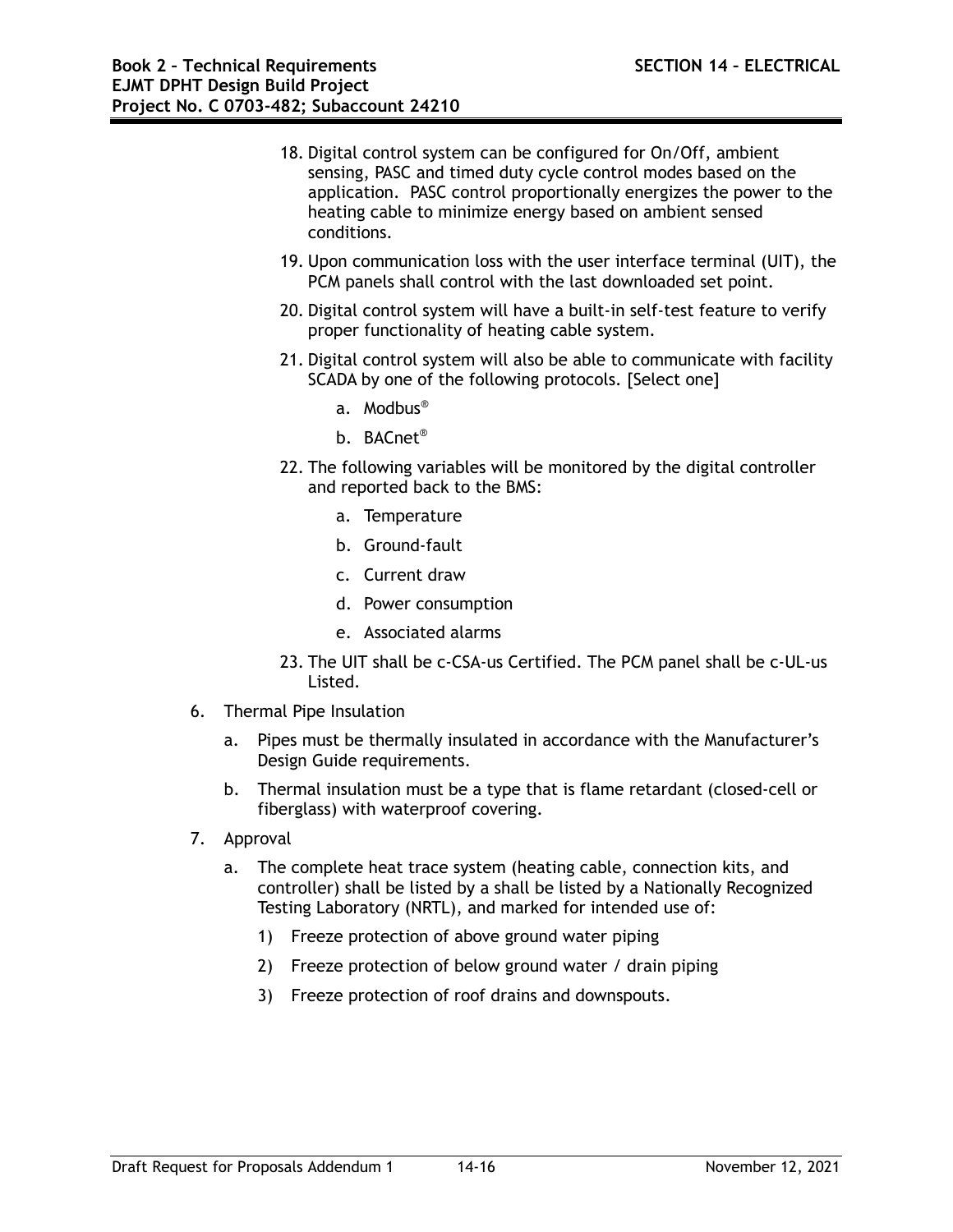#### **PART 3 EXECUTION**

#### **3.1. EXAMINATION**

- A. Verification of Conditions
	- 1. Prior to installation of heating cable system, verify that all piping which will be heat traced has passed all hydrostatic/pressure test and is signed off by plumbing inspector.
- B. Preinstalling Testing
	- 1. Prior to installing heating cable on the piping an insulation resistance test shall be performed by the installing contractor to ensure integrity of heating cable as describe in the installation and maintenance manual.

#### **3.2. PREPARATION**

- A. Protection of In-Place Conditions
	- 1. All heating cable ends shall be protected from moisture ingress until cable is terminated.
	- 2. Acceptable methods are installing end seals.

#### **3.3. INSTALLATION**

- A. Comply with the manufacturer's recommendations contained in their heating cable system installation and operation manual.
- B. All heat tracing components including power connections, splices, tees, crosses or end seal must be installed above grade and protected from abuse or damage. By NEC and CEC, electrical connections are not permitted to be installed below grade.
- C. Branch circuit conductors feeding existing heat trace systems shall be replaced from heat trace connection back to power source.
- D. Existing raceway maybe reused where applicable to the new layout, when raceway is in good condition or raceway is routed through inaccessible space.
- E. In all cases Raceway MUST be replaced from in roadway manholes to accessible space (supply plenums, adjacent rooms, behind access panels . . . etc). Raceway shall be PVC coated RGS or PVC coated steel FMC. No raceway allowed in exhaust plenums.
- F. All new heat trace connection points shall have new raceway and conductors.
- G. Contractor to furnish & install a 1" PVC coated rigid galvanized steel conduit to manhole for each circuit on the below ground water / drain piping as a raceway for the heating cable to the below grade piping.
- H. Contractor to provide a heat trace circuit disconnecting means that is within Lineof-Site to the heat trace connection point. Disconnect shall be rated for environment installed in, labelled and accessible without interrupting traffic movement.
- I. Temperature sensor shall be installed in exterior space inside of  $\frac{3}{4}$ " plastic conduit and pushed all the way to the closed end. Contractor to wire temperature sensor to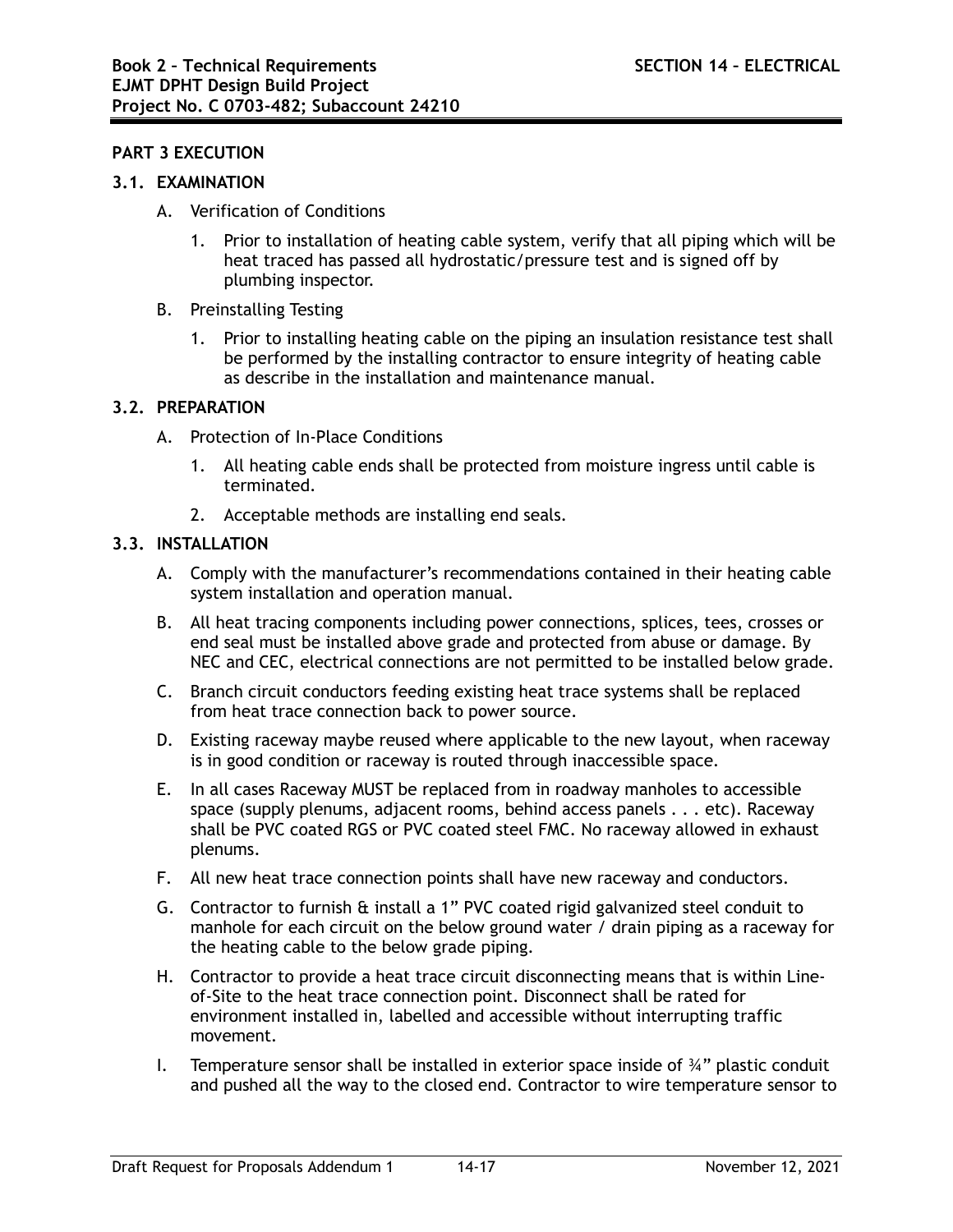controller and be responsible for extended temperature sensor wiring as required by the site conditions.

- J. Install electric heating cable accordance with the manufacturer's instructions. The installer shall be responsible for providing a complete functional system, installed in accordance with applicable national and local requirements.
- K. Interface with Other Work
	- 1. Connection of all electrical wiring shall be according to Section 26 05 19 "Low-Voltage Electrical Power Conductors and Cables."
	- 2. Grounding of controller shall be according to Section 26 05 26 "Grounding and Bonding for Electrical Systems."

## **3.4. FIELD QUALITY CONTROL**

- A. Field Tests and Inspections
	- 1. The system shall be commissioned in accordance with the Manufacturer's Installation and Operation manual.
	- 2. The following test shall be performed after the heat cable has been installed but before the insulation and after insulating the piping. The results of both sets of tests shall be recorded and included in submittals to owner:
		- a. Continuity Test
		- b. Insulation Resistance 2500 VDC
		- c. Capacitance Check Circuit Length Verification
		- d. Power Check
		- e. Ground-fault Test
	- 3. The technician shall verify the insulation schedule is in compliance with the Installation and Operation manual.
	- 4. The technician shall verify that the control parameters are set to the application requirements.
	- 5. The technician shall verify that the alarm contacts are correctly connected to the Facility SCADA System.
	- 6. The technician shall verify that the Heat Trace Control System are configured correctly with the Facility SCADA System.
- B. Non-Conforming Work
	- 1. Any heat tracing circuit which fails any of the above tests must be corrected prior to commissioning or startup of the system.
- C. Retain the services of the Manufacturer's Engineering and Technical Department to provide factory design build and inspection services to prepare submittals for complete design layouts, wiring diagrams, installation details for all heat trace equipment including power distribution panels, power control modules, heating cable, connection kits, controllers, and sensors. Supply 11"x17" isometric drawings for every circuit for a complete heat tracing system.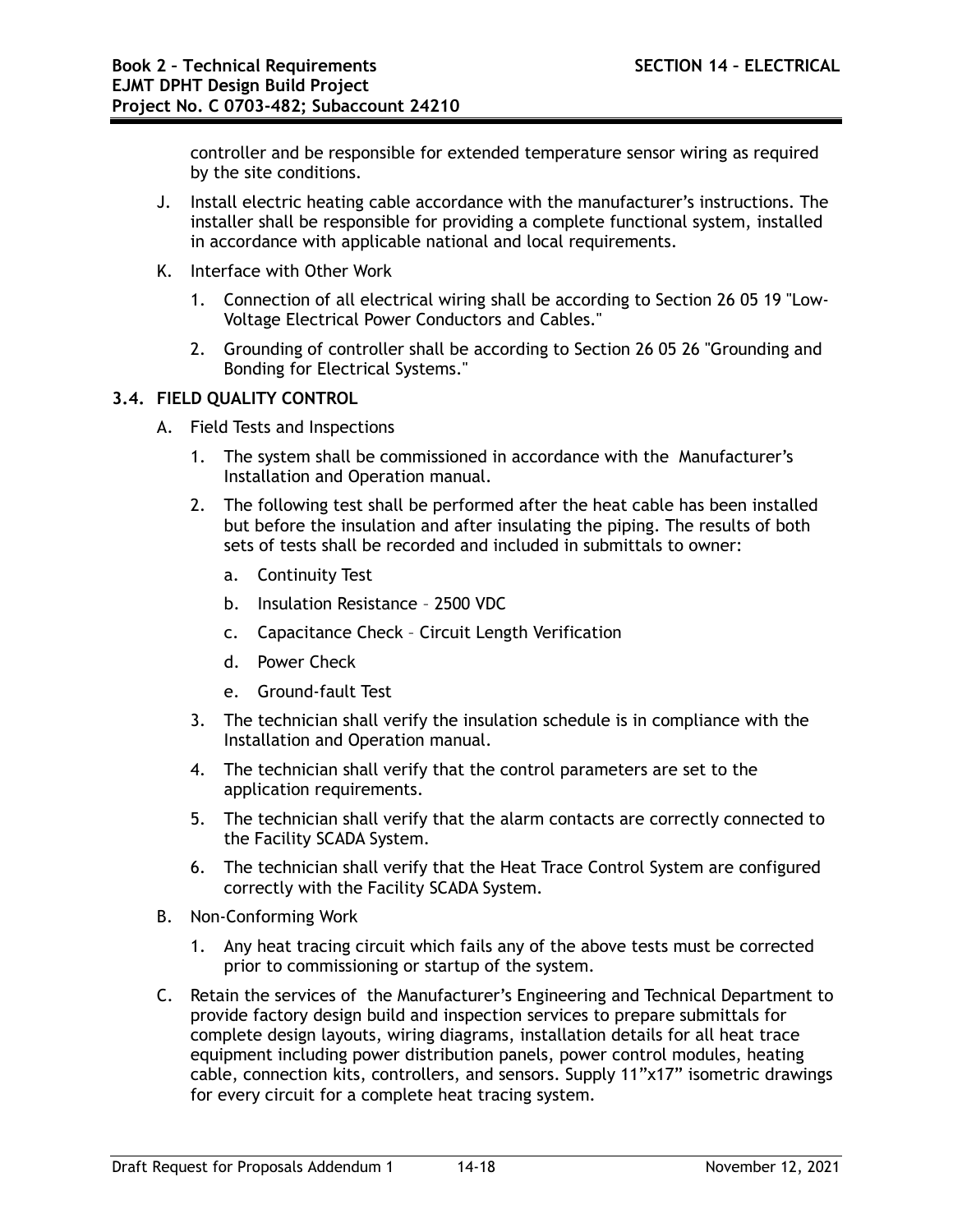D. Provide factory inspection report as part of a complete manufacturer approved installation that is compliant to Code.

#### **3.5. SYSTEM STARTUP**

- 1. Provide a factory-certified technician or manufacturer's representative for startup and commissioning of the heat tracing system and controller.
- 2. Coordinate all controller settings prior to programming the controller with owner Maintenance & Operations.
- 3. Provide commissioning report in submittals package to owner.

**END OF SECTION 22 05 33**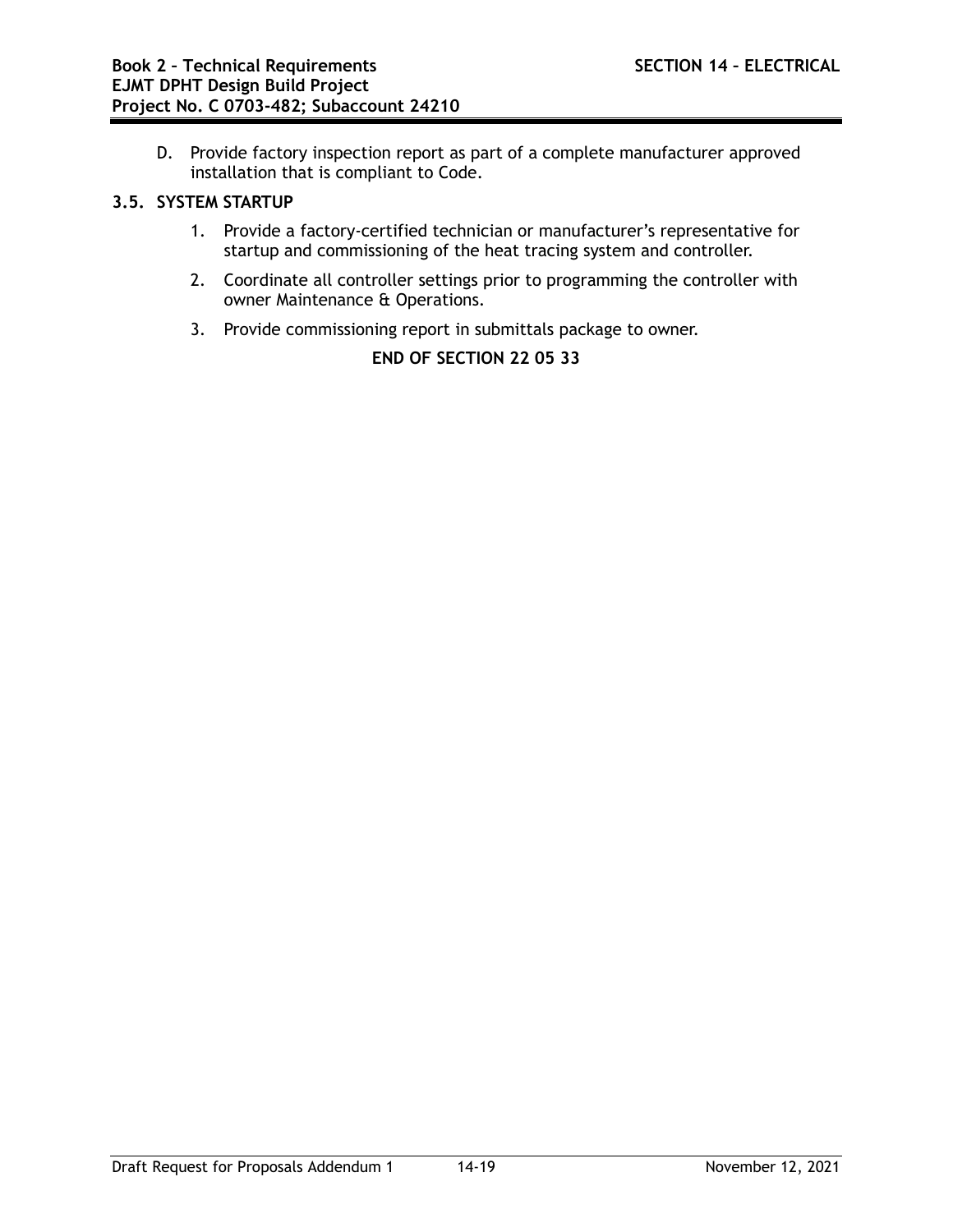## **SECTION 26 12 00 OUTDOOR PAD MOUNTED TRANSFORMERS**

#### **PART 1 – GENERAL**

#### **1.1 RELATED SECTIONS**

- A. Drawings and general provisions of the Contract, Including General and Supplementary Conditions and other Book 1, and Book 3 Specification Sections, apply to this section.
	- a. Section 26 14 00 Conductors Medium Voltage
	- b. Section 26 15 00 Splicing & Terminating Medium Voltage Cables

#### B. Related Requirements – Special Provisions

- a. Special Provisions 613
- b. Special Provisions 613

#### **1.2 DESCRIPTION OF WORK**

A. When output voltage of generator does not match utility service voltage of 24.9/14.4 kV, 3 phase, 3 wire, solidly grounded neutral provide outdoor type pad-mounted stepup transformer sized to match kW/kVA of generator.

#### **1.2 SUBMITTALS**

- A. Shop Drawings shall include all technical and descriptive data to include:
	- 1. Physical layout and dimension.
	- 2. Measured impedance percent efficiency.
	- 3. Wiring and connection diagrams showing top configuration.
	- 4. Sound ratings.
	- 5. Fuse coordination curves.
	- 6. Switch and radial feed configuration if applicable.
	- 7. Load break terminations and bushing wells if applicable.
	- 8. Test Reports.

#### **1.3 STANDARDS**

- A. All characteristics, definitions, and terminology, except as specifically covered in this specification, shall be in accordance with the latest revision of the following ANSI and NEMA standards.
	- C57.12.00 IEEE Standard General Requirements for Liquid-Immersed Distribution, Power, and Regulating Transformers.
	- C57.12.26 IEEE Standard for Pad-Mounted, Compartmental-Type, Self-Cooled, Three-Phase Distribution Transformers for Use with Separable Insulated High-Voltage Connectors (34500GrdY/19920 Volts and Below; 2500 kVA and Smaller).
	- C57.12.28 Pad-Mounted Equipment Enclosure Integrity.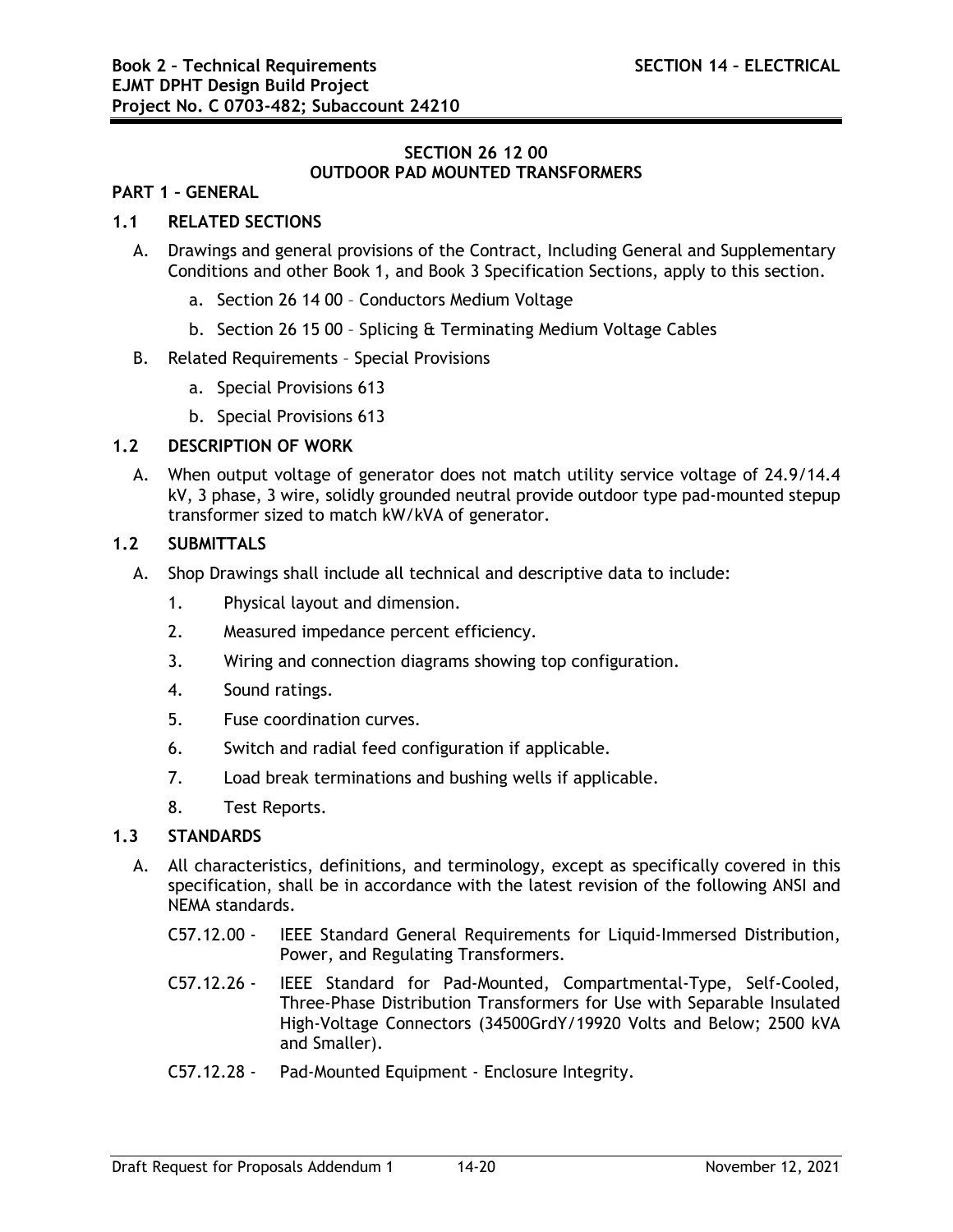- C57.12.34 IEEE Standard Requirements for Pad-Mounted, Compartmental-Type, Self-Cooled, Three-Phase Distribution Transformers (2500 kVA and Smaller) - High Voltage: 34500GrdY/19920 Volts and Below; Low-Voltage: 480 Volt 2500 kVA and Smaller. *(Issued in March 2005 - combines C57.12.22 and C57.12.26)*
- C57.12.90 IEEE Standard Test Code for Liquid-Immersed Distribution, Power, and Regulating Transformers and IEEE Guide for Short-Circuit Testing of Distribution and Power Transformers.
- C57.91 Guide for Loading Mineral-Oil-Immersed Transformers.

# **PART 2 - PRODUCTS**

# **2.1 PRODUCTS**

The transformer shall have efficiency compliant with the U.S Department of Energy final rule for the distribution.

- A. Transformers Energy Conservation Standard Rulemaking, 72 FR 58190 (Oct.12, 2007).
- B. The transformer shall be designed in accordance with this specification and the kVA rating shall be per the plans. Transformer shall be TP-1 or Energy Star rated.
- C. The primary voltage, configuration, and the basic lightning impulse insulation level (BIL) shall be match output of the generator..
- D. The secondary voltage, configuration, and the basic insulation level (BIL) of the secondary voltage shall be 24.9/14.4 kV, 3 phase, 3 wire, solidly grounded neutral, 150 BIL.
- E. The transformer shall be furnished with full capacity high-voltage taps. The taps shall be +/- 2 - 2½% above and below nominal voltage. The tap changer switch shall be an externally operated switch with a hotstick-operable handle. The tap changer shall be clearly labeled to reflect that the transformer must be de-energized before operating the tap changer as required in Section 3.3 of ANSI C57.12.26. Taps shall be provided on the higher voltage of dual voltage primary units.
- F. The Kilovolt-ampere (kVA) ratings are continuous and are based on not exceeding either a 65° C average winding temperature rise or an 80° C hot-spot conductor temperature rise. The temperature rise of the insulating oil shall not exceed 65° C when measured near the top of the tank.
- G. The percent impedance voltage, as measured on the rated voltage connection, shall be per Table 2. For target impedances, the tolerance on the impedance shall be +/- 7.5% of nominal value for impedance values greater than 2.5%. The tolerance on the impedance shall be +/- 10.0% for impedance values less than or equal to 2.5%.

| Table 2 - Fercent impedance Voltage |               |  |
|-------------------------------------|---------------|--|
| KVA Rating (Low voltage < 700 V)    | Impedance     |  |
|                                     | $1.10 - 5.75$ |  |
| 112.5-300                           | $1.40 - 5.75$ |  |
| 500                                 | $1.70 - 5.75$ |  |
| 750-3750                            | 5.75%         |  |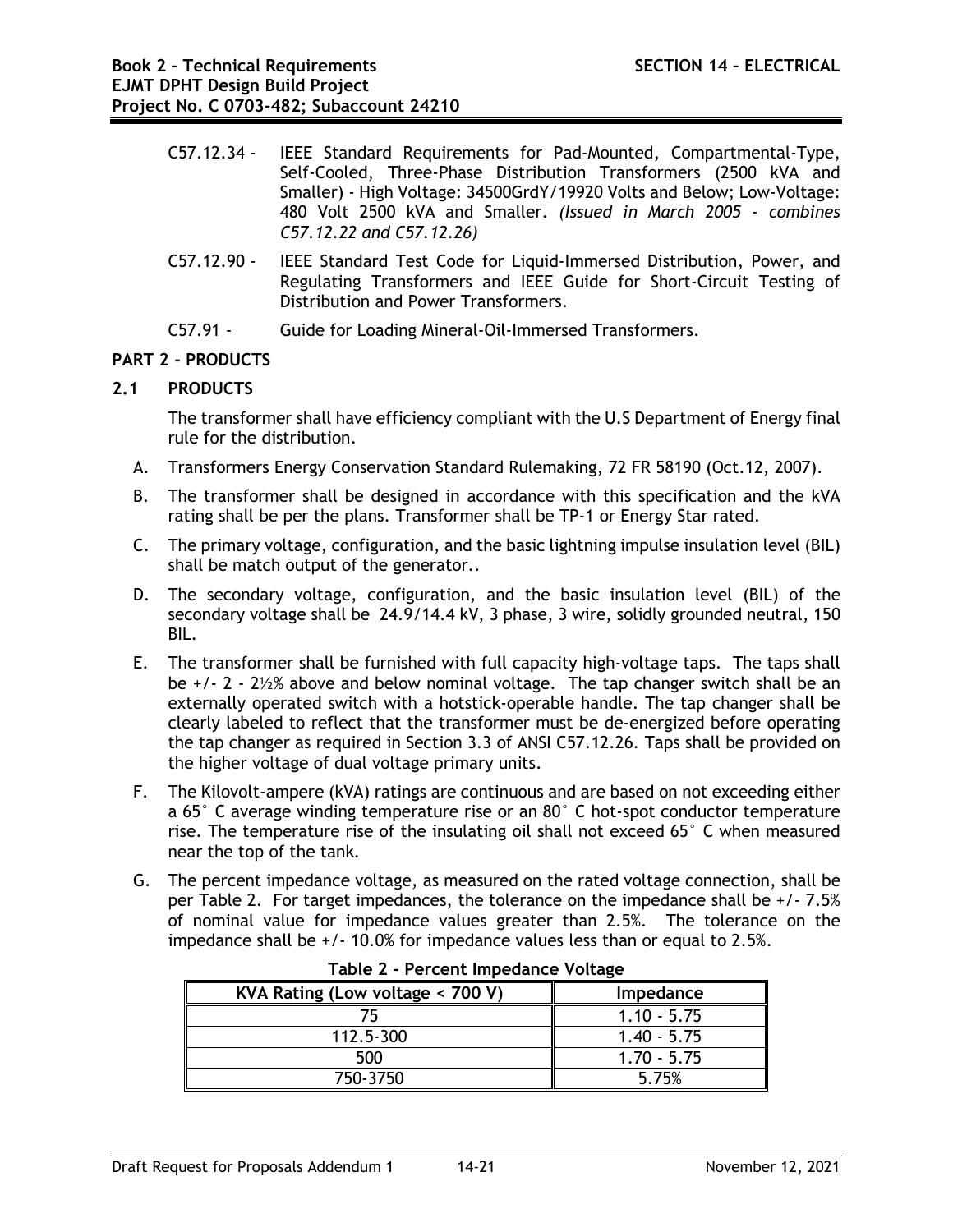| <b>KVA Rating</b> | Low voltage > 700 V (all nominal values) |                   |                   |
|-------------------|------------------------------------------|-------------------|-------------------|
|                   | ≤150 kV BIL                              | <b>200 kV BIL</b> | <b>250 kV BIL</b> |
| $1000 - 5000$     | 5.75                                     | 7.00              | 7.50              |
| 7500 - 10000      | 6.50                                     | 7.00              | 7.50              |

## **2.2 HIGH VOLTAGE BUSHINGS AND TERMINALS**

A. Bushing style:

FOR 25 KV DEADFRONT, FOR CURRENTS BELOW 200 AMPS: The high voltage bushings shall be 25 kV 200A bushing wells with bushing well inserts installed. The bushings shall be externally removable and be supplied with a removable stud.

B. Bushing configuration:

25 KV RADIAL FEED DEADFRONT: The transformer shall be provided with three (3) high voltage bushings in accordance with ANSI C57.12.34 for radial feed configurations. The bushing heights shall be in accordance with ANSI C57.12.34.

## **2.3 SECONDARY VOLTAGE BUSHINGS AND TERMINALS**

A. Bushing style:

FOR 25 KV DEADFRONT, FOR CURRENTS BELOW 200 AMPS: The high voltage bushings shall be 25 kV 200A bushing wells with bushing well inserts installed. The bushings shall be externally removable and be supplied with a removable stud.

B. Bushing configuration:

25 KV RADIAL FEED DEADFRONT: The transformer shall be provided with three (3) high voltage bushings in accordance with ANSI C57.12.34 for radial feed configurations. The bushing heights shall be in accordance with ANSI C57.12.34.

## **2.4 TRANSFORMER PROTECTION AND SWITCHING**

- A. Overcurrent protection:
	- 1. Bayonet with current limiting fuses: The high-voltage overcurrent protection scheme provided with the transformer shall be an externally removable loadbreak expulsion Bay-O-Net fuse assembly with a flapper valve to minimize oil spillage. The bayonet fuses shall be in series with ELSP under-oil partialrange current-limiting back-up fuses with an interrupting rating of 50,000 A.
	- 2. An interlock shall be required between the load-break switch scheme specified and the bayonet fuses, such that the fuses may not be removed unless the transformer has been de-energized via the load-break switch scheme.
- B. Overvoltage protection:
	- 1. The overvoltage protection scheme provided with the transformer shall protect the high-voltage winding.
	- 2. With DEADFRONT bushings: Externally mounted, Distribution Class M.O.V.E. Deadfront elbow arresters shall be supplied.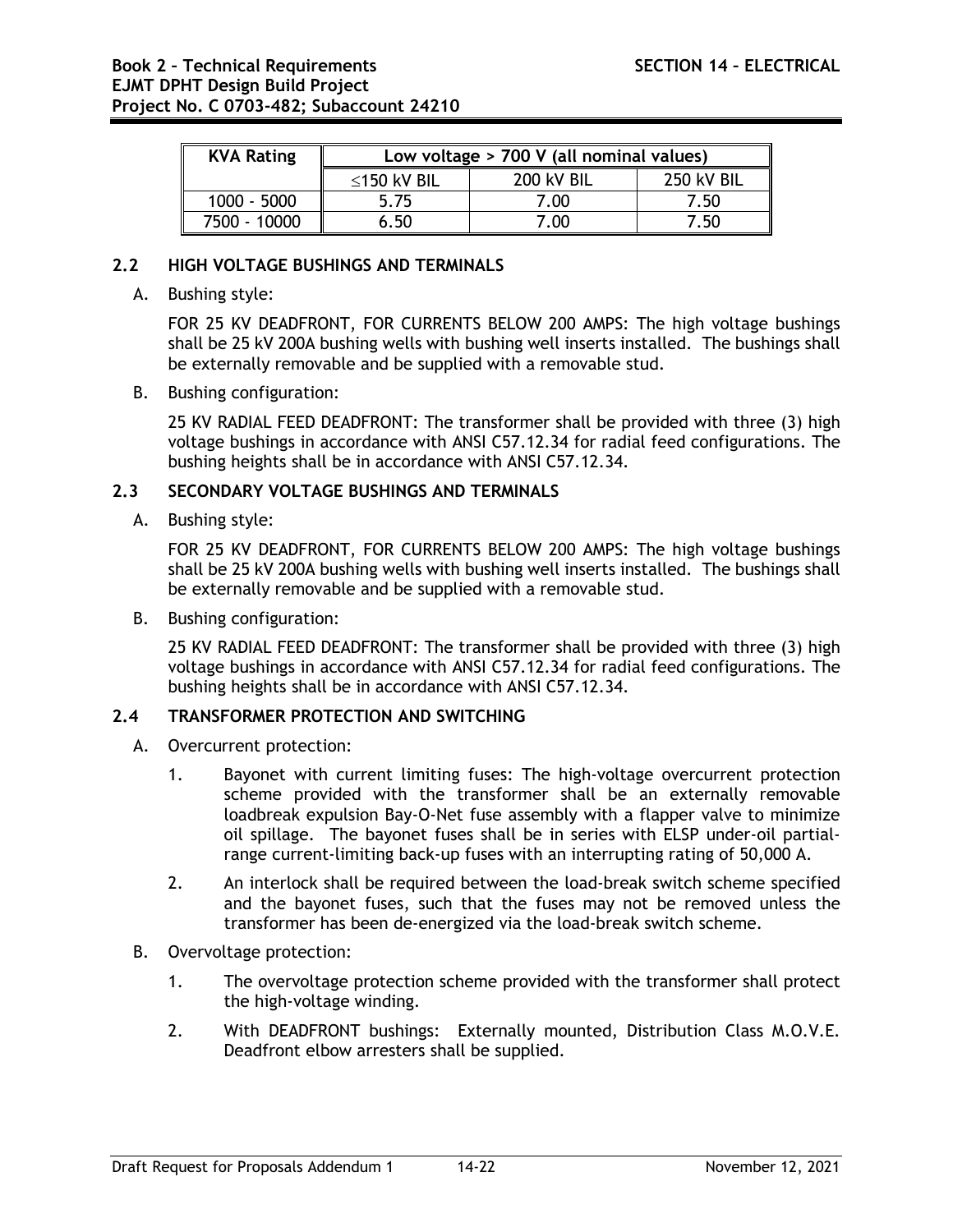# C. Switching:

1. The primary switching scheme provided with the transformer shall be two on/off loadbreak switches on the radial feed.

# **2.5 GENERAL DESIGN**

A. Core and coil

The core and coil shall be vacuum processed to ensure maximum penetration of insulating fluid into the coil insulation system. While under vacuum, the windings will be energized to heat the coils and drive out moisture, and the transformer will be filled with preheated filtered degassed insulating fluid. The core shall be manufactured from burr-free, grain-oriented silicon steel and shall be precisely stacked to eliminate gaps in the corner joints. The coil shall be insulated with B-stage, epoxy coated, diamond pattern, insulating paper, which shall be thermally cured under pressure to ensure proper bonding of conductor and paper. Windings shall be copper.

B. Dielectric fluid

The dielectric coolant shall be listed less-flammable fluid meeting the requirements of National Electrical Code® Section 450-23 and the requirements of the National Electrical Safety Code (IEEE C2-1997), Section 15. The dielectric coolant shall be readily and completely biodegradable per EPA OPPTS 835.3100. The base fluid shall be 100% derived from edible seed oils with performance enhancing additives. The fluid shall result in zero mortality when tested on trout fry per OECD G.L. 203 and be non-bioaccumulating. The fluid shall be published under US EPA Environmental Technology Verification (ETV) requirements, and tested for compatibility with transformer components. The fluid shall be Factory Mutual Approved, UL® Classified Dielectric Medium (UL-EOUV) and UL Classified Transformer Fluid (UL-EOVK), Envirotemp® FR3® fluid.

- C. TANK AND CABINET ENCLOSURE
	- 1. The high-voltage and low-voltage compartments, separated by a metal barrier, shall be located side-by-side on one side of the transformer tank. When viewed from the front, the low-voltage compartment shall be on the right. Each compartment shall have a door that is constructed so as to provide access to the high-voltage compartment only after the door to the low-voltage compartment has been opened. There shall be one or more additional fastening devices that must be removed before the high-voltage door can be opened. Where the lowvoltage compartment door is of a flat panel design, the compartment door shall have three-point latching with a handle provided for a locking device. Hinge pins and associated barrels shall be constructed of corrosion-resistant material, passivated AISI Type 304 or the equivalent.
	- 2. A recessed, captive, penta-head bolt that meets the dimensions per ANSI C57.12.28 shall secure all access doors.
	- 3. The enclosure integrity of the tank and cabinet shall meet the requirements for tamper resistance set forth in ANSI C57.12.28 including but not limited to the pry test, pull test, and wire probe test.
	- 4. The compartment depth shall be in accordance with C57.12.34, unless additional depth is specified.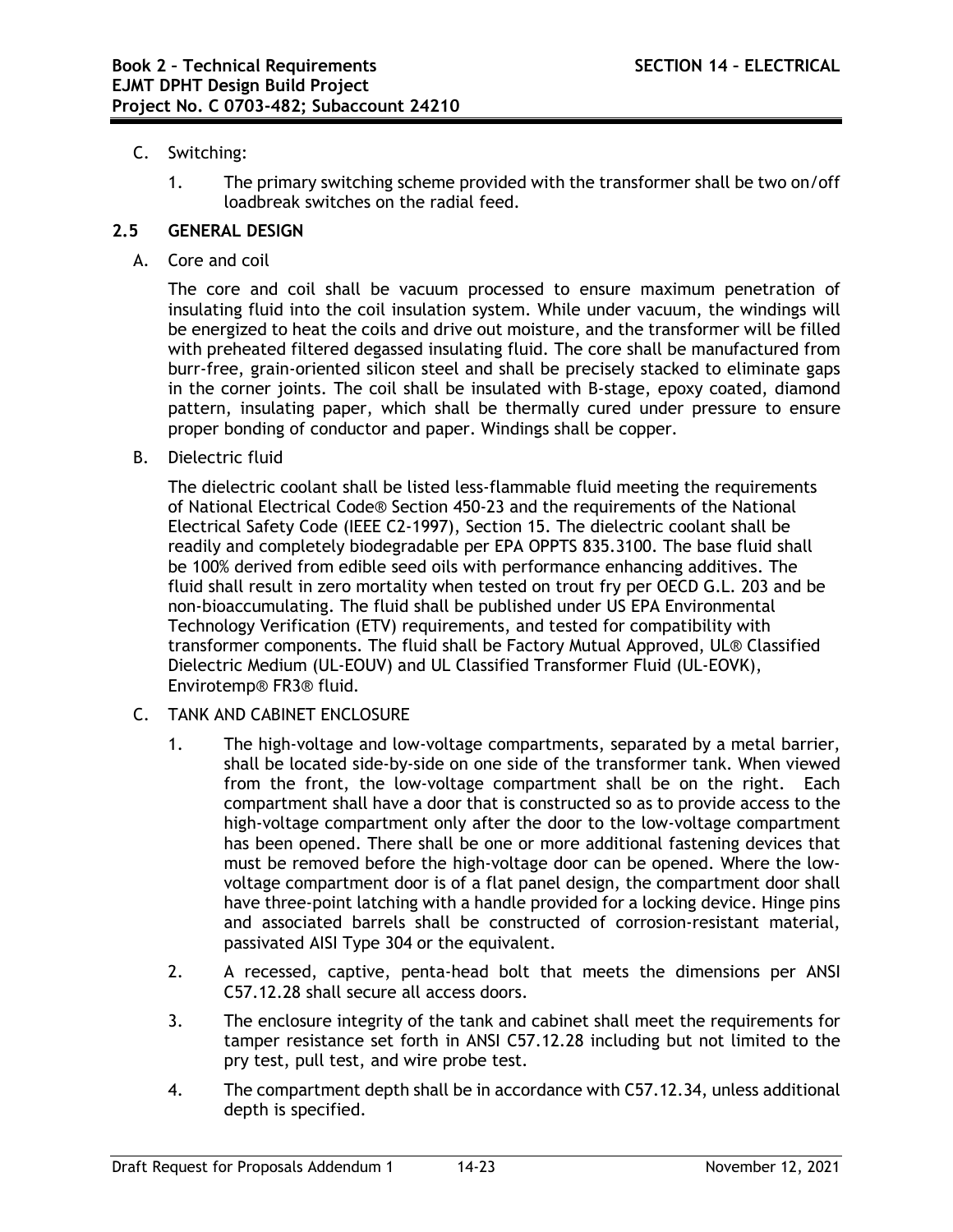- 5. The tank base must be designed to allow skidding or rolling in any direction. Lifting provisions shall consist of four lifting lugs welded to the tank.
- 6. The tank shall be constructed to withstand 7 psi without permanent deformation, and 15 psi without rupture. The tank shall include a 15 psig pressure relief valve with a minimum flow rate of 35 SCFM.
- 7. The tank and cabinet coating shall meet all the requirements of ANSI C57.12.28 including:
	- a. Salt Spray Test
	- b. Crosshatch Adhesion Test
	- c. Humidity Test
	- d. Impact Test
	- e. Oil Resistance Test
	- f. Ultraviolet Accelerated Weathering Test
	- g. Abrasion Resistance Taber Abraser
- 8. The exterior of the unit shall be painted Munsell 7GY3.29/1.5 brown, in color. The cabinet interior and tank face shall be painted gray for ease of viewing the inside the compartment.
- 9. The tank shall be complete with an anodized aluminum laser engraved nameplate. This nameplate shall meet Nameplate B per ANSI C57.12.00.

# **2.6 FEATURES AND ACCESSORIES**

- A. The following features and accessories shall be provided:
	- 1. Welded main tank cover with bolted handhole (1500 kVA & above)
	- 2. 1.0" upper fill plug
	- 3. 1.0" drain valve w/ sampling device on exterior of LV compartment with weather-proof cover.
	- 4. Automatic pressure relief valve
	- 5. Metal drip shield (when bayonets specified)
	- 6. 20" deep cabinet (2500 kVA & below)
	- 7. Ground provisions per C57.12.34 section 9.11.
	- 8. Meet NEMA TR-1 sound levels
	- 9. Liquid level gauge
	- 10. Dial-type thermometer gauge
	- 11. Pressure vacuum gauge
	- 12. Ground connectors
	- 13. Seismic 4 tank anchoring
	- 14. Dial-type thermometer gauge with auxiliary contacts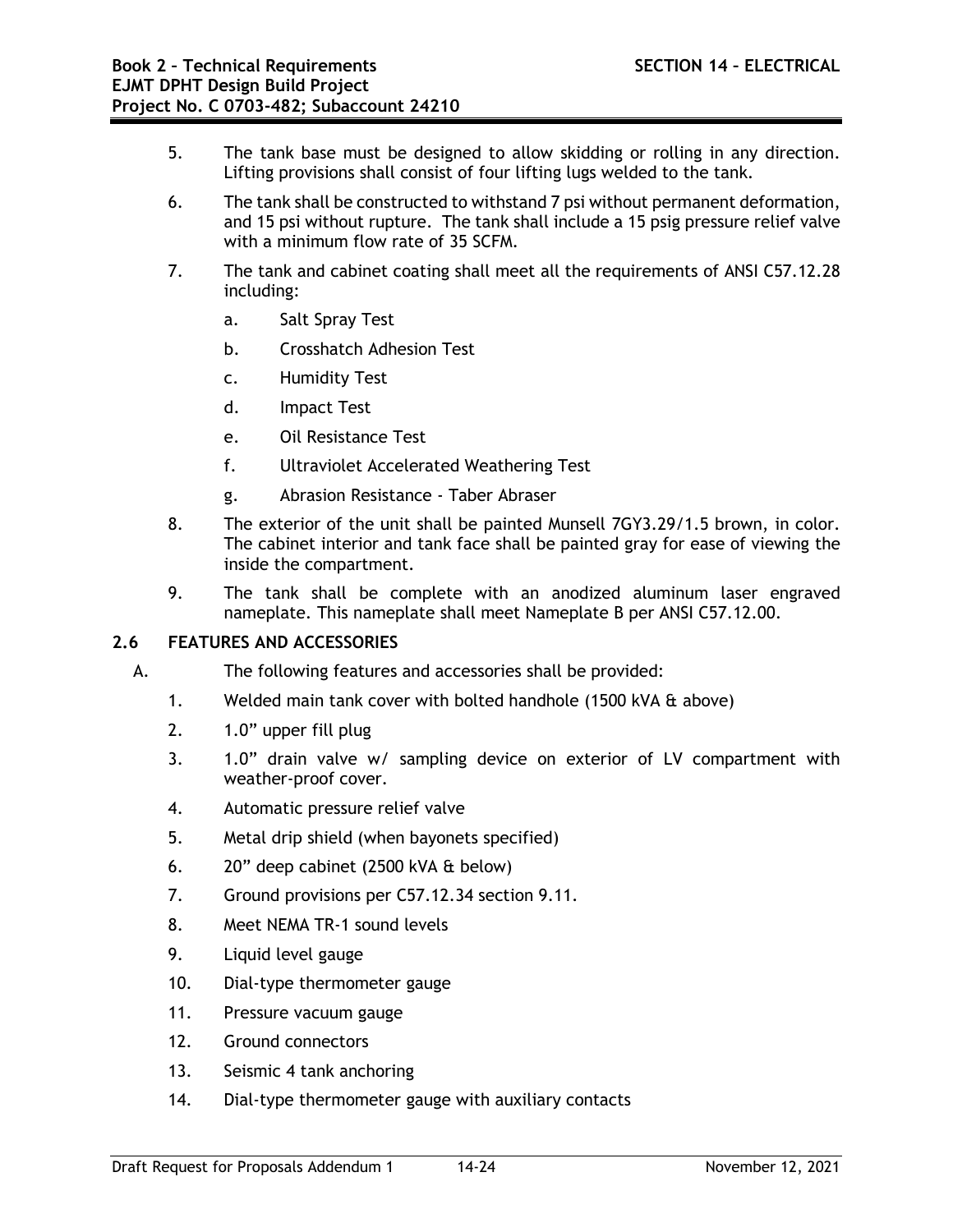15. Current or potential transformers

#### **PART 3 – EXECUTION**

3.1 Units 1500 kVA and larger shall be loaded and unloaded with overhead cranes, so a pallet is not to be provided for these transformers.

#### **3.2 INSTALLATION**

- A. Install transformer in accordance with manufacturer's Instruction/Installation Manual.
- B. Provide structural concrete pad designed per Manufacturer's recommendations to suit site conditions and equipment requirements. Pad shall extend a minimum of 12" beyond equipment enclosure.
- C. Prepare level site for structural pad. Remove and repair asphalt as needed, grade, remove and backfill site as needed. Provide drainage to eliminate low spots and puddling areas.
- D. Provide traffic protection bollards per CDOT requirements around all equipment.

Install on existing concrete pad.

E. Grounding should be per Project Drawings and in accordance with local codes and standards and in compliance with the NEC.

## **3.3 ADJUSTMENTS AND CLEANING**

- A. Remove debris from job site and wipe dust and dirt from all components.
- B. Repaint marred and scratched surfaces with touch up paint to match original finish.

## **3.4 TESTING & TOLERANCES**

A. ALL UNITS SHALL BE FACTORY TESTED FOR THE FOLLOWING:

No-Load (20°C) losses at rated current

Total (85°C) losses at rated current

Percent Impedance (85°C) at rated current

Excitation current (100% voltage) test

Winding resistance measurement tests

Ratio tests using all tap settings

Polarity and phase relation tests

Induced potential tests

Full wave and reduced wave impulse test

- B. In addition, the manufacturer shall provide certification upon request for all design and other tests listed in C57.12.00, including verification that the design has passed short circuit criteria per ANSI C57.12.00 and C57.12.90.
- C. Transformer efficiency shall meet the requirements of NEMA TP-1 2002.

# **END OF SECTION 26 12 00**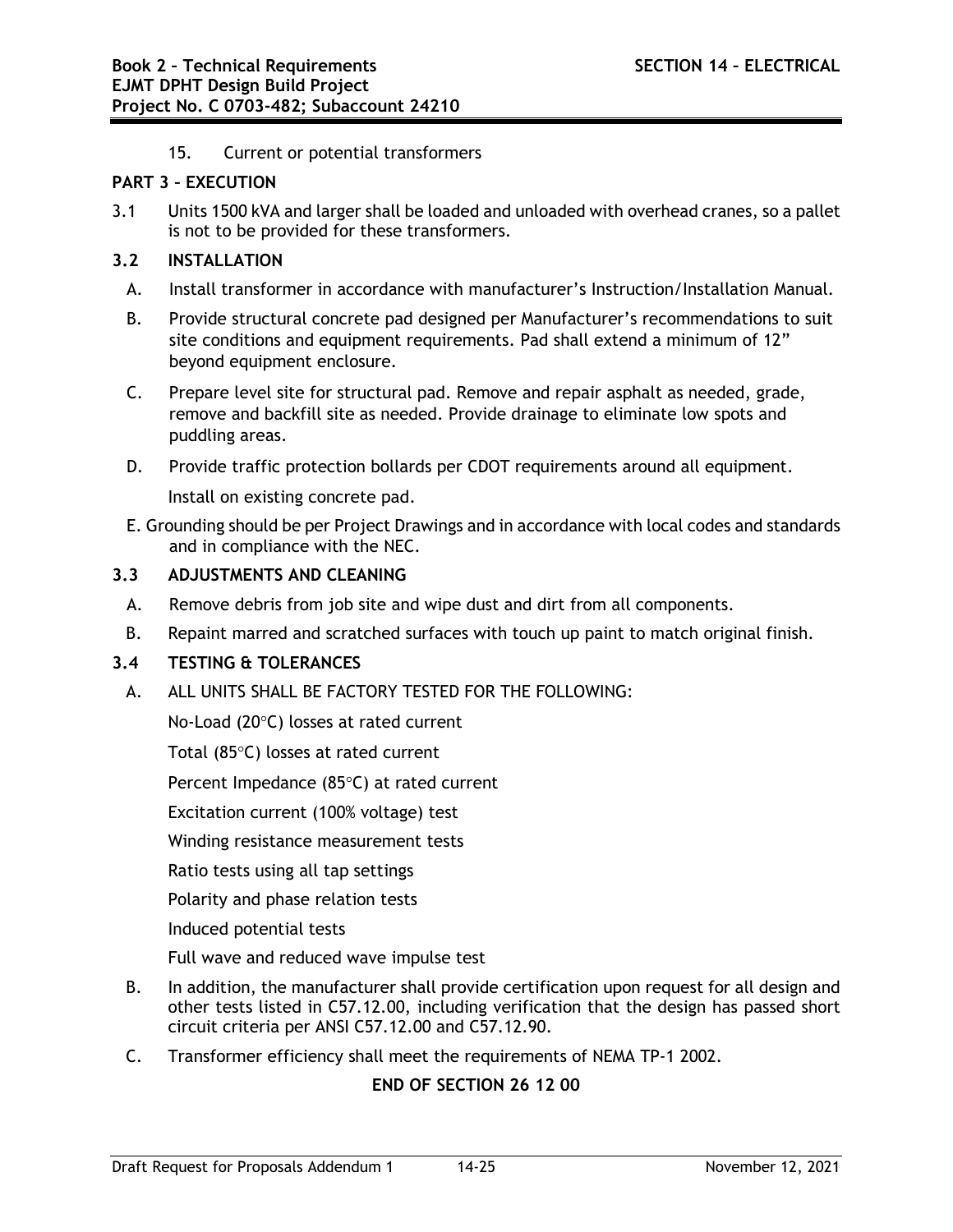# **SECTION 26 14 00 CONDUCTORS MEDIUM VOLTAGE**

## **PART 1 - GENERAL**

# **1.1 RELATED SECTIONS**

- A. Drawings and general provisions of the Contract, Including General and Supplementary Conditions and other Book 1, and Book 3 Specification Sections, apply to this section.
	- a. Section 26 12 00 Outdoor Pad Mounted Transformers
	- b. Section 26 15 00 Splicing & Terminating Medium Voltage Cable
- B. Related Requirements Special Provisions
	- a. Special Provisions 613

#### **1.2** b. Special Provisions 622**DESCRIPTION OF WORK**

- A. This Section covers single conductor EPR (Ethylene Propylene Rubber) insulated, thermoplastic jacketed power cable for use in conduit and underground duct installations. This cable capable of operating continuously at a conductor temperature not in excess of 90-degree C for normal operation, 130-degree C for emergency overload conditions, and 250-degree C for short circuit conditions; cable rated 25,000 Volts, 133% insulation level, and shall be designed for Low Smoke, to withstand UL horizontal and vertical flame tests. Submit minimum 16" sample of each type of cable specified.
- B. 25kV rated cable shall be used for the 13.8kV and 25kV electrical systems.

#### **1.3 STANDARDS**

- A. IPCEA Pub. NO. S-68-516 (NEMA Pub. WC8-1976) "Ethylene Propylene Rubber Insulated Cable and Wire".
- B. Underwriters Laboratories Standard 1072 for Medium Voltage Solid Dielectric Cable (MV90).
- C. AEIC No. 6, latest issue.

#### **PART 2 - PRODUCTS**

#### **2.1CONDUCTOR**

A. Use new Class B, stranded compressed soft or annealed copper per ASTM Specs B3 and B8 and IPCEA, Part 2, Section 2.1 and 2.5.

#### **2.2 CONDUCTOR SHIELDING**

A. Use extruded semi-conducting layer over conductor, applied in tandem with and firmly bonded to insulation.

#### **2.3 INSULATION**

A. EPR (Ethylene Propylene Rubber) per referenced standards. Average thickness of 115 mils-5,000V (minimum) or 320 mils-25,000V (minimum) and minimum spot thickness not less than 90% of average thickness.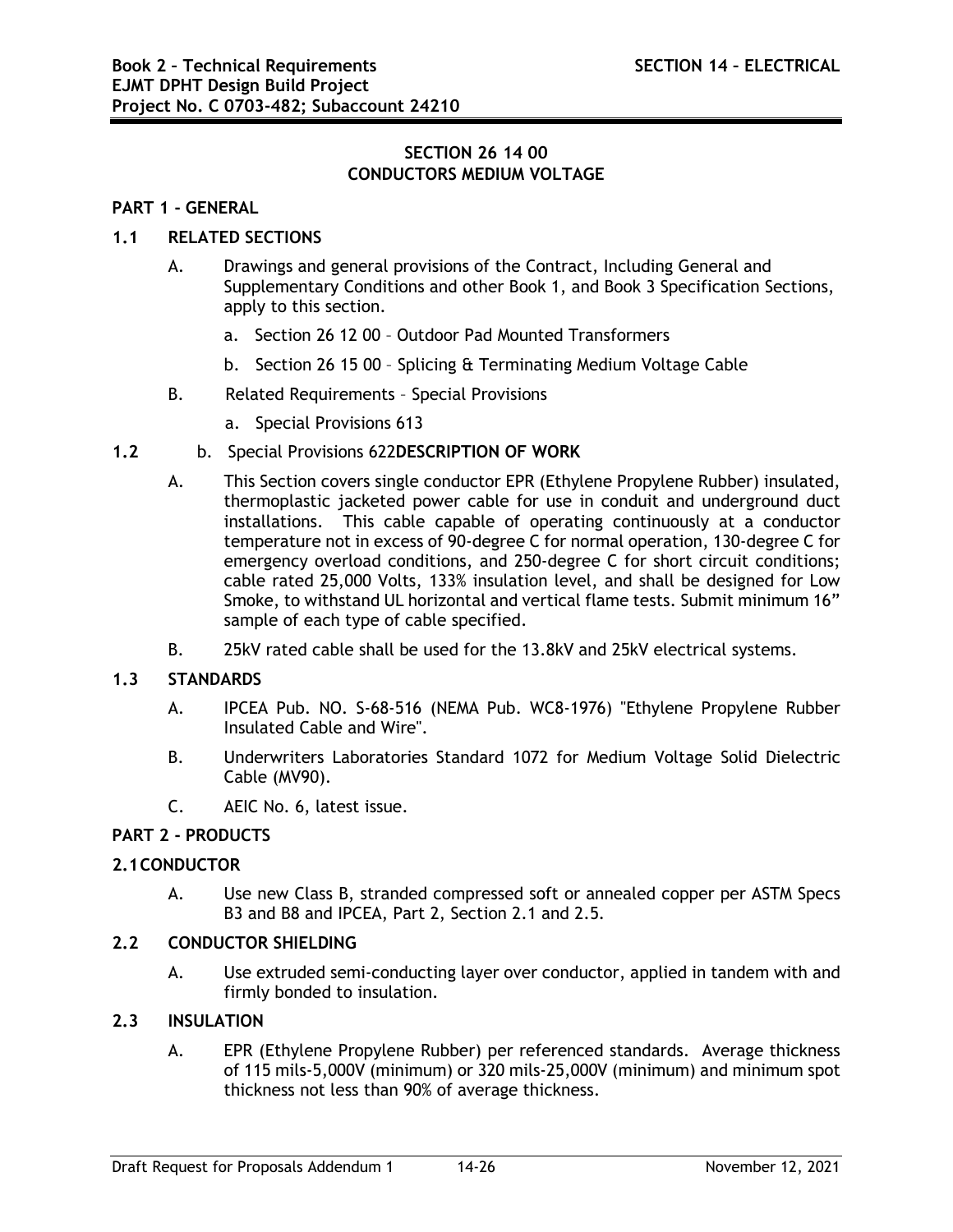#### **2.4 SHIELDING**

A. Insulation covered with a helically applied, lapped, printed semi-conducting tape. Over this layer apply helically lapped, 5 mils (minimum) bare copper tape with minimum 12.5% overlap.

## **2.5 CABLE JACKET**

- A. Black low smoke, non-halogenated, vulcanized crosslinked polyolefin (XLPO) based compound or (LSZH).Average thickness of 80 mils and minimum spot thickness not less than 80% of average thickness.
- B. IDENTIFY cable with surface printing on jacket indicating manufacturer size, insulation type, voltage rating, and U.L. designations.
- C. Color Code as follows and/or per local ordinances. Apply minimum 2" of tape to each individual phase or neutral conductor in half lapped pattern. Conductors shall be identified with color coded tape at all locations accessible including all splices and terminations. The equipment ground conductor shall be taped green for its entire exposed length. Color-code as follows:

| PART 2 -                                  | PART 5 - 13.800  | PART 8 - 25,000  |
|-------------------------------------------|------------------|------------------|
| PART 3 - Phase                            | PART 6 - Volts   | PART 9 - Volts   |
| PART 4 -                                  | PART 7 -         | <b>PART 10 -</b> |
| <b>PART 11 - A</b>                        | PART 12 - Red    | PART 13 - Red    |
| <b>PART 14 - B</b>                        | PART 15 - Yellow | PART 16 - Yellow |
| <b>PART 17 - C</b>                        | PART 18 - Blue   | PART 19 - Blue   |
| PART 20 - Neutral                         | PART 21 - White  | PART 22 - White  |
| PART 23 - Equip. Ground   PART 24 - Green |                  | PART 25 - Green  |

# **2.6 TESTS**

- A. Manufacturing tests shall be made in accordance with:
	- 1. IPCEA No. S-68-516 (NEMA WC8-1976).
	- 2. Underwriter's Laboratories Standard 1072 for Medium Voltage Solid Dielectric Cable (MV90).
- B. Acceptable Cable Manufacturers:
	- 1. Okonite
	- 2. Kerite
	- 3. Southwire
	- 4. Cablec
	- 5. Pirelli
	- 6. Or equal.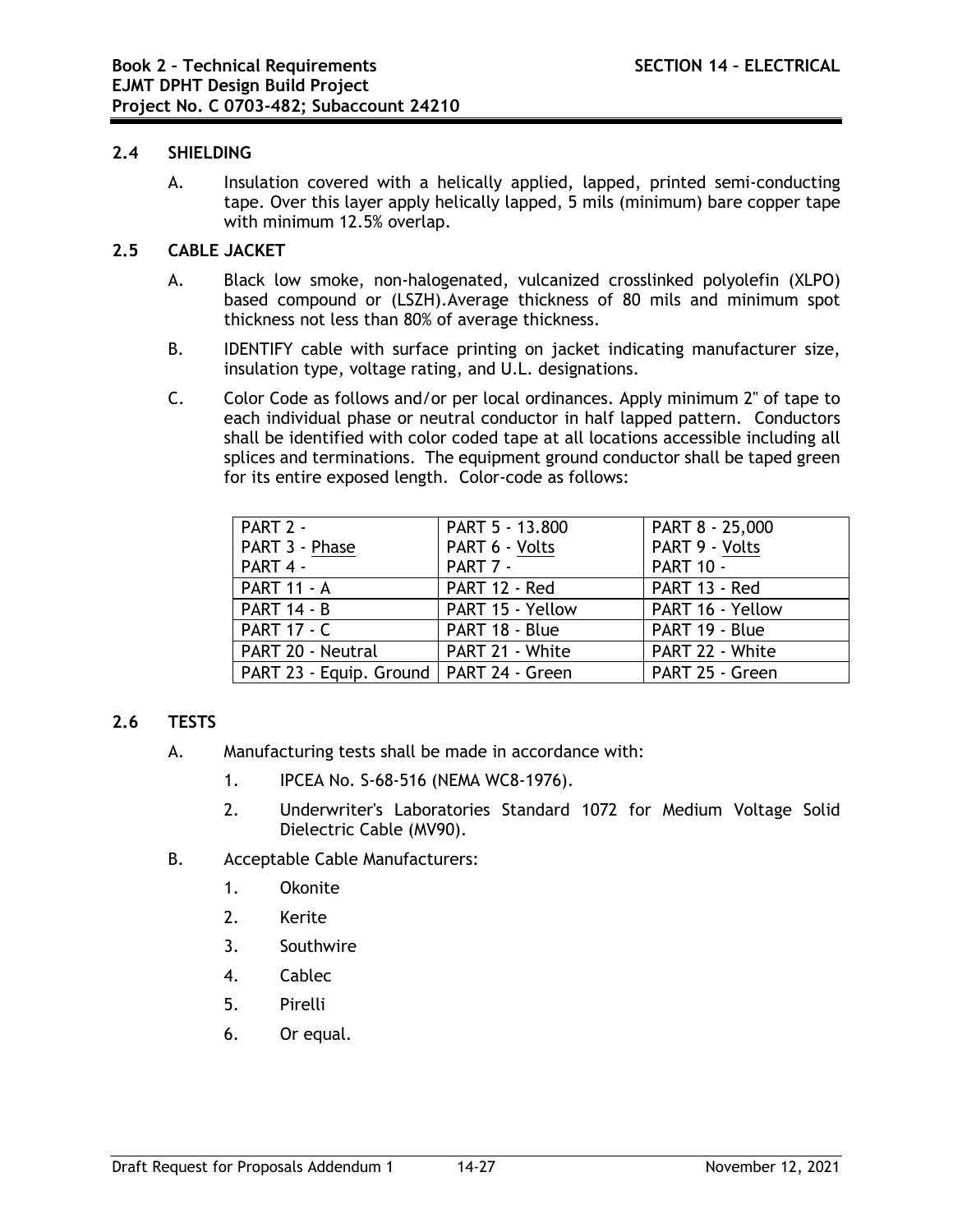#### **PART 3 - EXECUTION**

#### **3.1 INSTALLATION**

- A. Install new conductors without splicing.
- B. Carefully pull cable into raceways to prevent insulation damage. Allow an extra 36" of cable length so that distorted or damaged ends of cables maybe trimmed off. Installation shall be in accordance with manufacturer's recommendations and IEEE 576.
- C. Terminate all medium voltage cable with load break/ Dead break terminations.
- D. Clean underground ducts before cable is installed. Provide "Buried Cable" warning tape 12" above conduit or duct.
- E. After cables are installed with load break/ Dead break terminals made up, test each conductor with a non-destructive, very low frequency (VLF) high potential tester. Each test to last 15 minutes with readings at one minute intervals. Furnish graph of readings relating microampere leakage to time.
- F. Pull conductors simultaneously where more than one cable is indicated in the same raceway.
- G. Use UL listed and manufacturer approved pulling compound or lubricant. Do not exceed manufacturer's recommended maximum pulling tensions, jamming ratio and sidewall pressure values. Protect and seal ends of cable to prevent entrance of entrained moisture during storage and installation until terminations are made.
- H. Use pulling means including, fish tape, cable, rope and basket weave wire/cable grips that will not damage cables or raceways. Do not use rope hitches for pulling attachment to cable.
- I. When cables are to be installed in cold weather, they shall be kept in heated storage for at least 24 hours before installation.
- J. In manholes, train cables around walls utilizing the longest route from entry to exit and support cables at intervals adequate to prevent sag.
- K. Arc proofing: Arc proof medium-voltage cable at transformer, vaults, manholes, and pullboxes where cables are not protected by conduit or termination material. Apply as follows and as recommended by the manufacturer of the arcproofing tape.
	- 1. Clean cable sheath.
	- 2. Wrap metallic cable components with 10-mil pipe wrapping tape.
	- 3. Smooth surface contours with electrical insulation putty.
	- 4. Apply arc-proofing tape in one half-lapped layer with the coated size toward the cable.
	- 5. Each cable shall be arc proofed individually.
	- 6. Band the arc-proofing tape with 1-inch wide bands or half-lapped adhesive glass-cloth tape 2 inches on center.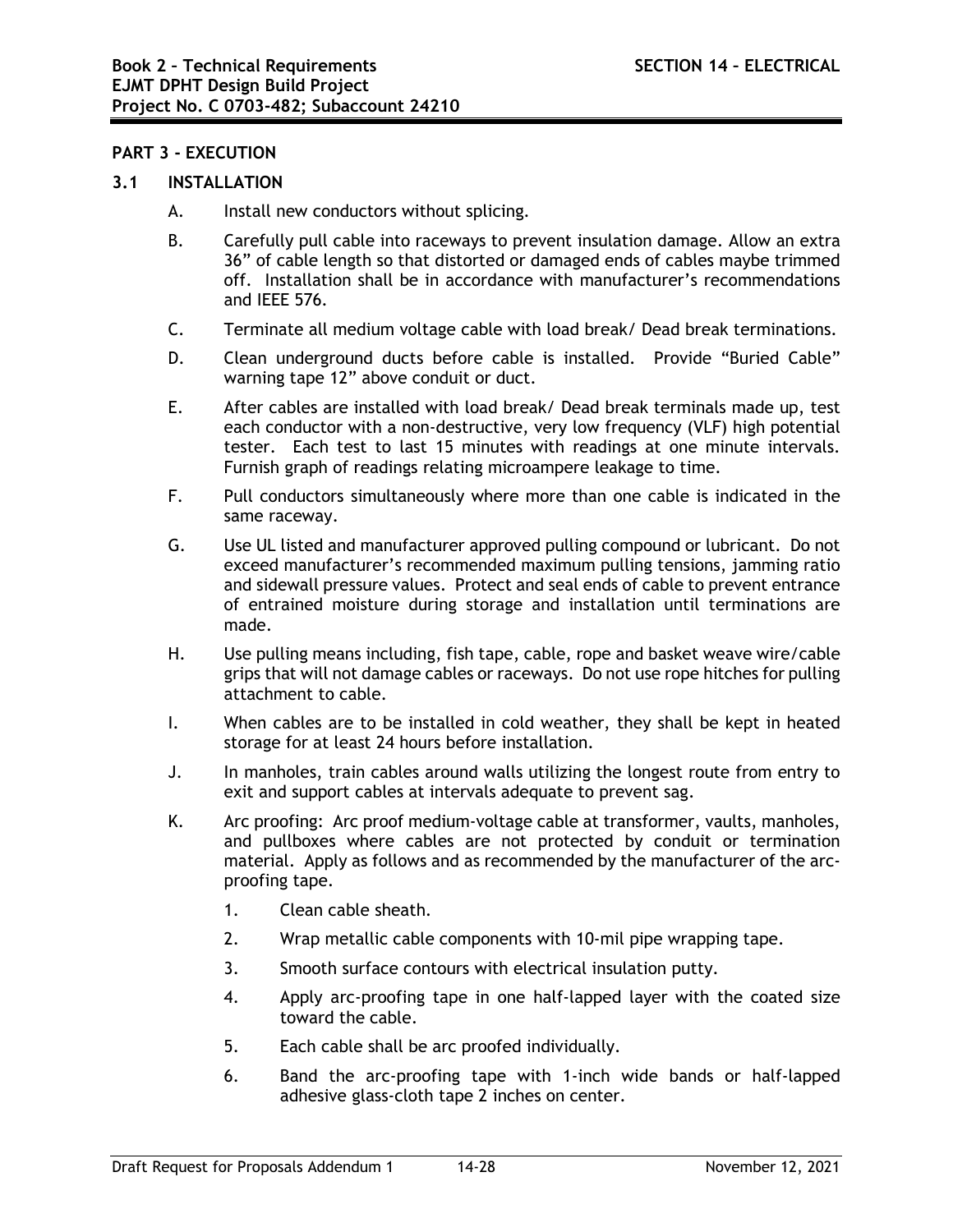- a. Acceptable arc proof tapes
	- 1) 3M Scotch #77
	- 2) Plymouth "plyarc"
	- 3) Or equal.

**END OF SECTION 26 14 00**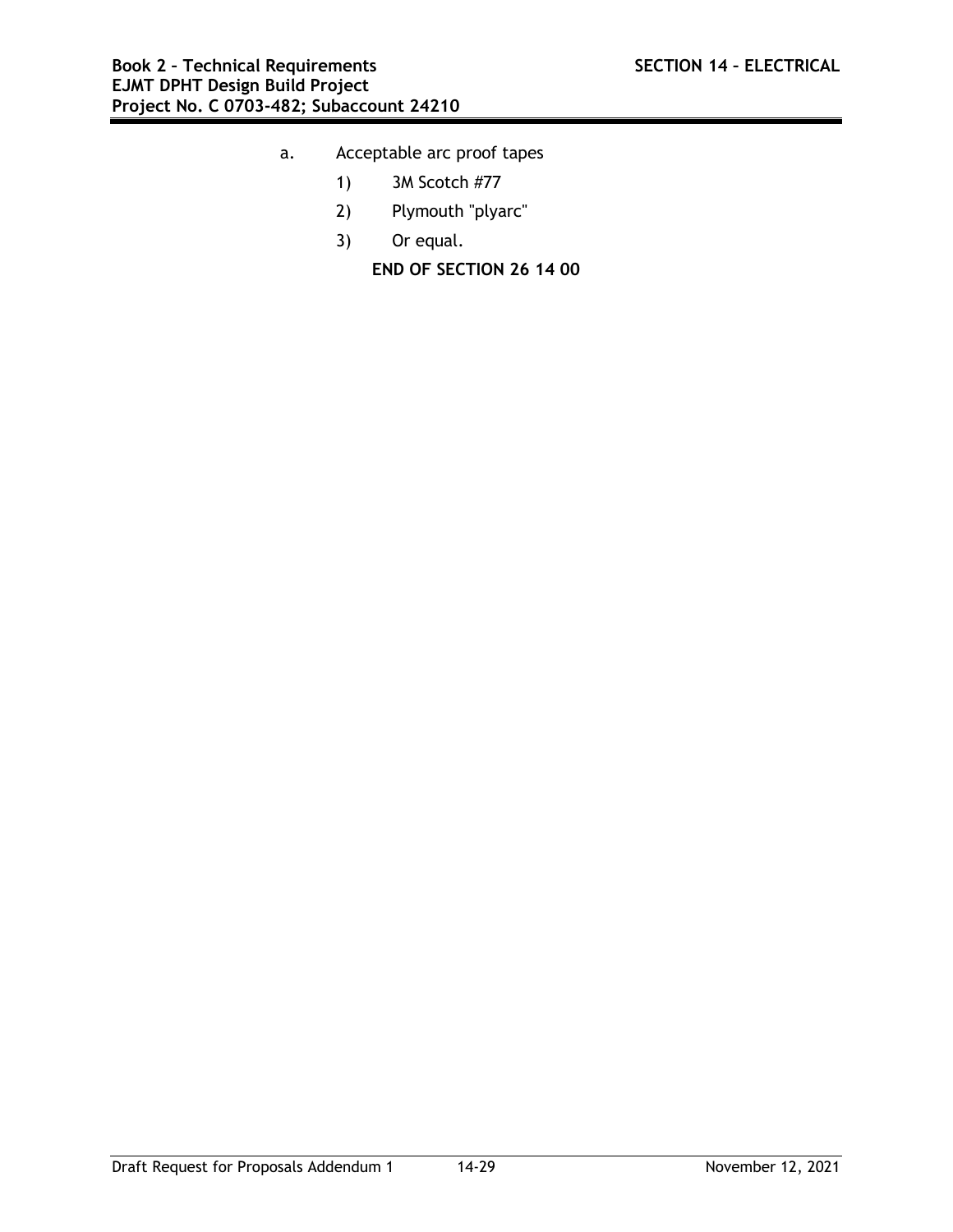## **SECTION 26 15 00 SPLICING AND TERMINATING MEDIUM VOLTAGE CABLE**

#### **PART 1 - GENERAL**

## **1.1RELATED SECTIONS**

- A. Drawings and general provisions of the Contract, Including General and Supplementary Conditions and other Book 1, and Book 3 Specification Sections, apply to this section.
	- a. Section 26 12 00 Outdoor Pad Mounted Transformers
	- b. Section 26 14 00 Conductors Medium Voltage
	- c. Section 26 32 13 Packaged Engine Generator Set
- B. Related Requirements Special Provisions
	- a. Special Provisions 613
	- b. Special Provisions 622

#### **1.2DESCRIPTION OF WORK**

- A. Furnish and install materials for terminating medium voltage cable specified in Section 26 14 00. This section consists of all primary terminating devices, and accessories as required for the project.
- B. Installer qualifications: All primary cable terminations shall be made by a cable splicer having not less than five (5) years experience in splicing cables and making terminations of the type specified herein on system with rated voltage not less than the primary system specified. Name and experience, record of cable splicer shall be submitted for approval with shop drawings, including reference from past objects.

#### **1.2 STANDARDS**

- A. ANSI/IEEE Standard 386.
- B. IEEE Standard No.48 (Class 1 Terminations).
- C. IEEE Standard 404 (Connectors)
- D. IEEE Standard 386 (Separable Connectors)

#### **PART 2 - PRODUCTS**

#### **2.1SPLICES**

A. Cables shall be installed without splices.

#### **2.2 LOAD BREAK SEPARABLE CONNECTORS**

- A. Furnish modular load break separable connectors hereinafter referred to "LBSC" as shown on drawings and specified in equipment covered in other Sections.
- B. LBSC fittings to include following components
	- 1. Arc follower to quench break-make arc.
	- 2. Plated copper main male contact.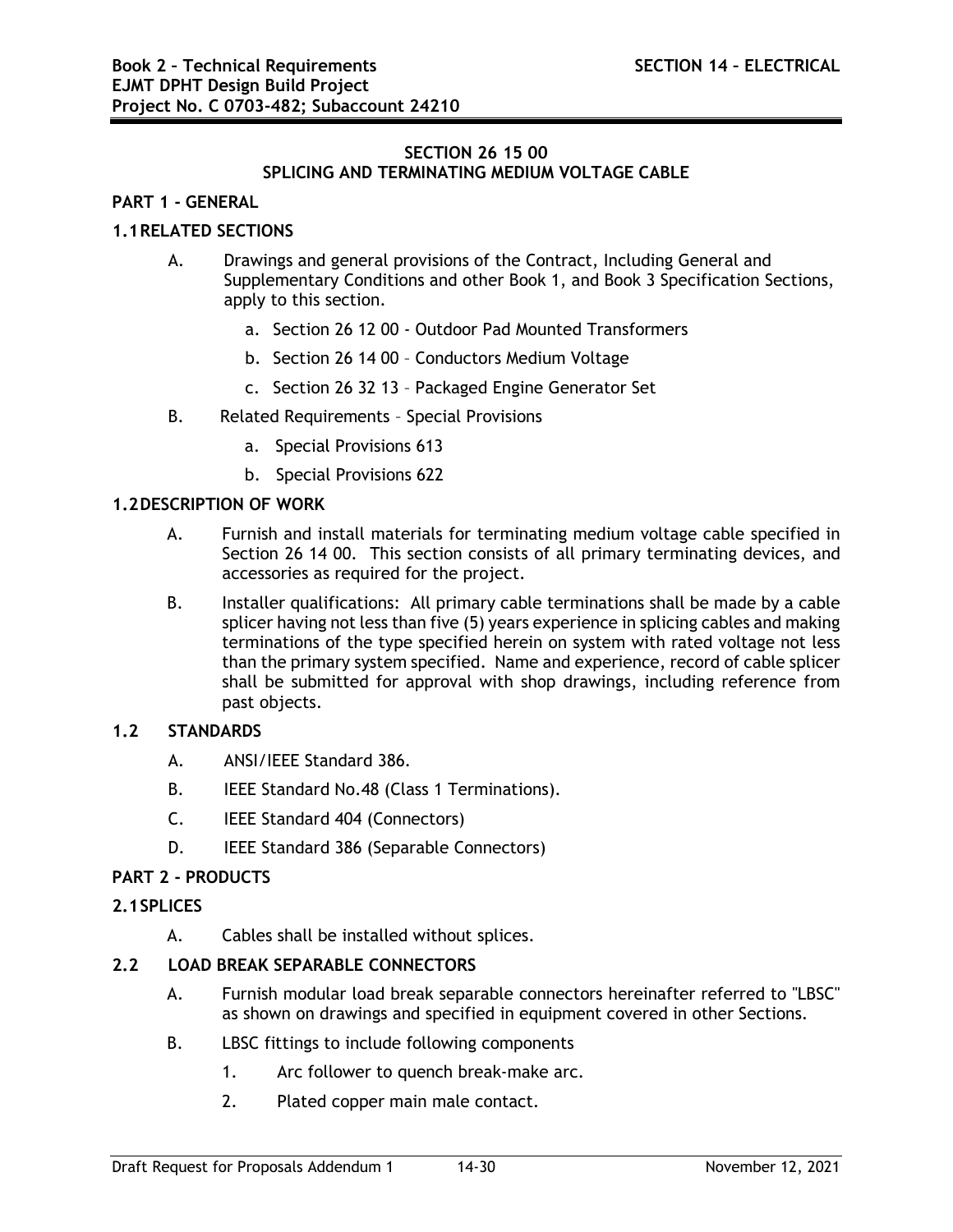- 3. Dead front molded 90 degrees elbow connector housing.
- 4. Rubber locking ring to provide reliable seal and to assist quick break action.
- 5. AL/CU plated cable connector, ring or compression type.
- 6. One (1) phase identification band.
- 7. Voltage test point.
- 8. Molded stress relief to terminate cable insulation.
- 9. Grounding eye to ground connector shield.
- 10. Molded conductive inner shield or approved equivalent.
- 11. Molded conductive outer shield or approved equivalent.
- 12. Molded insulating medium to provide required creepage length and waterseal.
- 13. Hotstick eye.
- C. LBSC fittings to be submersible rated with electrical ratings as follows
	- 1. Voltage: 25 KV line to line (grounded or ungrounded).
	- 2. B I L: 125 KV, 1.2 x 50 microsec. wave.
	- 3. Withstand: 35 KV, 60 Hz., 1 minute. 55 KV, D.C., 15 minutes.
	- 4. Corona: 11 KV
	- 5. Current: 200 amperes RMS continuous. 10000 amperes short time, (10 cycles).
	- 6. Switching Operation
		- a) A 200 amp: 14.4 KV, 10 load make or break at 200 amperes, 70- 100% PF (lag). One (1) fault close operation.
		- b) A 600 amp: Dead break.
	- 7. Production Tests: 100% of product withstand 35 KV, 60 Hz., 1 minute. Corona: 11 KV. Test Point operation verified.
- D. Furnish T-Body LSBC dead-break terminations for 600A parallel feeders.
- E. Furnish LBSC with all necessary accessories to make complete terminations.
- F. Furnish modular female load break bushing inserts with configuration as required to mate to equipment specified in other Sections. Bushing inserts shall have same ratings as LBSC listed above. Provide necessary mounting and interface hardware.
- G. Acceptable LBSC Manufacturers
	- 1. Elastimold
	- 2. ITT Blackburn
	- 3. Cooper/RTE
- H. Operating kit not required to be furnished for this project.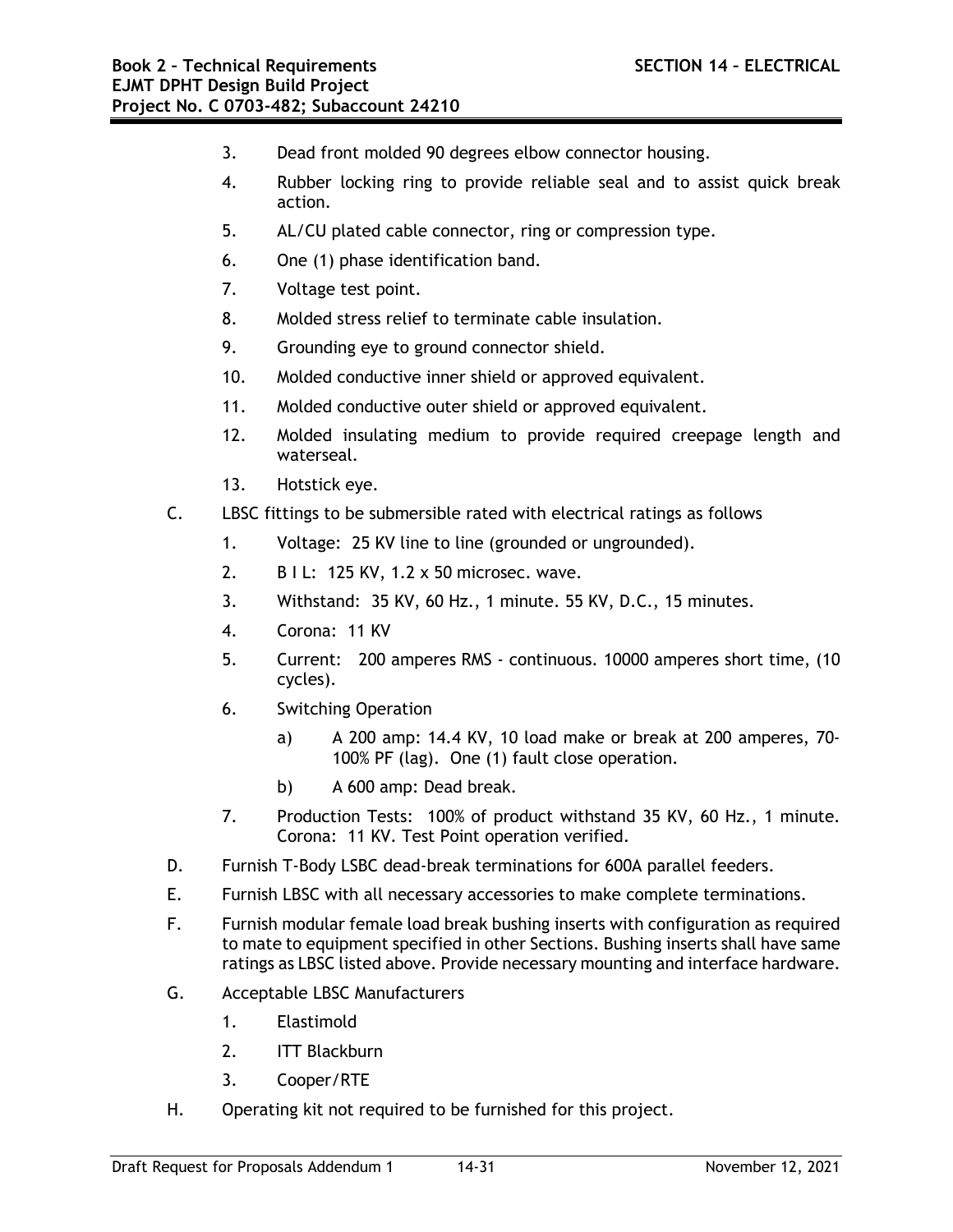#### **2.3 LOAD BREAK SEPARABLE CONNECTORS**

- A. Furnish modular load break separable connectors hereinafter referred to "LBSC" as shown on drawings and specified in equipment covered in other Sections.
- B. LBSC fittings to include following components
	- 1. Arc follower to quench break-make arc.
	- 2. Plated copper main male contact.
	- 3. Dead front molded 90 degrees elbow connector housing.
	- 4. Rubber locking ring to provide reliable seal and to assist quick break action.
	- 5. AL/CU plated cable connector, ring or compression type.
	- 6. One (1) phase identification band.
	- 7. Voltage test point.
	- 8. Molded stress relief to terminate cable insulation.
	- 9. Grounding eye to ground connector shield.
	- 10. Molded conductive inner shield or approved equivalent.
	- 11. Molded conductive outer shield or approved equivalent.
	- 12. Molded insulating medium to provide required creepage length and waterseal.
	- 13. Hotstick eye.
- C. LBSC fittings to be submersible rated with electrical ratings as follows
	- 1. Voltage: 25 KV line to line (grounded or ungrounded).
	- 2. B I L: 125 KV, 1.2 x 50 microsec. wave.
	- 3. Withstand: 35 KV, 60 Hz., 1 minute. 55 KV, D.C., 15 minutes.
	- 4. Corona: 11 KV
	- 5. Current: 200 amperes RMS continuous. 10000 amperes short time, (10 cycles).
	- 6. Switching Operation
		- a) A 200 amp: 14.4 KV, 10 load make or break at 200 amperes, 70- 100% PF (lag). One (1) fault close operation.
		- b) A 600 amp: Dead break.
	- 7. Production Tests: 100% of product withstand 35 KV, 60 Hz., 1 minute. Corona: 11 KV. Test Point operation verified.
- D. Furnish LBSC with all necessary accessories to make complete terminations.
- E. Furnish modular female load break bushing inserts with configuration as required to mate to equipment specified in other Sections. Bushing inserts shall have same ratings as LBSC listed above. Provide necessary mounting and interface hardware.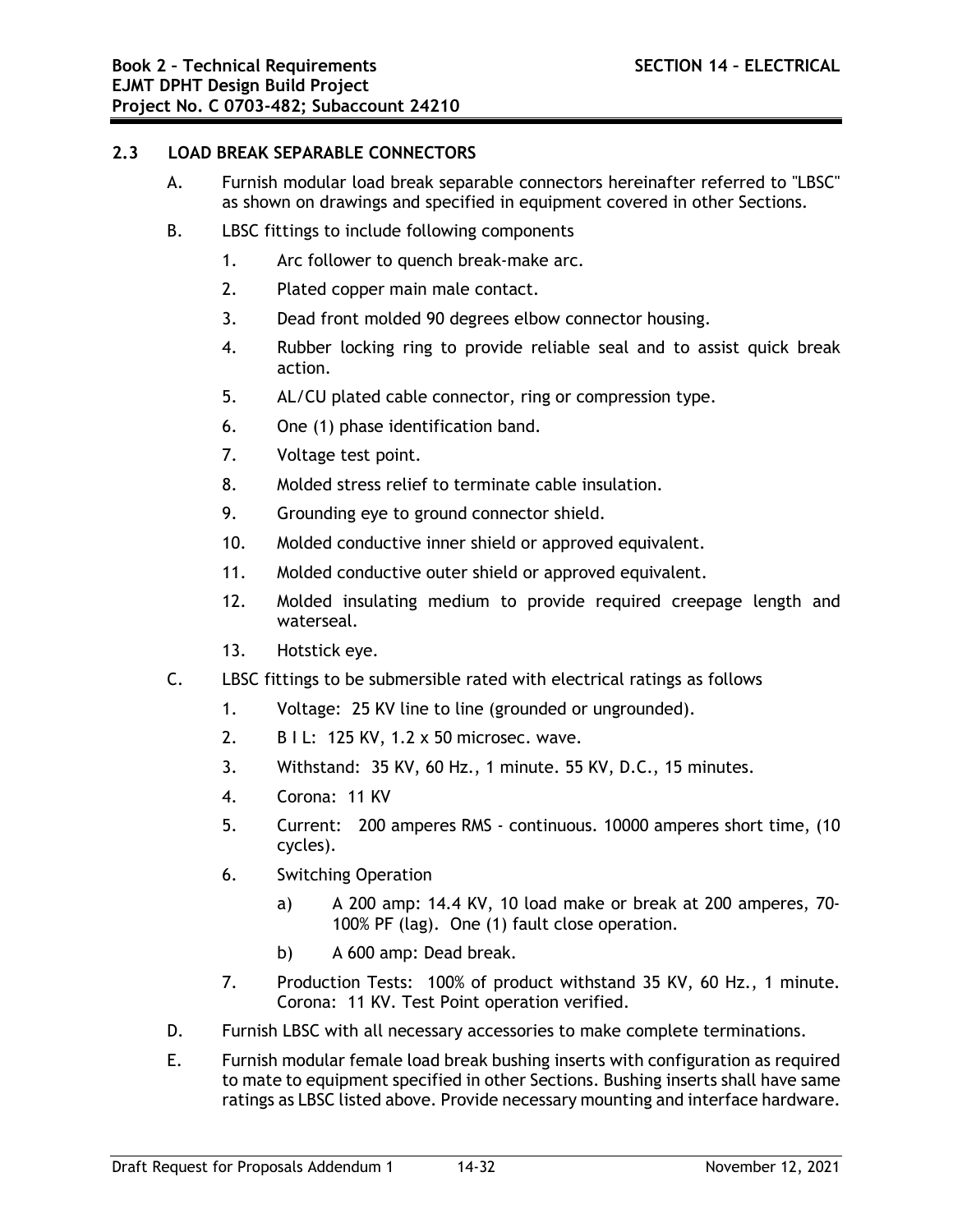- F. Acceptable LBSC Manufacturers
	- 1. Elastimold
	- 2. ITT Blackburn
	- 3. Cooper/RTE
- G. Operating kit not required to be furnished for this project.

#### **PART 3 - EXECUTION**

#### **3.1INSTALLATION**

- A. Install all splicing and terminating equipment in strict compliance with manufacturer's recommended procedures.
- B. Mount all porcelain terminators to steel channel on poles or within switchgear.
- C. Each termination shall have attached an engraved plastic tag bearing feeder designation.
- D. Test all splices and terminations. All test shall be performed before electrical circuitry has been energized.

# **END OF SECTION 26 15 00**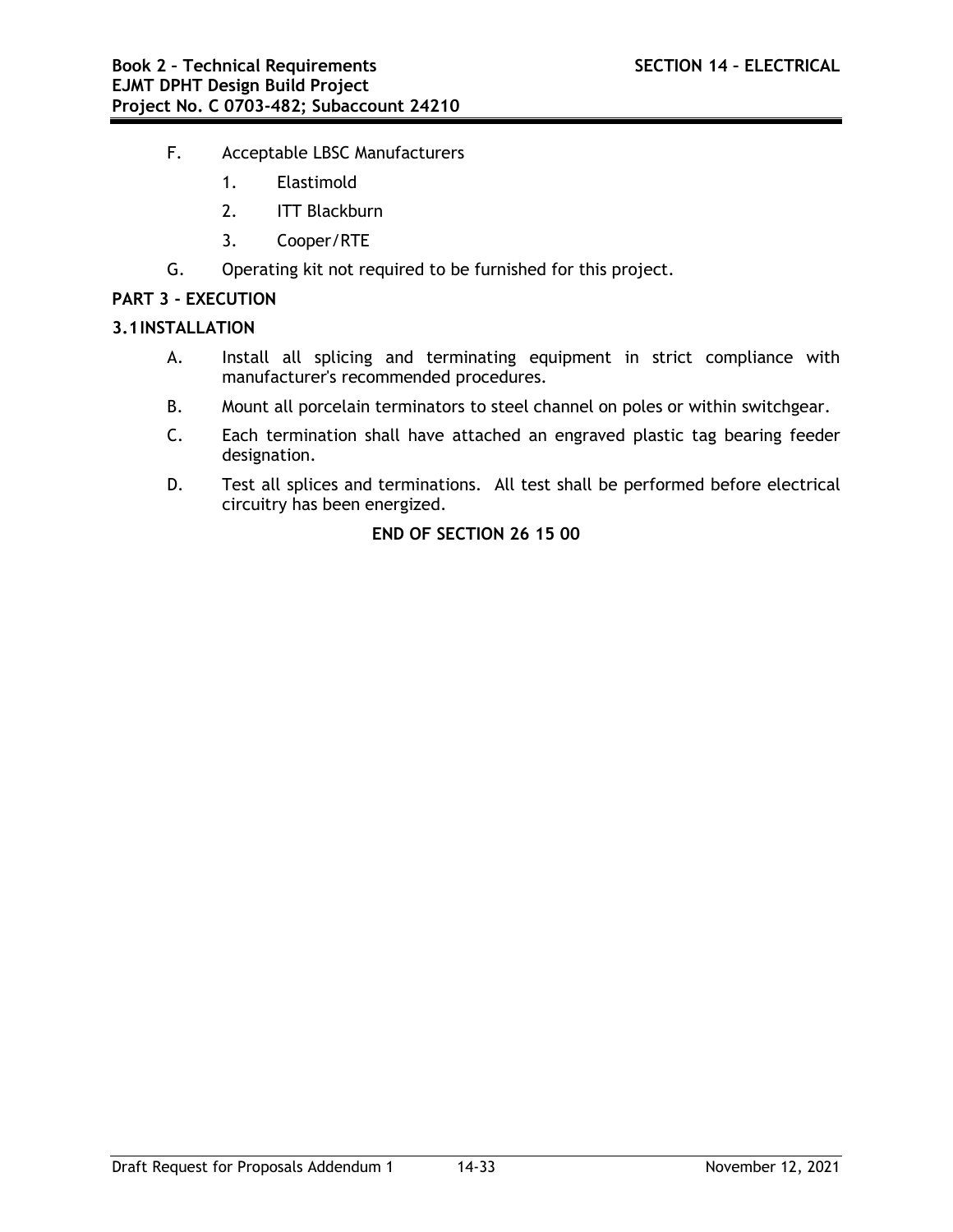## **SECTION 26 32 13 PACKAGE ENGINE GENERATOR SET**

#### **PART 1 - GENERAL**

# **1.1 RELATED DOCUMENTS**

A. Drawings and general provisions of the Contract, including General and Supplementary Conditions, Book 1, Book 3, Controls and Instrumentation and System Commissioning apply to this section.

### **1.2 SUMMARY**

- A. This section includes packaged engine-generator sets for emergency power, and standby power with the following features:
	- 1. Diesel engine
	- 2. Unit mounted cooling system
	- 3. Remote mounted control and monitoring with connections to facility SCADA.
	- 4. Performance requirements for sensitive loads
	- 5. Fuel system
	- 6. Outdoor Enclosure
	- 7. Exhaust
	- 8. Mounting and Structural equipment pad
- B. Related Sections include the following:
	- 1. Section 26 14 00 Conductors Medium Voltage
	- 2. Section 26 15 00 Splicing and Terminating Medium Voltage Cable
- C. Related Requirements Special Provisions
	- 1. Special Provisions 210
	- 2. Special Provisions 613
	- 3. Special Provisions 622

## **1.3 DEFINITIONS**

- A. CDOT Colorado Department of Transportation
- B. EJMT Eisenhower Johnson Memorial Tunnel

## **1.4 REFERENCES**

- A. National Electrical Manufacturers Association:
	- 1. NEMA ICS 10 Industrial Control and Systems: AC Transfer Switch Equipment.
	- 2. NEMA MG 1 Motors and Generators.
- B. International Electrical Testing Association: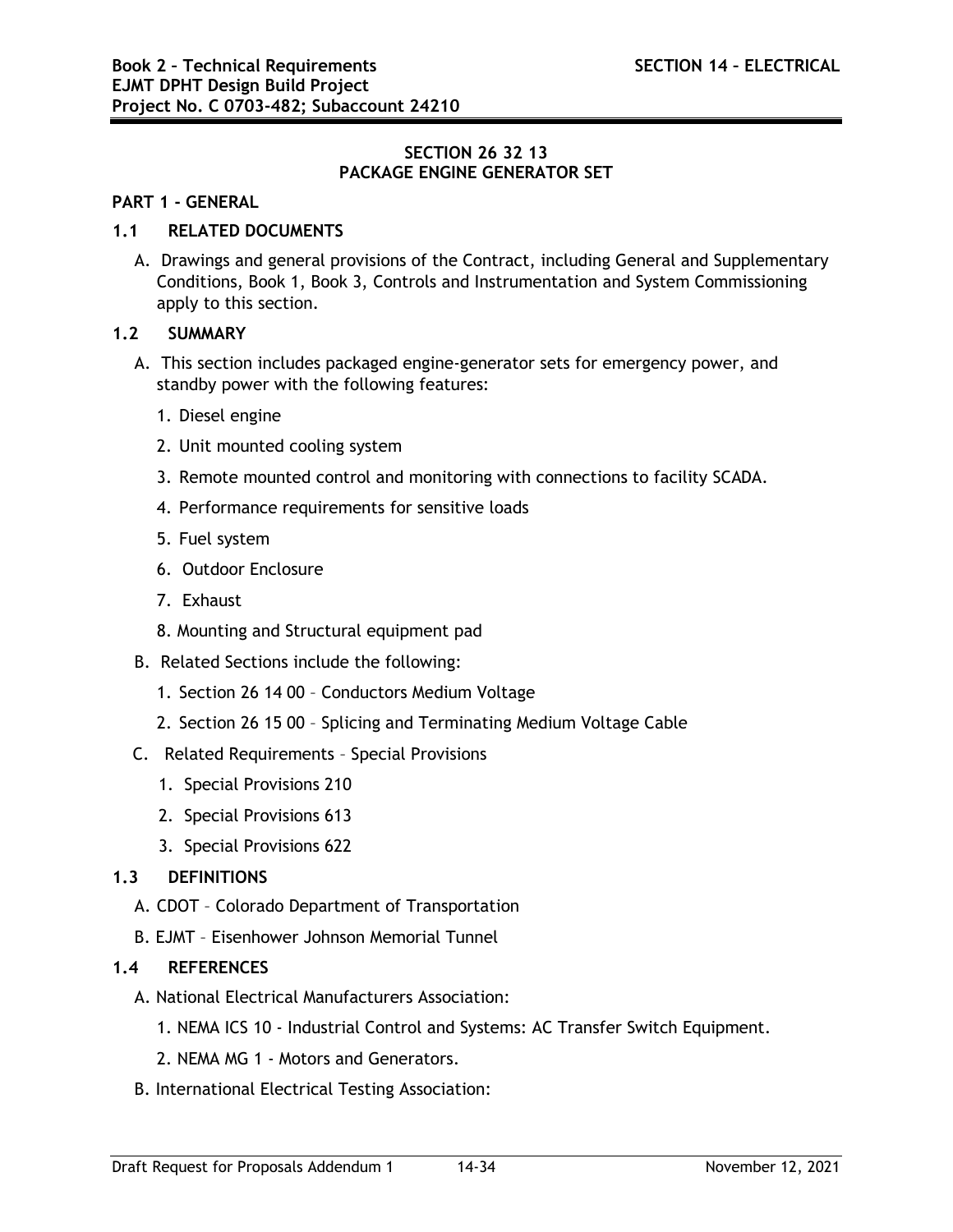- 1. NETA ATS Acceptance Testing Specifications for Electrical Power Distribution Equipment and Systems.
- C. National Fire Protection Association:
	- 1. NFPA 30 Flammable and Combustible Liquids Code.
	- 2. NFPA 110 Standard for Emergency and Standby Power Systems.
	- 3. NFPA 502 Standard for Road Tunnels, Bridges, and Other Limited Access Highways
- A. The generator set and all components shall be designed, manufactured, installed and tested in accordance with the latest applicable standards and codes as follows:
	- 1. National Electric Code (NEC)
	- 2. National Fire Protection Association (NFPA) 70
	- 3. National Fire Protection Association (NFPA) 110
	- 4. American National Standards Institute (ANSI)
	- 5. Underwriters Laboratories (UL)
	- 6. Institute of Electrical and Electronics Engineers (IEEE)

# **1.5 ACTION SUBMITTALS**

- A. Bill of Materials: A listing shall include all panels, racks, instruments, components, and devices provided under this section
- B. Product Data: Drawings and descriptive (catalog) data and brochures of each item of equipment including technical data sheets for the engine, generator, control panel, battery, battery charger, exhaust, exhaust silencer, vibration isolators, base fuel tank, and outdoor enclosure.
	- 1. Diesel engine data
		- a. Manufacturer
		- b. Model
		- c. Revolutions per minute (RPM)
		- d. Rated capacity brake horsepower (bhp)
		- e. Make and model of governor
		- f. Piston displacement (cubic inches)
		- g. Fuel consumption rate in gallons per hour at:
			- 1) Full load
			- 2) 3/4 load
			- 3) 1/2 load
	- 2. Generator data
		- a. Manufacturer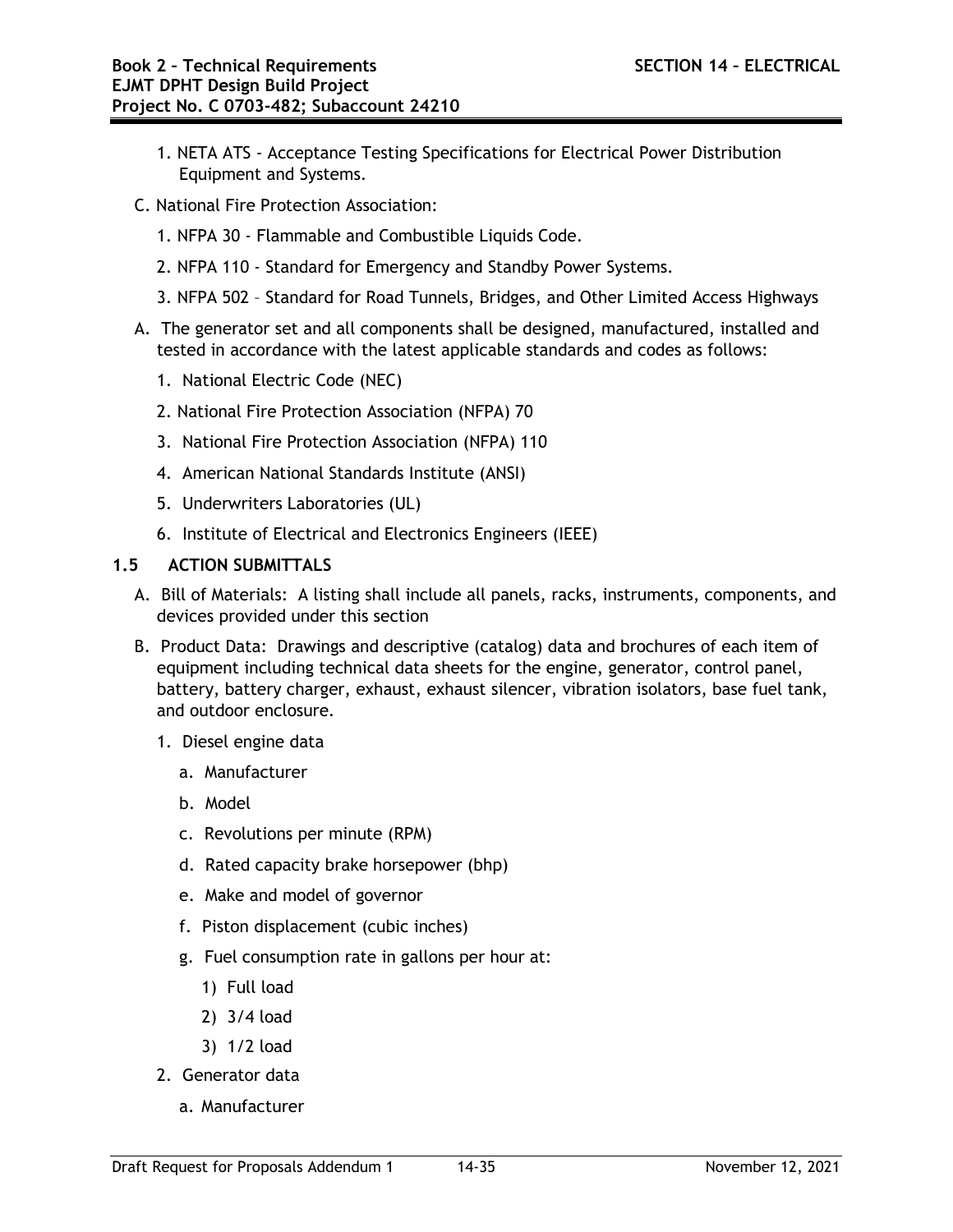- b. Model
- c. Rated kVA
- d. Rated kW
- e. Voltage
- f. Temperature rise above 40°C ambient at rated output with 0.8 power factor
- g. Motor starting capability (skVA) at 30% instantaneous voltage dip (motor starting at 90% rated voltage will not be accepted)
- h. Generator efficiency including excitation losses at:
	- 1) Full load
	- 2) 3/4 load
	- 3) 1/2 load
- 3. Package data
	- a. Overall length, width, and height
	- b. Weight of complete skid mounted unit with full fuel tank
	- c. Exhaust pipe size
	- d. Air flow (in cubic feet per minute) of air required for combustion and ventilation
	- e. Heat rejection to the atmosphere of the engine and generator in BTU/hr
	- f. Cooling air volume required
	- g. Emissions certification
	- h. Sound data
- 4. Engine-generator unit and accessories to include:
	- a. Enclosure
	- b. Accessory sub-panel, transformer, misc. electrical.
	- c. Control panels
	- d. Voltage regulator
	- e. Fuel system
	- f. Exhaust system
	- g. Batteries
	- h. Battery charger
	- i. Jacket water heater
- 5. Generator circuit breaker
	- a. Catalog data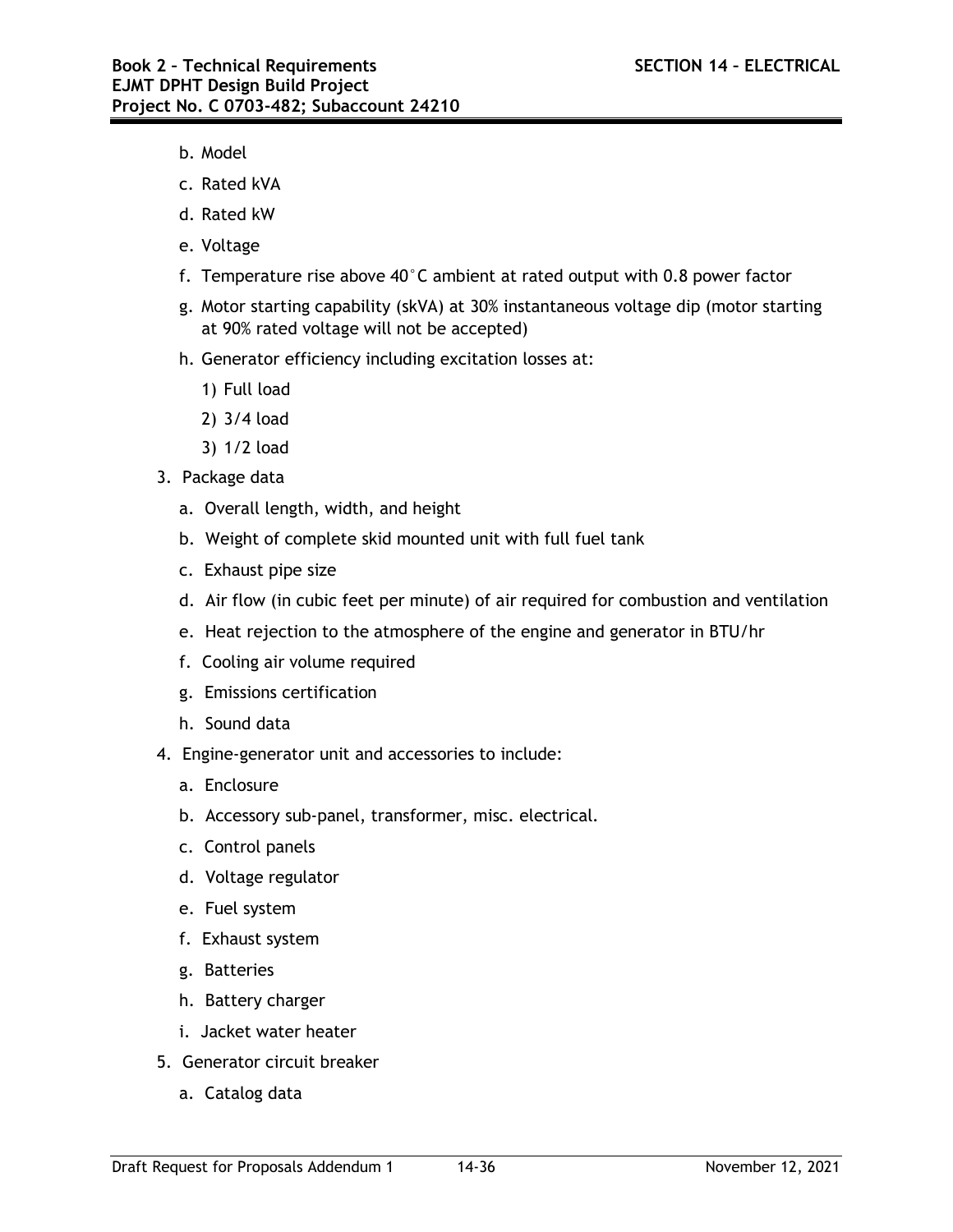- b. Recommended trip settings for all adjustable settings
- c. Short circuit interrupt ratings
- C. Shop Drawings: Detail equipment assemblies and indicate dimensions, weights, loads, required clearances, method of field assembly, components, and location and size of each field connection.
	- 1. Dimensioned outline plan and elevation drawings of engine-generator set and other components specified.
	- 2. Design Calculations: Signed and sealed by a qualified professional engineer. Calculate requirements for selecting vibration isolators, vibration isolation bases and structural concrete pad.
	- 3. Vibration Isolation Base Details: Signed and sealed by a qualified professional engineer. Detail fabrication, including anchorages and attachments to structural pad and to supported equipment. Include base weights.
	- 4. Wiring Diagrams: Power, signal, and control wiring.

## **1.6 INFORMATIONAL SUBMITTALS**

- A. Sizing calculation: Generator supplier to submit a project specific sizing calculation for engineering review and approval. Loading as noted. Manufacturer's calculation showing maximum expected transient voltage and frequency dips, and recovery time during operation of the generator set at the specified site conditions with the specified loads
- B. Manufacturer Seismic Qualification Certification: Submit IBC certification that enginegenerator set, batteries, battery racks, accessories, and components will withstand seismic forces. Include the following:
	- 1. Basis for Certification: Indicate whether withstand certification is based on actual test of assembled components or on calculation.
		- a. The term "withstand" means "the unit will remain in place without separation of any parts from the device when subjected to the seismic forces specified and the unit will be fully operational after the seismic event."
	- 2. Dimensioned Outline Drawings of Equipment Unit: Identify center of gravity and locate and describe mounting and anchorage provisions.
	- 3. Detailed description of equipment anchorage devices on which the certification is based and their installation requirements
- C. Qualification Data: For installer, manufacturer, and testing agency
- D. Source quality-control test reports
	- 1. Certified summary of prototype-unit test report.
	- 2. Certified Test Reports: For components and accessories that are equivalent, but not identical, to those tested on prototype unit.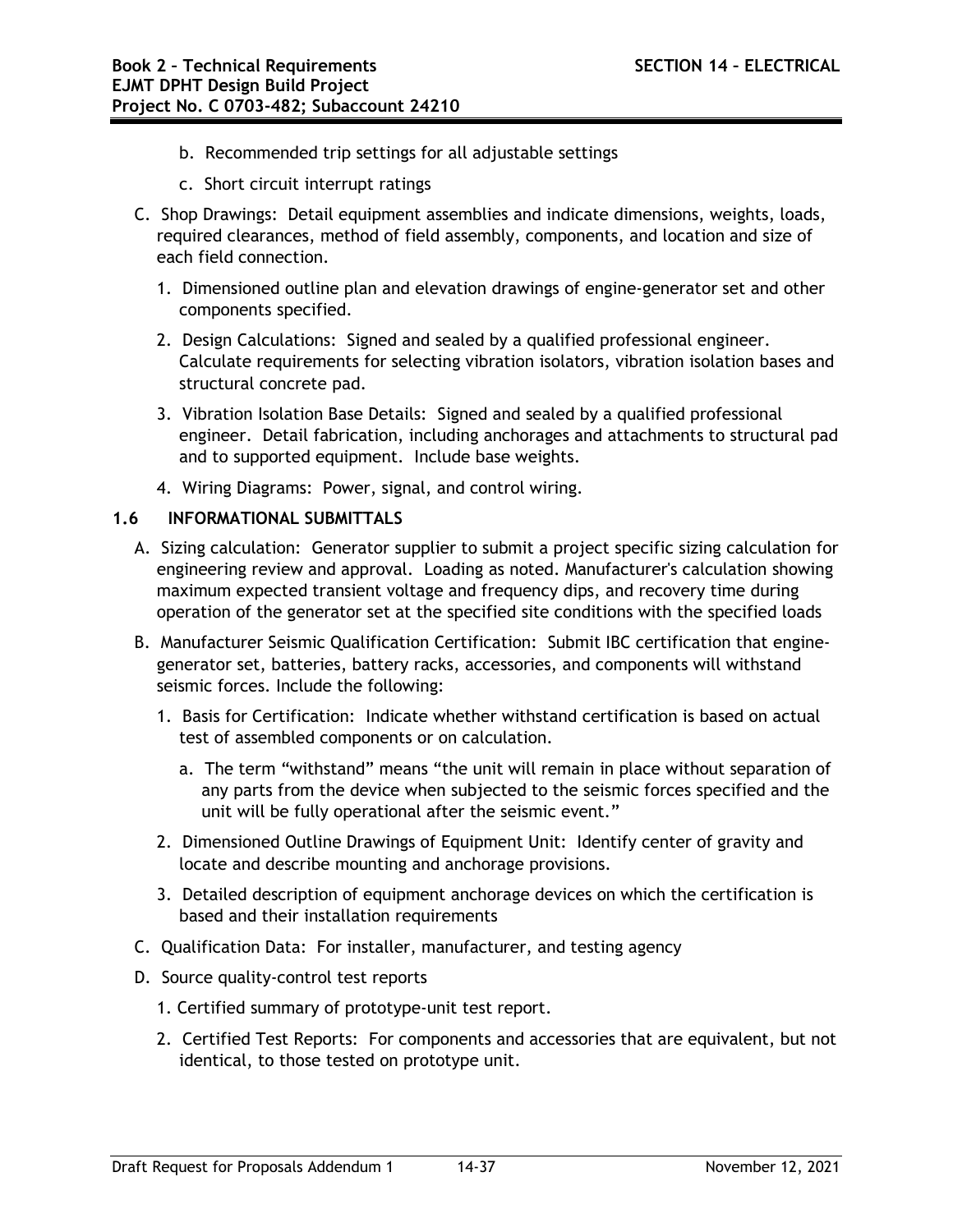- 3. Report of factory test on units to be shipped for this Project, showing evidence of compliance with specified requirements.
- 4. Report of sound generation.
- 5. Factory EPA Certificate showing compliance with applicable federal regulations.
- 6. Certified Torsional Vibration Compatibility: Comply with NFPA 110.
- E. Field quality control test report
- F. Warranty: Special warranty specified in this Section
- G. Operation and Maintenance Data: For packaged engine generator to include in emergency, operation, and maintenance manuals. Include the following:
	- 1. List of tools and replacement items recommended to be stored at Project for ready access. Include part and drawing numbers, current unit prices, and source of supply.

# **1.7 MAINTENANCE MATERIAL**

- A. Furnish extra materials that match products installed and that are packaged with protective covering for storage and identified with labels describing contents
	- 1. Fuses: One for every ten of each type and rating, minimum one fuse of each type.
	- 2. Filters: One set each of lubricating oil, fuel, and combustion air filters

## **1.8 QUALITY ASSURANCE**

- A. Installer Qualifications: Manufacturer's authorized representative who is trained and approved for installation of units required for this Project.
	- 1. Maintenance Proximity: Not more than two (2) hours' normal travel time from Installer's place of business to Project site.
	- 2. Engineering Responsibility: Preparation of data for vibration isolators and seismic restraints of engine skid and base fuel tank mounts, including Shop Drawings, based on testing and engineering analysis of manufacturer's standard units in assemblies similar to those indicated for this Project.
- B. Manufacturer Qualifications: A qualified manufacturer with a minimum of 20 years' experience building the specified products. The manufacture shall maintain, 100 miles of Project site, a factory authorized and trained service center capable of providing training, parts, and emergency maintenance repairs.
- C. Source Limitations: Obtain packaged generator set and auxiliary components through one source from a single manufacturer.
- D. Electrical Components, Devices, and Accessories: Listed and labeled as defined in NFPA 70, Article 100, by a testing agency acceptable to authorities having jurisdiction, and marked for intended use.
- E. Comply with ASME B15.1.
- F. Comply with NFPA 37.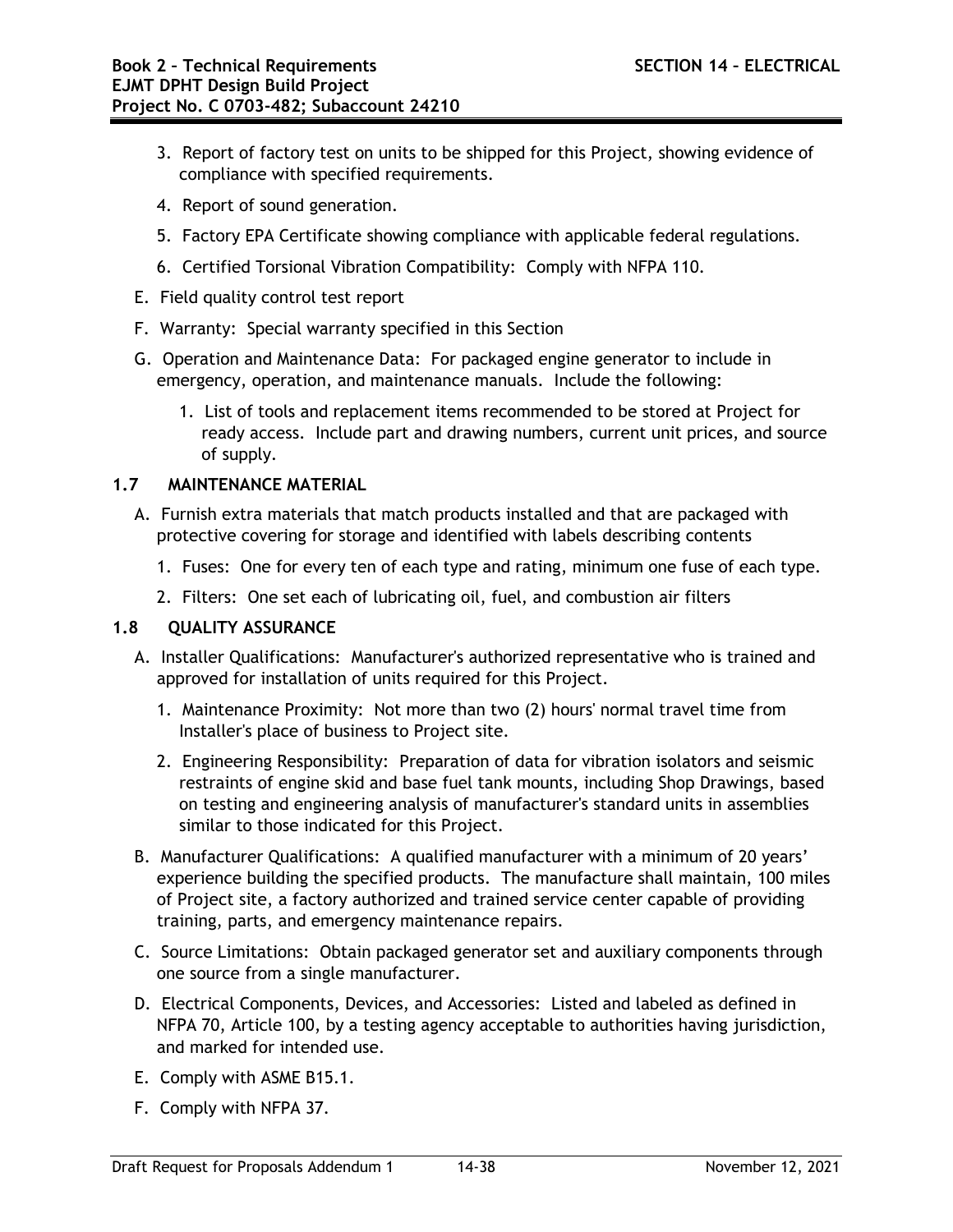- G. Comply with NFPA 70.
- I. Comply with NFPA 110 requirements for Level 1 and Level 2 emergency / legally required power supply systems.
- K. Exhaust Emissions: Comply with applicable federal, state, and local emissions requirements at the time of installation and commissioning.
- L. Sound emissions: Comply with applicable local sound requirements

# **1.9 PROJECT CONDITIONS**

- A. Environmental Conditions: Engine-generator system shall withstand the following environmental conditions without mechanical or electrical damage or degradation of performance capability:
	- 1. Ambient Temperature: Minus 30°C to plus 50 °C.
	- 2. Altitude: 11,160 ft.

# **1.10 WARRANTY**

- A. Two Year Standby / Mission Critical Generator Set Warranty
	- 1. The manufacturer's standard warranty shall in no event be for a period of less than two (2) years from date of initial start-up of the system and shall include repair parts, labor, reasonable travel expense necessary for repairs at the job site, and expendables (lubricating oil, filters, antifreeze, and other service items made unusable by the defect) used during the course of repair. Running hours shall be limited to 500 hours annually for the system warranty by both the manufacturer and servicing distributor. Submittals received without written warranties as specified will be rejected in their entirety.
	- 2. Warranty shall include a temporary generator set in the event a warrantable repair will take more than 48 hours. Selling dealer must have a minimum of 10 units in its rental fleet to assure a temporary unit is available if needed. Provide documentation as such.

## **1.11 MAINTENANCE SERVICE**

- A. The engine generator supplier shall maintain 24-hour parts and service capability within 100 miles of the project site. The distributor shall stock parts as needed to support the generator set package for this specific project. The distributor shall carry sufficient inventory to cover no less than 80% of the parts service within 24 hours and 95% within 48 hours.
- B. Initial Maintenance Service: Beginning at Acceptance, provide 12 months' full maintenance by certified employees of manufacturer's designated service organization. Include bi-monthly exercising (6 test) to check for proper starting, load transfer, and running under facility load. Include routine preventive maintenance as recommended by manufacturer and adjusting as required for proper operation. Provide parts and supplies same as those used in the manufacture and installation of original equipment. Fuel for 12-month maintenance period provided by CDOT.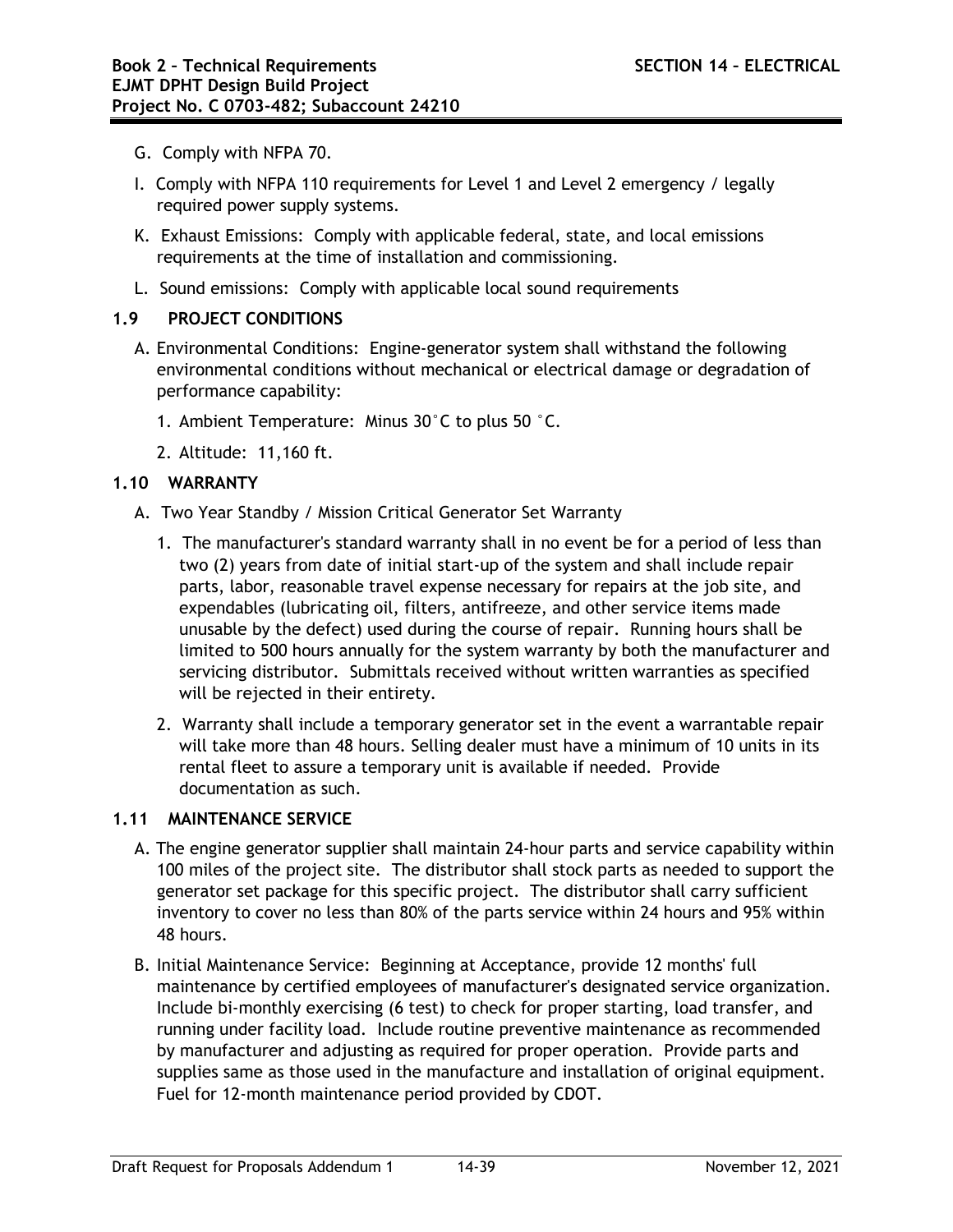### **PART 2 – PRODUCTS**

### **2.1 MANUFACTURERS**

- A. Manufacturers: Subject to compliance with product, performance, and project requirements.
- B. Basis-of-Design Product: Subject to compliance with requirements, provide a diesel generator set. The power system has been designed to the specified manufacturer's electrical and physical characteristics. The equipment sizing, spacing, amounts, electrical wiring, ventilation equipment, fuel, and exhaust components shall all be sized and designed to meet performance and project requirements.

## **2.2 ENGINE-GENERATOR SET**

- A. New, 2018-2021 manufactured, factory assembled and tested engine-generator set.
- B. The electric power generating system shall consist of 24,940skVA or 12987.0 skVA @ 30% instantaneous voltage dip, 0.8 power factor, 13,800 volts, when connected, 3-Phase, 4 wire, 60 hertz generator systems. Motor starting at 90% rated sustained voltage will not be accepted. Generator set shall be rated for Standby applications with typical usage of 500 hours per year.
	- 1. For Generator system with a maximum output voltage of 13,800 Volts provide a stepup 13,800 Volt / 24,940 Volt transformer to match XCEL service voltage. Transformer shall be located adjacent to the generator.
	- 2. The generating system shall be sized to operate the following load and start-up sequence noted below.

| <b>GENERATOR SIZING REQUIREMENTS</b>                                                                       |                |                             |             |                      |                             |             |                 |                   |             |                        |
|------------------------------------------------------------------------------------------------------------|----------------|-----------------------------|-------------|----------------------|-----------------------------|-------------|-----------------|-------------------|-------------|------------------------|
| Step 1 BASE LOAD (LIGHTS, MISC POWER, HVAC. ETC) 26.97 Amps at 24.9 KV, 3PH, (1,163 KVA) within 10 Seconds |                |                             |             |                      |                             |             |                 |                   |             |                        |
|                                                                                                            |                |                             |             |                      |                             |             |                 |                   |             |                        |
| Priority                                                                                                   |                | Intermediate 1 - (100 H.P.) |             |                      | Intermediate 2 - (200 H.P.) |             |                 | High - (600 H.P.) |             |                        |
|                                                                                                            | South Tunnel   |                             | Start       | Motor Nameplate      |                             | Start       | Motor Nameplate |                   | Start       | <b>Motor Nameplate</b> |
|                                                                                                            | Fan Loads      | Step                        | Sequence in | Amps at 2300 V, Step |                             | Sequence in | Amps at 2300 V, | <b>Step</b>       | Sequence in | Amps at 2300 V,        |
|                                                                                                            |                |                             | Seconds     | 3PH                  |                             | Seconds     | 3PH             |                   | Seconds     | 3PH                    |
|                                                                                                            | East Exhaust-7 | $\overline{2}$              | :20         | 31                   | 6                           | :60         | 47              | 10                | 1:40        | 135                    |
|                                                                                                            | West Supply-5  | 3                           | :30         | 31                   | 7                           | 1:10        | 47              | 11                | 1:50        | 135                    |
|                                                                                                            | East Exhaust-6 | 4                           | :40         | 31                   | 8                           | 1:20        | 47              | 12                | 2:00        | 135                    |
|                                                                                                            | West Supply-7  | 5                           | :50         | 31                   | 9                           | 1:30        | 47              | 13                | 2:10        | 135                    |
|                                                                                                            |                |                             |             |                      |                             |             |                 |                   |             |                        |
| NOTE: South Tunnel Supply and Exhaust Fans are (2) Stage (2) Winding Across-the-Line Starting              |                |                             |             |                      |                             |             |                 |                   |             |                        |
|                                                                                                            |                |                             |             |                      |                             |             |                 |                   |             |                        |

- C. Engine power shall be capable of powering load at 77°F (25°C) at altitude of 11,160 feet.
- D. Mounting Frame: Maintain alignment of mounted components without depending on concrete foundation, with provisions for lifting attachments.
	- 1. Rigging diagram shall be permanently attached to the generator set package to indicate location and lifting capacity of each lifting attachment and generator-set center of gravity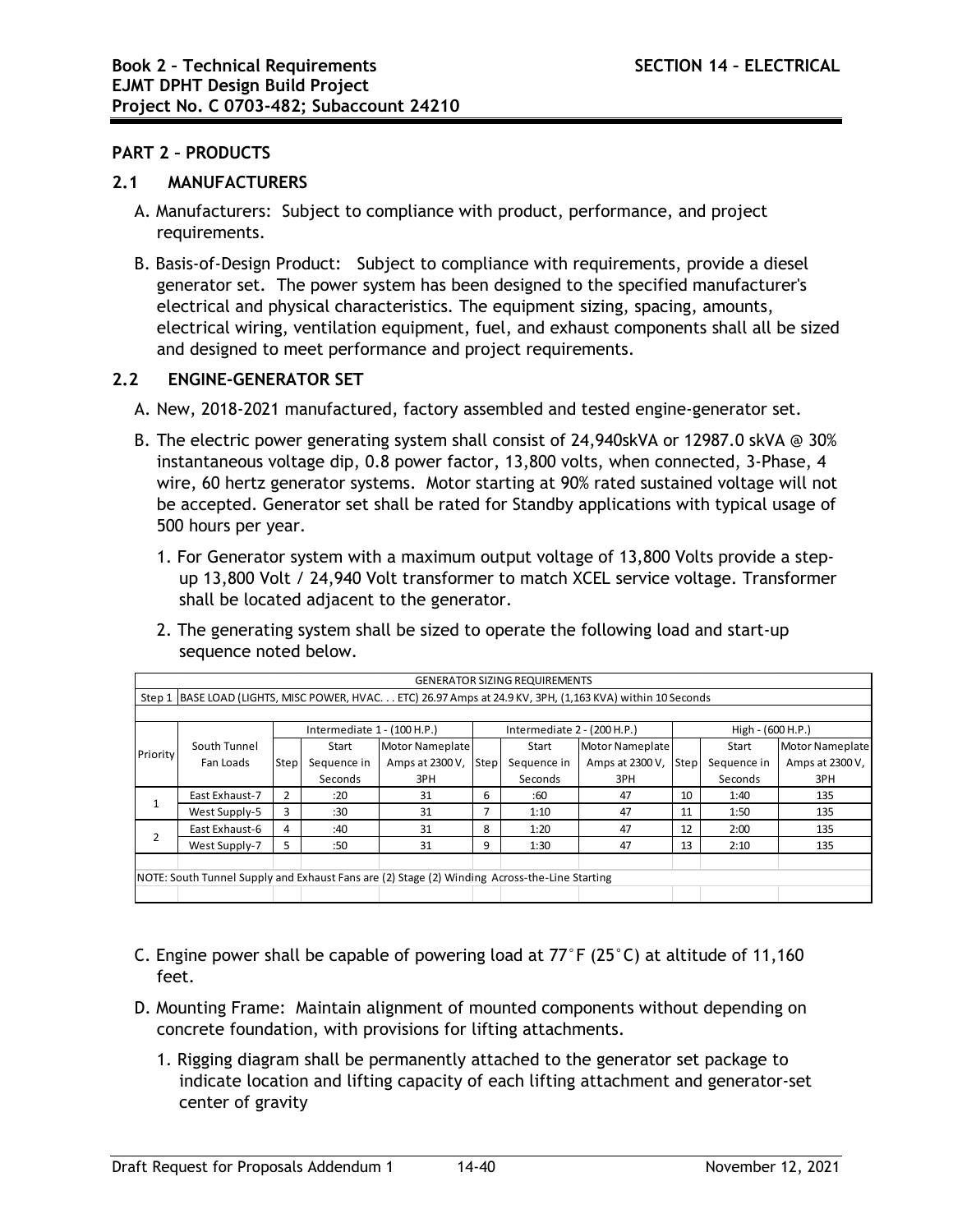- E. Capacities and Characteristics:
	- 1. Power Output Ratings: To operate load.
	- 2. Output Connections: 24,940 volt or 13,800 volt three-phase, four wire. See 2.2 (B) 1
- F. Nameplates: For each major system component, identify manufacturer's name, model, and serial number of components.
- G. Generator set performance:
	- 1. Steady-State Voltage Operational Bandwidth: 3 percent of rated output voltage from no load to full load.
	- 2. Transient Voltage Performance: Not more than 20 percent variation for 50 percent step-load increase or decrease. Voltage shall recover and remain within the steadystate operating band within three seconds.
	- 3. Steady-State Frequency Operational Bandwidth: 0.5 percent of rated frequency from no load to full load.
	- 4. Steady-State Frequency Stability: When system is operating at any constant load within the rated load, there shall be no random speed variations outside the steadystate operational band and no hunting or surging of speed.
	- 5. Transient Frequency Performance: Less than 5 percent variation for 50 percent stepload increase or decrease. Frequency shall recover and remain within the steadystate operating band within five seconds.
	- 6. Output Waveform: At no load, harmonic content measured line to line or line to neutral shall not exceed 5 percent total and 3 percent for single harmonics. Telephone influence factor, determined according to NEMA MG 1, shall not exceed 50 percent.
	- 7. Sustained Short-Circuit Current: For a 3-phase, bolted short circuit at system output terminals, system shall supply a minimum of 250 percent of rated full-load current for not less than 10 seconds and then clear the fault automatically, without damage to generator system components.
	- 8. Start Time: Comply with NFPA 110, Type 10, system requirements.

## **2.3 ENGINE**

- A. Fuel: Fuel oil, Grade DF-2 ULS type
- B. Rated engine speed: 1800 RPM
- C. Lubrication system: The following items are mounted on engine or base rails:
	- 1. Filter and strainer: Oil filters rated to remove 90% of particles 5 micrometers and smaller while passing full flow
	- 2. Lube oil pump
	- 3. Oil level regulator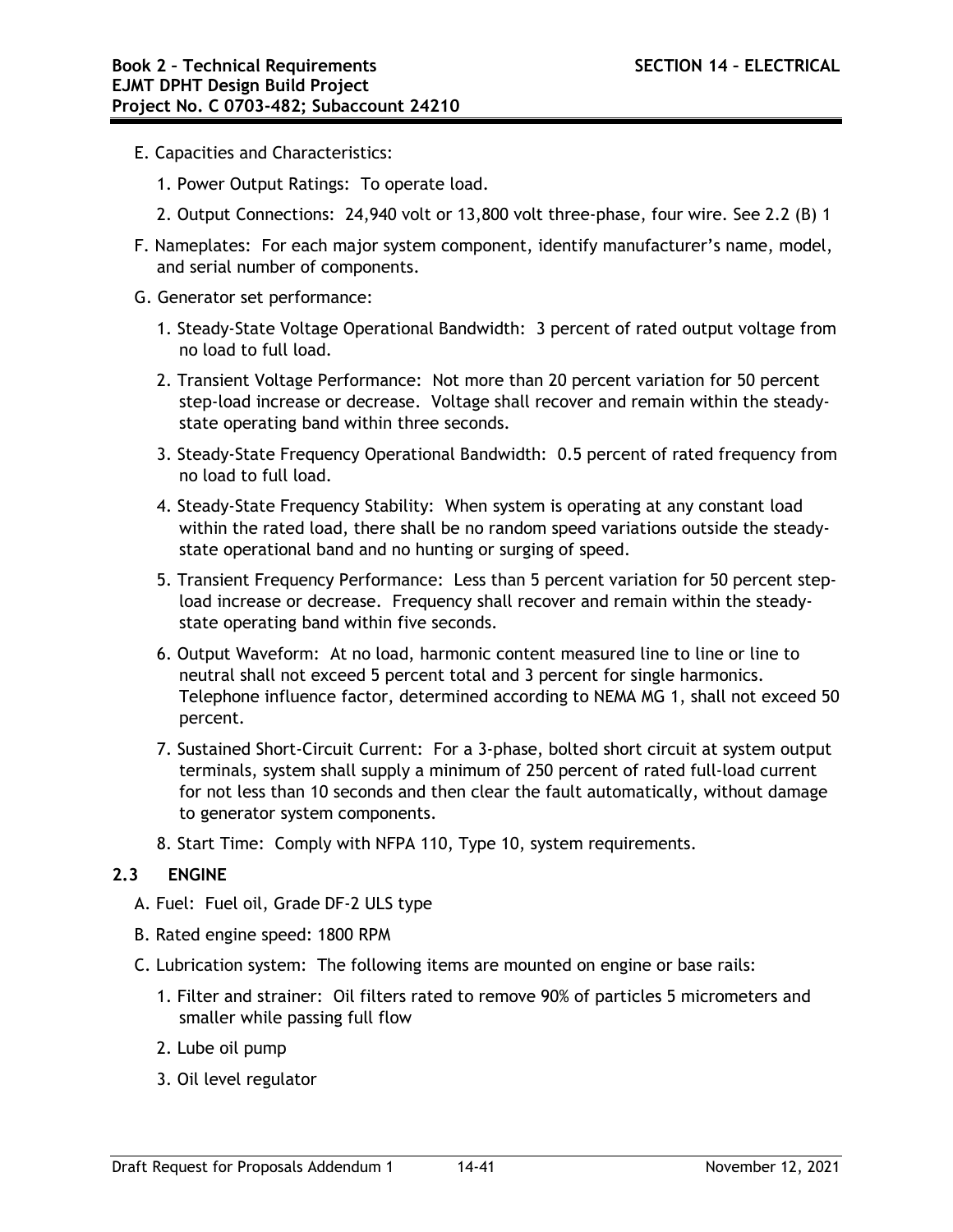- 4. Crankcase Drain: Arranged for complete gravity drainage to an easily removable container with no disassemble and without use of pumps, siphons, special tools, or appliances
- D. Engine Fuel System:
	- 1. Main Fuel Pump: Mounted on engine. Pump ensures adequate primary fuel flow under starting and load conditions.
	- 2. Relief-Bypass Valve: Automatically regulates pressure in fuel line and returns excess fuel to source.
	- 3. Provide water separator and fuel filters. Fuel filters shall have isolation valve for changing of filters during engine operation.
- E. Coolant Jacket Heater: Electric-immersion type, factory installed in coolant jacket system. Comply with NFPA 110 requirements for Level 1 equipment for heater capacity. Heater shall include a circulation pump. Provide isolation valves that allow for change out of the heater without having to drain the entire system.
- F. Governor: Shall provide isochronous control, with provisions to interface with load share modules and / or remote switchgear. The engine governor shall be an electronic Engine Control Module (ECM) with 24-volt DC Electric Actuator. The ECM shall be enclosed in an environmentally sealed, die-cast aluminum housing which isolates and protects electronic components from moisture and dirt contamination. The ECM shall adjust fuel delivery per exhaust smoke, altitude and cold mode limits. In the event of a DC power loss, the forward acting actuator will move to the minimum fuel position.
- G. Cooling System: Closed loop, liquid cooled, with radiator factory mounted on enginegenerator-set mounting frame, radiator duct flange and integral engine-driven coolant pump.
	- 1. Coolant: Solution of 50 percent ethylene-glycol-based antifreeze and 50 percent water, with anticorrosion additives as recommended by engine manufacturer for specified in Part 1 "Project Conditions"
	- 2. Size of Radiator: Adequate to contain expansion of total system coolant from cold start to 100 percent load condition to an ambient temperature of 104°F / 40°C ambient. Radiator shall be capable of providing cooling for an external restriction of 1.0 inch of water column.
	- 3. Expansion Tank: Constructed of welded steel plate and rated to withstand maximum closed-loop coolant system pressure for engine used. Equip with gage glass and petcock.
	- 4. Temperature Control: Self-contained, thermostatic-control valve modulates coolant flow automatically to maintain optimum constant coolant temperature as recommended by engine manufacturer.
	- 5. Coolant Hose: Flexible assembly with inside surface of nonporous rubber and outer covering of aging-, ultraviolet-, and abrasion-resistant fabric.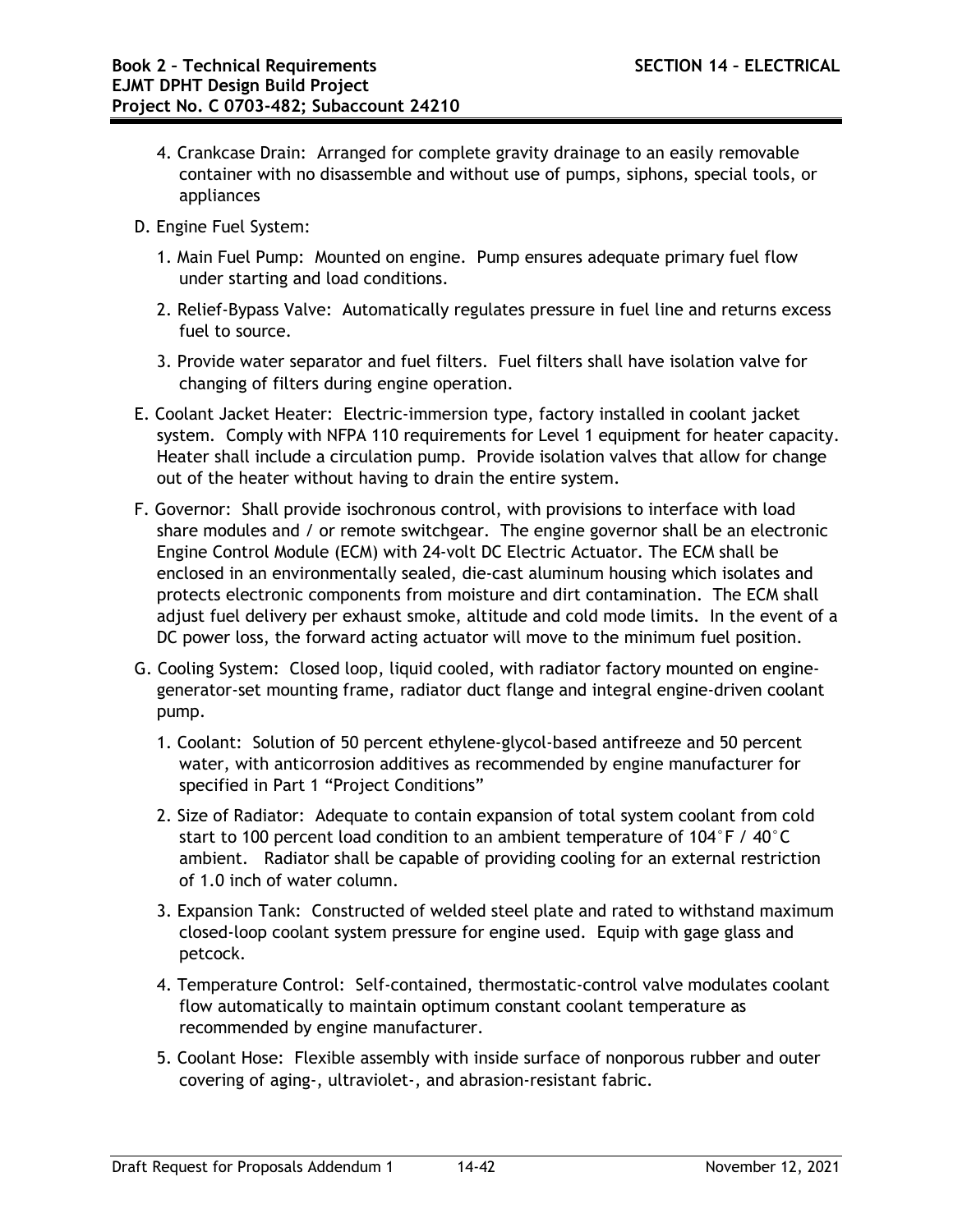- 6. Rating: 50-psig (345-kPa) maximum working pressure with coolant at 180°F (82°C), and non-collapsible under vacuum.
- 7. End Fittings: Flanges or steel pipe nipples with clamps to suit piping and equipment connections.
- 8. Integral fuel oil cooler shall be provided as required by the OEM.
- H. Muffler / Silencer:
	- 1. Provide a minimum critical grade exhaust silencer with valved condensate drain that extends beyond the depth of the insulation, and of the appropriate size for use with the engine. The silencer shall have inlet and outlets configured as required to meet the project exhaust system design with a 12-inch water column maximum pressure drop. Flexible, full-length stainless-steel connector/wye shall be furnished as required between the silencer and the engine exhaust outlet(s). The generator set manufacturer shall furnish all appropriate fittings, flanges, etc., as required between the engine and the silencer.
	- 2. For outdoor enclosed applications, the exhaust silencer shall be mounted and insulated within the enclosure and pre-piped to the generator and exhaust stack.
- I. Air Intake Filter: Heavy duty dual element, engine mounted air cleaners with replaceable dry-filter elements, "blocked filter" visual indicator
- J. Starting System: 24 VDC electric with negative ground
	- 1. Dual cranking motor: Dual electric starters that automatically engage and release from engine flywheel without binding.
	- 2. Cranking cycle: as required by NFPA 110 for system level Type 1
	- 3. Battery: Oversize (20%) capacity to accommodate starting within ambient temperature range specified in Part 1 "Project Conditions" Article to provide specified cranking cycle at least three times without recharging.
	- 4. Battery Cable: Size as recommended by engine manufacturer for cable length required as per site conditions to be field verified by manufacturer's representative prior to order. Include required interconnecting conductors and connection accessories.
	- 5. Battery-Charging Alternator: Factory mounted on engine with solid-state voltage regulation and 35-A minimum continuous rating.
	- 6. Battery Charger: Current-limiting, automatic-equalizing and float-charging type. Unit shall comply with UL 1236 and include the following features:
		- a. Operation: Equalizing-charging rate of 10 A shall be initiated automatically after battery has lost charge until an adjustable equalizing voltage is achieved at battery terminals. Unit shall then be automatically switched to a lower floatcharging mode and shall continue to operate in that mode until battery is discharged again.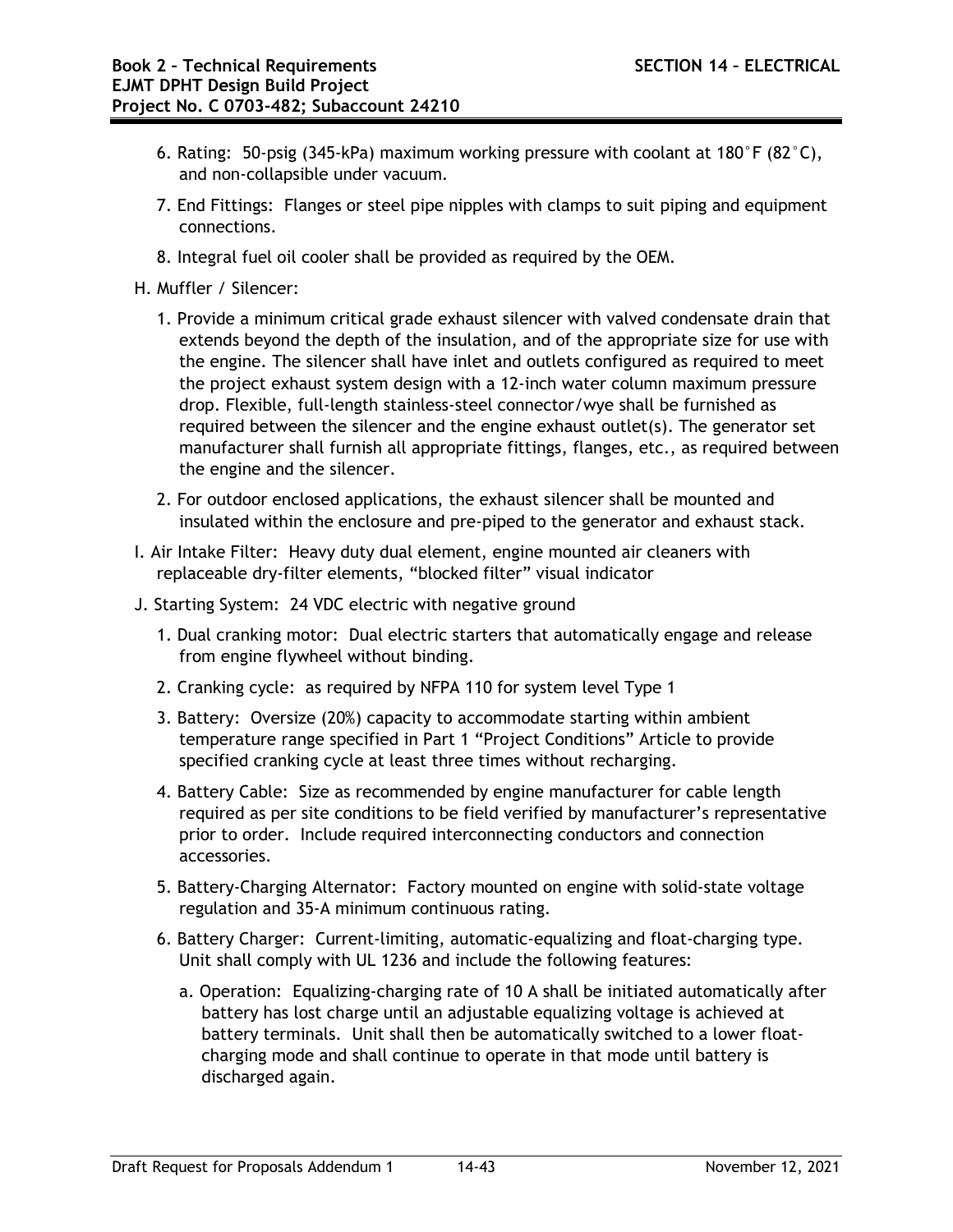- b. Automatic Temperature Compensation: Adjust float and equalize voltages for variations in ambient temperature from -40°C to +60°C to prevent overcharging at high temperatures and undercharging at low temperatures.
- c. Automatic Voltage Regulation: Maintain constant output voltage regardless of input voltage variations up to  $\pm 10\%$ .
- d. Amp meter and Voltmeter: Flush mounted in door. Meters shall indicate charging rates.
- e. Safety Functions: Sense abnormally low battery voltage and close contacts providing low battery voltage indication on control and monitoring panel. Sense high battery voltage and loss of ac input or dc output of battery charger. Either condition shall close contacts that provide a battery-charger malfunction indication at system control and monitoring panel.
- f. Enclosure and Mounting: NEMA 250, Type 1, wall-mounted cabinet in genset enclosure

# **2.4 FUEL OIL STORAGE / SUB BASE TANK**

- A. Double walled base fuel tank constructed to meet all local codes and requirements as an integral part of the enclosure. Sized to provide 10 hours of run time at 50% load. Sub base tank shall be contained in a rupture basin with 110% capacity. Tank shall meet IL142 standards. Tank to include dual integral pumps, level control, leak detection, locking fill cap, a mechanical reading fuel level gauge. Provide with main vent and emergency vent.
- B. Furnish flexible fuel line connections, fuel gauge, check valve, high and low fuel level alarm contacts and indicating lights. All alarm points shall be integrated into existing facility SCADA system.
- C. Provide a fully automated, stand-alone self- contained fuel maintenance system for the fuel tank. System shall clean and recondition stored fuel when stored over time. Controller shall periodically circulate stored fuel through a Racor fuel/water separator to remove water and particulate contaminants
- D. Mounting Base mounted under generator
- E. Conform to NFPA 30.

## **2.5 CONTROLS AND MONITORING**

- A. Provide a fully solid-state, microprocessor based, generator set controller. The control panel shall be designed and built by the engine manufacturer. The controller shall provide all operating, monitoring, and control functions for the generator set. The control panel shall provide real time digital communications to all engine and regulator controls via secure communication network.
- B. Mounting
	- 1. The control panel shall include all interconnecting cables and harnesses to allow it to be mounted within genset enclosure.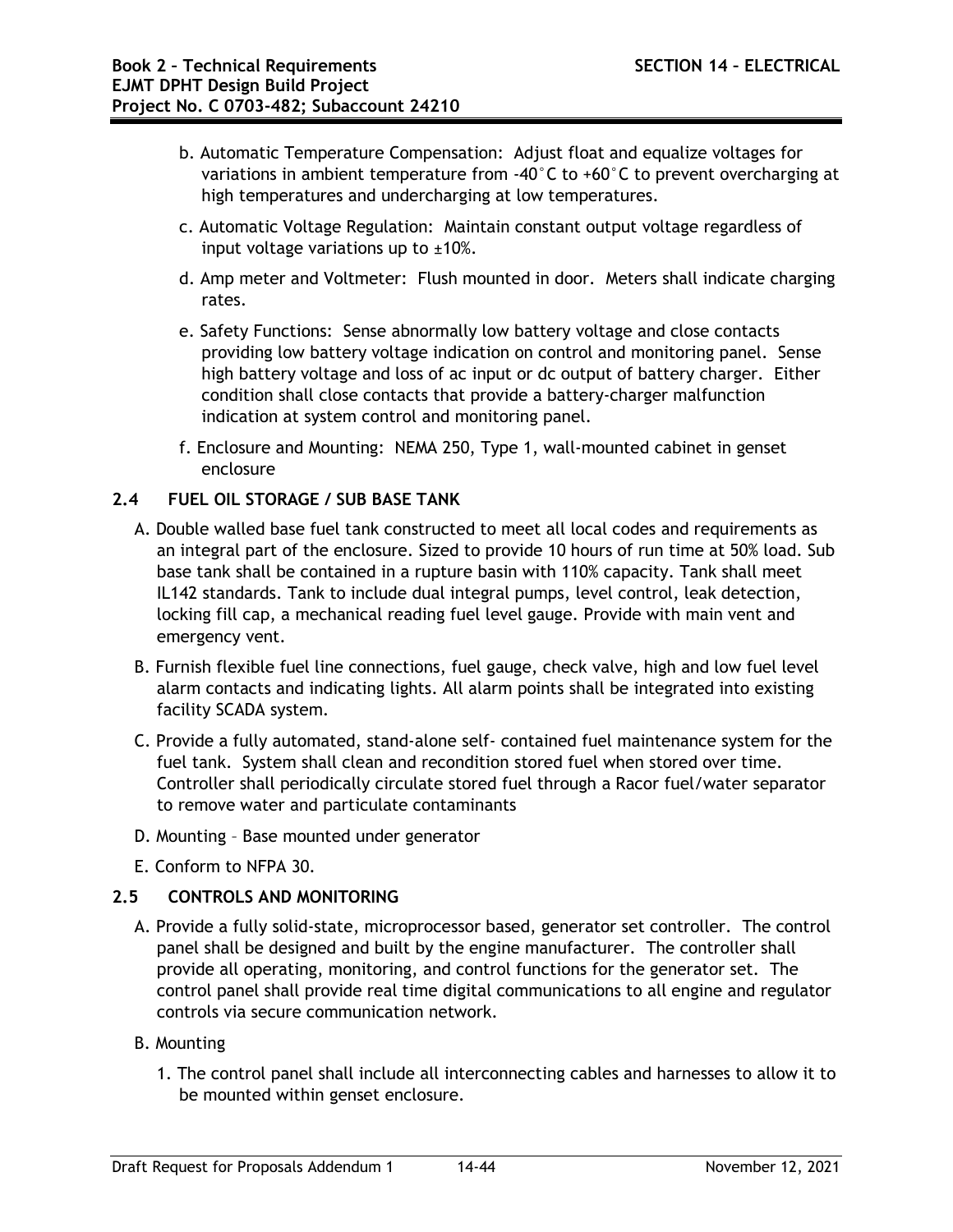- C. Environmental
	- 1. The generator set controller shall be tested and certified to the following environmental conditions:
		- a. -40°C to +70°C Operating Range
		- b. 100% condensing humidity, 30°C to 60°C
		- c. IP22 protection for rear of controller; IP55 when installed in control panel
		- d. 5% salt spray, 48 hours, +38°C, 36.8V system voltage
		- e. Sinusoidal vibration 4.3G's RMS, 24-1000Hz
		- f. Electromagnetic Capability (89/336/EEC, 91/368/EEC, 93/44/EEC, 93/68/EEC, BS EN 50081-2, 50082-2)
		- g. Shock: withstand 15G
- D. Functional Requirements: The following functionality shall be integral to the control panel.
	- 1. The control shall include a minimum 5.5-inch, 480 x 320 pixel, white backlit graphical display with text based alarm/event descriptions.
	- 2. The control shall include a minimum of 6-line data display
	- 3. Generator set overview screen displaying critical generator set mechanical and electrical data on a single screen.
	- 4. Audible horn for alarm and shutdown with horn silence switch
	- 5. Standard ISO labeling
	- 6. Multiple language capability
	- 7. Remote start/stop control
	- 8. Local run/off/auto control integral to system microprocessor
	- 9. Cooldown timer
	- 10. Speed adjust
	- 11. Lamp test
	- 12. Emergency stop push button
	- 13. Voltage adjust
	- 14. Voltage regulator V/Hz slope adjustable
	- 15. Password protected system programming
- E. Digital Monitoring Capability: The controls shall provide the following digital readouts for the engine and generator. All readings shall be indicated in either metric or English units.
	- 1. Engine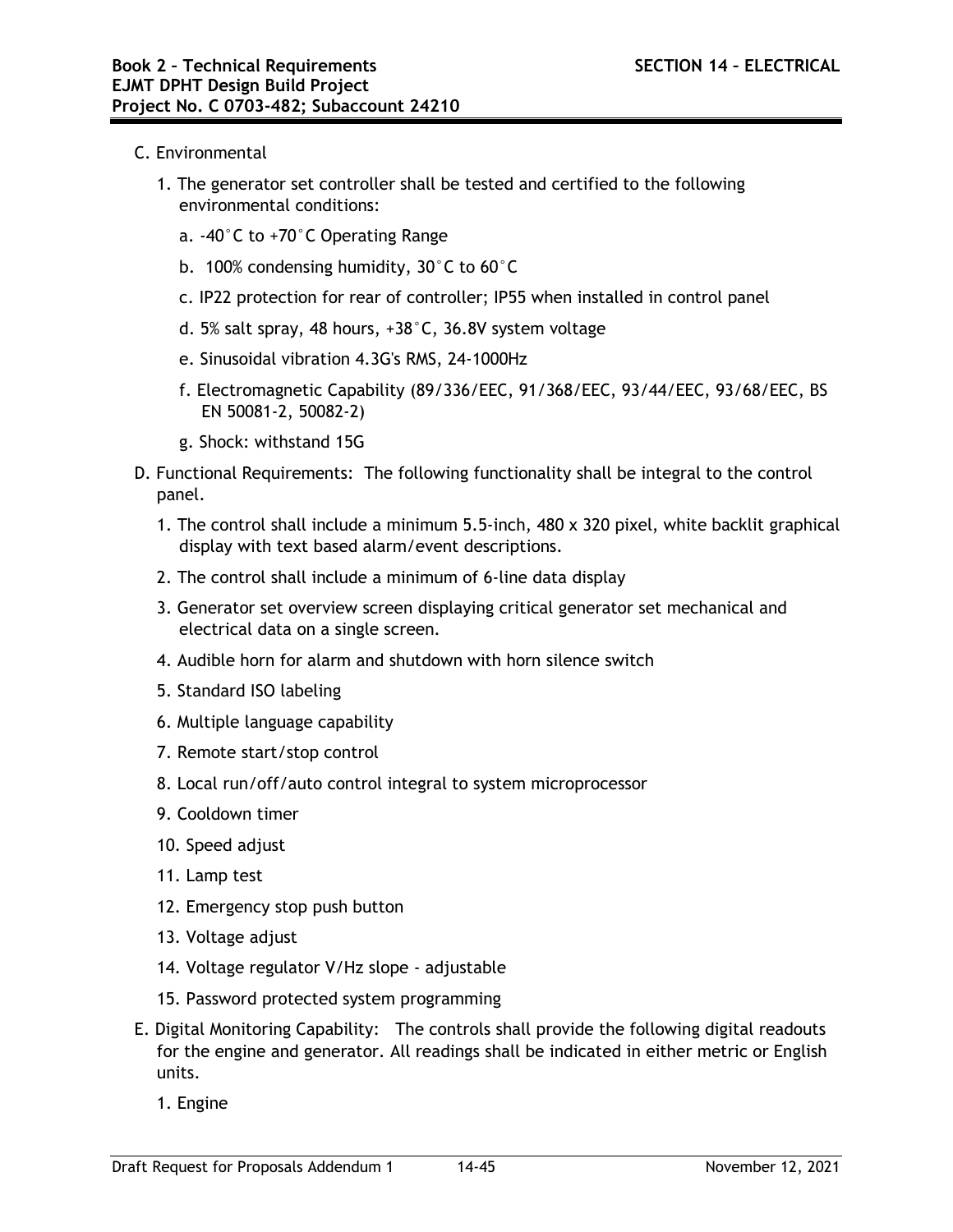- a. Engine oil pressure
- b. Engine oil temperature
- c. Engine coolant temperature
- d. Engine RPM
- e. Battery volts
- f. Engine hours
- g. Engine crank attempt counter
- h. Engine successful start counter
- i. Service maintenance interval
- j. Real time clock
- k. Engine exhaust stack temperature
- l. Engine main bearing temperature
- 2. Generator
	- a. Generator AC volts (Line to Line, Line to Neutral and Average.
	- b. Generator AC current (Avg and Per Phase.
	- c. Generator AC Frequency
	- d. Generator kW (Total and Per Phase.
	- e. Generator kVA (Total and Per Phase.
	- f. Generator kVAR (Total and Per Phase.
	- g. Power Factor (Avg and Per Phase.
	- h. Total kW-hr
	- i. Total kVAR-hr
	- j. % kW
	- k. % kVA
	- l. % kVAR
	- m. Generator bearing temperature
	- n. Generator stator winding temperature
	- o. Real (kW. Load Histogram which tracks time that the generator kW is within predefined ranges
- F. Alarms and Shutdowns: The control shall monitor and provide alarm indication and subsequent shutdown for the following conditions. All alarms and shutdowns are accompanied by a time, date, and engine hour stamp that are stored by the control panel for first and last occurrence: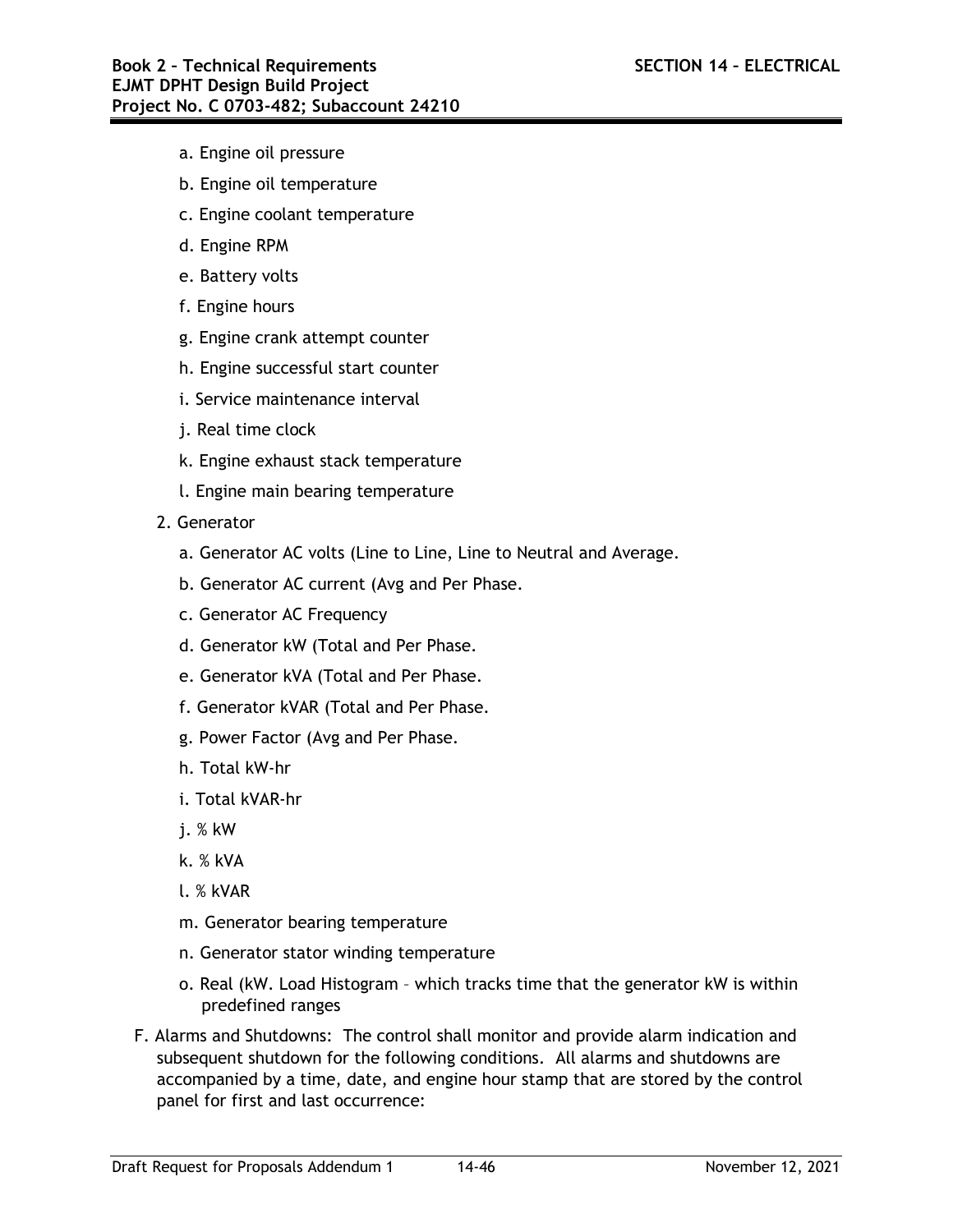- 1. Engine Alarm/Shutdown
	- a. Low oil pressure alarm/shutdown
	- b. High coolant temperature alarm/shutdown
	- c. Loss of coolant shutdown
	- d. Overspeed shutdown
	- e. Overcrank shutdown
	- f. Emergency stop shutdown
	- g. Low coolant temperature alarm
	- h. Low battery voltage alarm
	- i. High battery voltage alarm
	- j. Control switch not in auto position alarm
	- k. Battery charger failure alarm
	- l. ATS remote start wiring failure
- 2. Generator Alarm/Shutdown
	- a. Generator phase sequence
	- b. Generator over voltage
	- c. Generator under voltage
	- d. Generator over frequency
	- e. Generator under frequency
	- f. Generator reverse power (real and reactive.
	- g. Generator overcurrent (including inverse definite minimum time. for Normally Inverse, Very Inverse, Extremely Inverse conditions as well as those based on Thermal Damage Curve configurations
	- h. Generator current balance
- 3. Voltage Regulator Alarm/Shutdown
	- a. Loss of excitation alarm/shutdown
	- b. Instantaneous over excitation alarm/shutdown
	- c. Time over excitation alarm/shutdown
	- d. Rotating diode failure
	- e. Loss of sensing
	- f. Loss of PMG
- G. Inputs and Outputs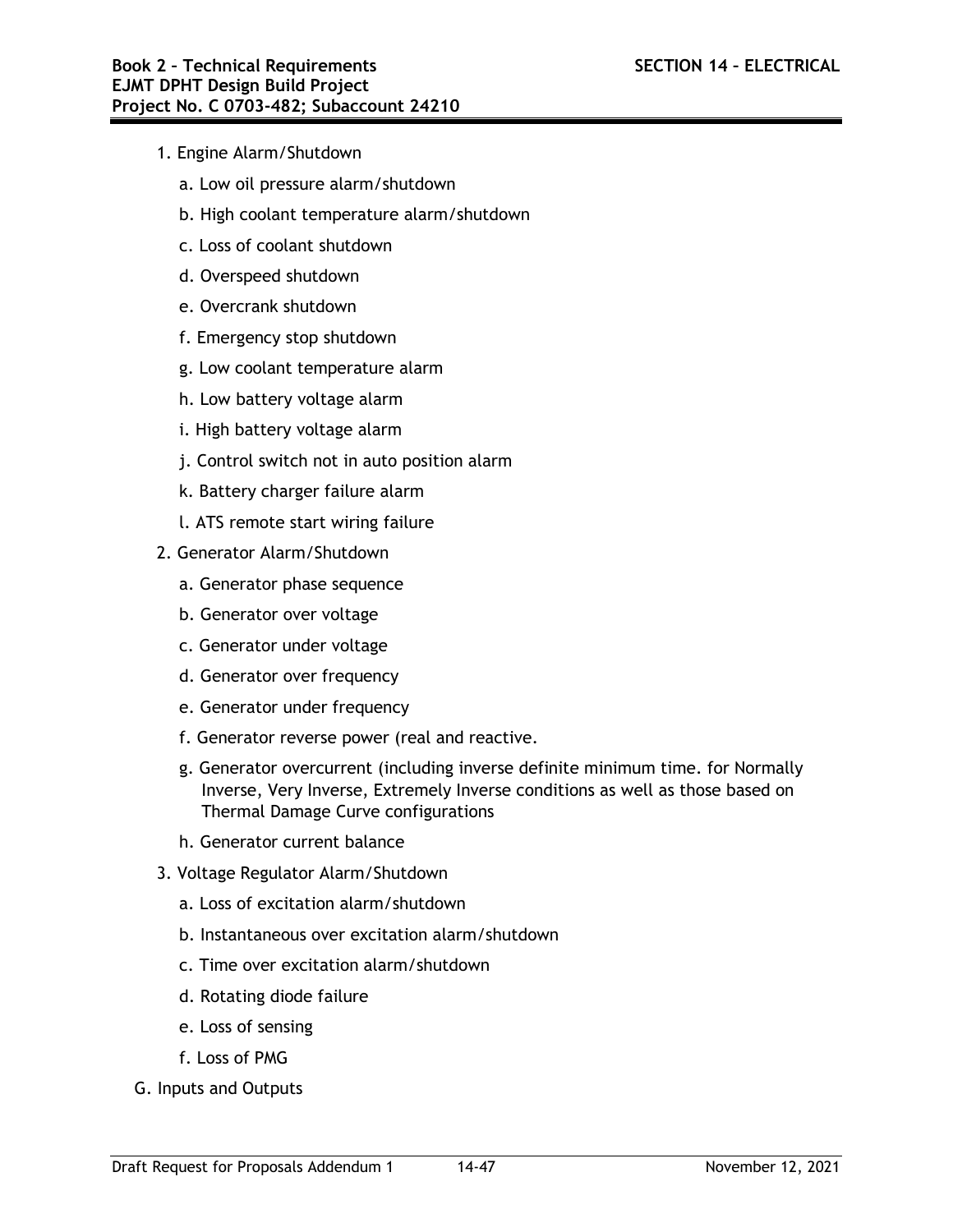- 1. Programmable Digital Inputs. The Controller shall include the ability to accept programmable digital input signals. The signals may be programmed for either high or low activation using programmable Normally Open or Normally Closed contacts.
- 2. Programmable Discrete Outputs. The control shall include the ability to operate sixteen (16) discrete outputs, integral to the controller, which are capable of sourcing up to 200mA per input.
- 3. Integrated PLC Functionality. The panel shall allow the operator to create custom logic functions to provide additional user defined control of the generator set operation.
- H. Accessibility and Maintenance
	- 1. All engine, voltage regulator, control panel and accessory units shall be accessible through a single electronic service tool. The following maintenance functionality shall be integral to the generator set control:
		- a. Engine running hours display
		- b. Service maintenance interval (running hours or calendar days)
		- c. Engine crank attempt counter
		- d. Engine successful starts counter
		- e. 40 events are stored in control panel memory
		- f. Chronological status event log capable of displaying a sequence of event leading up to a generator set shutdown
		- g. Programmable cycle timer that starts and runs the generator for a predetermined time. The timer shall use 7 user-programmable sequences that are repeated in a 7-day cycle. Each sequence shall have the following programmable set points:
			- 1) Day of week
			- 2) Time of day to start
			- 3) Duration of cycle
- I. Remote Communications
	- 1. Remote Communications. The control shall include Modbus TCP communications via Ethernet 10BASE-T and Modbus RTU communications via RS-485 half duplex with configurable baud rates from 2.4k to 57.6k.
	- 2. Remote Monitoring Software. The control shall provide Monitoring Software with the following functionality
		- a. Provide access to all date and events on generator set communications network
		- b. Provide remote control capability for the generator set(s).
		- c. Ability to communicate via Modbus RTU or remote modem to facility SCADA.
- J. Local and Remote Annunciation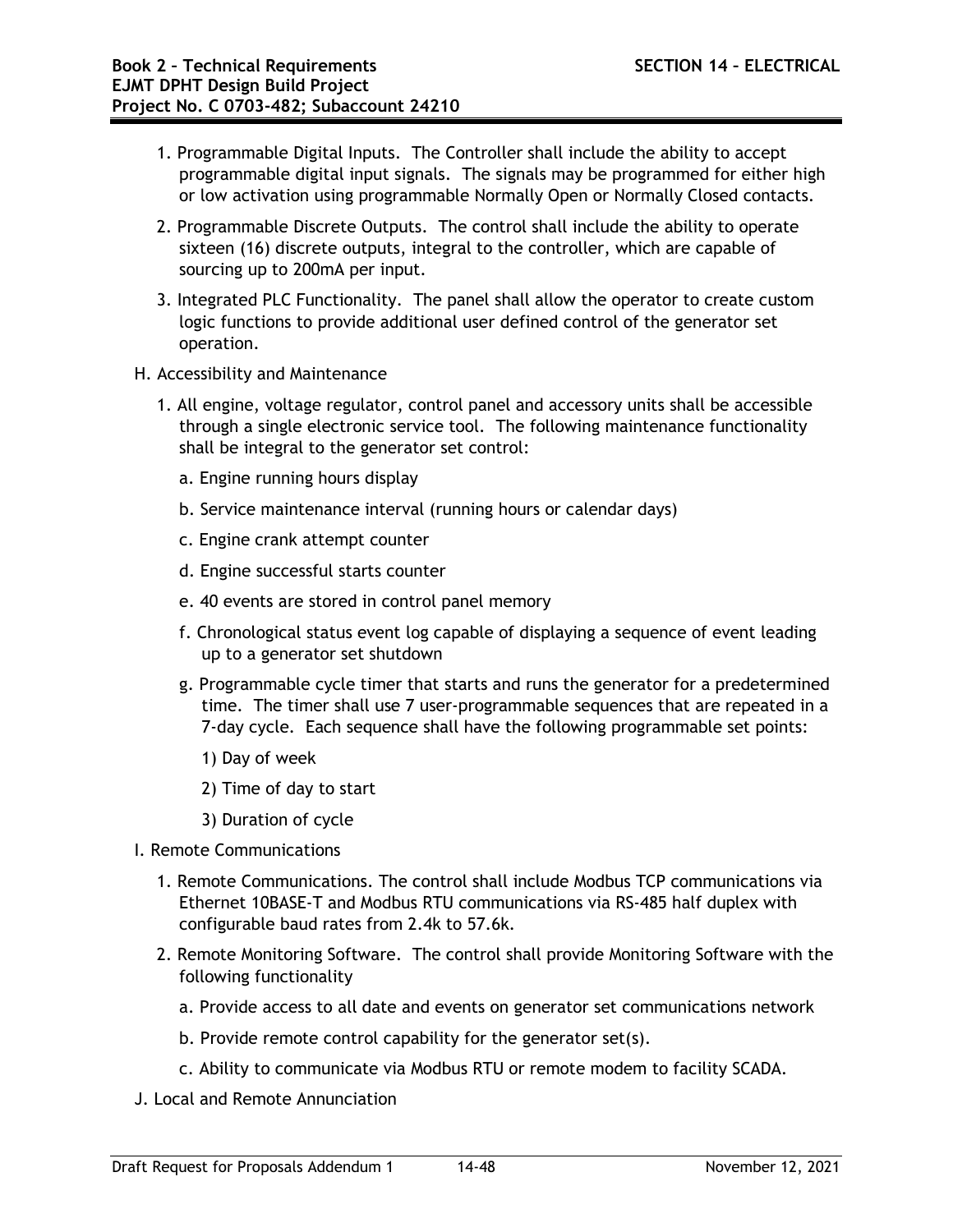- 1. Local Annunciator (NFPA 99/110, CSA 282). Provide a local, control panel mounted, annunciator to meet the requirements of NFPA 110, Level 1.
	- a. Annunciators shall be networked directly to the generator set control
	- b. Local Annunciator shall include a lamp test pushbutton, alarm horn and alarm acknowledge pushbutton
	- c. Provide the following individual light indications for protection and diagnostics:
		- 1) Overcrank
		- 2) Low coolant temperature
		- 3) High coolant temperature warning
		- 4) High coolant temperature shutdown
		- 5) Low oil pressure warning
		- 6) Low oil pressure shutdown
		- 7) Overspeed
		- 8) Low coolant level
		- 9) EPS supplying load
		- 10) Control switch not in auto
		- 11) High battery voltage
		- 12) Low battery voltage
		- 13) Battery charger AC failure
		- 14) Emergency stop
		- 15) Spare (or ATS Remote Start wiring failure)
		- 16) Spare (or Tier 4 SCR when applicable)
- 2. Remote Annunciator (NFPA 99/110, CSA 282). Provide a remote annunciator located in East Portal Control Room to meet the requirements of NFPA 110, Level 1.
- a. The annunciator shall provide remote annunciation of all points stated above and shall incorporate ring-back capability so that after silencing the initial alarm, any subsequent alarms will sound the horn. Ability to be located up within East Portal Control Room. Communication maybe over existing CDOT fiber from West to East Portal.

# **2.6 GENERATOR OVERCURRENT AND FAULT PROTECTION**

A. Generator Protector: Microprocessor-based unit shall continuously monitor current level in each phase of generator output, integrate generator heating effect over time, and predict when thermal damage of alternator will occur. When signaled by generator protector or other generator-set protective devices, a shunt-trip device in the generator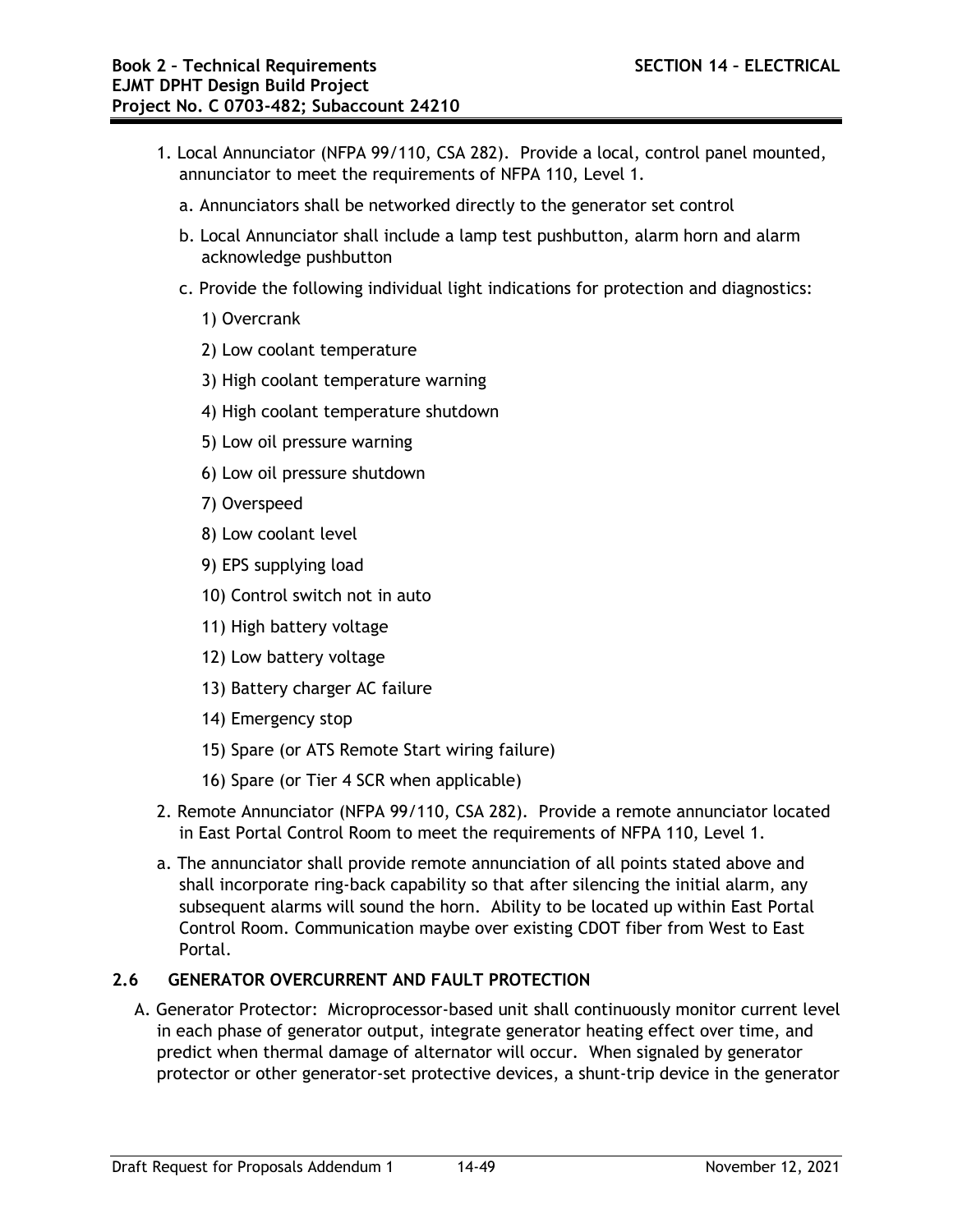disconnect switch shall open the switch to disconnect the generator from load circuits. Protector shall perform the following functions:

- 1. Initiates a generator overload alarm when generator has operated at an overload equivalent to 110 percent of full-rated load for 60 seconds. Indication for this alarm is integrated with other generator-set malfunction alarms.
- 2. Under single or three-phase fault conditions, regulates generator to 300 percent of rated full-load current for up to 10 seconds.
- 3. As overcurrent heating effect on the generator approaches the thermal damage point of the unit, protector switches the excitation system off, opens the generator disconnect device, and shuts down the generator set.
- 4. Senses clearing of a fault by other overcurrent devices and controls recovery of rated voltage to avoid overshoot.
- B. Ground-Fault Protection: Comply with NFPA 70, signals for ground-fault. Integrate ground-fault alarm indication with other generator-set alarm indications.

## **2.7 GENERATOR, EXCITER, AND VOLTAGE REGULATOR**

- A. Comply with NEMA MG 1.
- B. Drive: Generator shaft shall be directly connected to engine shaft. Exciter shall be rotated integrally with generator rotor.
- C. Electrical Insulation: Class H insulation. Windings shall be of the form wound type. Temperature rise shall not exceed 130°C over 40°C ambient temperature.
- D. Stator-Winding Leads: Brought out to terminal box to permit future reconnection for other voltages if required.
- E. Construction shall prevent mechanical, electrical, and thermal damage due to vibration, overspeed up to 125 percent of rating, and heat during operation at 110 percent of rated capacity.
- F. Enclosure: Drip proof.
- G. Instrument Transformers: Mounted within generator enclosure.
- H. Voltage Regulator: Solid-state type, separate from exciter, providing performance as specified.
	- 1. Voltage adjustment on control and monitoring panel shall provide plus or minus 5 percent adjustment of output-voltage operating band.
- I. Strip Heater: Thermostatically controlled unit arranged to maintain stator windings above dew point.
- J. Windings: Two-thirds pitch stator winding and fully linked amortisseur winding.
- K. Subtransient Reactance: 12.56% percent or less.

# **2.8 VIBRATION ISOLATION DEVICES**

A. Restrained Spring Isolators: Freestanding, steel, open-spring isolators.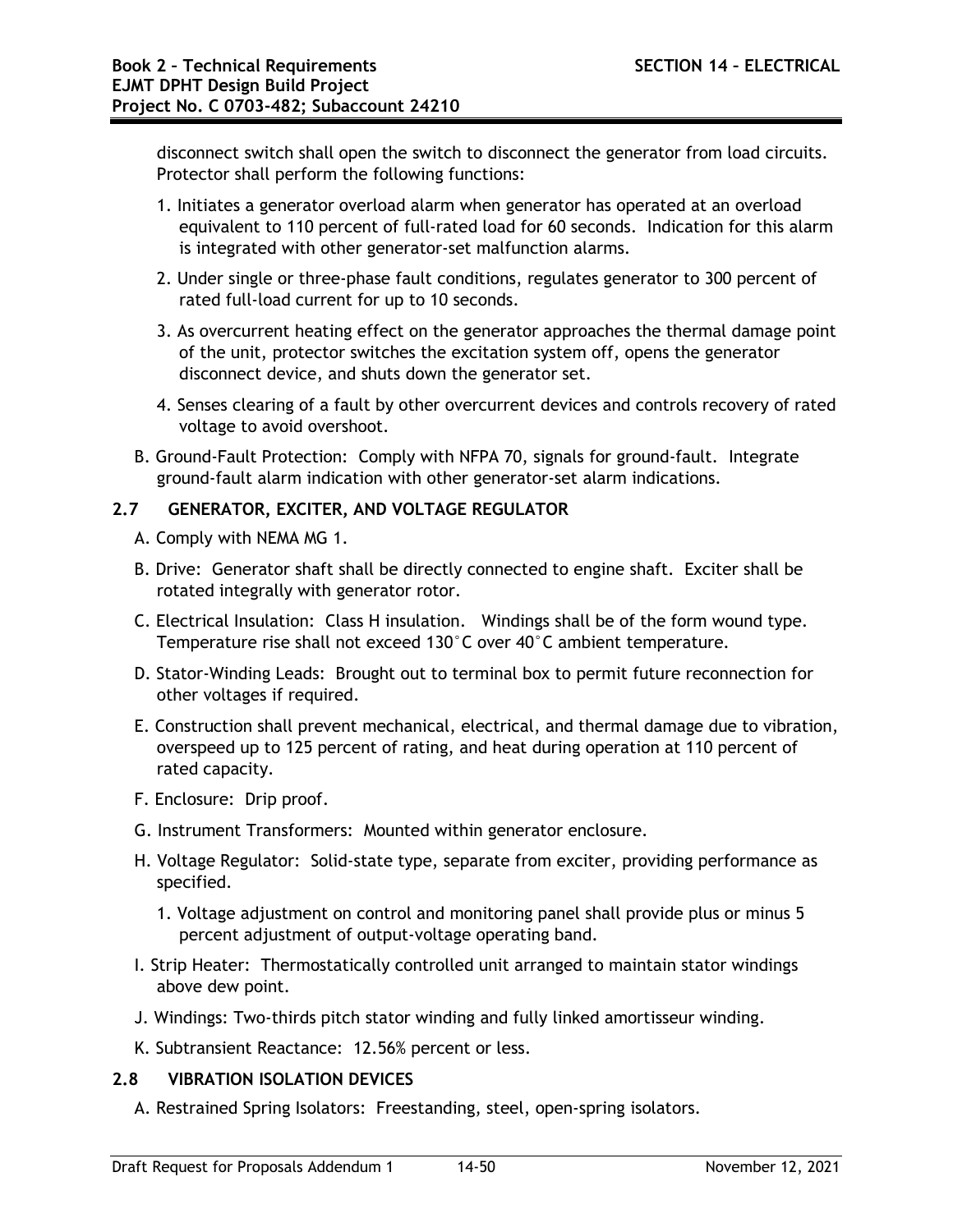- 1. Housing: Steel with resilient vertical-limit stops to prevent spring extension due to wind loads or if weight is removed; factory-drilled baseplate bonded to 1/4-inch- (6 mm-) thick, elastomeric isolator pad attached to baseplate underside; and adjustable equipment mounting and leveling bolt that acts as blocking during installation.
- 2. Outside Spring Diameter: Not less than 80 percent of compressed height of the spring at rated load.
- 3. Minimum Additional Travel: 50 percent of required deflection at rated load.
- 4. Lateral Stiffness: More than 80 percent of rated vertical stiffness.
- 5. Overload Capacity: Support 200 percent of rated wet load fully compressed, without deformation or failure.
- 6. Genset shall be mounted on top of base fuel tank.

# **2.9 ENCLOSURE**

## A. Attenuated Enclosure

1. The complete diesel engine generator set, including generator control panel, engine starting batteries and fuel system, shall be enclosed in a factory assembled, sound attenuated enclosure mounted on the sub base fuel tank.

- a. A weather resistant, sound attenuated enclosure of steel with electrostatically applied powder coated baked polyester paint. The enclosure shall have a resulting sound level of 78dba @23ft with the genset running under full load. It shall consist of a roof, side walls, and end walls. Fasteners shall be either zinc plated or stainless steel.
- b. Enclosure Sound Attenuation: Acoustical foam shall be provided between all supports and inside doors and sound baffles on air intake and air discharge.
- c. Enclosure accessories:
	- 1. Mini Power-Zone Transformer / Panelboard, NEMA 1, 480Volt, 3 phase primary, 208Volt, 3 Phase, 4 Wire secondary, main circuit breaker and branch circuit breakers. Size Mini-Power Zone to feed; battery charger, jacket water heater, internal and external lights, emergency lights, convenience receptacles, fuel system, control panel, pumps and conditioner plus 30% spare capacity. Provide a spare circuit breaker for each size used.
	- 2. Internal LED roof mounted lighting to provide an average of 30 foot-candles at floor level of enclosure. Lights to be controlled by toggle switches located at access points.
	- 3. External LED wall mounted lighting to provide sufficient illuminance at enclosure egress and access points. Lights to be controlled with internal photocell.
	- 4. Internal emergency LED egress lighting.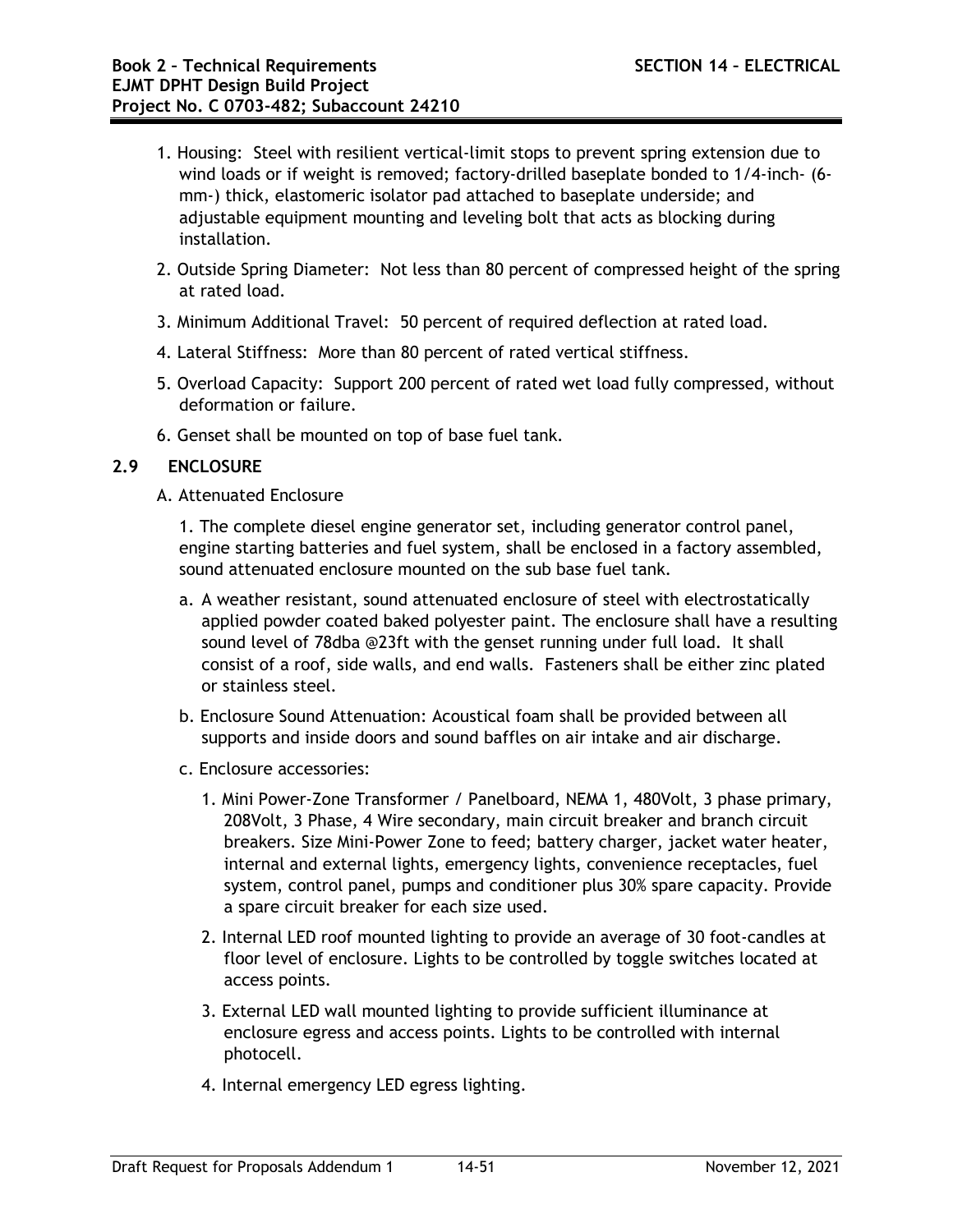- 5. Convenience 120Volt 20Amp Duplex receptacles. Provide one on each wall of enclosure interior. Provide one weatherproof GFI external receptacle on each side of exterior enclosure.
- B. Service Catwalk
	- 1. Provide 36" wide elevated steel grate service platform along two sides of generator with access doors. Provide access stairs to each platform. Paint to match generator enclosure. Service platform shall be supported with steel posts anchored to concrete equipment pad. Provide structural engineered shop drawing of service platform with dimensions, member sizes, bracing and grate material.

# **2.10 FINISHES**

- A. Indoor and Outdoor Enclosures and Components: Manufacturer's standard finish over corrosion-resistant pretreatment and compatible primer. Exterior color to be BROWN as specified by CDOT.
- 2.11 EQUIPMENT MOUNTING PAD
	- A. Structural concrete pad designed per Manufacturer's recommendations to suit site conditions and equipment requirements. Pad shall extend a minimum of 48" beyond equipment enclosure.
	- B. Prepare level site for structural pad. Remove and repair asphalt as needed, grade, remove and backfill site as needed. Provide drainage to eliminate low spots and puddling areas.
	- C. Provide traffic protection bollards per CDOT requirements around all equipment.

# **2.11 SOURCE QUALITY CONTROL**

- A. Prototype Testing: Factory test engine-generator set using same engine model, constructed of identical or equivalent components, and equipped with identical or equivalent accessories.
	- 1. Tests: Comply with NFPA 110, Level 1 Energy Converters and with IEEE 115.
- B. Project-Specific Equipment Tests: Before shipment, factory test engine-generator set and other system components and accessories manufactured specifically for this Project. Perform tests at rated load and power factor. Reference system Commissioning Specifications for additional requirements. Include, at a minimum, the following tests:
	- 1. Test components and accessories furnished with installed unit that are not identical to those on tested prototype to demonstrate compatibility and reliability.
	- 2. Full load run.
	- 3. Maximum power.
	- 4. Voltage regulation.
	- 5. Transient and steady-state governing.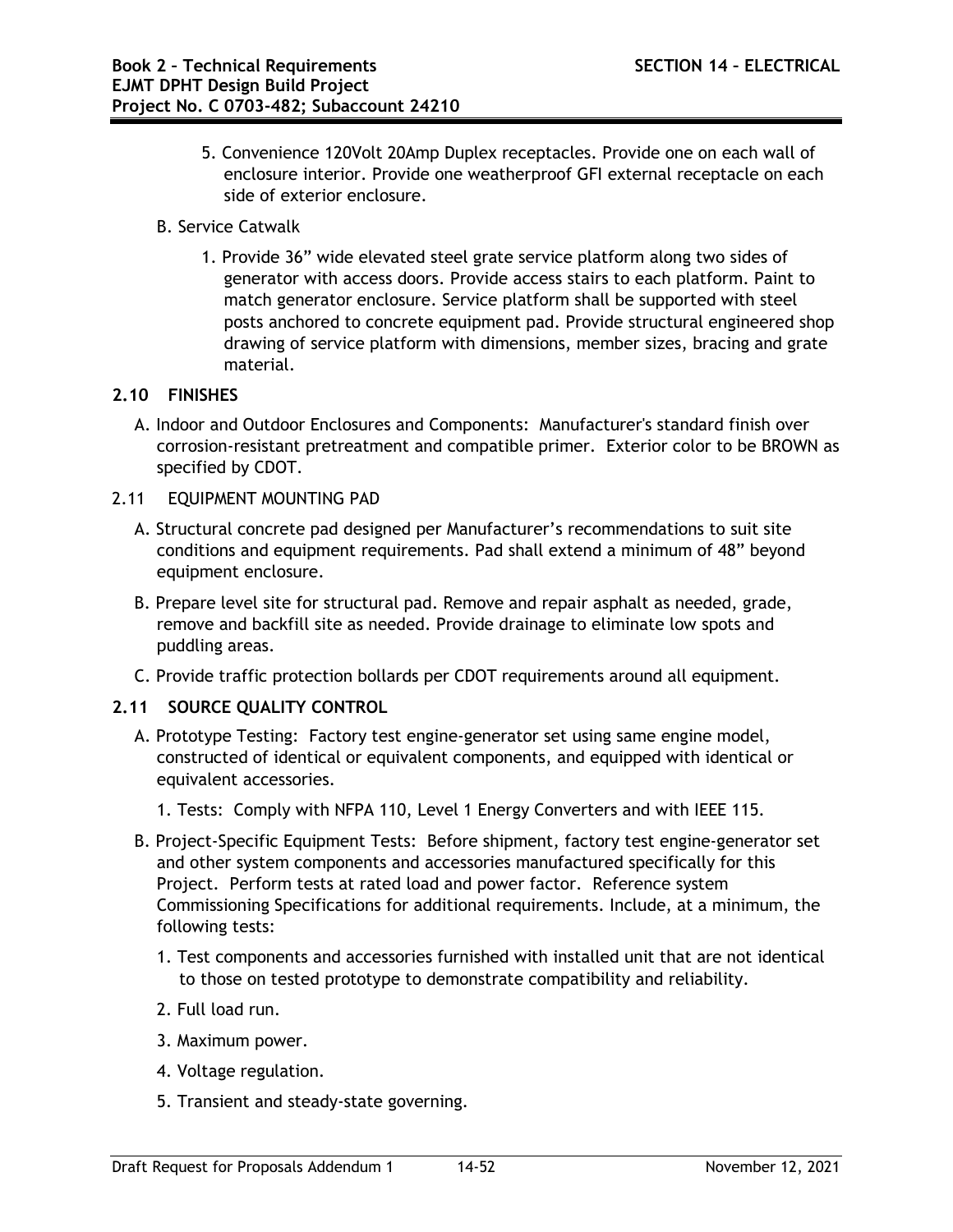- 6. Single-step load pickup.
- 7. Safety shutdown.
- 8. Provide 30 days' advanced notice of tests and for observation of tests by CDOT / ATKINS.

# **PART 3 - EXECUTION**

# **3.1 EXAMINATION**

- A. Examine areas, equipment bases, and conditions, with Installer and manufacturer present, for compliance with requirements for installation and other conditions affecting packaged engine-generator performance.
- B. Examine roughing-in of piping systems and electrical connections. Verify actual locations of connections before packaged engine-generator installation.
- C. Proceed with installation only after unsatisfactory conditions have been corrected.

# **3.2 INSTALLATION**

- A. Comply with packaged engine-generator manufacturers' written installation and alignment instructions, NFPA 110 and all local codes
- B. Install packaged engine generator to provide access, without removing connections or accessories, for periodic maintenance.
- C. Install packaged engine generator with restrained spring isolators having a minimum deflection of 1 inch.
- D. Electrical Wiring: Install electrical devices furnished by equipment manufacturers but not specified to be factory mounted. Electrical wiring includes but is not limited to battery chargers, heaters, control power, load bank, grounding, remote annunciator panels, remote control panels, etc. Contractor to include as part of their scope of work, all wiring and empty conduit indicated on contract drawings, specified herein, indicated/noted on approved manufacturers shop drawings, and as required to provide a fully functional system.

## **3.3 CONNECTIONS**

- A. Connect fuel, cooling-system, and exhaust-system piping adjacent to packaged engine generator to allow service and maintenance.
- B. Connect cooling-system water piping to engine-generator set and with single braid corrosion resistant type 302 stainless steel wire braid and compression fittings.
- C. Connect engine exhaust pipe to engine with stainless steel flexible connector.
- D. Connect fuel piping to engines with a gate valve and union and stainless-steel flexible connector. Provide all required fire safe-off and solenoid valves.
- E. Connect to SCADA System, coordinate with SCADA controls integration contractor.
- F. Ground equipment according to Division 26 Section "Grounding and Bonding for Electrical Systems."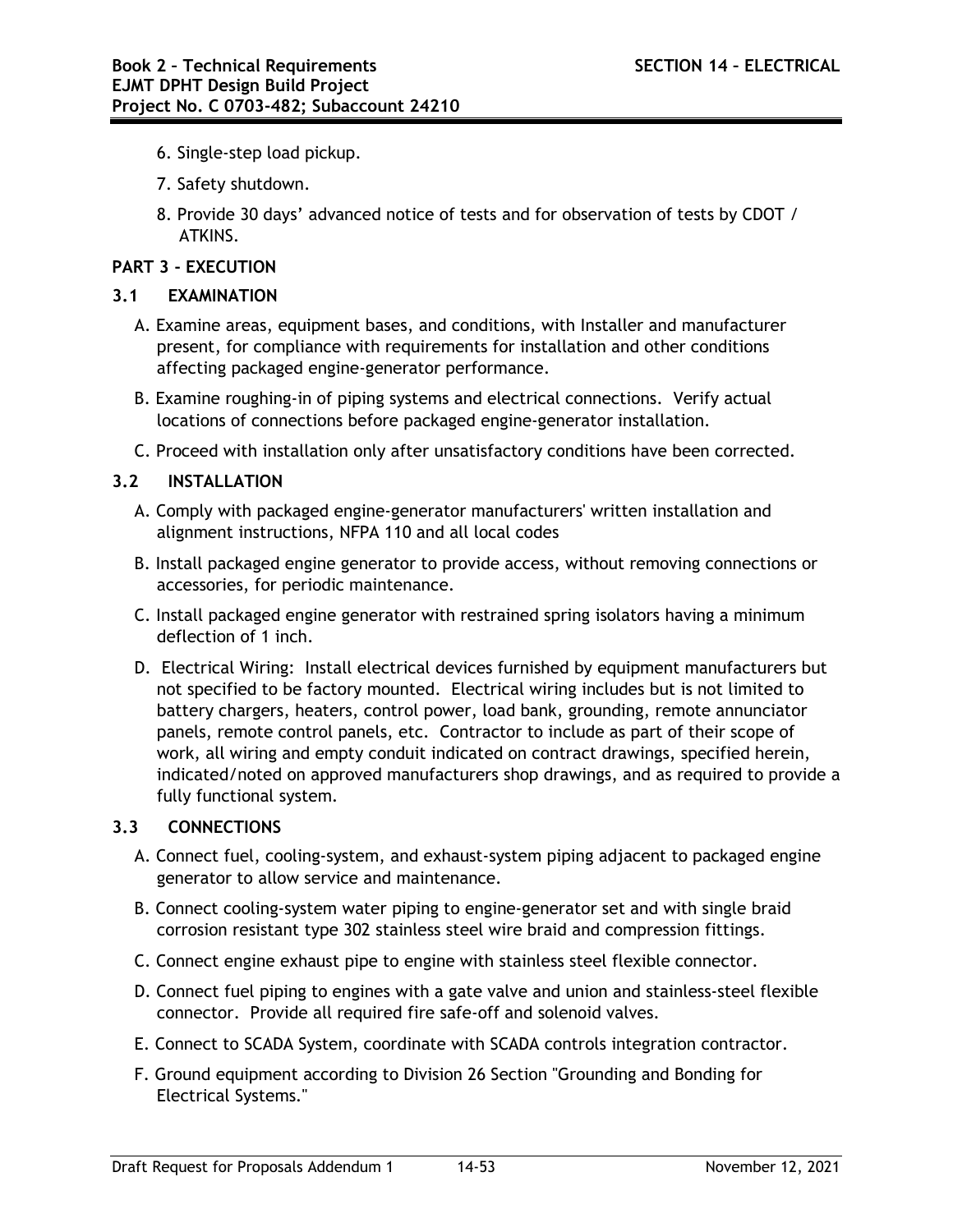G. Connect wiring according to Division 26 Section "Low-Voltage Electrical Power Conductors and Cables."

# **3.4 IDENTIFICATION**

A. Identify system components according to Division 26 Section "Identification for Electrical Systems."

# **3.5 FIELD QUALITY CONTROL**

- A. Field Testing: If factory service technicians cannot provide the field testing specified as part of manufacturer's start-up, this contractor shall engage a qualified factory certified and authorized testing agency to perform tests and inspections and prepare test reports required by manufacturer.
- B. Manufacturer's Field Service: Contractor to include field services of factory-authorized service representatives to provide start-up testing as well as to assist in 3rd party system commissioning as specified under the system commissioning specifications. Testing will not be concurrent so multiple travel days shall be included as per the approved schedule.
- C. Perform tests and inspections and prepare test reports.
- D. Contractor is responsible for providing all fuel needed for commissioning, testing and training of equipment. Upon completion and final acceptance contractor shall provide a full fuel tank.
- E. Tests and Inspections:
	- 1. Perform tests recommended by manufacturer and each electrical test and visual and mechanical inspection for "AC Generators and for Emergency Systems" specified in NETA Acceptance Testing Specification. Certify compliance with test parameters. Generators shall be tested individually and in parallel.
	- 2. The Contractor shall provide resistive load bank(s) with associated controls as required to perform the specified load tests. During cold start testing the generator shall reach 90% of rated voltage and frequency within 10 seconds. During recovery testing the generator shall reach 90% of rated voltage and frequency within ½ second. The generated voltage shall not drop below 85% of the rated voltage during any portion of the generator load testing (part or full load testing). Minimum load testing shall be as follows:
		- a. 25%, 50%, and 75% of rated load for 30 minutes each.
		- b. 100% of rated load for 3 hours.
		- c. Recovery test in a single step from no load to 100% of rated load.
	- 3. NFPA 110 Acceptance Tests: Perform tests required by NFPA 110 that are additional to those specified here including, but not limited to, single-step full-load pickup test.
	- 4. Battery Tests: Equalize charging of battery cells according to manufacturer's written instructions.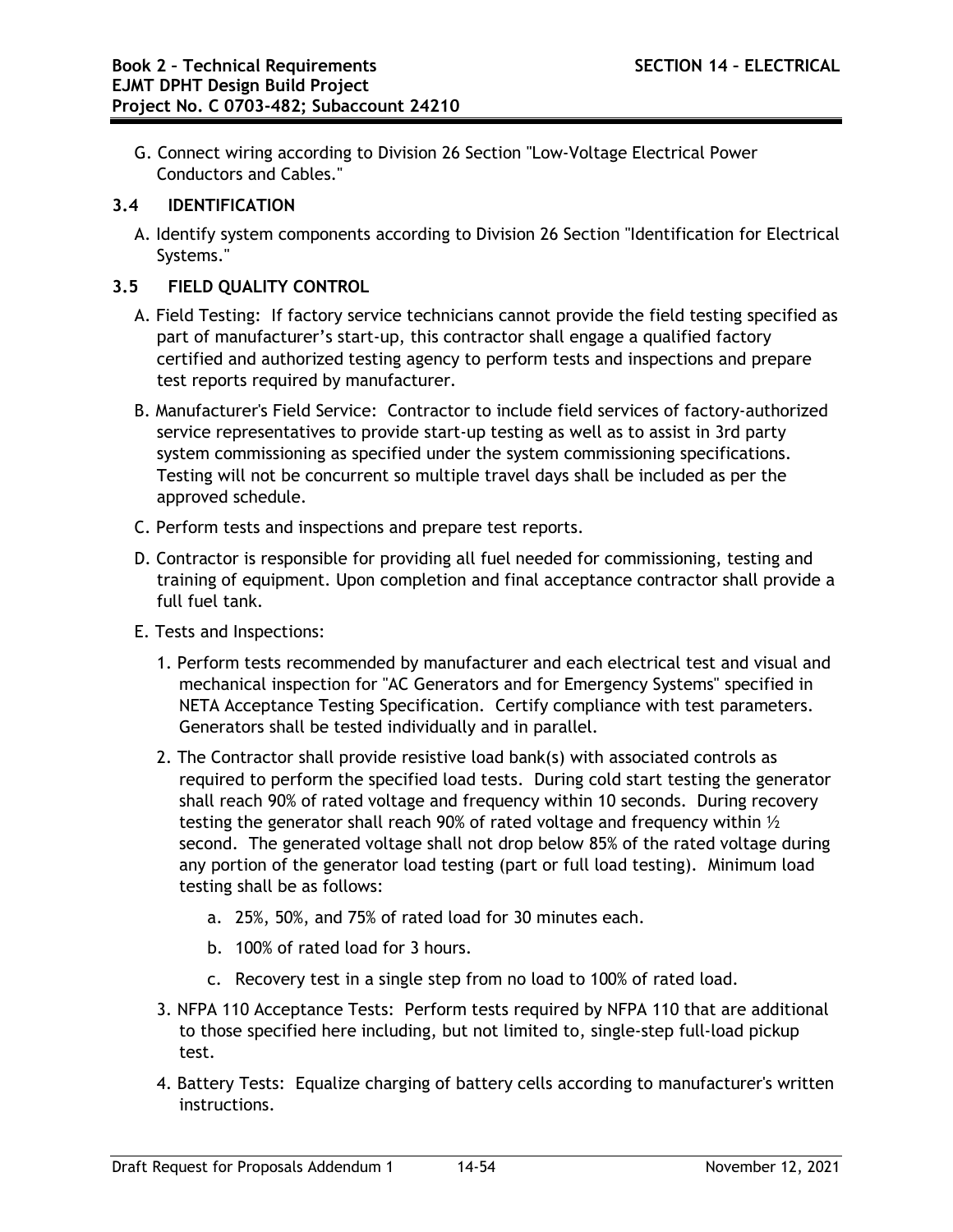- a. Measure charging voltage and voltages between available battery terminals for full-charging and float-charging conditions. Check electrolyte level and specific gravity under both conditions.
- b. Test for contact integrity of all connectors.
- c. Verify acceptance of charge for each element of the battery after discharge.
- d. Verify that measurements are within manufacturer's specifications.
- 5. Battery-Charger Tests: Verify specified rates of charge for both equalizing and floatcharging conditions.
- 6. System Integrity Tests: Methodically verify proper installation, connection, and integrity of each element of engine-generator system before and during system operation. Check for air, exhaust, and fluid leaks.
- 7. Exhaust Emissions Test: Comply with applicable government test criteria to confirm adherence to EPA Tier rating.
- 8. Voltage and Frequency Transient Stability Tests: Use recording oscilloscope to measure voltage and frequency transients for 50 and 100 percent step-load increases and decreases and verify that performance is as specified.
- 9. Harmonic-Content Tests: Measure harmonic content of output voltage under 25 percent and at 100 percent of rated linear load. Verify that harmonic content is within specified limits.
- 10. "Pull the Plug Test": Automatic start-up by means of simulated power outage to test remote-automatic starting, transfer of the load, and automatic shutdown. Prior to this test, all transfer switch timers shall be adjusted for proper system coordination. Engine coolant temperature, oil pressure, and battery charge level along with generator set voltage, amperes, and frequency shall be monitored throughout the test.
- F. Coordinate tests with tests for transfer switches and run them concurrently.
- G. Test instruments shall have been calibrated within the last 12 months, traceable to standards of NIST, and adequate for making positive observation of test results. Make calibration records available for examination on request.
- H. Leak Test: After installation, charge system and test for leaks. Repair leaks and retest until no leaks exist.
- I. Operational Test: After electrical circuitry has been energized, start units to confirm proper motor rotation and unit operation.
- J. Test and adjust controls and safeties. Replace damaged and malfunctioning controls and equipment.
- K. Remove and replace malfunctioning units and retest as specified above.
- L. Retest: Correct deficiencies identified by tests and observations and retest until specified requirements are met.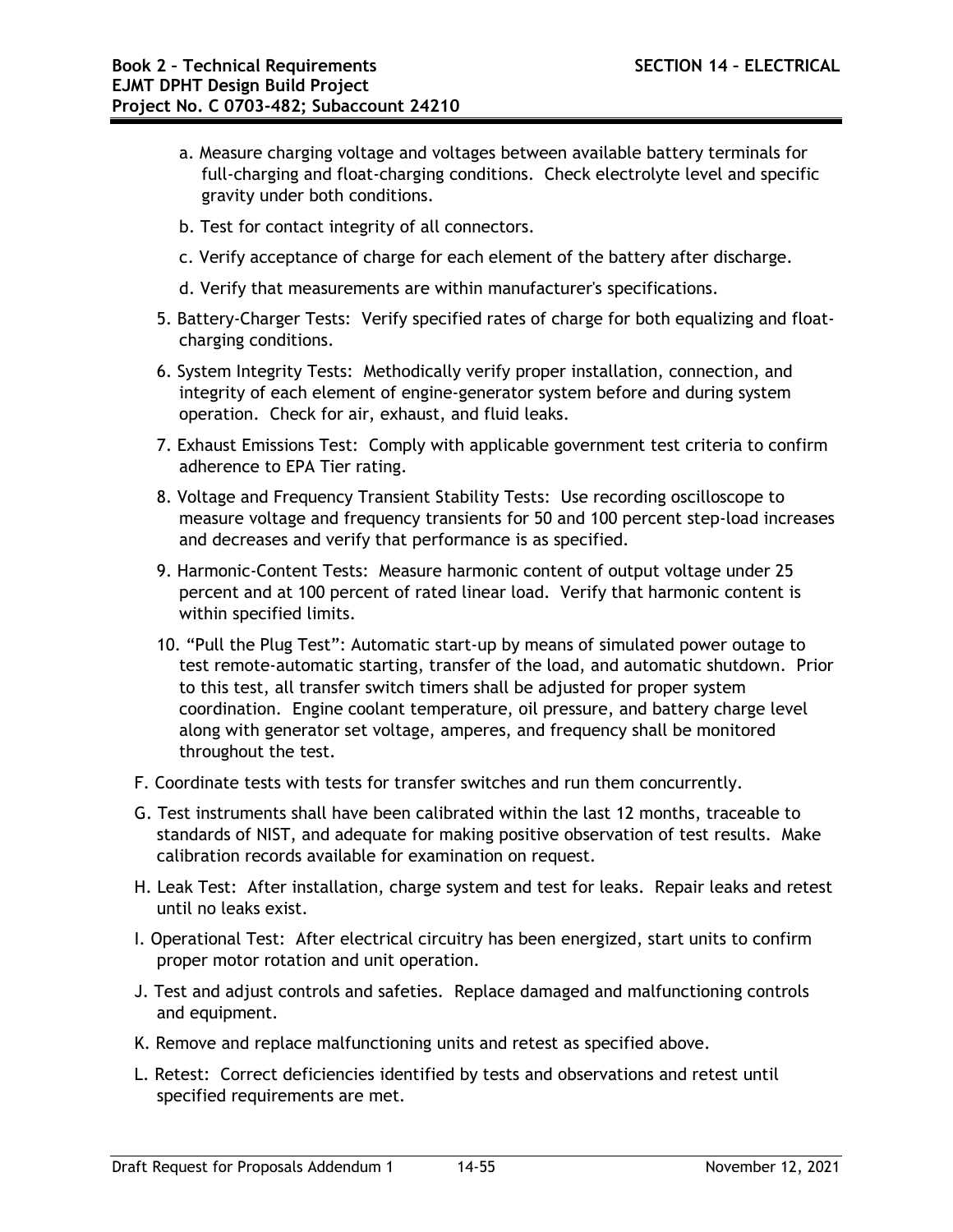M. Report results of tests and inspections in writing. Record adjustable relay settings and measured insulation resistances, time delays, and other values and observations. Attach a label or tag to each tested component indicating satisfactory completion of tests.

# **3.6 DEMONSTRATION**

A. Engage a factory-authorized service representative to train Owner's maintenance personnel to adjust, operate, and maintain packaged engine generator. Owner's training shall consist of two  $(2)$ , four  $(4)$  hour trainings with Owner's Maintenance  $\theta$ Operations Personnel.

## **3.7 OPERATION AND MAINTENANCE MANUALS**

A. Provide two (2) sets of operation and maintenance manuals covering the generator, switchgear, and auxiliary components. Include final as-built wiring interconnect diagrams and recommended preventative maintenance schedules.

# **END OF SECTION**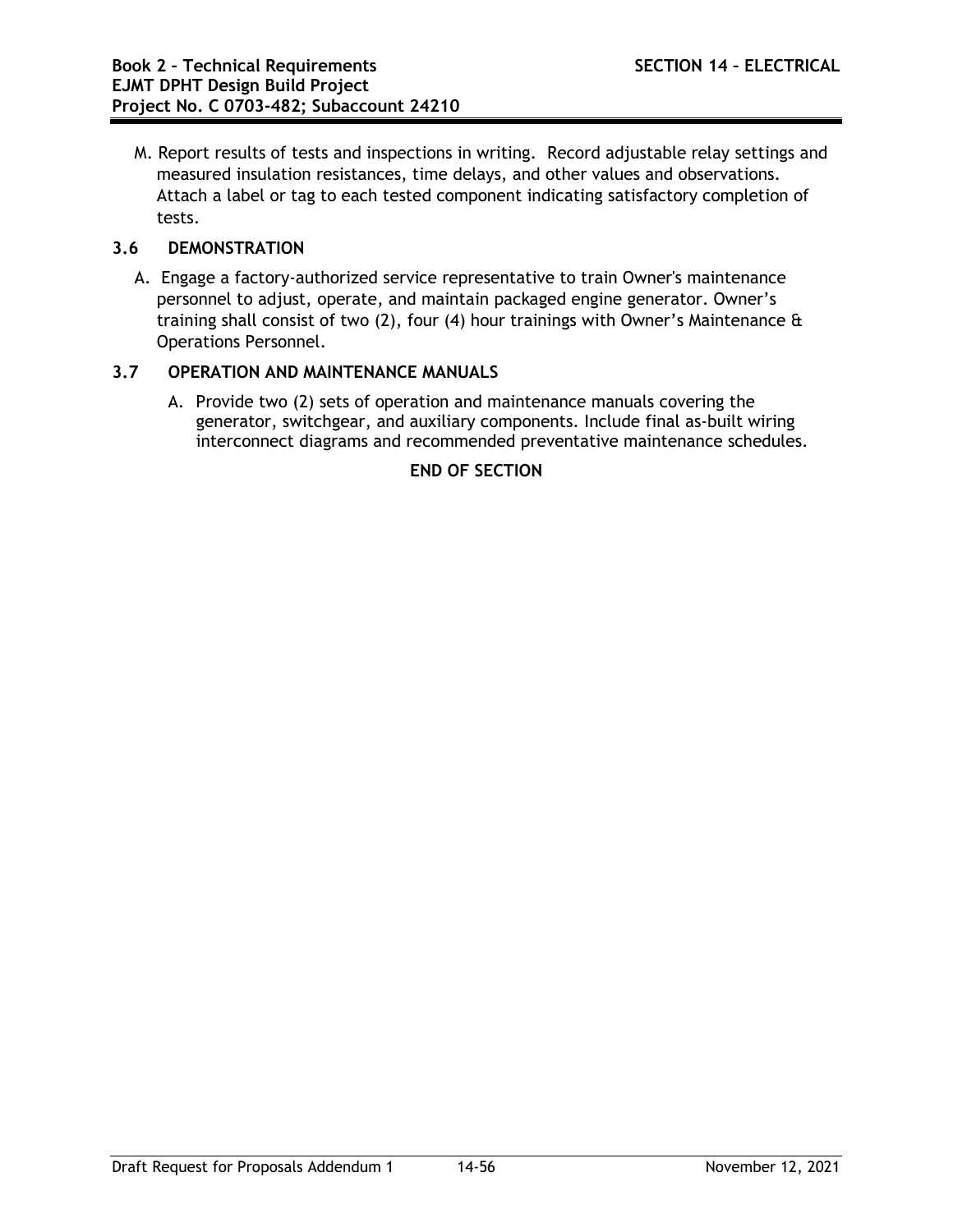### **SECTION 26 60 00 EXHIBIT A – MOTOR REPAIR EQUIPMENT SPECIFICATION – TUNNEL OPERATIONS, INDUCTION MOTOR REPAIR**

### **PURPOSE AND SCOPE**

This specification will establish uniform procedures to be followed by all repair facilities when servicing CDOT induction motors. If a CDOT motor requires repair, the specification will be used to identify general guidelines and minimum acceptable standards for the disassembly, inspection, repair, testing, and reassembly of the motor.

The scope of work includes rewinding of (16) sixteen 480Volt, 3 Phase, 600H.P. fan (exhaust or supply) motors located on fan deck of East and West Portals for the North Tunnel. Motor Repair Shop / Contractor is responsible for ALL work associated with disassembly, reassembly, transportation, coordination and scheduling with CDOT Tunnel Maintenance. Only (1) one exhaust fan motor and (1) one supply fan motor will be allowed off-line at a time per Portal side. Total of 4 motors at a time. In the event CDOT Maintenance has a fan motor off-line for other repairs the contractor shall make it a priority to rewind it concurrently.

## **APPLICABILITY**

This specification shall apply to all electric motors with a voltage rating of 440V and above and a horsepower rating of 100HP and above, and may be used for any integral HP motor. Separate specifications will address DC motors and synchronous fields.

#### **DEFINITIONS**

CDOT - Colorado Department Of Transportation

#### MAINTENANCE RESOURCES (CDOT)

Any member of the EJMT Tunnel Engineering of CDOT

#### CDOT – Tunnel Operations

Refers to the CDOT facility from which the motor originated. CDOT also refers to departments and individuals within the facilities organizational structure (e.g. stock room, system engineer, maintenance supervisor).

### MOTOR MANUFACTURER (OEM)

The company or corporation that originally designed, constructed, and tested the motor.

### SUPPLY CHAIN

Center for Procurement and Contract Services

#### PURCHASE ORDER

A written contractual document prepared by an agent in Procurement and Contract Services to describe all the terms and conditions of the purchase.

### RELATED SECTIONS

Drawings and general provisions of the Contract, Including General and Supplementary Conditions and other Book 1, and Book 3 Specification Sections, apply to this section.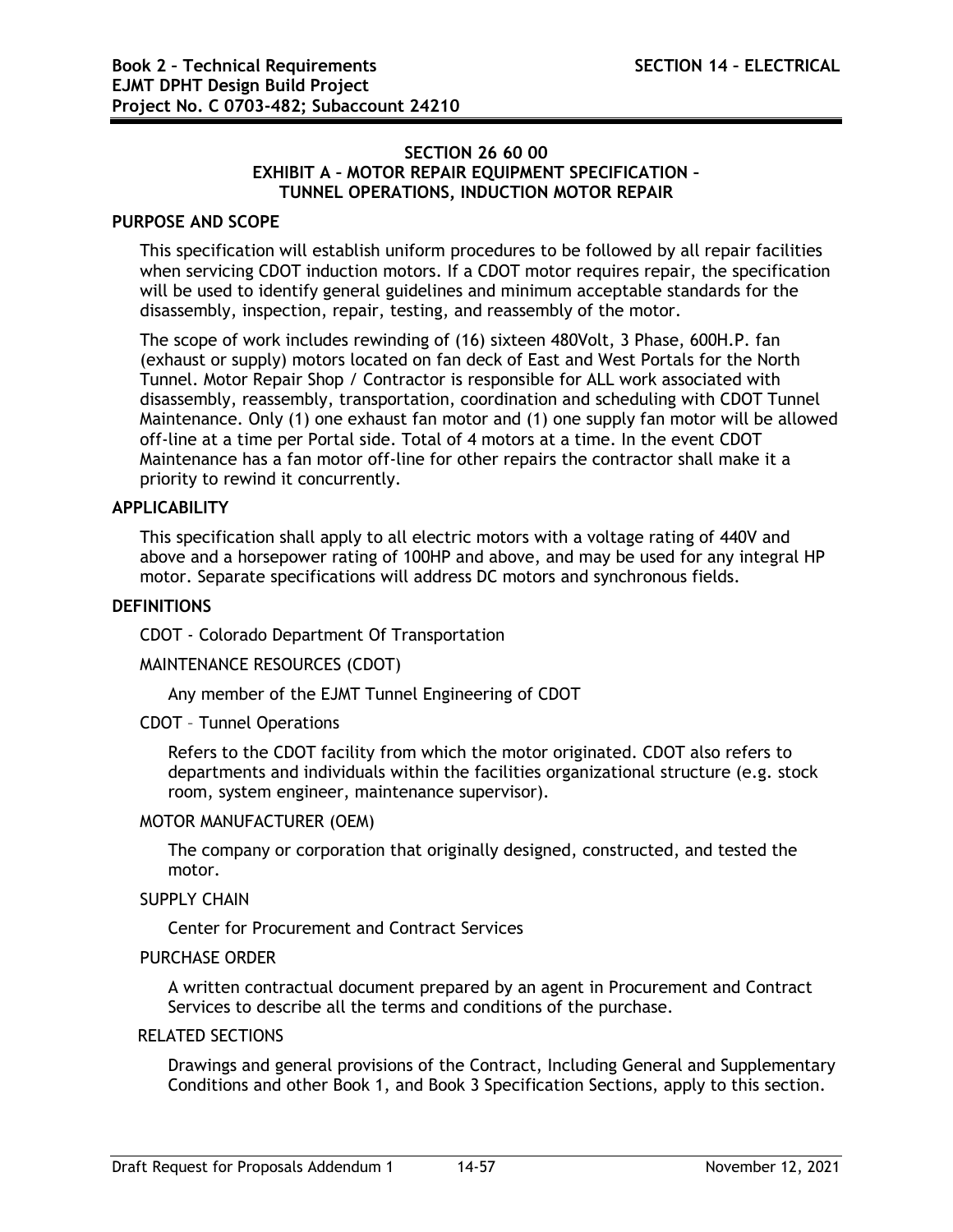RELATED REQUIREMENTS – Special Provisions

Special Provisions 202 Special Provisions 613

Special Provisions 622

# **MOTOR IDENTIFICATION**

The motor nameplate information shall be recorded to identify the motor.

|                       | <b>C-DOT LOCATION</b> |      |                |                 | <b>MOTOR APPLICATION</b> |              |  |  |
|-----------------------|-----------------------|------|----------------|-----------------|--------------------------|--------------|--|--|
| <b>MANUFACTURER -</b> |                       |      |                |                 |                          |              |  |  |
| $GE \Box$             | W□                    | EM O | $S-A \square$  | $REL$ $\square$ | Other $\square$          |              |  |  |
| <b>HP</b>             |                       |      | <b>VOLTAGE</b> |                 | <b>AMPS</b>              | <b>RPM</b>   |  |  |
| <b>FRAME</b>          |                       |      | <b>CODE</b>    |                 | <b>RATED RISE</b>        | <b>CLASS</b> |  |  |
| MODEL NO.             |                       |      |                |                 | <b>SERIAL NO.</b>        |              |  |  |

### **REPAIR SPECIFICATIONS**

**GENERAL** 

The motor repair facility shall use good shop practice and industry accepted methods and materials for all repairs of CDOT motors. Any motor repair facility should be ISO Certified in accordance with ISO 9001:2015 standards. All repair processes shall conform to the applicable standards of ANSI, IEEE, NEMA, EASA, IACS, and AFBMA unless explicitly modified or supplemented by this specification. Any repair procedure that is not covered by or that contradicts this specification shall be brought to the attention of CDOT before repair begins.

The motor repair facility shall assume full responsibility for the motor once the motor is in possession of the repair facility or its representative. Any damage to the motor during this period will be repaired by the repair facility to the satisfaction of CDOT. Due to the life safety nature of motors used by CDOT, local support within 4 hours drive is required.

The following REPAIR PROCEDURES describe guidelines for repair and minimum acceptable standards for work on CDOT motors. Procedures calling for CDOT to be notified or consulted are "Hold" points that *shall be adhered to*. Hold points generally require a review before repair work begins. The job supervisor shall read and understand this specification before beginning work.

All documentation and test data shall be submitted to CDOT upon delivery once repairs are complete.

## REPAIR PROCEDURES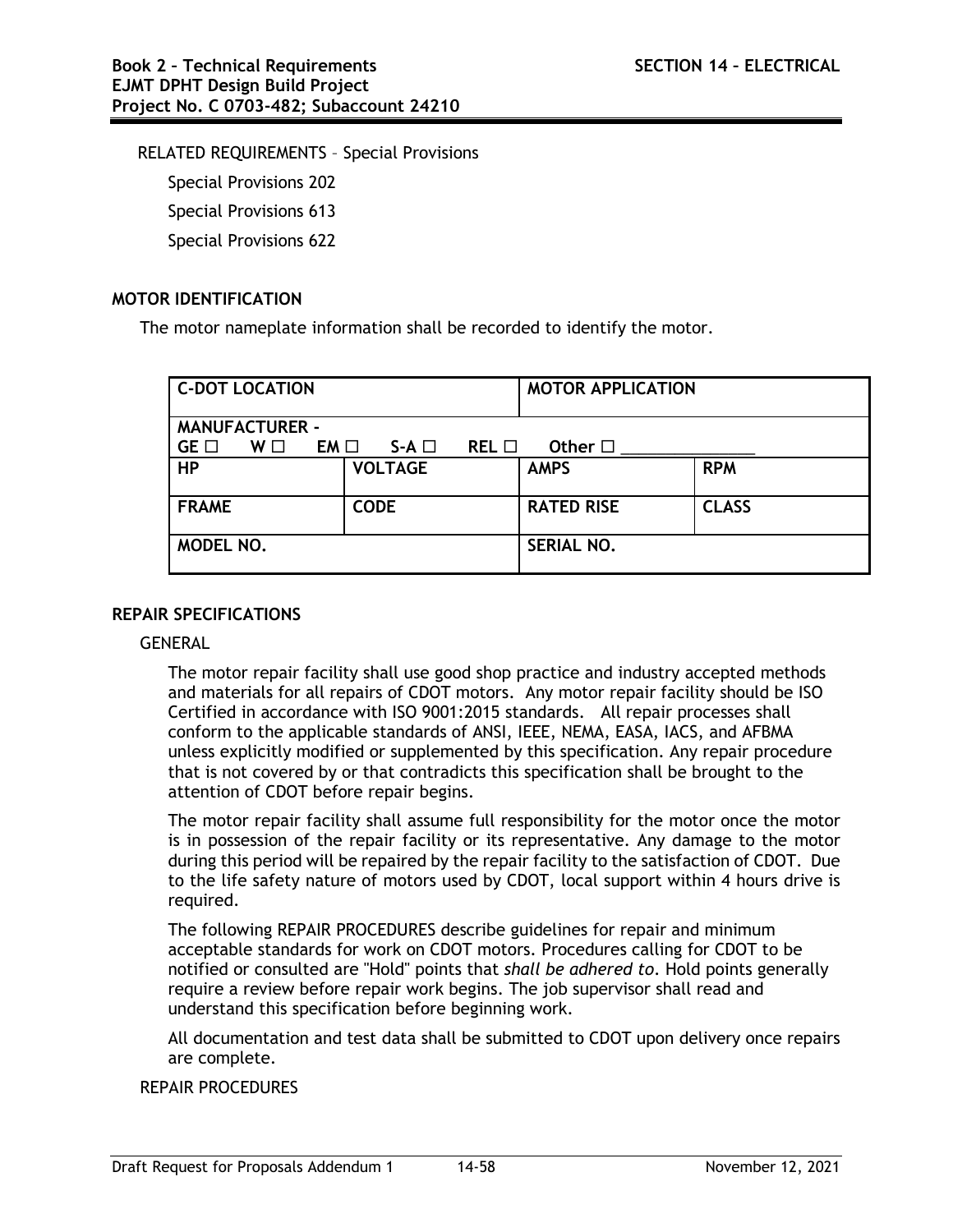### PICKUP / DELIVER MOTOR

The motor repair facility shall provide transportation and shipping protection of the motor. The repair facility shall ensure the motor is properly secured to prevent movement and suitably covered to protect against the elements.

### RECEIPT INSPECTION

Before commencing any disassembly or repair, the repair facility shall fully document the 'as-found' condition of the motor. This documentation shall include a list of all parts and assemblies shipped with the motor, the general condition of the motor including any obvious damage, and a 500VDC Polarization Index of the stator winding. Photographs and a detailed report are required.

### DISASSEMBLY / REASSEMBLY OF MOTOR

#### Disassembly

All parts removed from the motor shall be match-marked, tagged, or labeled to prevent losing and to ensure proper reassembly.

The motor repair facility is responsible for disassembly of the motor, removal from the fan deck and all equipment required to move the motor. Fan Deck structural restrictions limit crane or forklift equipment to a MAX size / weight of XXXX.

All motor components shall be adequately protected to prevent damage or contamination during storage.

All piping or ports to oil lubricated bearings shall be temporarily capped.

Each motor shall be given a complete visual inspection to assess the integrity of the various components. If a component has experienced an obvious failure, other failures or imminent failures may exist which can be detected visually. The inspection shall include but not be limited to the following:

- Winding insulation condition.
- End-turn blocking and support condition.
- Power, RTD and thermocouple lead condition.
- Slot wedge tightness and condition.
- Stator and rotor core iron condition.
- Rotor bar and shorting ring condition.
- Bearing, oil seal, and rotor journal condition.
- Frame and endbell condition.

CDOT shall be consulted if any problems are identified within the motor that may indicate a design or materials inadequacy, or misapplication of the motor. Potential problems include excessive loose end-turn blocking, loose slot wedges or filler strips, fractured stator or rotor core iron, and excessive cracks in the rotor bar/shorting ring connections.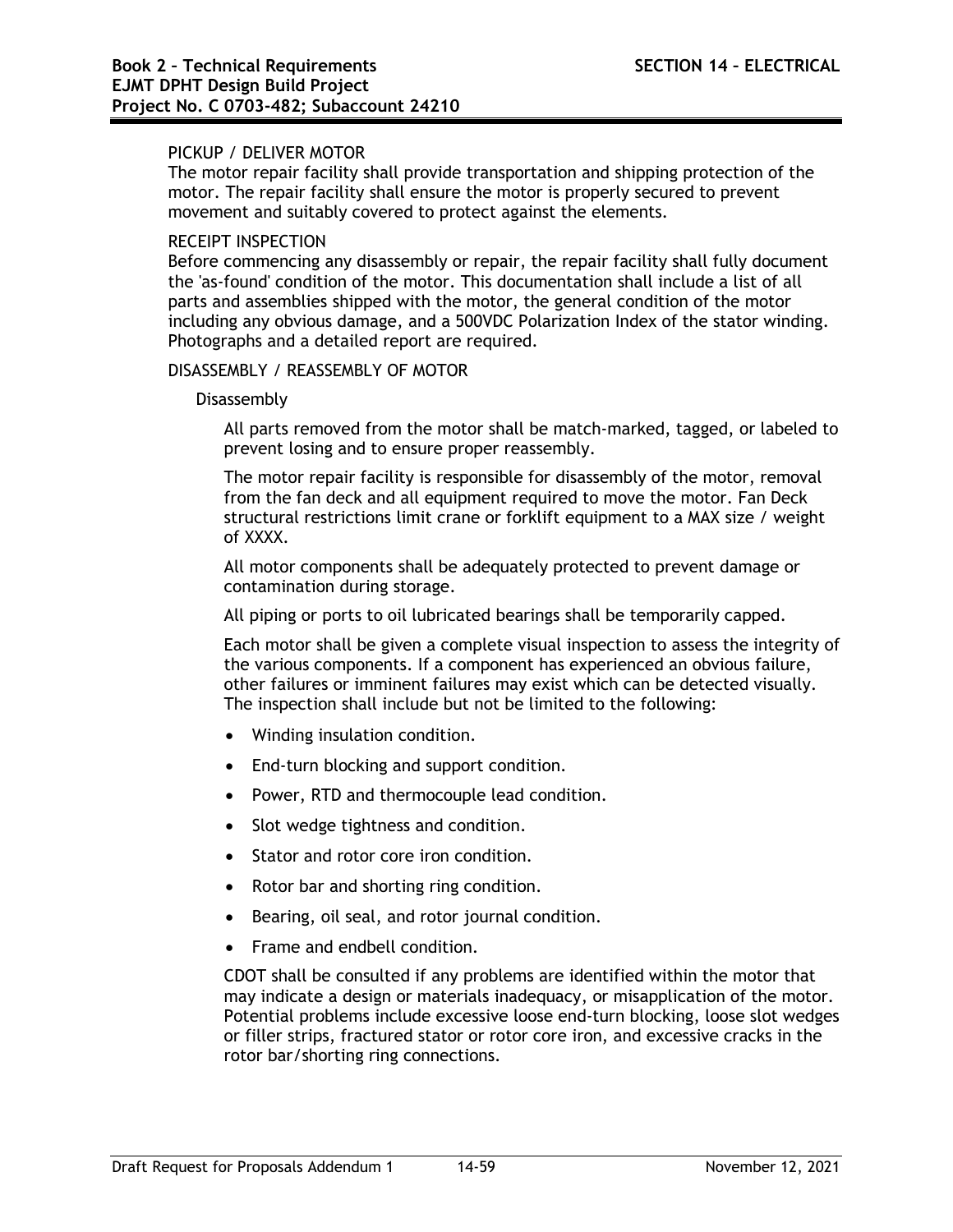Runout readings shall be taken on the rotor journals, oil seal fits, coupling rim and face, and on machined shaft surfaces adjacent to the rotor body. The appropriate rotor surfaces shall be cleaned before taking readings.

Rotor journal and seal fit diameters shall be measured. Journal measurements shall consist of two readings, 90° apart, at the inner, center, and outer locations of the bearing seat. Seal fit readings shall consist of two readings, 90° apart, at the axial center of the seal fit.

Sleeve bearing inside diameters shall be measured to assure uniformity in diameter and absence of any taper. Bearing measurements shall consist of two readings, 90° apart, at the axial center of the bearing and at either edge. The clearance between the rotor journal and the corresponding bearing shall be compared against the Motor Manufacturer's tolerance.

Oil seal inside diameters shall be measured to assure uniformity in diameter. Seal ring readings shall consist of two readings, 90° apart, at the axial center of the seal ring. The clearance between the rotor seal fit and the ID of the corresponding oil seal shall be compared against the Motor Manufacturer's tolerance.

Reassembly

All motor components (e.g. bearing reservoirs & piping, end-bells & air shields, etc) shall be thoroughly cleaned using industry approved methods and materials.

Bearing assemblies and oil seals shall be checked for mutual concentricity and proper fit within the endbell or end housing. End-bells shall be positioned so that the bearing bores are in-line and positioned with respect to the stator bore according to the Motor Manufacturer's recommendation. If this information is unavailable, the bearing bores shall be positioned on the same axis as the stator bore.

Sleeve bearings shall be installed to eliminate end thrust against either bearing during normal operation. Total endplay shall be in accordance with the Motor Manufacturer's specifications. Rolling element bearings shall be installed and positioned to prevent undesirable loading under all normal operating conditions.

A skid pan or similar device shall be used where possible to protect stator core iron and end-turn insulation when installing rotor.

The air gap shall be verified clear after the rotor is in its final position in the bearings. When access to the air gap is provided, air gap measurements shall be taken at 90° increments around the circumference on both ends of the stator. Maximum variation shall be within the Motor Manufacturer's tolerance. If this value is unavailable, the maximum deviation of any one reading shall not exceed 10% of the average.

After reassembly, proper bearing lubrication shall be provided and the motor test run until bearing temperatures stabilize. The following steps shall be performed:

Listen for unusual sounds from the bearings, fans, etc.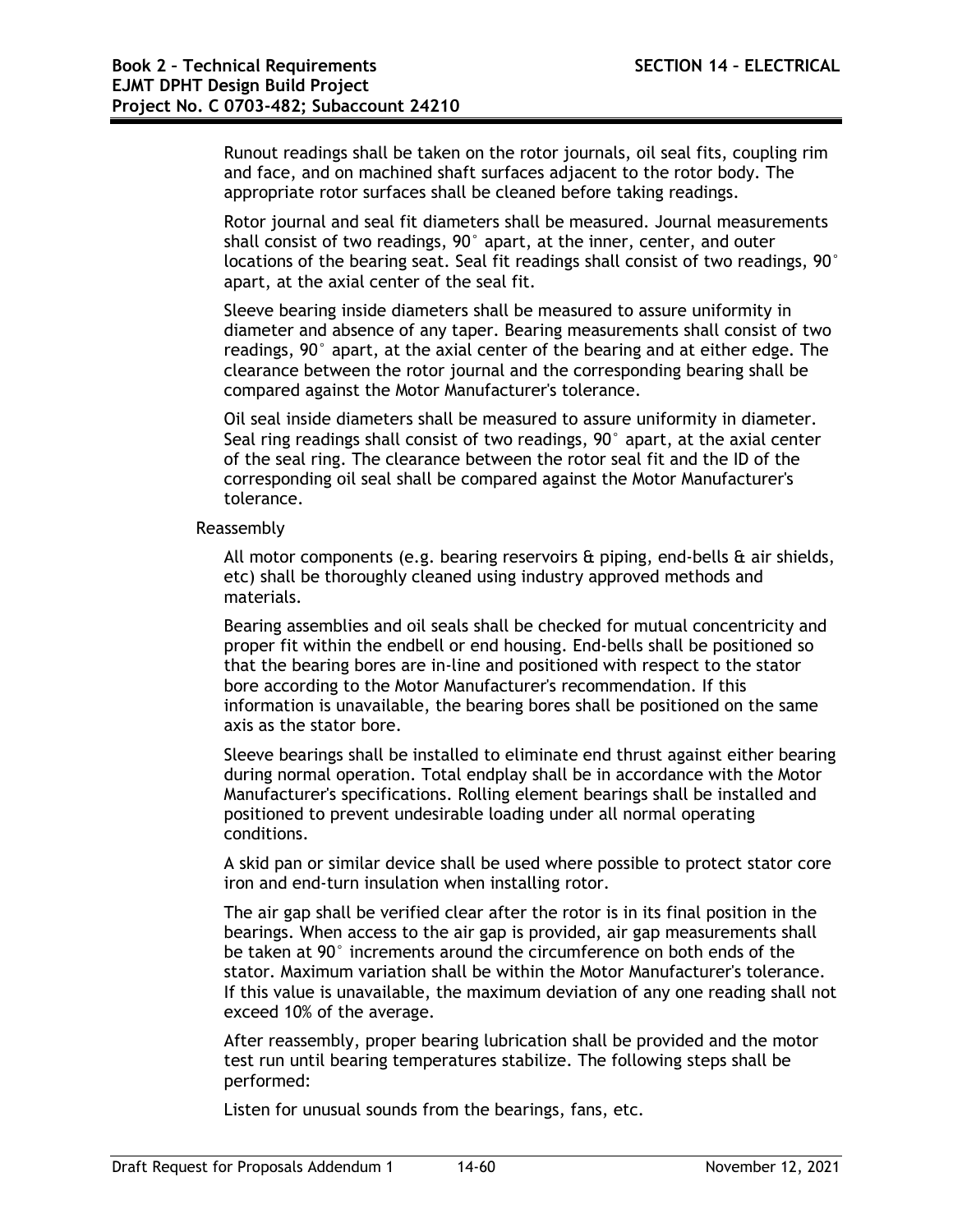Verify magnetic center and end-limit scribes on the shaft are accurate. If scribe lines are inaccurate or not present, the coupling-end shaft extension shall be blued adjacent to the bearing housing and the shaft scribed at the bearing housing interface.

Measure vibration amplitude and/or velocity on the IB and OB bearing caps in the horizontal and vertical direction.

Measure amps on each phase and check for unbalance.

Measure bearing and winding temperatures.

A new or a supplementary nameplate shall be provided if any of the original nameplate information is changed due to a repair, upgrade, or modification of the motor. The supplementary nameplate shall list the changes and shall be mounted below the original nameplate with cadmium screws.

### RECONDITIONING MOTOR

#### General

The stator winding, rotor, and frame assembly shall be steam cleaned to remove all dirt, grease, and oil deposits. Any additives such as cleaning agents introduced into the steam shall not cause any adverse effects to the stator insulation system. Steam cleaning shall be followed by a baking cycle to positively remove all moisture from the stator assembly. Winding temperature during baking shall not exceed 95°C by thermometer for any insulation class (Class A, B, F, H). After cool down, the stator winding shall be tested according to Section 5.2.5.3, Paragraph C (Insulation Resistance & P.I.).

#### **Stator**

On stators with form wound coils, the core iron shall be tested using a core loop test at near rated flux density or an EL CID test. On stators with random wound coils, the core iron may be tested by the above two methods or by a core loss tester using a watts/pound acceptance criteria. Any hot spots in the core laminations shall be corrected by one of the following methods:

- Separating laminations and inserting mica or insulating resin,
- Acid etching the hot spot and painting with a thin insulating resin, or
- Grinding the hot spot with a silicon carbide, grinding wheel and painting with a thin insulating resin.

CDOT must approve alternate repair methods before commencing work.

Repairs shall be followed by a core loop test. Maximum permissible temperature differential between the average core temperature and any other core location is 5°C.

All loose end-turn blocks shall be replaced in kind with thicker blocks of like material or with compressed impregnated Dacron® felt. Loose or shifted nonfelt type blocks shall be repositioned and secured with glass-based cord or roving. Loose end-turn cord or roving shall be replaced.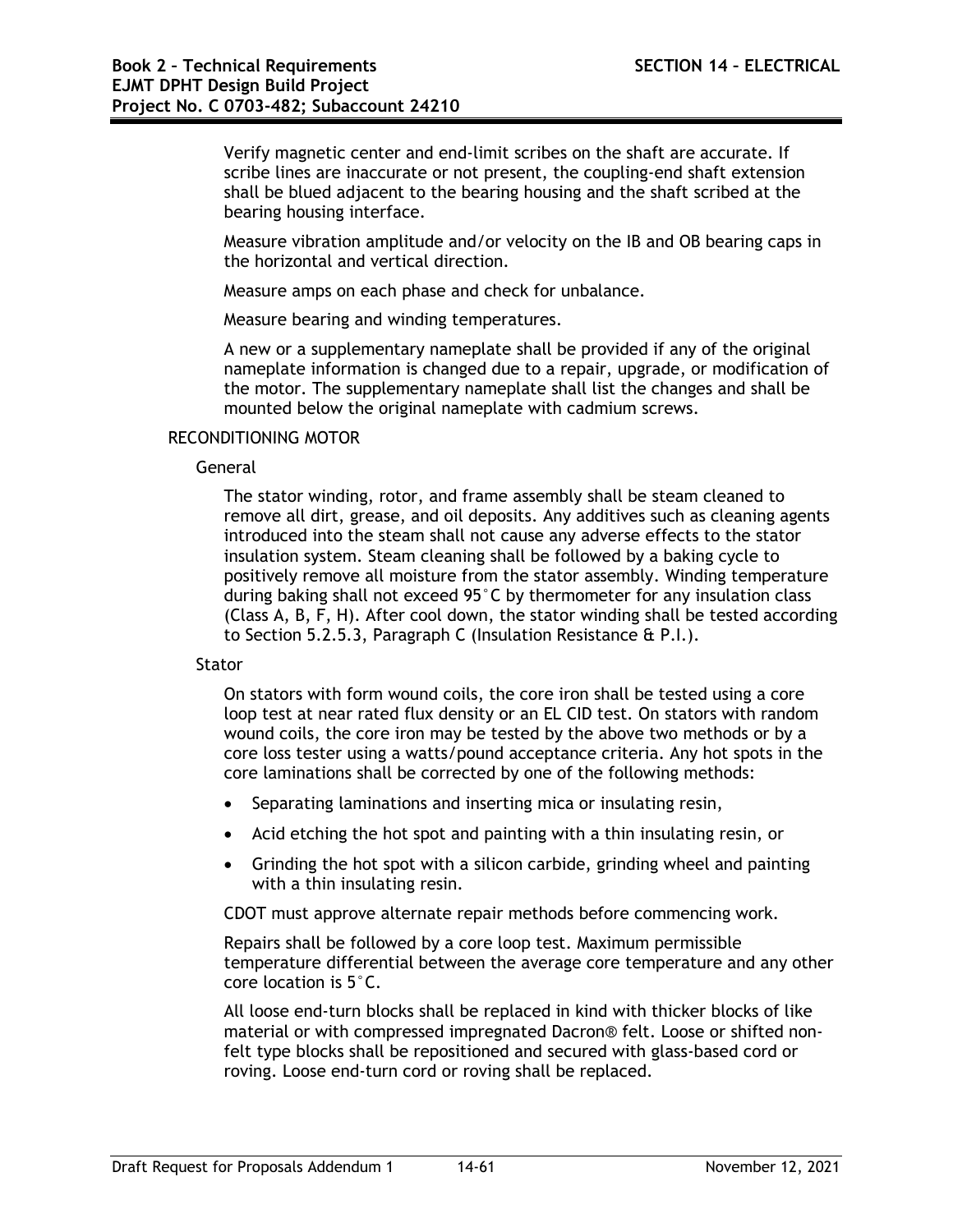Loose phase rings or motor leads shall be repositioned and secured with glassbased cord/roving, or banding tape. Additional ties shall be installed as required to prevent any future movement.

All slot wedges and underlying filler strips that have migrated outward shall be tapped back into place and secured with an appropriate adhesive. Wedges or filler strips shall not be secured to the coil armor.

After all repairs on the stator assembly are completed, the stator winding shall be processed using a VPI process. VPI materials used shall be Von Roll epoxy #74035. VPI process shall be followed by a baking cycle to properly cure all insulating materials. Baking temperature shall not exceed the temperature rating of the motor insulation. A minimum of two VPI /bake cycles shall be performed.

Final testing shall consist of a winding insulation resistance and polarization index (Section 5.2.5.3, Paragraph C), slot RTD DC resistance and insulation resistance (Section 5.2.5.3, Paragraph E  $\&$  F), and a balanced phase load test (Section 5.2.5.3, Paragraph H) if the motor is re-assembled.

### Rotor

All rotor bar to shorting ring connections shall be visually inspected for breaks, cracks, or separations. A 'growler' or similar test shall follow the visual inspection. CDOT shall be consulted before beginning any repairs.

Rotor core laminations that are smeared shall be separated with a knife blade or similar tool and painted with a thin varnish or insulating paint.

Laminations that are burned, if not severe, shall be cleaned and painted. If iron loss from burning has resulted in a significant reduction in the radial support of one or more bars, CDOT must approve the method of repair.

All rotor core clamping components, such as through bolts or clamping rings/fingers, shall be inspected for looseness, shifting, or breakage. CDOT shall be consulted before beginning any repairs.

Rotor fan blades or blowers, including mounting bolts, shall be inspected for cracks, breaks, significant chips, or deformation. Damaged nonmetallic blades shall be replaced. Damaged metallic blades or blowers shall be particle blasted and dye penetrant checked. If the blade or blower is repairable, proven standard welding techniques shall be used.

Rotor journals and seal fits shall be visually inspected for scratches, nicks, and scoring. Superficial marks may be hand polished or lapped out. Journal surfaces should be polished to a 16-microinch finish or finer. Significant marks may require some form of resurfacing. CDOT shall be consulted before beginning any resurfacing of journals or seal fits.

If runout readings taken during disassembly exceed 0.001", the appropriate journal, seal fit, or coupling surface shall be trued. If taper along the journal surface exceeds 0.003" per inch of journal length, the journal shall be trued. Maximum permissible runout after truing is 0.001". CDOT shall be notified before truing.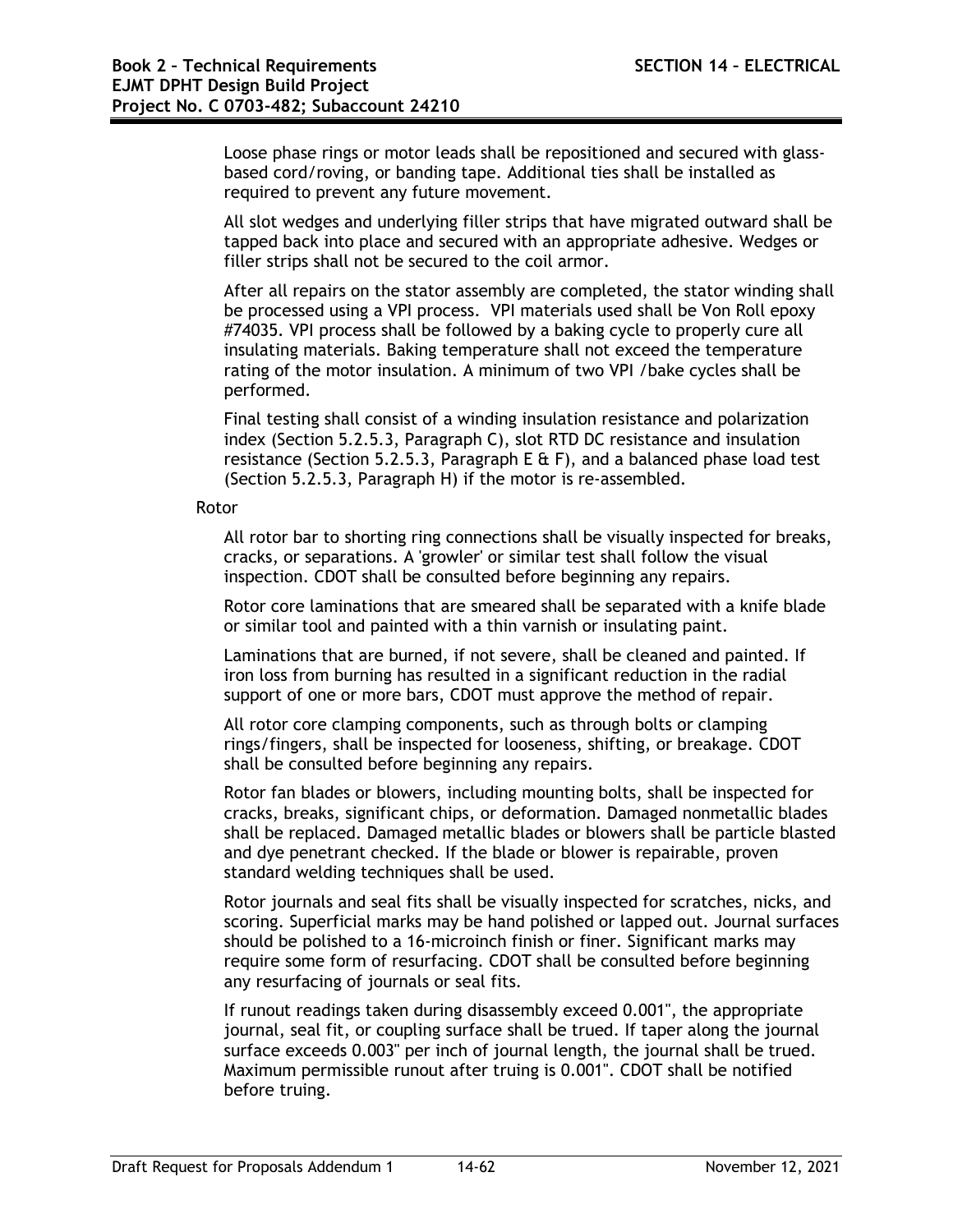If any repair work is performed on the rotor that could potentially affect operating vibration levels, the rotor shall be balanced in accordance with *Section 5.2.28*.

Bearings, Oil Seals, and Frame

Rolling element bearings shall be replaced unless otherwise specified by the CDOT. Proper clearance of the bearing on the shaft and in the endbell fit shall be checked. New and reused greaseable (non-sealed) bearings shall be thoroughly cleaned in an approved solvent and packed with a lubricant that is in accordance with the bearing manufacturer's recommendation and that is compatible with grease used by the CDOT. The motor shall be tagged to indicate bearing grease used.

The clearance between the rotor journal and the corresponding bearing, as measured during disassembly, shall be compared against the Motor Manufacturer's tolerance. An undersized bearing shall be machined as required. If a bearing is oversized, CDOT or the CDOT shall be consulted regarding rebabbitting or replacing the bearing.

Sleeve bearings shall be tested for flaws. Tests shall consist of dye penetrant of the babbitt and ultrasonic test of the babbitt-to-shell bond. Minimum contact between babbitt and shell is 80%. Babbitt surfaces shall be polished to a 32 microinch finish or finer. Oil rings shall be visually inspected and dye penetrant tested for cracks or flaws.

The clearance between the rotor seal fit and the ID of the corresponding oil seal, as measured during disassembly, shall be compared against the Motor Manufacturer's tolerance. If an oil seal is oversized, CDOT shall be notified regarding refurbishing or replacing the seal.

Insulation resistance of insulated bearings, bearing temperature detectors, and vibration sensors - in the installed position - shall be measured with a 500 VDC megohmmeter. Minimum acceptable resistance is 10 megohms.

Removal of internal rust in the frame shall be by sandblasting, wire brushing, or chemical treatment. These areas shall be covered with a rust inhibiting primer. The motor exterior surfaces shall be properly masked, prepared, and painted with industrial-grade enamel that closely matches the original color.

#### COMPLETE STATOR REWIND - FORM WOUND COILS

Winding Removal

Slot RTD's and/or other winding sensors shall be identified prior to winding removal so exact replacements can be reinstalled.

Motor heaters, if installed, shall be identified and removed. CDOT shall be consulted to ascertain whether the heaters should be reinstalled.

Stripping of the stator winding shall be accomplished by one of the following methods:

• Non-VPI motors can be stripped by removing the slot wedges and removing the winding. Cutting off the end turns may facilitate this process.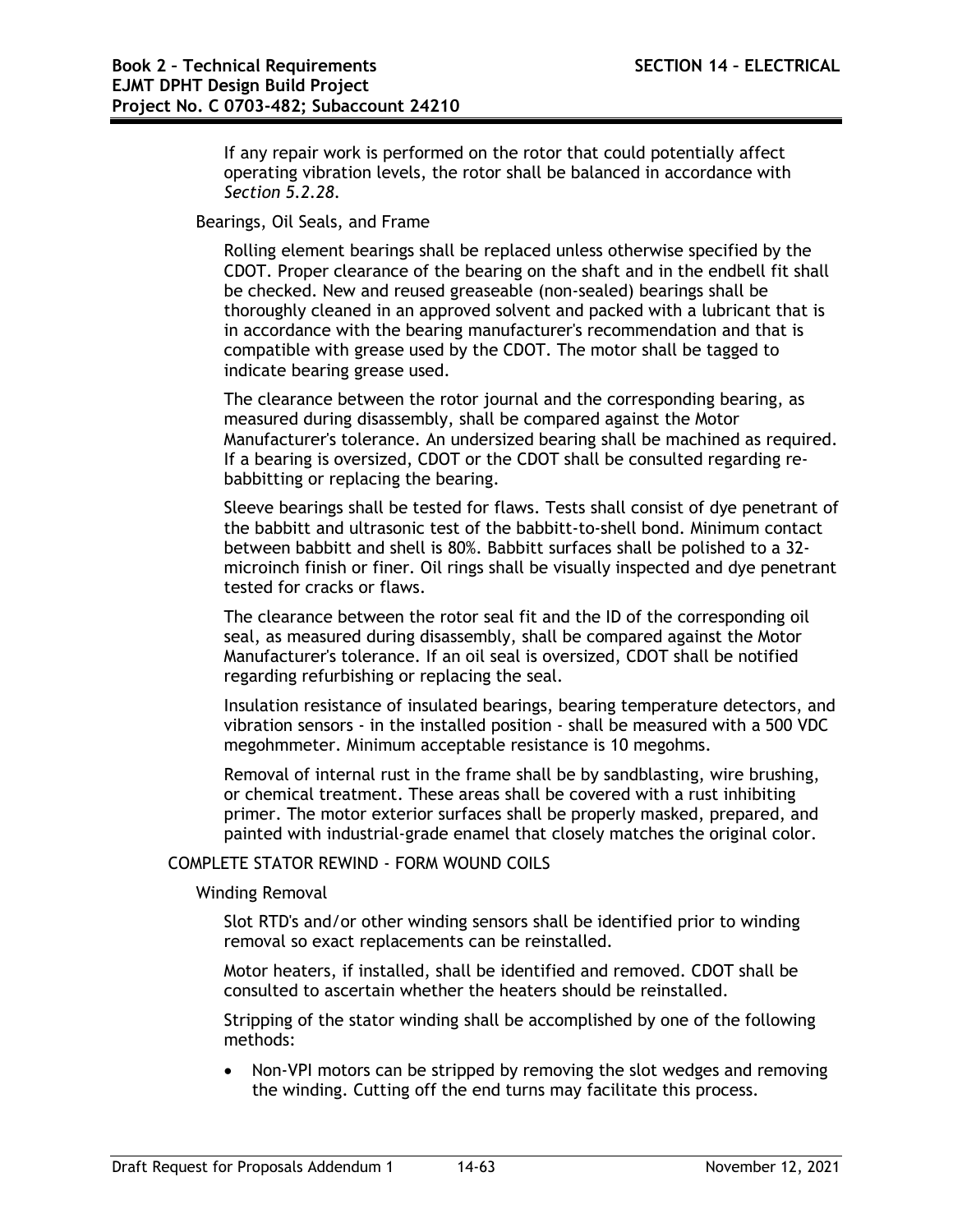- Coil wedges and insulation on top of the coil can be cut out with a circular saw and the wire removed. Insulation must then be removed from the core by another method as described in this section.
- Burn Out Oven During the burnout process, the oven temperature shall not exceed 800°F and should be maintained at a level somewhat lower (e.g. 700 - 760°F). The temperature selected shall not damage stator core interlaminar insulation. The burn out oven must be a radiant heat type without direct flame impingement on the motor windings, core, or frame. The burnout oven must be equipped with a steam or water injection system for maintaining the desired temperature.
- Water Blast or a hydro laser shall not be used to remove a winding unless prior approval is given by CDOT.

The stator core and frame shall be cleaned after stripping the winding but before testing the core iron. Steam cleaning, cleaning agents and water, and particle blasting are acceptable cleaning methods providing the interlaminar insulation is left unaffected.

All stator cores shall be tested as described in Section 5.2.5.3, Paragraph *B* (core iron test) before installing any new coils.

New Stator Winding

Wire size and shape, turns per coil, coil pitch and span, and winding connection & configuration shall be identical to the Motor Manufacturer's original design. Any redesign or modification of the winding configuration shall be submitted in writing and approved by CDOT before implementation.

Conductor material shall be 100% conductivity IACS copper with the same or greater cross sectional area as that originally used in the motor. Preferred strand insulation is a minimum of two layers of Dacron® or approved equal glass fiber, reverse wrapped and bonded to enamel-coated copper. If use of the preferred strand insulation necessitates a net reduction in the dielectric strength of the ground wall insulation, compared to the original design, heavy enamel film may be substituted. Additional mica turn insulation shall be applied when turn-to-turn voltages exceed 40 volts.

All insulation, blocking, tying, wedging, and filler materials shall be compatible and suitable for Class F or higher operation. Motor rated temperature rise shall be as per nameplate, (i.e. Class B temperature rise with Class F insulating materials). Where the original motor insulation class is greater than Class F, then all materials discussed above shall be rated at least the temperature class of the motor.

Groundwall insulation shall consist of a minimum of two half-lapped layers of mica-based tape or two and a half turns of mica-based sheet or wrapper material. If a wrapper is used, the end-turn tape interface must half-lap the wrap taper on each layer. Dielectric strength of mica insulation shall be 60 V/mil or greater. A protective layer of half-lapped glass binder shall be applied over the groundwall insulation.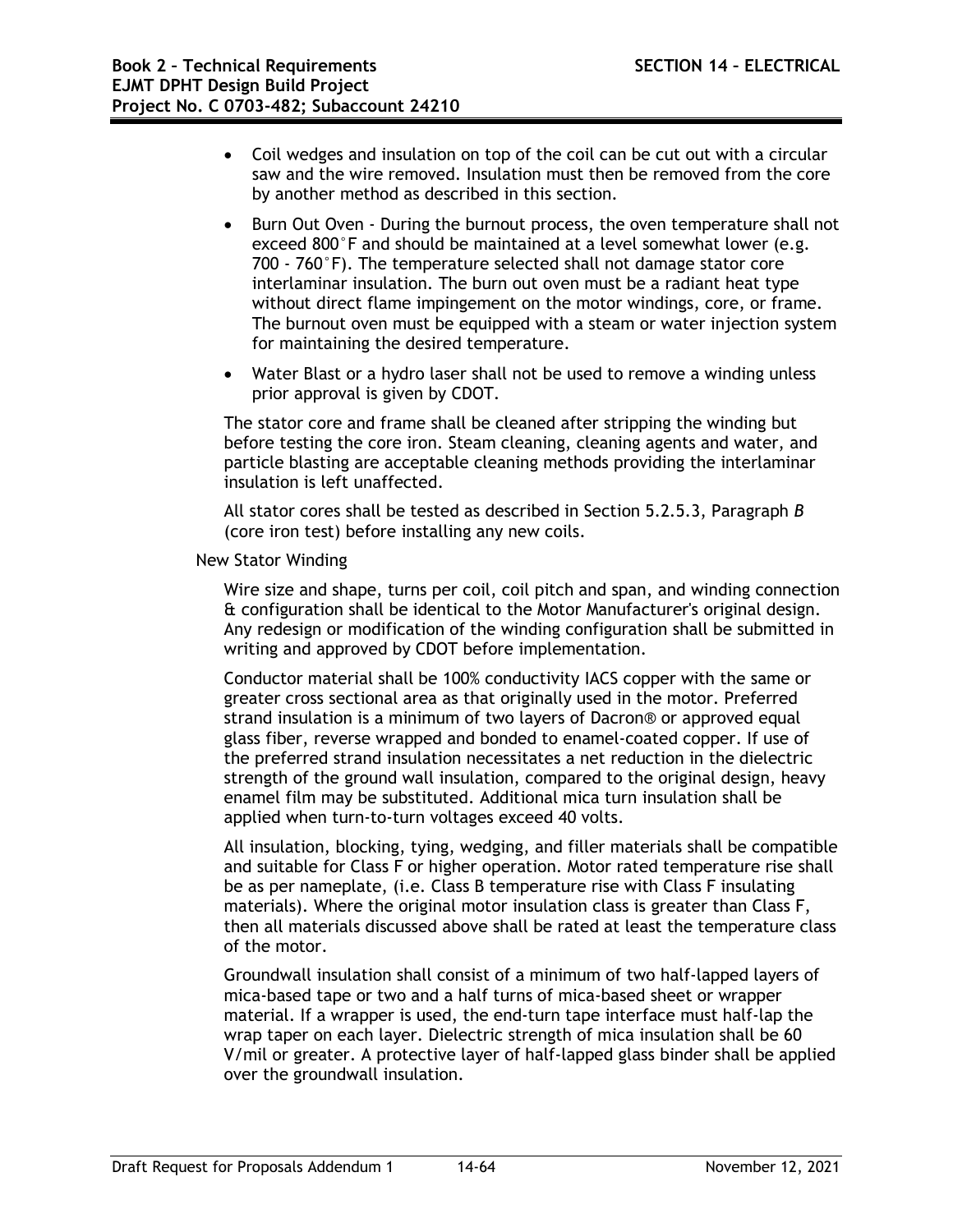The slot portion of all motors rated over 4500V shall be coated with semiconducting material and the end turns graded with voltage-grading paint to eliminate corona.

All series and phase connections shall be brazed or soldered, and insulated for full voltage with mica-based insulation and glass binder as discussed in Paragraph D above.

Spacer blocks between end turns shall be of Dacron® felt compressed during insertion. Spacers shall be of sufficient length to support the entire depth of each adjacent coil. All Dacron® felt blocking and spacers used in the end turn support structure shall be compressed during the assembly process. Doubled blocking should be used wherever possible. If the entire wound stator is to be given a VPI treatment (Section 5.2.6), the Dacron® felt blocking and spacers shall be installed dry. On B-Stage and non-VPI windings (Section 5.2.6 & 5.2.7), the Dacron® felt shall be installed compressed as described above, after being saturated with a suitable resin which provides a solid block after curing.

Surge rings shall be repaired or replaced if damaged. Replacement rings shall have the same mechanical qualities as the original. All conductive surge rings shall be insulated for at least Paragraph D above. On non-VPI windings, each coil shall be tied to all support rings with suitable glass cord or banding material. On VPI windings, the coils shall be secured to all support rings in a manner that is equal to or greater than the motor Manufacturer's standard.

Any significant change to the mechanical support structure of the end turns shall be reviewed and approved by CDOT prior to implementation. This refers to major changes such as more or less support rings or radical changes in number and\or location of support blocks.

All sensors (temperature or other) shall be replaced with an equal number of new sensors of equal or better quality. All new sensors shall be located in the identical location as original sensors unless a change is authorized by CDOT.

Slot wedges and slot filler material shall be suitable for at least Class F operation as stated in Paragraph C above. Slot filler material shall be installed the entire length of the stator slot in sufficient quantity such that voids are eliminated and installed wedges secure the winding tightly in the slot.

New motor leads shall be supplied on all rewound motors. Motor leads shall be of flexible copper strands and be capable of continuously carrying 110% of rated full load amps times the Service Factor without exceeding the temperature rating of the lead insulation. Motor lead insulation shall be rated for at least phase-to-phase voltage. Preferred insulation material is Silicone rubber or Hypalon™.

Leads shall be suitably long for connections in the field. Unless otherwise specified, leads shall be equipped with lugs identical to those on the original leads. All leads shall be marked or colored in accordance with the nameplate and as necessary to indicate correct connection. Ends of new motor leads shall be sealed or suitably treated to prevent penetration of the strands by VPI resin or varnish. All motor leads shall be supported and sealed per the original Motor Manufacturer's design.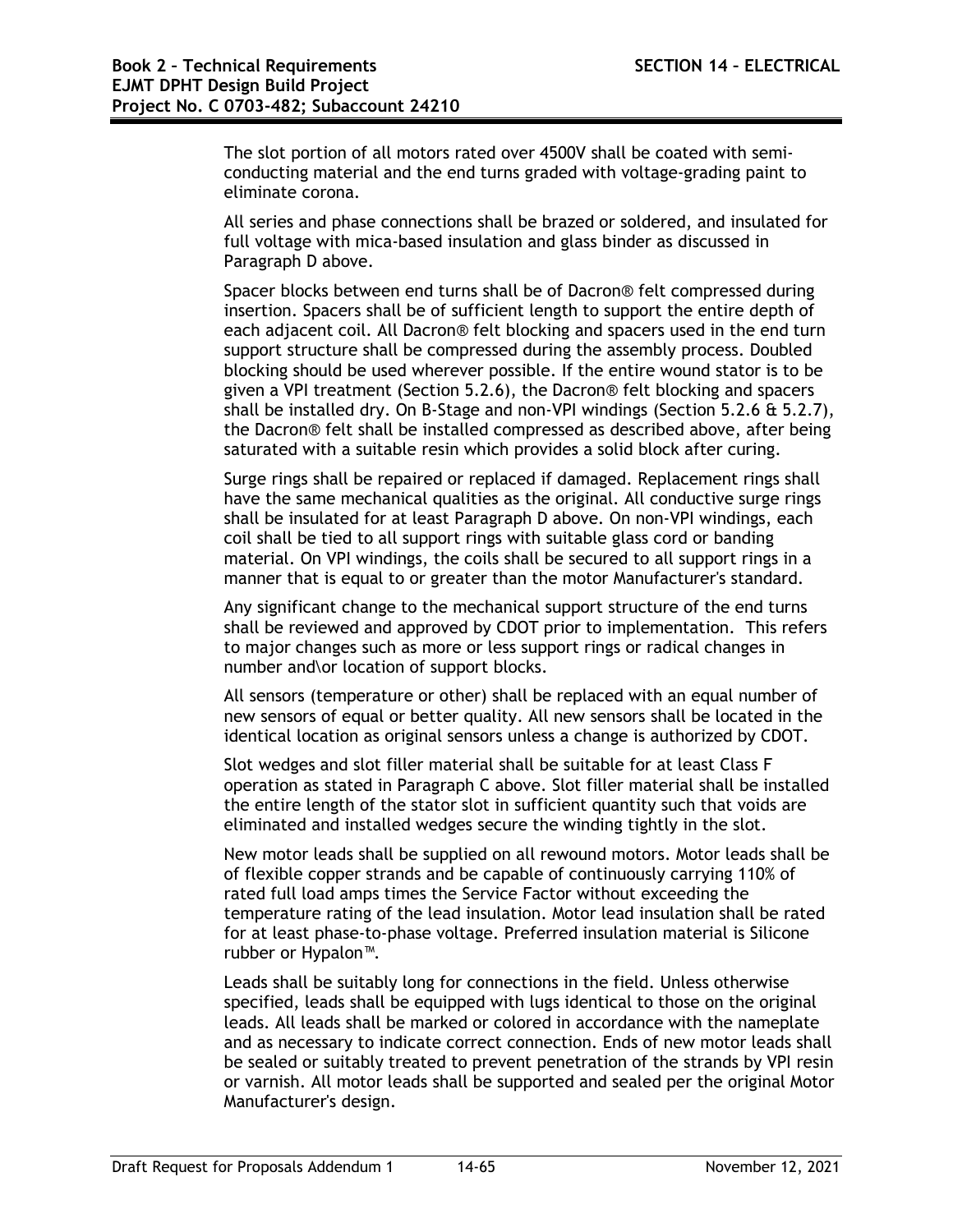Testing Form Wound Motors

All testing shall comply with appropriate IEEE, NEMA, EASA and ANSI standards unless otherwise specified by CDOT.

Testing of the stator core iron shall be performed after winding removal and core cleaning. This testing shall be either a core loop test conducted at near rated flux density, or an EL CID test. Any hot spots in the core laminations shall be corrected by one of the following methods:

- Separating laminations and inserting mica or insulating resin,
- Acid etching the hot spot and painting with a thin insulating resin, or
- Grinding the hot spot with rubber polishing wheels and painting with a thin insulating resin.

C-DOT must approve alternate repair methods before commencing work.

Repairs shall be followed by a core loop test. Maximum permissible temperature differential between the average core temperature and any other core location is 5°C.

All rewound motor stators shall be given an insulation resistance and Polarization Index test. This test shall be conducted after the rewind process is completed and the stator has cooled to ambient temperature from oven curing. Satisfactory readings shall be obtained from the insulation resistance and Polarization Index test prior to any high potential testing. The insulation resistance readings shall be taken between the motor leads (with all leads connected together) and the stator core/frame. Readings shall be taken over 10 minutes with a Polarization Index developed from the ratio of the 10 minute reading divided by the one minute reading. Test voltages are as follows:

| <b>RATED MOTOR VOLTAGE</b> | <b>MAXIMUM TEST VOLTAGE</b> |
|----------------------------|-----------------------------|
| Less Than 1000V            | 500VDC                      |
| 1000V or Greater           | 1000VDC                     |

The minimum acceptable value of polarization index for motors rated above 1000V is 2.0. The minimum acceptable insulation resistance is 200 megohms.

High Potential testing shall be conducted, but only after acceptable values are obtained for insulation resistance and Polarization Index. DC high potential testing is the only method approved by C-DOT for final acceptance testing. An AC high potential test may be performed in addition to the DC test at the discretion of the repair facility. All motor leads shall be jumpered together and all RTD leads shall be tied together and grounded before testing.

A polarization index (see Paragraph C) shall be taken at approximately 10% of the final DC test voltage. Minimum acceptable Polarization Index to allow continuation of the DC high potential test for motors rated above 1000V is 2.0.

Maximum AC test voltage for a new winding is  $[2 * E] + 1.0$ , where E is rated motor voltage in AC kilovolts RMS. Equivalent DC voltage can be determined by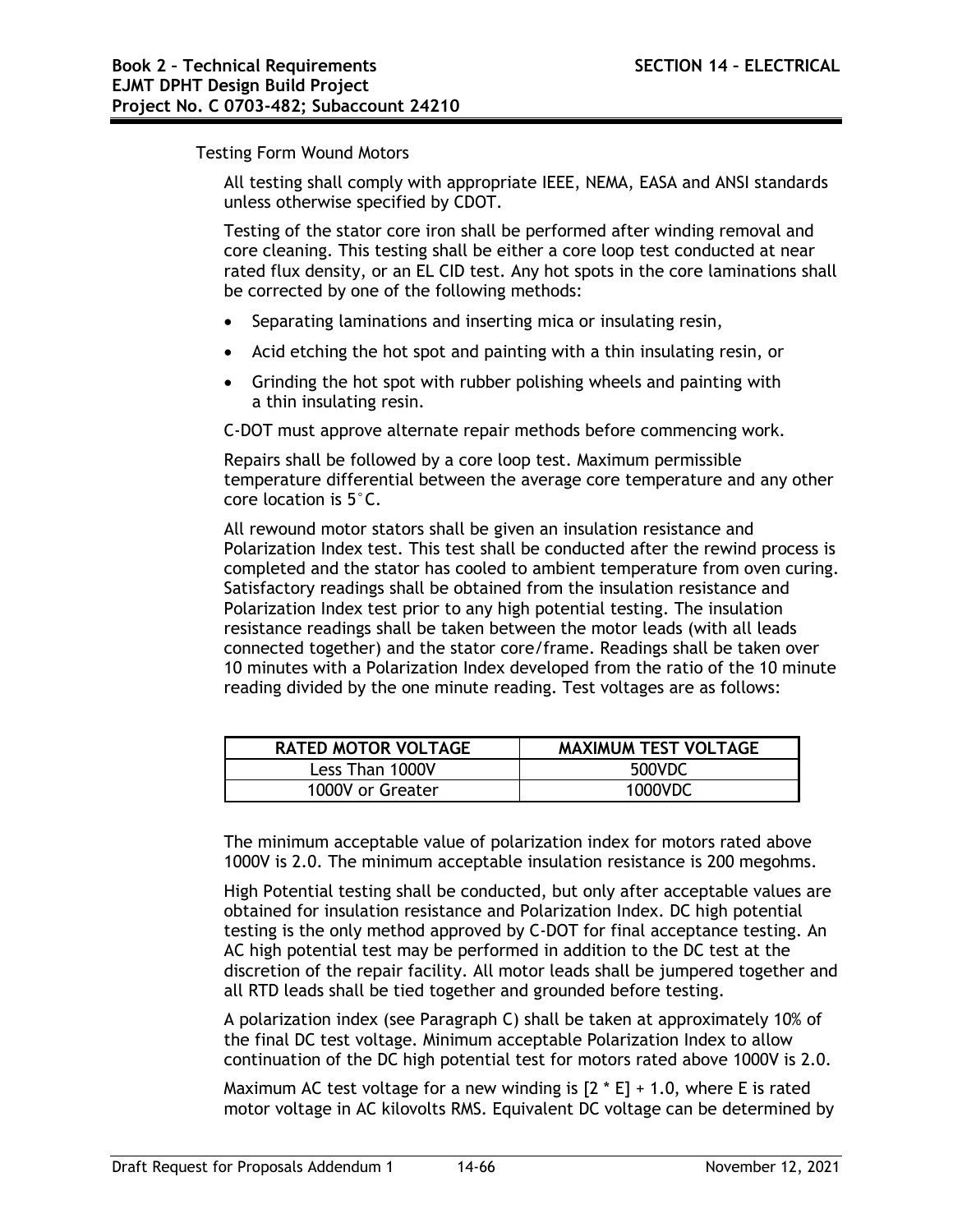multiplying by 1.7. Thus, for a 4.0KV motor, the maximum AC test voltage is [2  $*$  4.0] + 1.0 = 9.0KV, and the final DC test voltage (for acceptance) is  $(2 * 4.0)$ + 1.0] \* 1.7 = 15.3KV. The leakage current after 60 seconds at the final DC test voltage shall be recorded.

The DC resistance of all stator Resistance Temperature Detectors shall be measured and corrected to 25°C.

The insulation resistance of each Resistance Temperature Detector shall be measured with a 500VDC megohmmeter. Minimum acceptable insulation resistance is 200 megohms.

Turn insulation or surge testing is not required by this specification. Surge testing, if performed, shall be conducted only on new coils, on the bench or in the stator core, but prior to connecting that coil into the winding. Unless special circumstances prevail, surge testing of a partially or completely connected stator winding SHALL NOT be performed.

If the motor is assembled, a balanced phase load test shall be conducted at approximately 10% voltage. The maximum deviation from the average phase amps shall not exceed 5%.

All test values shall be recorded and supplied to C-DOT upon delivery of the rebuilt motor.

### IMPREGNATED (VPI) INSULATION SYSTEM

The preferred insulation system is Vacuum Pressure Impregnation (VPI) of the entire wound stator assembly. The entire wound stator shall be preheated, placed in an impregnating tank, and subjected to a high vacuum to evacuate moisture and volatiles. The impregnating tank shall then be flooded with Von Roll #74035 or approved equal epoxy resin and the wound stator allowed to soak at atmospheric pressure. The impregnating tank shall then be pressurized to force the resin into all voids in the wound stator. The stator shall be removed from the tank and oven cured. A second VPI treatment shall be performed. The first VPI treatment shall be with the connection rings up; the second treatment shall be with the connection rings down. Following the specified number of VPI cycles, an epoxy or varnish coating shall be applied to the rewound stator by spraying or dipping.

In the event that VPI treatment of the entire stator assembly is not possible, (usually because the motor is too large for the VPI tank or rewind is done in the field), a "B Stage" process is acceptable. The "B Stage" process shall use impregnated semi-cured coils and blocking materials that shall, after an oven cure, provide a rigid, void free system similar to a VPI-processed insulation system.

## NON-IMPREGNATED (NON-VPI) INSULATION SYSTEM

In certain conditions, complete VPI or B Stage insulation systems may be undesirable. In these cases, the motor shall be wound with already cured coils. The coils may be partially or totally processed in the VPI tank or may be varnished between layers of mica and gAlass to provide a soft flexible coil. Due to the variety of possible methods for producing this type of coil, a special specification will be developed as required.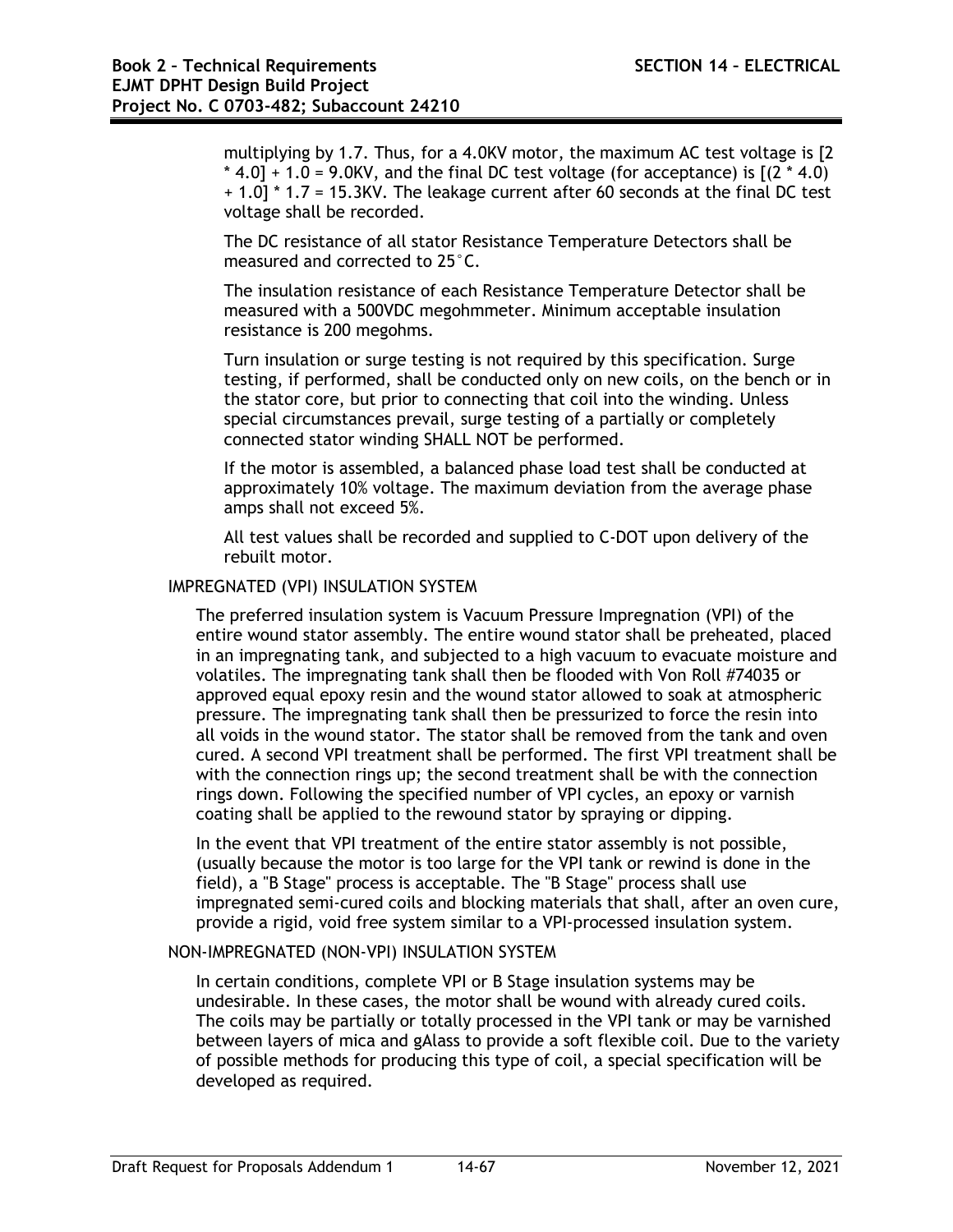### COMPLETE STATOR REWIND - RANDOM WOUND COILS

#### Winding Removal

Winding removal shall be completed in accordance with *Section 5.2.5.1, WINDING REMOVAL*.

#### New Stator Winding

All insulating, blocking, tying, wedging, filler materials, and insulating resins shall be compatible and suitable for Class H or higher operation. Motor rated temperature rise shall be as per nameplate, (i.e. Class B temperature rise with Class F insulating materials). Where the original motor insulation class is greater than Class F, then all materials discussed above shall be rated at least the temperature class of the motor.

Magnet wire used in the winding shall be copper and insulated with film insulation that is rated Class H minimum and bonded to the wire. Wire size, turns per coil, and winding connection or configuration shall be identical to the original winding unless changes are specified in *Section 6.0, ADDITIONAL REQUIREMENTS*. Any redesign or modification of the winding configuration shall be submitted in writing and approved by CDOT prior to implementation. Under no circumstances shall a motor with form wound coils be rewound as a random wound motor.

Stator slots shall be insulated full length with a slot cell of Nomex®, Dacron® Mylar Dacron®, Nomex® Mylar Nomex®, or other material which is mechanically and dielectrically equal to or better than Nomex®. Slot liners shall extend beyond the laminations to increase the creepage path. Slot cell materials shall be rated Class F minimum. Slot separators of polyester glass mat, preformed epoxy glass, Nomex®, or other material mechanically and dielectrically better than Nomex®, shall be used between coils the full length of all slots.

Phase insulation, such as resin-treated glass cloth, shall be employed in the end turn region between adjacent coils of different phases. Insulation material shall be rated Class F or higher.

Stator slot wedges shall be Nomex® or approved equal, rated Class H, or material mechanically and dielectrically equal to or better than Nomex®.

End turns shall be fully compacted such that no loose wires are present. End turns on both ends of the motor shall be tied with glass cord such that each coil at some point is secured to one or more other coils.

All sensors (temperature or other) shall be replaced with an equal number of new sensors of equal or better quality. All new sensors shall be located in the identical location as original sensors unless a change is authorized by CDOT.

Sleeving used on stator connections, such as an acrylic coated fiberglass, shall be Class F or higher material with a minimum voltage rating of 2500V.

New motor leads shall be supplied on all rewound motors. Motor leads shall be of flexible copper strands and be capable of continuously carrying 110% of rated full load amps times the Service Factor without exceeding the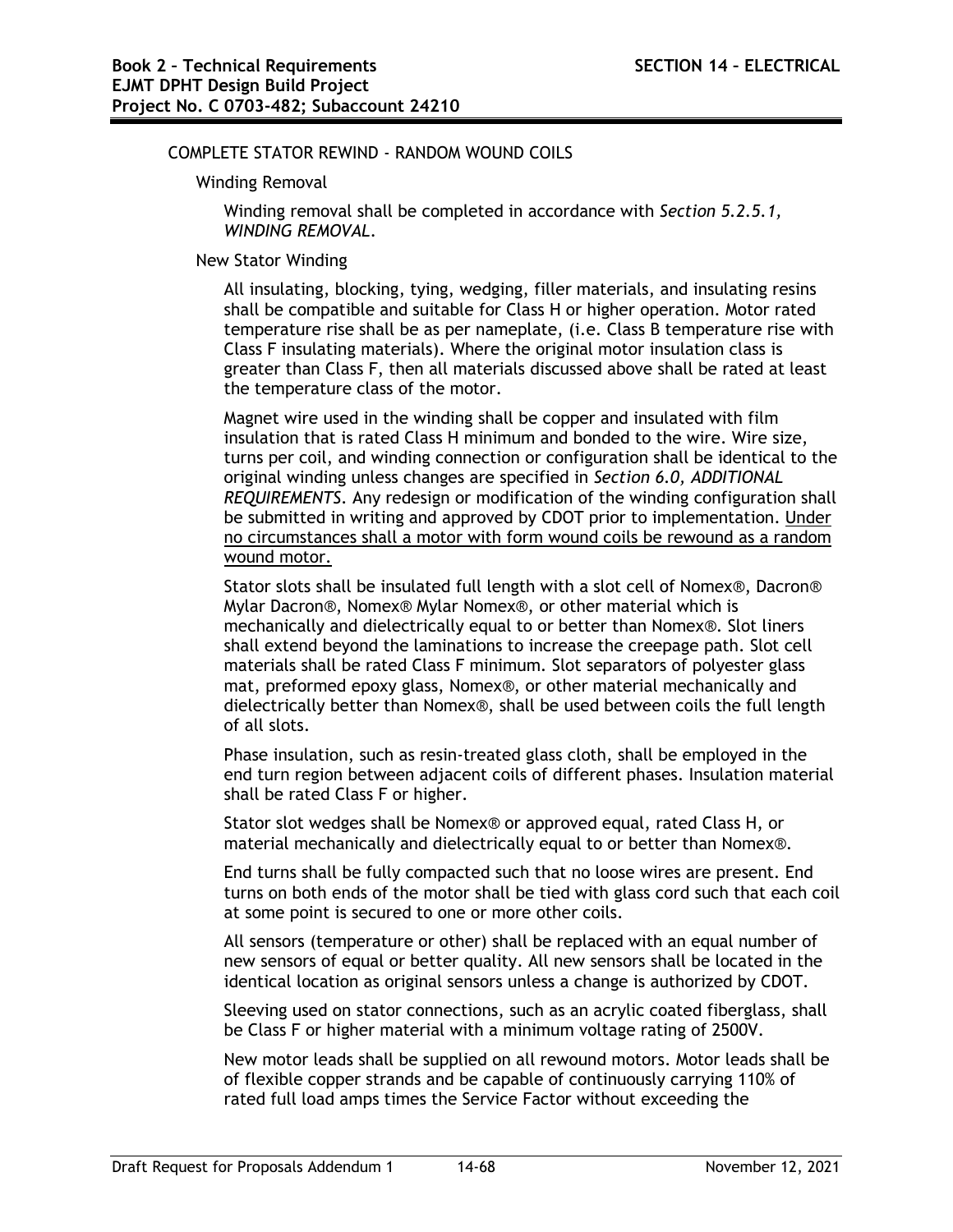temperature rating of the lead insulation. Motor lead insulation shall be rated for at least phase-to-phase voltage. Leads shall be suitably long for connections in the field. Unless otherwise specified, leads shall be equipped with lugs identical to those on the original leads. All leads shall be marked or colored in accordance with the nameplate and as necessary to indicate correct connection. New motor leads shall be installed after the insulation system is cured and baked, or the ends shall be suitably treated to prevent penetration of the strands by VPI resin or varnish. All motor leads shall be supported and sealed per the original Motor Manufacturer's design.

Insulation Impregnation And Cure

VPI system described in *Section 5.2.*6 must be used on a random wound stator.

### Testing Random Wound Motors

Testing shall be performed in accordance with *Section 5.2.5.3, TESTING*, with the following exception:

High-potential testing shall be conducted, but only after acceptable values are obtained for insulation resistance. CDOT must approve DC or AC high potential testing for final acceptance testing. Maximum AC test voltage for a new winding is [2.0 \* E] + 1000, where E is rated motor voltage in AC volts RMS. Equivalent DC voltage can be determined by multiplying by 1.7. Thus, for a 480V motor, the final AC test voltage for acceptance is [2.0 \* 480] + 1000 = 1960VAC, and the final DC test voltage is  $[(2.0 * 480) + 1000] * 1.7 = 3332$ VDC. The leakage current after 60 seconds at the final DC test voltage shall be recorded.

#### REPLACE FORM WOUND COIL

In certain situations where a top coil failure is irreparable, the top coil half can be replaced. To remove the coil, all ties and blocks between the damaged coil and adjacent coils must be removed. The series connection(s) on both ends must be opened either by un-brazing or cutting. If the end connections are cut, sufficient copper must remain on the adjacent coils to allow connecting the new coil. The slot wedges may be removed by driving out or cutting. A non-VPI coil can usually be removed with little difficulty. A VPI coil will require preheating prior to lifting to avoid damage to adjacent coils. Preheating can be accomplished by external heat application such as a heat gun or portable oven. Once the VPI resin is softened, the coil can be carefully lifted.

The slot portion of the coil can be cut with a circular saw to assist in coil removal. Care must be exercised not to damage the bottom coil in the slot or the core iron. After coil removal, the core iron must be inspected for damage and repaired per Section 5.2.13.

The replacement coil shall be constructed of compatible materials in accordance with Section 5.2.5.2, Paragraphs A through E, NEW STATOR WINDING. Spacer blocks between end turns shall be of Dacron® or approved equal felt impregnated in a compatible Class F or higher resin prior to insertion and compressed during installation. Spacers shall be of sufficient length to support the entire depth of each adjacent coil.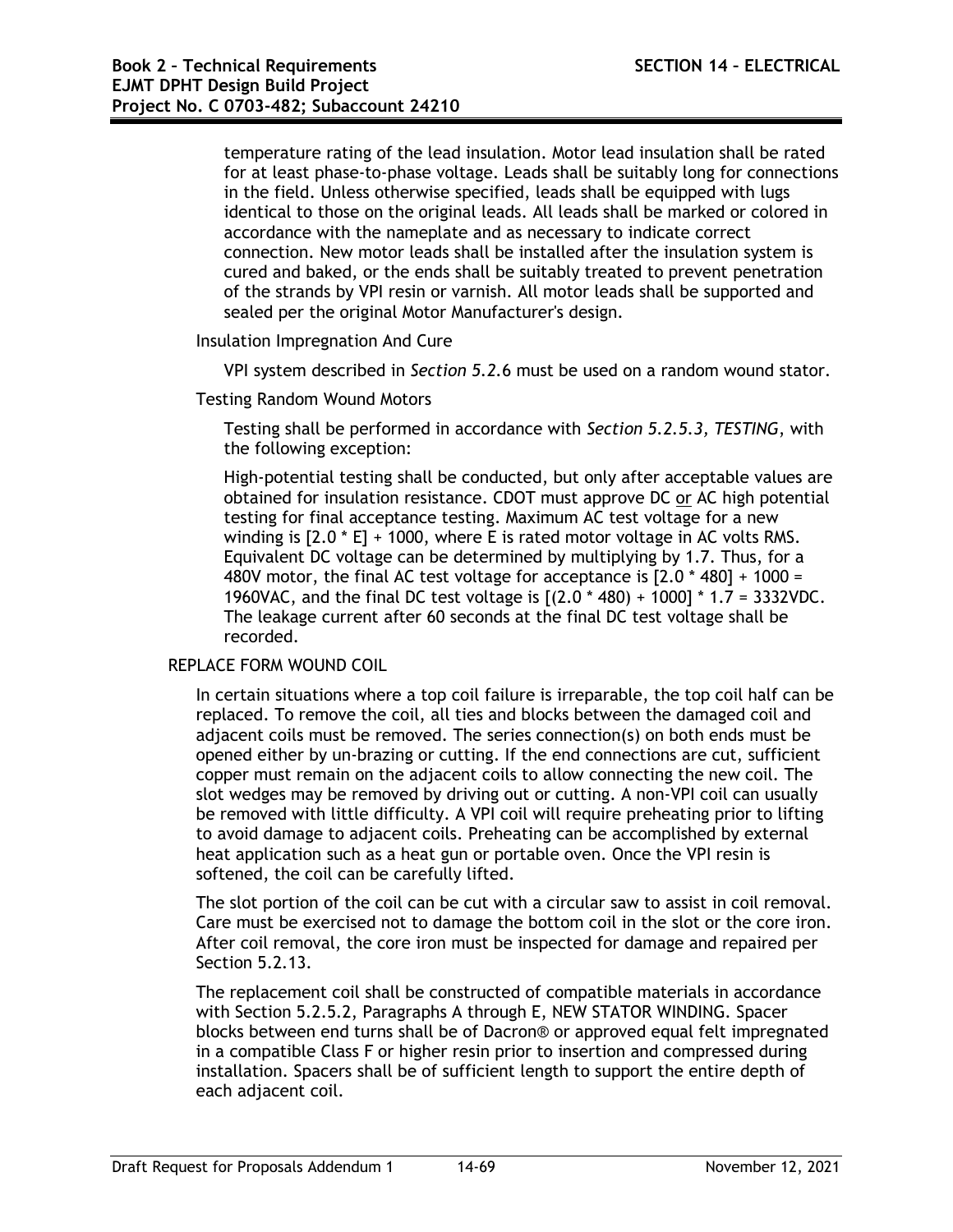All end-turn connections shall be brazed or soldered, and insulated for rated line voltage with mica-based insulation and glass binder. The completed connection shall be coated with a compatible Class F or higher resin after insulating.

Slot wedges and slot filler material shall be compatible and suitable for at least Class F operation. Slot filler material shall be installed the entire length of the stator slot in sufficient quantity such that voids are eliminated and installed wedges secure the winding tightly in the slot.

All repaired motors shall be tested in accordance with Section 5.2.5.3, Paragraph C (Insulation Resistance & P.I.) and Paragraph D, (DC hi-pot). Test voltage for the high potential test shall be lowered to 1.3 times rated voltage for repaired motors (e.g. 1.3 X 4 X 1.7 = 8.84 KV for a 4KV motor).

In some extreme cases where motor condition is questionable and there is a large economic penalty for having the motor out of service, the high potential test voltage can be decreased or the test eliminated. CDOT will judge this on a caseby-case basis.

### REPAIR FORM WOUND COIL INSULATION

If coil insulation in the end turn area has been damaged, usually due to foreign particle impingement or damaged during disassembly, a repair can usually be made in the field. If the damage includes loss of copper or turn insulation damage, the coil may have to be replaced or cut out (See Section 5.2.9 and Section 5.2.11).

Minor damage such as a nick which does not penetrate more than two layers of mica tape shall repaired by flooding the area with a compatible sealant and covering the area with a piece of glass binder. This repair is not acceptable if copper is exposed or if the damaged area was subject to an electrical flash.

If more than two layers of mica tape are damaged, the insulation shall be penciled back from the damaged area, and the area reinsulated. It is particularly important if an electrical flash has occurred to remove all traces of the carbon path before re-insulating.

If the damaged area is inaccessible, the coil will have to be lifted. To lift the coil, all ties and blocks between the damaged coil and adjacent coils must be removed. The series connection(s) must be opened, and slot wedges must be removed as required to avoid bending the coil at too small a radius.

Non-VPI coils can usually be lifted with little difficulty; VPI coils will require heating prior to lifting the damaged coil. Heating can be accomplished by passing current through the coil to be lifted or by external heat application such as from a heat gun or portable oven. Once the VPI resin is softened, the coil can be carefully lifted.

When lifting a coil, either VPI or non-VPI, the radius of the bend must be as large as practicable, and the coil should be lifted only far enough to accomplish the required work. Extreme care must be used not to crack the insulation or kink the copper where the coil is bent or the coil will have to be replaced.

Once the coil is lifted, the insulation must be stripped all around the coil at the damaged spot. Enough insulation must be removed to allow re-taping. The edges of the stripped area must be penciled back at approximately 45 degrees. The copper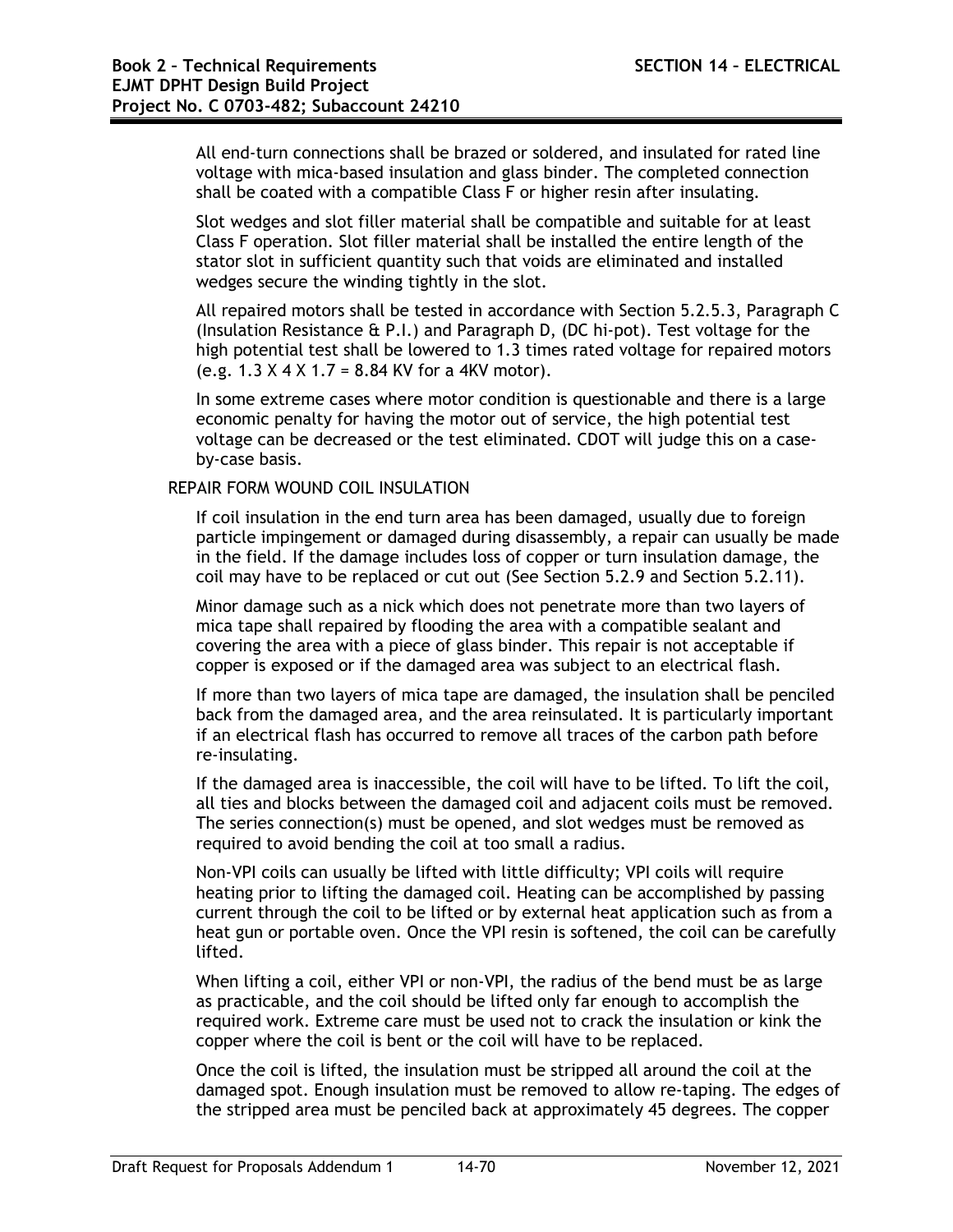must be inspected to verify a) the turn insulation integrity, b) that the turns are still bonded together, and c) the insulation damage did not result in copper loss. If problems in any of the above conditions are discovered, CDOT shall be consulted before taking any further corrective action.

Prior to re-insulating, the damaged area should be cleaned thoroughly with a compatible non-wetting solvent to remove all dirt and debris from the area. After cleaning, the area to be reinsulated should be brushed with a compatible air dry resin and wrapped with half-lapped mica based tape. The resin should be brushed between each layer of mica tape. The mica tape must be installed to at least the thickness of the original groundwall insulation.

A final layer of half lapped glass binder with resin brushed between layers must be applied over the repair for physical strength. A heat gun can be applied to the area to speed resin curing.

The coil can now be carefully lowered into the slot in the same manner in which it was lifted. Blocking and ties shall be reinstalled in accordance with Section 5.2.12. Slot wedges shall be installed in accordance with Section 5.2.5.2, Paragraph K. Series connection(s) shall be brazed or soldered, and insulated in accordance with Section 5.2.5.2, Paragraph F.

All repaired motors shall be tested in accordance with Section 5.2.5.3, Paragraph C (insulation resistance & P.I.) and Paragraph D (DC hi-pot). Test voltage for the DC high potential test shall be lowered to 1.3 times rated voltage for repaired motors (e.g.  $1.3 \times 4 \times 1.7 = 8.84$  KV for a 4KV motor).

In some extreme cases where motor condition is questionable and there is a large economic penalty for having the motor out of service, the high potential test voltage can be decreased or the test eliminated. C-DOT will judge this on a caseby*-case basis.*

## CUT OUT FAILED FORM WOUND COIL

If a failed coil cannot be repaired or replaced, such as a bottom coil failure or a VPI coil that cannot be removed, the coil may be cut out of the circuit. This is considered an emergency or short-term repair. CDOT shall be consulted before implementing this procedure. The following guidelines shall be followed:

Locate the damaged coil. In some cases, the damage will be obvious as a burned open connection or damage from foreign material. In cases where the failure is not obvious, such as a failure in the slot, a load box can be used and a maximum of 2 amps passed through the failure to ground. A clamp on ammeter can then be used on the end-turn connections to determine the failed coil.

If the failure is in the slot, perform a core loop or El Cid test to assess the condition of the core iron. Indications of inaccessible significant core damage may necessitate coil removal or a total rewind, rather than isolating the damaged coil.

If the core iron integrity is acceptable, cut open both lead connections on the failed coil. Carefully saw or cut the failed coil at the nose on both ends of the winding, ensuring the individual copper strands are isolated from each other.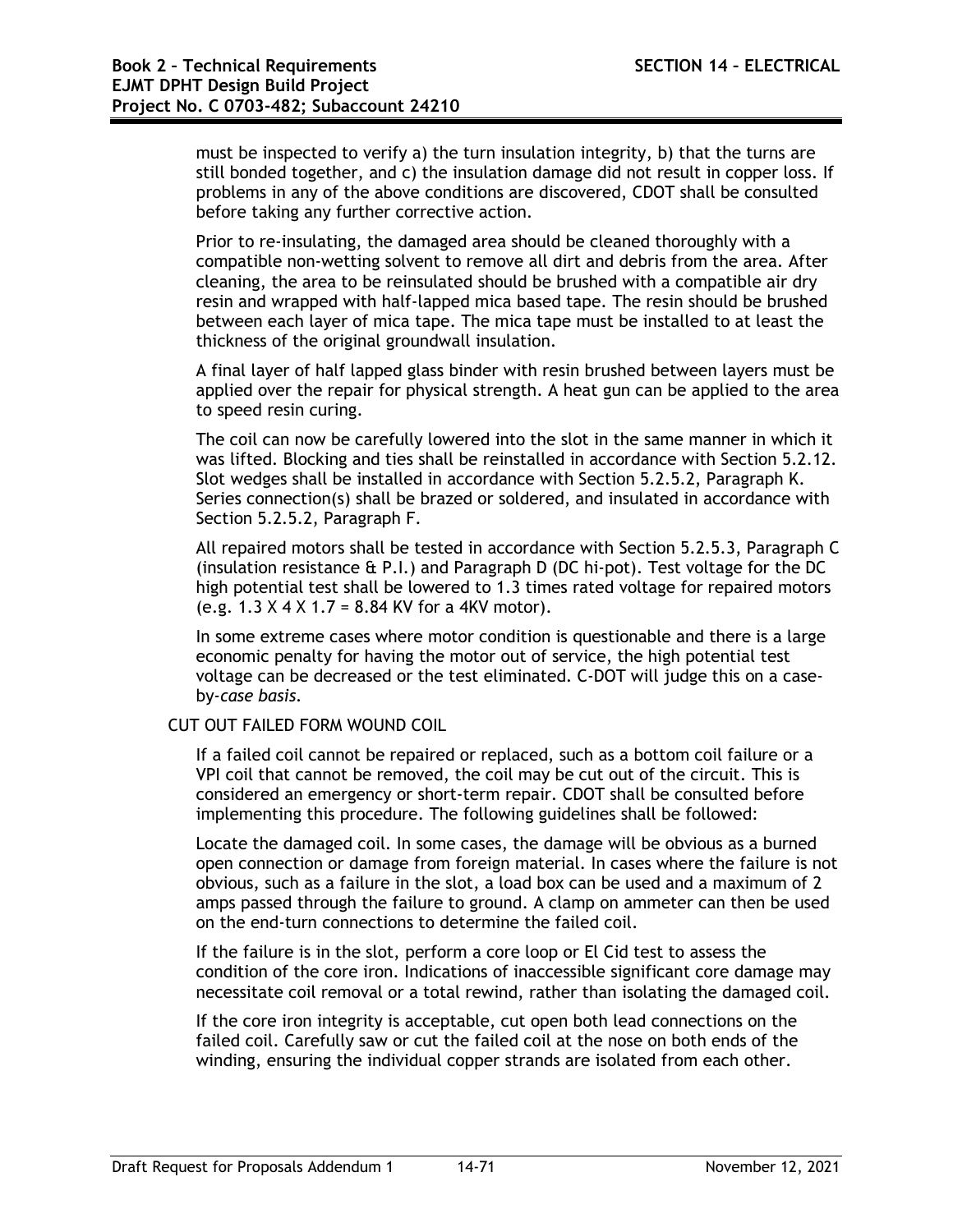Jumper together the leads that were connected to the failed coil by brazing in a copper conductor with a cross section equal to the lead. This will effectively jumper out the failed coil.

Insulate both the new jumper and the stub ends of the failed coil for full phase to ground voltage using half-lapped mica tape followed by a protective layer of halflapped glass binder.

After all repair work is completed, the stator shall be tested in accordance with Section 5.2.5.3, Paragraph C (Insulation Resistance and P.I.) and Paragraph D (DC hi-pot). Test voltage for the DC high potential test shall be lowered to 1.3 times rated voltage [e.g.  $1.3 * 4 * 1.7 = 8.84$ KV for a 4KV motor].

*In some cases where the winding condition is questionable and there is a large economic penalty for having the motor out of service, the high potential test voltage can be de creased or the test eliminated. CDOT will judge this on a caseby-case basis.*

### REPAIR END TURN BLOCKS AND TIES

This section relates to both form wound and random wound induction motor stators. Loose tie blocks have caused motor failures in the past when the vibrating tie blocks wore through the insulation of the bottom coils and caused a ground fault.

All materials used shall be compatible with the existing insulation system and of the same temperature class or higher.

All loose blocks and ties should be removed from the motor, if possible. If the blocks are impregnated Dacron®, they cannot be reused. If the blocks are hard fiberglass type material, they can be tightened by wrapping in impregnated felt and reinserting, replaced with a thicker block of like material, or replaced with impregnated Dacron® or approved equal felt which is compressed on insertion as per Section 5.2.5.2, Paragraph G, NEW STATOR WINDING.

Loose ties shall be replaced with a glass cord or glass banding material. All loose original ties shall be replaced, and additional ties may be necessary depending on the motor condition. Where additional ties are deemed necessary, CDOT should be consulted prior to implementation.

All repaired motors shall be tested in accordance with *Section 5.2.5.3, Paragraph C* (Insulation Resistance & P.I.).

## REPAIR / REPLACE CORE IRON

When inspection or testing locates shorted laminations or core hot spots, these areas must be repaired. A general rule of thumb is that not more than three adjacent laminations should be shorted together.

Driving a knife between laminations can separate laminations. After separating laminations, sheet mica can be inserted and/or the area brushed with a compatible insulating resin.

If the laminations are smeared as in the case of a rub, the repair will require either acid etching or grinding. Either method should be done until all individual laminations are visually perceptible. The area etched or ground shall then be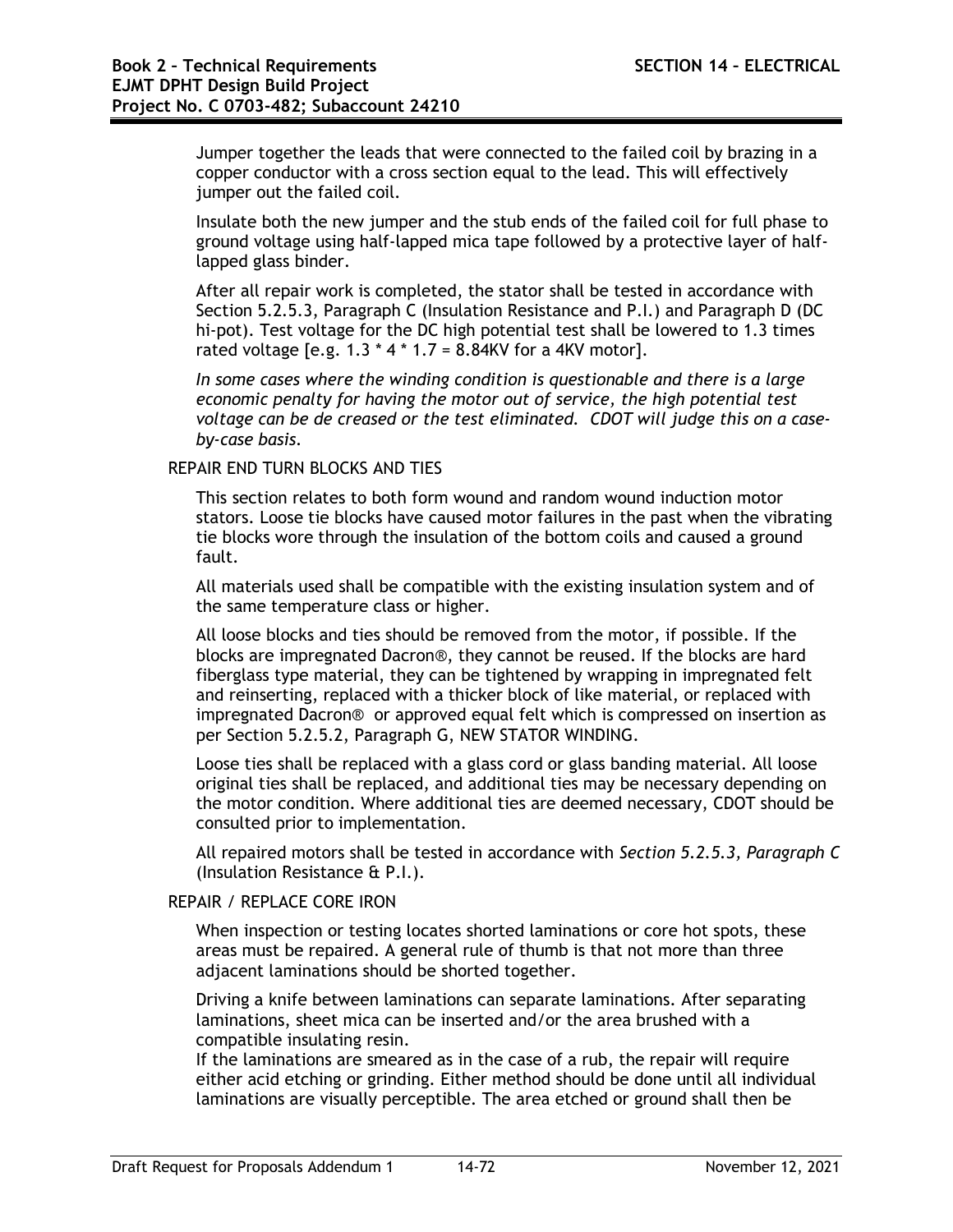brushed with a thin insulating resin. The resin shall be brushed between the laminations as much as possible.

After any core repair work, a loop test shall be conducted per *Section 5.2.5.3, Paragraph B, TESTING*. Maximum permissible temperature differential between the average core temperature and any other core location shall be less than 5°C.

If the core iron damage is too severe to repair, the core must be partially or completely restacked, or the damaged laminations replaced. If the old core iron is to be reused, it shall be removed and carefully stored to ensure the laminations are restacked in the same direction. Damaged laminations shall be uniformly distributed so all the damaged iron is not in the same area. A high temperature inorganic varnish shall be used to insulate laminations.

Core clamping pressure shall be returned to the Motor Manufacturer's specifications.

After restacking the core iron, a loop test shall be conducted as per *Section 5.2.5.3, Paragraph B, TESTING*. Maximum permissible temperature differential between the average core temperature and any other core location shall be less than 10°C.

## REWEDGE STATOR CORE SLOTS

Slot wedging and underlying filler strips shall be removed with extreme caution to avoid damage to the core iron or coil armor.

Slot wedges and slot filler material shall be rated Class F or the insulation class of the motor, whichever is greater. Slot filler material shall be installed the entire length of the stator slot in sufficient quantity such that voids are eliminated and installed wedges secure the winding tightly in the slot.

Rewedged stators shall be tested in accordance with *Section 5.2.5.3, Paragraph B* (core iron test), *Paragraph C* (Insulation Resistance and P.I.), and *Paragraph D* (DC hi-pot). Test voltage for the DC high potential test should be lowered to 1.3 times rated voltage for rewedged stators  $(1.3 * 4 * 1.7 = 8.84$ KV for a 4KV motor).

*In some extreme cases where motor condition is questionable* and *there is a large economic penalty for having the motor out of service, the high potential test voltage can be decreased or the test eliminated. C-DOT will judge this on a caseby-case basis.*

# REPLACE / RE-INSULATE MOTOR LEADS

Replace Motor Leads

All materials used in lead replacement shall be compatible with the existing insulation system.

Motor leads shall be of flexible copper strands and be capable of continuously carrying 110% of rated full load amps times the Service Factor without exceeding the temperature rating of the lead insulation. Motor lead insulation shall be rated for at least phase-to-phase voltage. Preferred insulation material is Silicone rubber or Hypalon™.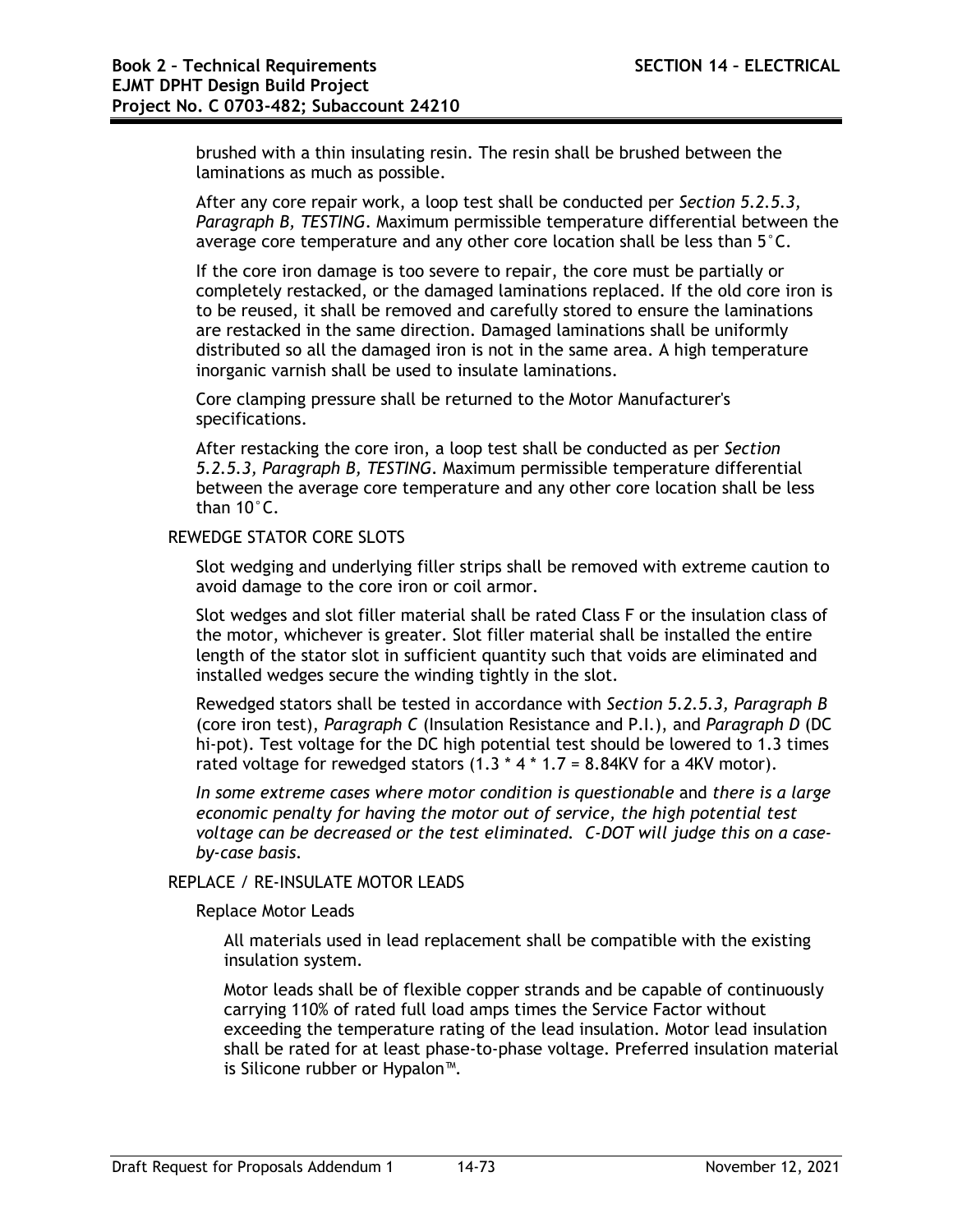Leads shall be suitably long for connections in the field. Unless otherwise specified, leads shall be equipped with lugs identical to those on the original leads. All leads shall be marked or colored in accordance with the nameplate and as necessary to indicate correct connection. New motor leads shall be installed after the insulation system is cured and baked, or the ends shall be suitably treated to prevent penetration of the strands by VPI resin or varnish. All motor leads shall be supported and sealed per the original Motor Manufacturer's design.

Copper bus or copper leaf motor leads shall be replaced with identical material having equal or larger cross-sectional area as the original. Ground insulation shall consist of half-lapped layers of mica-based tape, with a compatible resin brushed between layers, in sufficient thickness to supply full phase-to-phase voltage protection. An outer layer of glass binder shall be applied over the mica tape. The insulated leads must be coated with a compatible resin. The resin can be either air dry or require oven cure.

#### Repair Motor Leads

All materials used in lead repair shall be compatible with the existing insulation system.

If a cable-type motor lead has failed, replacement is the desired form of repair. If time or materials will not allow replacement, repair of a failed motor lead can be performed. All damaged insulation shall be removed and the area thoroughly cleaned. If a cable splice kit is available, the splice shall be installed per instructions. If a splice kit is unavailable, the lead can be repaired with electrical tape. After removing the damaged insulation, the insulation shall be penciled back from the damaged area. The area shall be thoroughly cleaned with a solvent that will not damage the existing insulation. Compatible high voltage insulating tape shall be installed half-lapped and stretched per manufacturers instructions. Sufficient insulating tape must be applied to provide insulation value at least equal to the existing cable. The repair shall be covered with half-lapped 3M™ Scotch 130 or similar for physical toughness.

A copper bus or leaf type lead can be repaired in place if the failure did not result in significant copper damage. All damaged insulation shall be removed and the area cleaned with a compatible solvent. The damaged area shall be wrapped with half-lapped mica based tape, with a compatible resin brushed between layers, in sufficient thickness to supply full phase to phase voltage protection. An outer layer of glass binder shall be applied over the mica tape and covered with a compatible resin.

Testing After Lead Repair or Replacement

All repaired motors shall be tested in accordance with *Section 5.2.5.3, Paragraph C* (Insulation Resistance & P.I.) and *Paragraph D* (DC hi-pot). Test voltage for the DC high potential test shall be lowered to 1.3 times rated voltage for repaired motors (e.g.  $1.3 * 4 * 1.7 = 8.84$  KV for a 4KV motor).

*In some extreme cases where motor condition is questionable and there is a*  large *economic penalty for having the motor out of service, the high potential*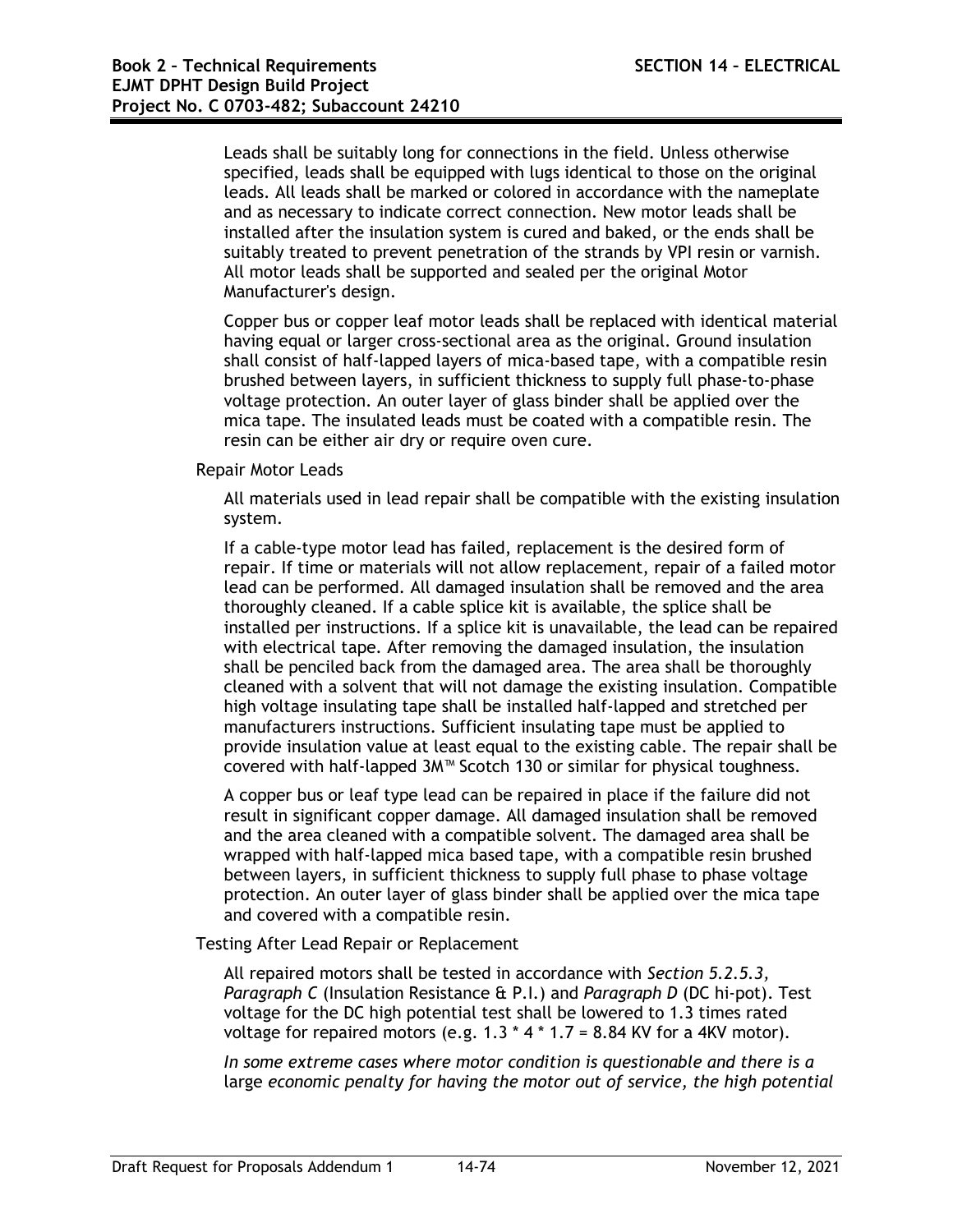*test voltage can be decreased or the test eliminated. C-DOT will judge this on a case-by-case basis.*

## REPLACE / REPAIR CONNECTION RINGS

Replace Connection Rings

When connection rings require replacement, the insulation material used shall be compatible with the existing motor insulation and be rated Class F or the rating of the motor insulation class, whichever is greater. The conductor material shall have equal or larger cross-sectional area as original. Ground insulation shall consist of half-lapped layers of mica-based tape, with a compatible resin brushed between layers, in sufficient thickness to supply full phase-to-phase voltage protection. An outer layer of glass binder shall be applied over the mica tape. The insulated rings shall be coated with a compatible resin. The resin can be either air dry or require oven cure. All phase connections shall be brazed or soldered and insulated for full phase-tophase voltage as described above.

Repair Connection Rings

Damaged connection rings may be repaired in place if the failure did not result in copper damage. All damaged insulation shall be removed and the area cleaned with a compatible solvent. The damaged area shall be wrapped with half-lapped mica-based tape, with a compatible resin brushed between layers, in sufficient thickness to supply full phase-to-phase voltage protection. An outer layer of glass binder shall be applied over the mica tape and covered with a compatible resin.

Testing After Connection Ring Replacement or Repair

All repaired motors shall be tested in accordance with Section 5.2.5.3, Paragraph C (Insulation Resistance & P.I.) and Paragraph D (DC Hi-Pot). Test voltage for the high potential test shall be lowered to 1.3 times rated voltage for repaired motors (eg.  $1.3 \times 4 \times 1.7 = 8.84$  KV for a 4KV motor).

*In some extreme cases where motor condition is questionable and there is a large economic penalty for having the motor out of service, the high potential test voltage can be decreased or* the *test eliminated. This will be judged by CDOT on a case-by-case basis.*

# COMPLETE REBAR OF SQUIRREL CAGE ROTOR

Material - An independent laboratory shall test a sample of one of the original bars to determine its composition. Replacement bars shall be of identical material. If the original cage had bars of different materials alternated in a repeating pattern, the same pattern shall be used. Cross-sectional geometry shall be identical to the original bars. The length may be longer if the bars are set into notches in the shorting ring, but the length of the bars between shorting rings may not be changed.

Assembly - The bars shall be tight in their slots both side-to-side and top to bottom. Copper bars may be swaged or dipped in an epoxy varnish if there is excessive looseness. VPI treatment using epoxy or polyester resin shall not be used to make rotor bars tight in slots.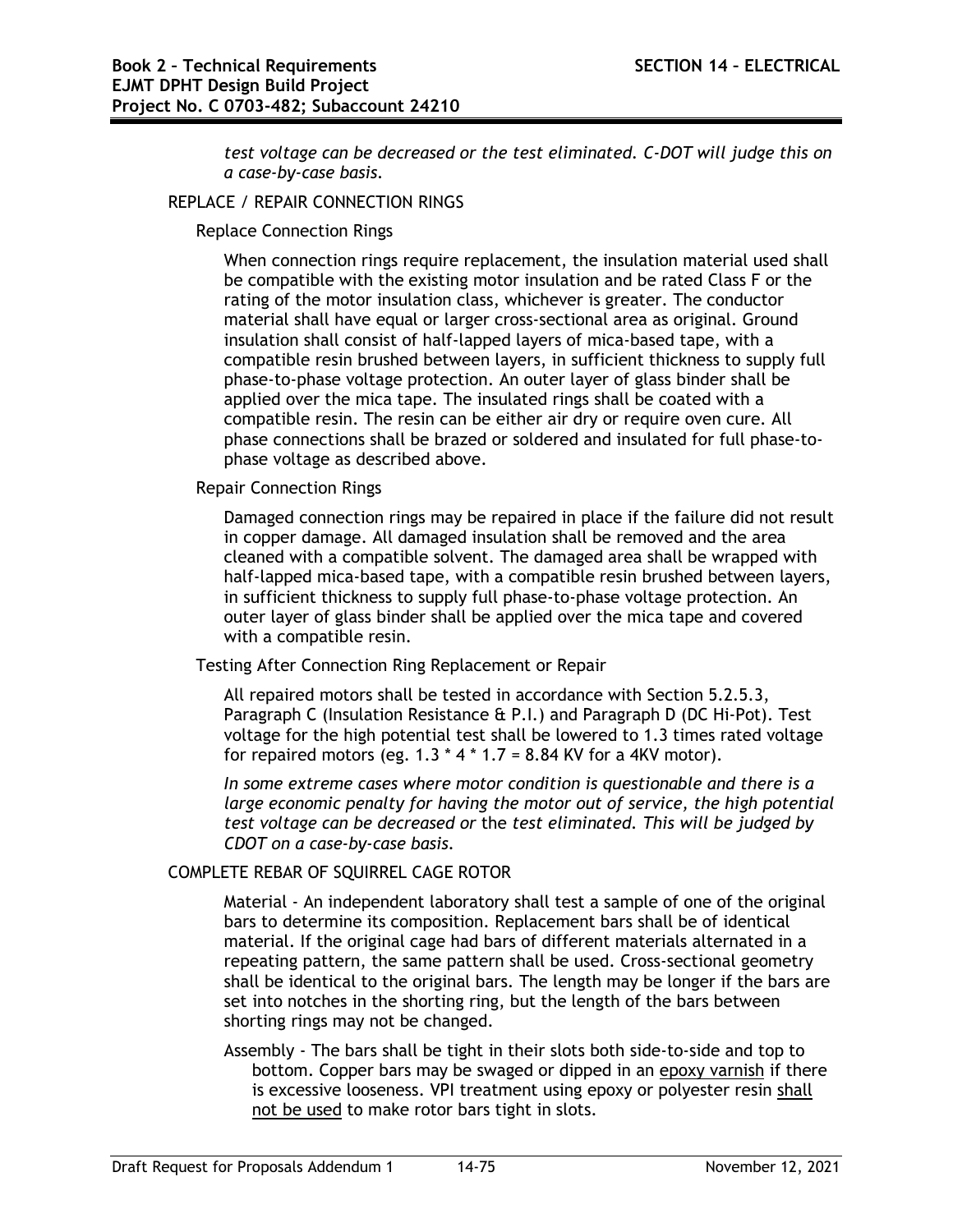- Attachment The Motor Manufacturer's attachment procedure shall be followed. If this procedure is unavailable, the following attachment procedure shall be used:
- Copper or Brass The area of the braze of both the shorting ring and the bars shall be cleaned by wiping with lint free rags moistened with acetone followed by sanding with emery paper and/or wire brushing to bright metal. All sanding residue shall be removed. If foil filler is to be used for brazing, it shall be placed tightly between the bars and the shorting ring. If brazing rod is used, a clearance of between .001" and .006" shall be maintained between the bars and the shorting ring before brazing. For copper-tocopper brazes, the brazing material shall be AWS BCuP-5 Copper-Phosphorus type with a 15% silver content. Flux is not necessary with this material. For brazing copper-to-brass or brass-to-brass a brazing alloy with at least 45% silver content shall be used. Brazing flux of AWS Type 3A must be used. The parts being brazed should be heated slowly and uniformly. A "soft" (i.e. low flow of oxygen and acetylene), neutral or slightly reducing flame should be used. If the flame is not producing adequate heat to properly heat the joint, a larger tip should be used. The inner cone of the flame should not be brought closer than one inch from the joint. The joint should be heated until the metal begins to blush (dull red). If foil filler has been used, it should melt at this point. If a brazing rod is being used, apply it to the joint at this time, allowing the alloy to flow until a slight fillet has formed around the entire joint.
- Aluminum The gas metal arc welding process (also known as MIG) shall be used to join the bars and create a shorting ring. The oxide on the surface of aluminum absorbs water that releases hydrogen into the weld causing porosity, so it must be removed prior to welding. It should be removed using a stainless steel brush or a special high-speed grinding wheel made for aluminum. The metal may also be wiped with a lint free rag moistened with acetone to remove any oils from the metal. The welding should proceed as soon as possible following cleaning to limit the amount of oxide buildup. Normally, electrical grade aluminum is high purity and in the 1XXX alloy designation. Filler metal for these alloys should be ER 1100, though ER 4043 or ER 4047 may be used for certain applications. Welding grade inert gas shall be used, preferably a helium-argon mixture. Preheat of the work is not recommended. The electrode diameter, welding current, arc voltage, wire feed speed, gas flow, and travel speed shall be consistent with AWS and/or the Motor Manufacturer's recommended practices.

# REPLACE BARS IN SQUIRREL CAGE ROTOR

CDOT in some instances may elect to replace certain cage bars rather than rebar the entire rotor.

- Removal The bar extensions should be machined off and a notch milled in each shorting ring, in line with each bar being removed. The bars may then be driven out through one of the notches.
- Material An independent laboratory shall test a sample of one of the original bars to determine its composition. Replacement bars shall be of identical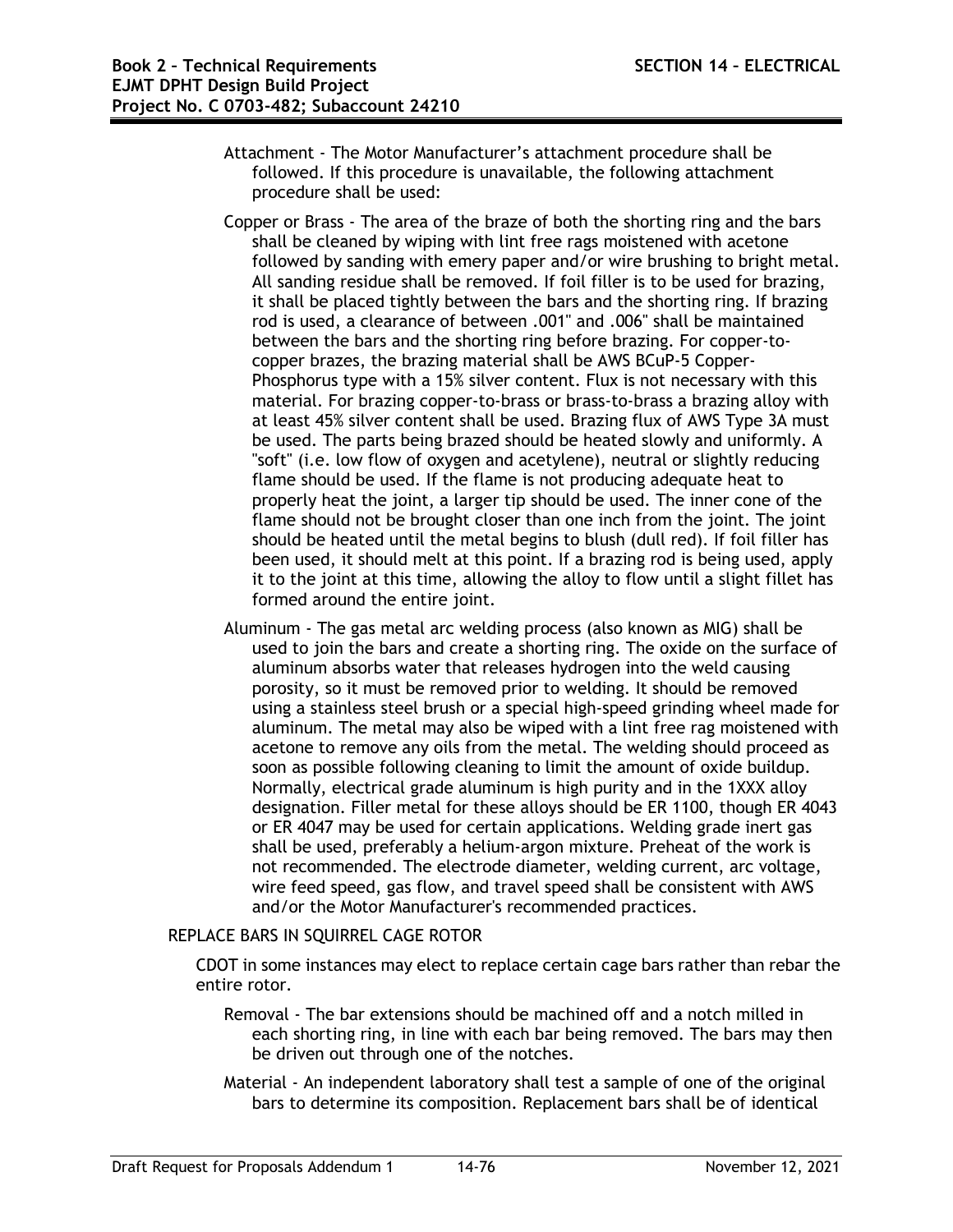material. If the original cage has bars of different materials alternating in a repeating pattern, care shall be taken to ensure that replacement bars maintain the same pattern. Cross-sectional geometry shall be identical to the original bars. The bar length shall be sufficient to fill the notches machined in the shorting rings.

Assembly - The bars shall be tight in their slots both side-to-side and top-tobottom. Copper bars may be swaged or dipped in an epoxy varnish if there is excessive looseness. VPI treatment using epoxy or polyester resin shall not be used to make rotor bars tight in slots.

Attachment - Refer to *Section 5.2.17, Paragraph C* (Bar/Ring Attachment).

# REPLACE SHORTING RINGS

## Copper Shorting Rings

- Disassembly If the cage is to be reused and only the shorting ring is being replaced, then the old ring should be machined off taking care to remove as little of the bar material as possible. If the bars are being replaced as well (i.e. a full rebar), the most expedient means of disassembly is acceptable providing the core iron is not damaged in the process.
- Material An independent laboratory shall test a sample of one of the original rings to determine its composition. The replacement ring shall be of identical material. Ring geometry shall provide the same electrical characteristic as the original unless a change is approved by CDOT.

Attachment - Refer to the *Section 5.2.17, Paragraph C* (Bar/Ring Attachment).

#### Aluminum Shorting Rings

Cast aluminum shorting rings shall not be replaced: flaws, cracks, and voids may be repaired. CDOT shall be consulted before repairs of cast or fabricated aluminum shorting rings are performed.

# REBRAZE CRACKED BAR-RING CONNECTIONS

For fabricated copper or aluminum cages, CDOT may opt to repair cracked bars rather than replace the bar or the entire cage. If this option is selected, the area to be repaired should be thoroughly cleaned with a wire brush and/or emery paper and then wiped with a lint free rag moistened with acetone. The repair itself shall conform to the procedures outlined in *Section 5.2.17, Paragraph C* (Bar/Ring Attachment).

#### REPLACE / RE-MACHINE RETAINING RINGS

Retaining rings shall be match-marked, without scoring the metal, before removal. This is to ensure the rings are reinstalled in the same relative position. If retaining ring damage is found after removal, CDOT shall be notified. A determination will then be made as to repair or replacement of the ring. Retaining rings shall not be heated above 400°F during removal or installation. In the event that the rotor cage and/or shorting rings are replaced, the bar extensions and shorting ring shall be machined to obtain the design interference fit with the ring ID. The Motor Manufacturers minimum interference for any locking fits shall be maintained.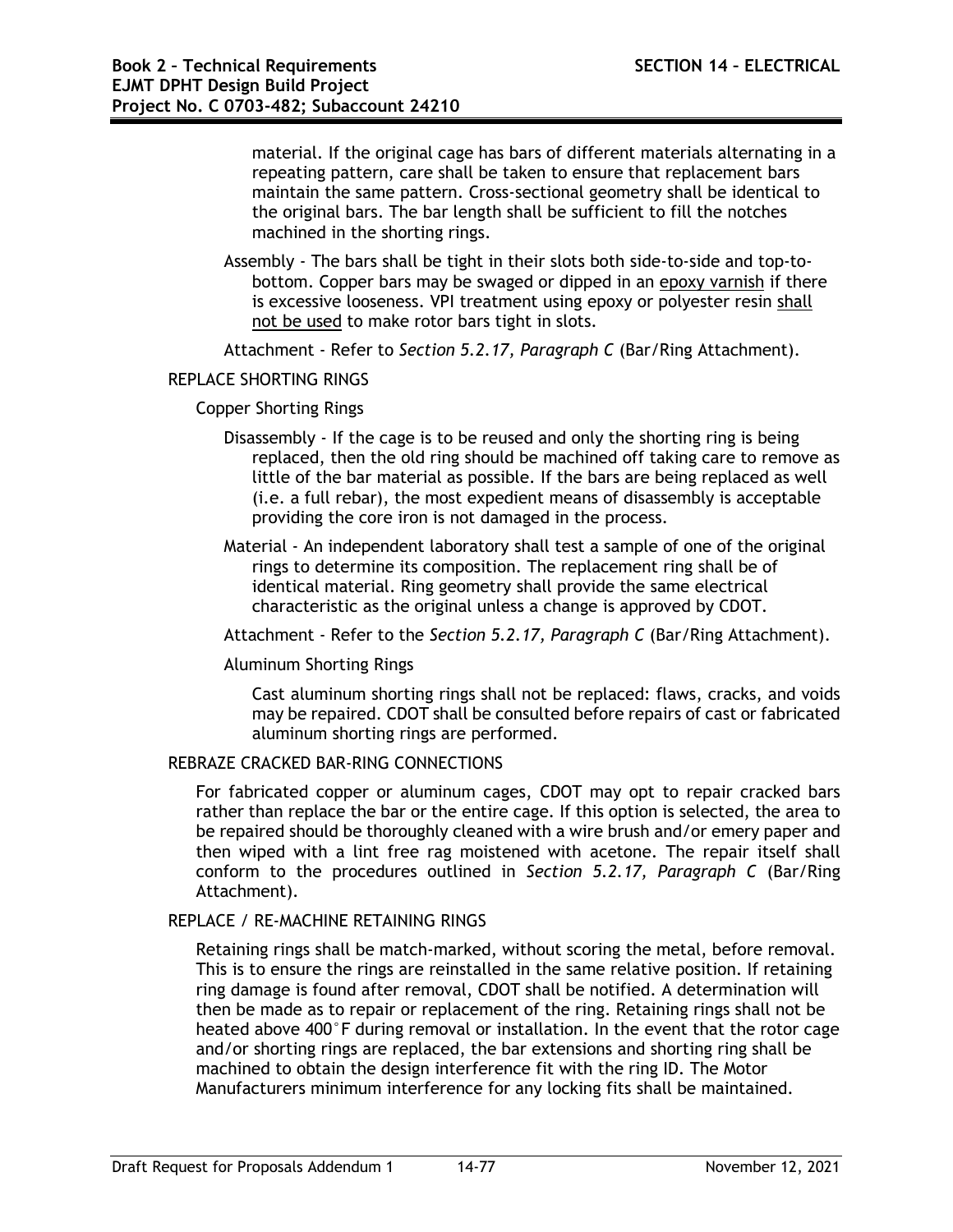If the ring is to be replaced, the new forgings shall have the same metallurgical characteristics and shall be machined to the same dimensions as the original ring. The ring shall be fully inspected and tested (e.g. dye penetrant, ultrasonic) before and after installing. In no case shall metal or glass banding be used as a substitute for retaining rings.

## REPAIR ROTOR CORE IRON

Laminations that are smeared, as from a rub, shall be separated with a knife blade or similar tool and painted with a thin varnish or insulating paint.

Severe smearing may be cleaned by taking a light machine cut on the rotor OD. Depth of cut shall not exceed 10% of the air gap distance. CDOT shall be consulted before any machining is performed.

Laminations that are burned, if not severe, shall be cleaned and painted. If iron loss from burning has resulted in a significant reduction in the radial support of one or more bars, the laminations shall be unstacked and rotated so that no more than one lamination in every three has a burned area over the same bar. Core clamping pressure shall be returned to the Motor Manufacturer's specifications. CDOT must approve alternate methods of repair.

## REPLACE / REPAIR FAN BLADES AND BLOWERS

Nonmetallic Blades - Blades shall be replaced upon identification of damage, which would either limit its air handling capacity or tend to propagate into a more severe condition. Repair of nonmetallic fan blades shall not be attempted.

Metallic Blades - Repair of cast fans or fan blades shall not be attempted. Non-cast fan blades or blowers, including mounting bolts, with cracks, breaks, or significant chips shall be particle blasted and dye penetrant checked to determine the total extent of the damage. If the failure mechanism is identifiable (e.g. foreign object) and the damage is repairable, the fan blade or blower may be repaired by proven standard welding techniques. If the failure mechanism can not be determined or the damage is not repairable, CDOT or the CDOT shall be notified. Following repair of any fan blade or blower, proper balance of the rotor shall be verified. (See *Section 5.2.28, BALANCING*).

#### REPLACE / REPAIR BEARINGS

Ball and Roller Bearings

Rolling element bearings shall be replaced unless otherwise specified by the CDOT. New bearings shall be free from visible defects. Greaseable (non-sealed) bearings shall be thoroughly cleaned in an approved solvent and packed with a lubricant that is in accordance with the bearing manufacturer's recommendation and that is approved by the CDOT. The motor shall be tagged to indicate bearing grease used.

Reused greaseable (non-sealed) bearings shall be thoroughly cleaned in an approved solvent and shall be packed with a lubricant that is in accordance with the bearing manufacturer's recommendation and that is approved by the CDOT. The motor shall be tagged to indicate bearing grease used.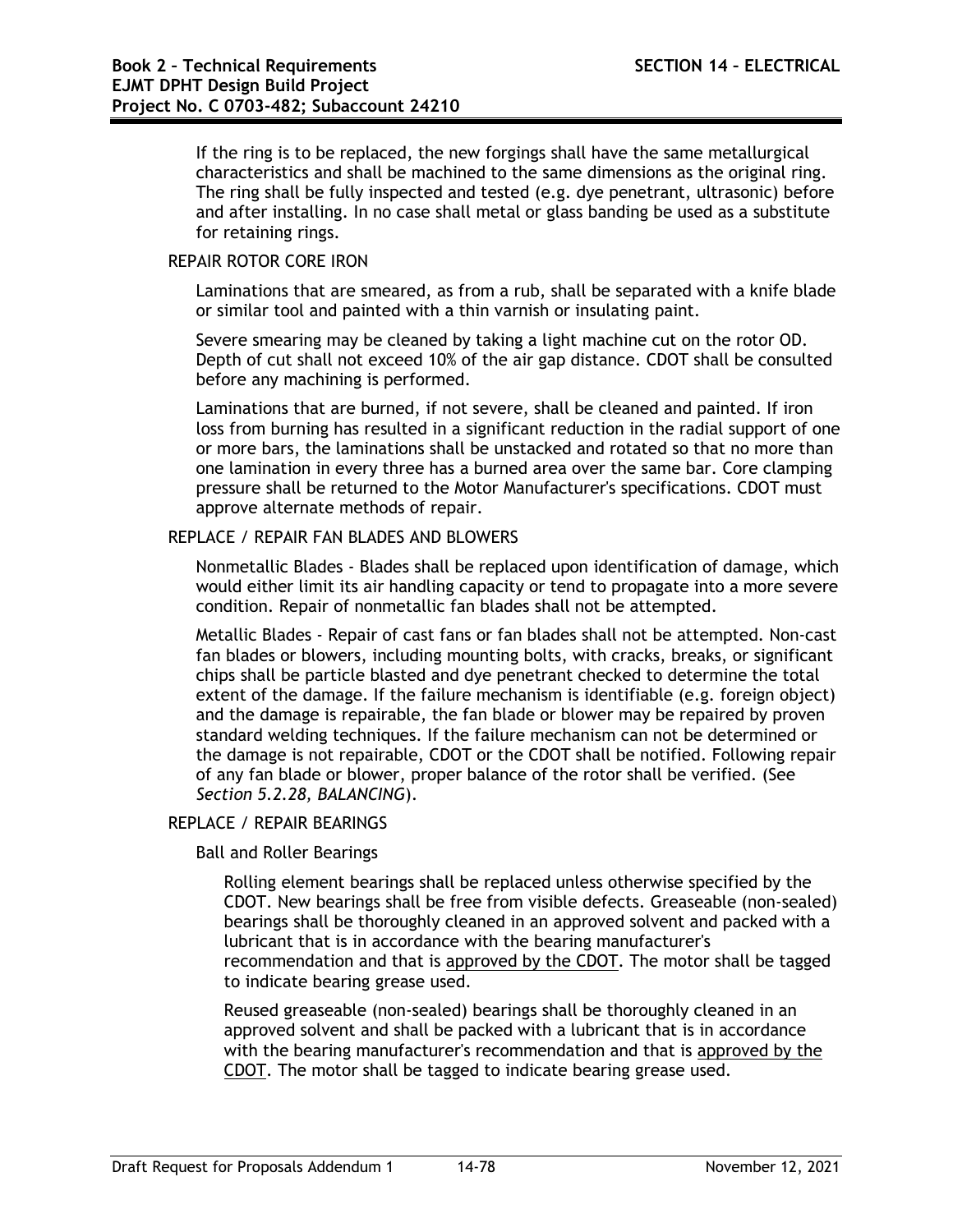Bearings shall be removed and installed using tools designed for that purpose. Tools shall apply equal force 360° around the inner bearing race. The preferred method for installing a bearing is to heat the bearing uniformly to allow the inner race to just slide over the journal fit.

Bearing housing bores in the end-bells shall be checked for uniformity in diameter and absence of taper. Housing bores that are out-of-round or distorted shall be trued by metallizing the bore and machining.

The following bearing alignment checks shall be made when possible:

Inner race is flush against the shaft shoulder (if present) and bearing face is perpendicular to the shaft.

Outer race is flush against the housing shoulder and bearing face is perpendicular to the housing bore.

Housing bore in each endbell are on the same centerline.

Bearings shall be installed with proper interference and slip fits according to the Bearing/Motor Manufacturer's specification.

Knurling, peening, and gluing shall not be used to secure bearings to the shaft or end shields.

Bearing insulation shall be cleaned and inspected. Insulation resistance of insulated bearings, bearing temperature detectors, and vibration probes - in the installed position - shall be measured with a 500 VDC megohmmeter. Minimum acceptable resistance is 10 megohms.

Sleeve Bearings

General - All Sleeve Bearings

Sleeve bearing inside diameters shall be measured to assure uniformity in diameter and absence of any taper. Bearing measurements shall consist of two readings, 90° apart, at the axial center of the bearing and at either edge. The diametric readings and the clearance between rotor journal (after any truing) and corresponding bearing shall be compared against the Motor Manufacturer's specifications. An undersized bearing shall be machined as required. If a bearing is oversized, CDOT shall be consulted regarding rebabbitting or replacing the bearing.

An under/oversized journal is discussed in *Section 5.2.26*.

The bearing shell shall be checked for proper fit in the endbell housing. The bearing assemblies shall be adjusted within the endbells so that the bearing bores are on the same axis and positioned with respect to the stator bore according to the Motor Manufacturer's recommendation. If this information is unavailable, the bearing bores shall be positioned on the same axis as the stator bore.

Bearings shall be installed to eliminate end thrust against either bearing and provide sufficient endplay to allow for shaft expansion caused by thermal growth. Total end play shall be according to the Motor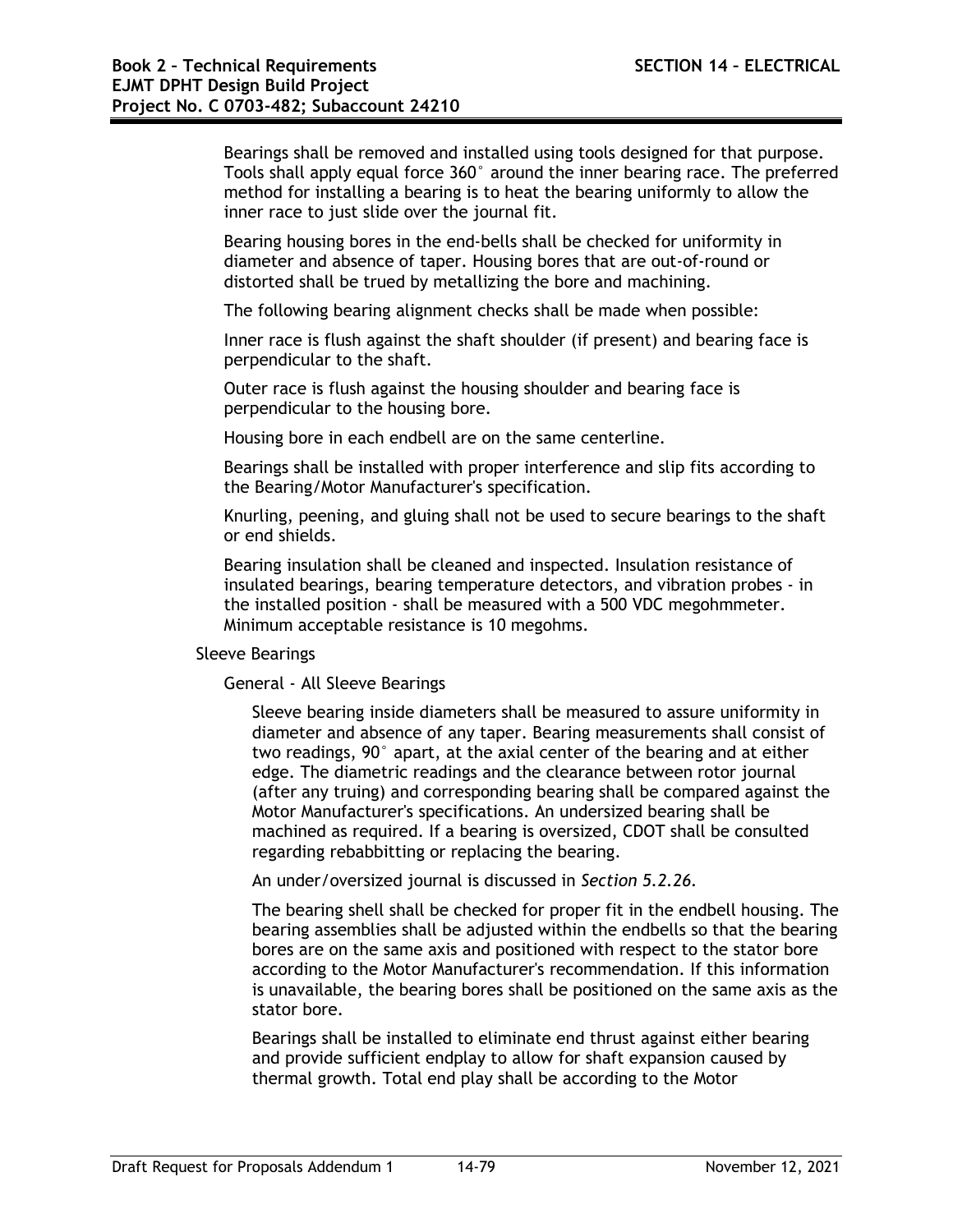Manufacturer's specifications. If this information is unavailable, end play should be approximately 1/16" per inch of shaft journal diameter.

Lead-based babbitts shall be replaced in kind unless a conversion to a tinbased babbitt is specified by the CDOT.

Tin-based babbitts (high grade) shall be replaced in kind and shall not be contaminated by mixing with lead-based babbitt material. Acceptable babbitt material includes ASTM B23 No.2 or No.3.

Sleeve bearings shall be suitably grooved for proper distribution of lubricant. Holes for bearing temperature detectors shall be drilled in the bearing assembly according to the Motor Manufacturer's design.

Oil rings and bearing oil ring grooves shall be hand polished as required to assure proper lubricating action of the oil rings.

Bearing surfaces shall be smooth and polished and free of defects. Babbitt finish shall be 32 micro-inch or finer.

Sleeve bearings shall be tested for flaws. Tests shall consist of dye penetrant of the babbitt and ultrasonic test of the babbitt/shell bond. Minimum contact between babbitt and shell is 80%.

Bearing insulation shall be cleaned and inspected. Insulation resistance of insulated bearings, bearing temperature detectors, and vibration probes in the installed position - shall be measured with a 500 VDC megohmmeter. Minimum acceptable resistance is 10 megohms.

Spincasting and puddling shall both be considered as acceptable methods of re-babbitting.

The radius of the bearing thrust face shall be maintained larger than the radius of the shaft thrust shoulder.

Replacement of Sleeve Bearings - New bearings shall meet all the Motor Manufacturer's design specifications. Any exceptions will be explicitly noted by the CDOT.

Repair of Sleeve Bearings

The use of thermal spray (metallizing) techniques in the repair of bearing housing bores is acceptable. Thermal spray techniques shall conform to industry-accepted standards to ensure quality workmanship and shall be performed in accordance with proven standard metallurgical procedures. CDOT shall retain the right to examine these procedures at any time.

Re-tinning of chemically bonded babbitt shall be performed only with equipment specifically designed for this task.

Rebabbitting a chemically bonded babbitt by cutting mechanical anchors into the shell is unacceptable.

Clearance from bearing bore to shaft shall be restored to the Motor Manufacturers' specifications. If this data is unattainable, the following guidelines may be used: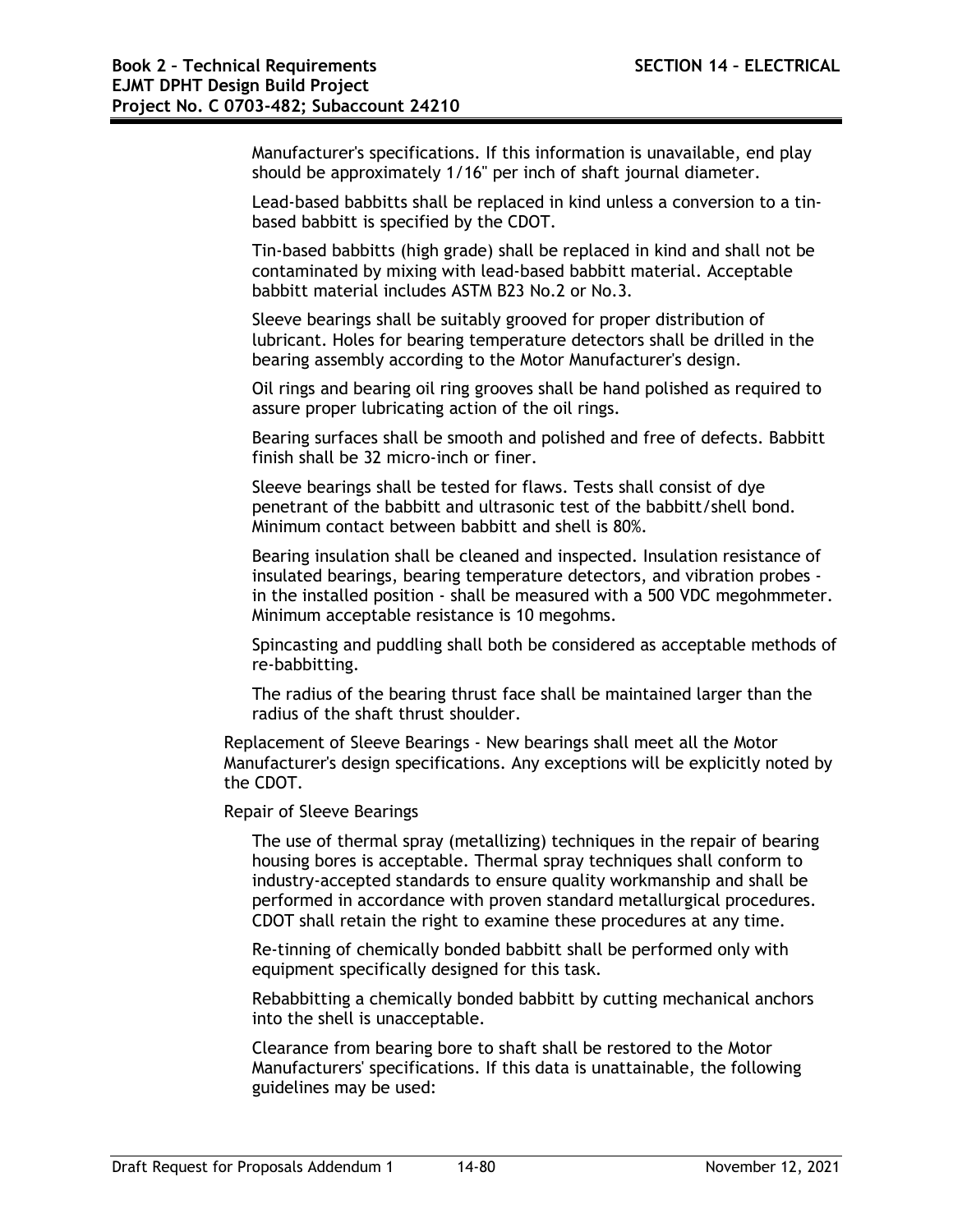Horizontal Motors - 0.002" per inch shaft journal diameter.

AC Vertical Motors - 0.002" or less for the first inch of shaft journal diameter, plus 0.001" for each additional inch.

DC Vertical Motors - Not more than 0.005" per inch of shaft journal diameter.

REPLACE / REPAIR OIL SEAL RINGS

#### General - All Oil Seals

Oil seal ring inside diameters shall be measured to assure uniformity in diameter and absence of any taper. Measurements shall consist of two readings, 90° apart, at the axial center of the ring and at either edge. The diametric readings and the clearance between rotor seal fit (after any truing) and corresponding seal ring shall be compared against the Motor Manufacturer's specifications. An undersized seal ring shall be machined as required. If a seal is oversized, CDOT or the CDOT shall be consulted regarding refurbishing or replacing the oil seal.

An under/oversized shaft seal fit is discussed in Section 5.2.26.

The oil seal assembly shall be checked for proper fit in the endbell housing. The seal assemblies shall be adjusted within the endbell so that the seal ring bores are on the same axis and positioned with respect to the stator bore according to the Motor Manufacturer's recommendation. If this information is unavailable, the seal ring bores shall be positioned on the same axis as the stator bore.

Replacement of Oil Seals - New oil seals shall meet all the Motor Manufacturer's design specifications or CDOT will explicitly note any exceptions.

Repair of Oil Seals

Oversized oil seals shall be restored to proper dimension using the appropriate metallurgical process including preparation, heat treatment, and thickness recommended by the Motor Manufacturer. In the absence of the Motor Manufacturer's recommendation, a description of the chosen metallurgical process shall be submitted to CDOT for review prior to proceeding with the repair.

Oil seals shall be tested for flaws. Tests shall consist of dye penetrant or magnetic particle examinations.

## RECONDITION ROTOR JOURNALS & SEAL FITS

Runout readings shall be taken on the rotor journals and seal fits if not taken during disassembly. Journals and seal fits with runouts exceeding the Motor Manufacturer's tolerance shall be trued. Maximum permissible runout after truing is 0.001". Journal finish shall be from 8 to 16 micro-inches.

Rotor journals and seal fits shall be visually inspected for scratches, nicks, and scoring. Superficial marks may be hand polished or lapped out. Significant marks may require resurfacing. CDOT shall be consulted before beginning any resurfacing.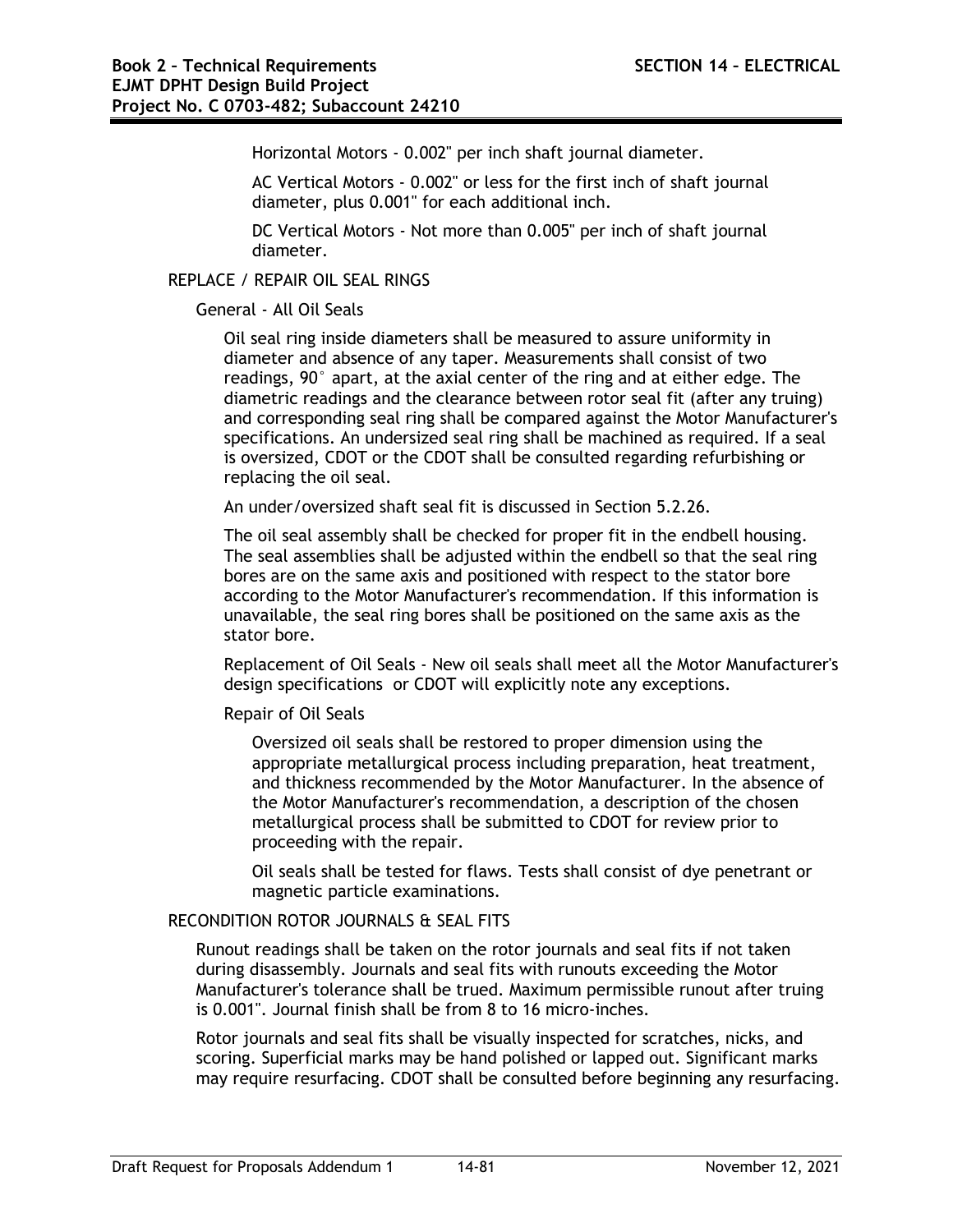Rotor journal and seal fit diameters shall be measured. Journal measurements shall consist of two readings, 90° apart, at the inner, center, and outer locations of the bearing seat. Seal fit readings shall consist of two readings, 90° apart, at the axial center of the seal fit. If journal or seal fit diameters exceed the Motor Manufacturer's tolerance, they shall be restored to proper dimension. The appropriate metallurgical process shall be used including preparation, heat treatment, and thickness recommended by the Motor Manufacturer. The process may include installing a sleeve or chrome plating the shaft. In the absence of the Motor Manufacturer's recommendation, a description of the chosen metallurgical process shall be submitted to CDOT for review, either verbally or in writing, prior to proceeding with the repair. Journal finish shall be from 8 to 16 micro-inches.

Machined shoulders on the shaft acting as a thrust face for the bearing shall be polished smooth. The thrust shoulder shall be checked for trueness to assure complete contact with the bearing thrust face. The radius of the shaft thrust shoulder shall be maintained smaller than the radius of the bearing thrust face.

# STRAIGHTENING BOWED SHAFTS

General - Final total indicated runout (TIR) on straightened shafts shall not exceed 0.002" at the shaft end for motors rated up to 1800 RPM. Final TIR for motors rated above 1800 RPM shall not exceed 0.001". Worn keyways shall be welded and remachined true as required to accommodate keys to a tap fit.

Shaft Replacement

1800 RPM or less - These rotors typically utilize a rib assembly or 'spider' to support the core iron. Shafts may be replaced by removing any retainer blocks that secures the spider hub axially on the shaft and pressing the shaft out. The new shaft shall have the identical metallurgical composition and shall be machined to the same dimensions as the original. The core and cage assembly shall be preheated in an oven before installing the new shaft. All retainer blocks or other mounting hardware shall be installed to duplicate the original design. Rotor shall be balanced according to *Section 5.2.28, ROTOR BALANCING*.

More than 1800 RPM - These rotors typically have the core iron shrunk directly on the shaft. Shafts may be replaced by removing any retainer blocks that secures the core iron axially on the shaft and drilling out the old shaft until the wall thickness is thin enough to collapse. An alternate method is to quickly heat the rotor core iron and press the shaft out of the core with a hydraulic press. Pressure plates or clamping structures shall be used to maintain compression of the core iron. The new shaft shall have the identical metallurgical composition and shall be machined to the same dimensions as the original. The core and cage assembly shall be preheated in an oven before installing the new shaft. All retainer blocks or other mounting hardware shall be installed to duplicate the original design. Rotor shall be balanced according to *Section 5.2.28, ROTOR BALANCING*.

Installing Stub Shaft - Use of any stub shaft design including straight cut, cut and counter-bored, and sleeve designs SHALL REQUIRE PRIOR APPROVAL by CDOT. Before approval, an analysis shall be made as to the resultant structural integrity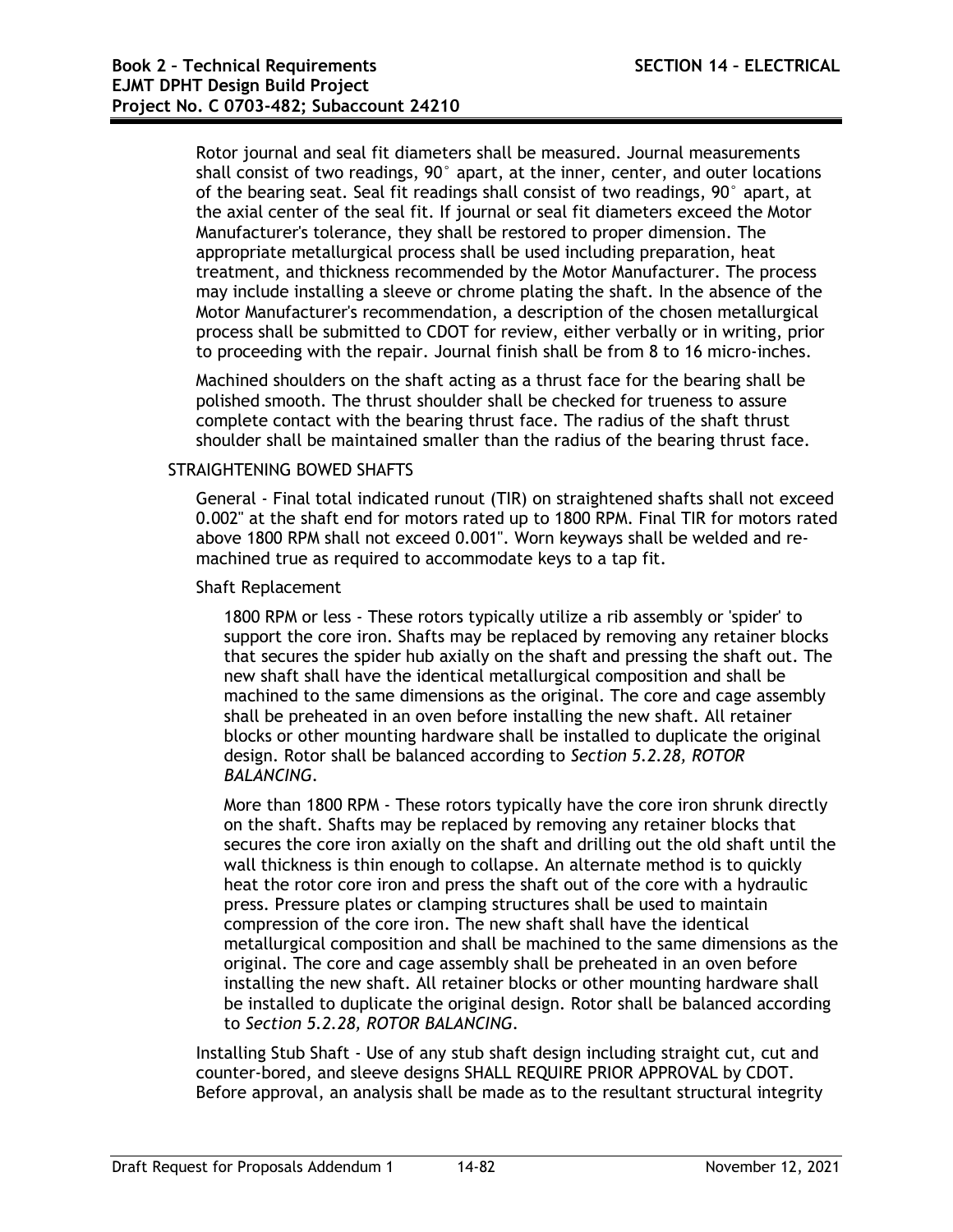of the entire shaft assembly. Materials used in stub shaft designs shall be of equal strength and quality to that of the original shaft. Welding of stub shafts shall be performed in accordance with proven standard practices. All welds shall be stress relieved and machined to remove any stress risers.

Welding, Straightening and Re-machining - The various combinations of processes including heat straightening, jacking, and application of weld material to build shaft diameter and machining shall be allowed subject to the following requirements:

The repair facility SHALL OBTAIN PRIOR APPROVAL by CDOT based upon consideration of the motor application, the urgency of the repair and the economics of the particular situation.

The metallurgical composition of the shaft shall be known or determined and all welding and stress relieving shall be performed in accordance with proven standard practices for that material.

#### BALANCING OF ROTORS

All rotors requiring balancing shall be dynamically balanced before assembly or return to CDOT. If the coupling-half has been removed, a steel key with half the weight as the original key shall be secured in the shaft extension keyway prior to balancing. If the coupling half is with the motor, the motor rotor shall be balanced with the original key and coupling-half installed.

Rotors that operate above 3000 rpm should be balanced at operating speed. The following table delineates the allowable unbalance in ounce-inches per pound of rotating weight.

| <b>OPERATING SPEED</b><br>(rpm) | <b>UNBALANCE LIMIT</b><br>(oz-inch per pound) |
|---------------------------------|-----------------------------------------------|
| above 3000                      | 0.005                                         |
| 1600 to 3000                    | 0.010                                         |
| 1000 to 1599                    | 0.015                                         |
| up to 999                       | 0.020                                         |

If the entire motor is at the service facility it shall be test run unloaded and vibration readings taken horizontally, vertically, and axially for a horizontal frame motor; or vertically and in two horizontal planes 90° apart for a vertical frame motor. If vibration measurement locations are already marked on the frame, they shall be used for the readings required by this section. The readings shall be recorded on the motor test record sheet. The maximum allowable vibration on the bearing housing in mils displacement peak-to-peak is delineated in the following table: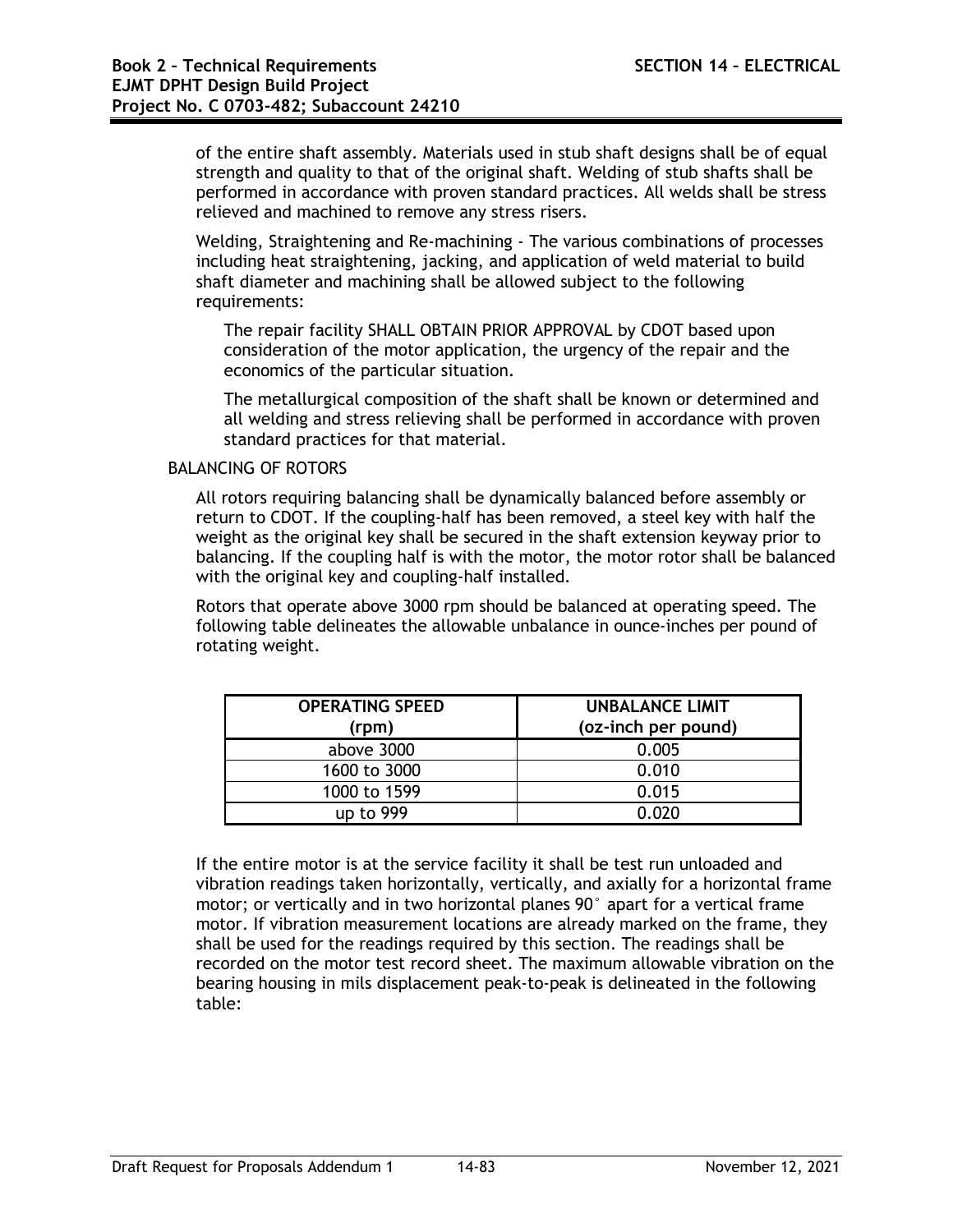| <b>MAXIMUM VIBRATION</b>        |                                                                |  |  |
|---------------------------------|----------------------------------------------------------------|--|--|
| <b>OPERATING SPEED</b><br>(rpm) | <b>DISPLACEMENT @ BEARING HOUSING</b><br>(mils - peak to peak) |  |  |
| above 3000                      | 0.5                                                            |  |  |
| 1600 to 3000                    | 1.0                                                            |  |  |
| 1000 to 1599                    | 1.5                                                            |  |  |
| up to 999                       | ን በ                                                            |  |  |

# REPAIR CRACKS AND WELDS IN FRAME

All cracks or breaks in the frame or endbells shall be repaired. Industry approved metallurgical processes shall be used including appropriate preparation, heat treatment, application techniques, thickness, and stress relief.

Air gap, bearing alignment, and concentricity of bearings and seals shall be checked and corrected, if necessary, following any frame work which has any potential for disturbing these factors.

## REPLACE ACOUSTICAL INSULATION IN FRAME

New acoustical insulation shall have the identical sound-deadening characteristics as the original insulation. New insulation shall not be installed in such a way that ventilation is blocked or restricted. The insulation shall be securely fastened to the frame with fastening devices designed for the application. New insulation shall be suitable for the motor application with consideration for temperature, air velocity, and airborne contaminants.

# **END OF SECTION**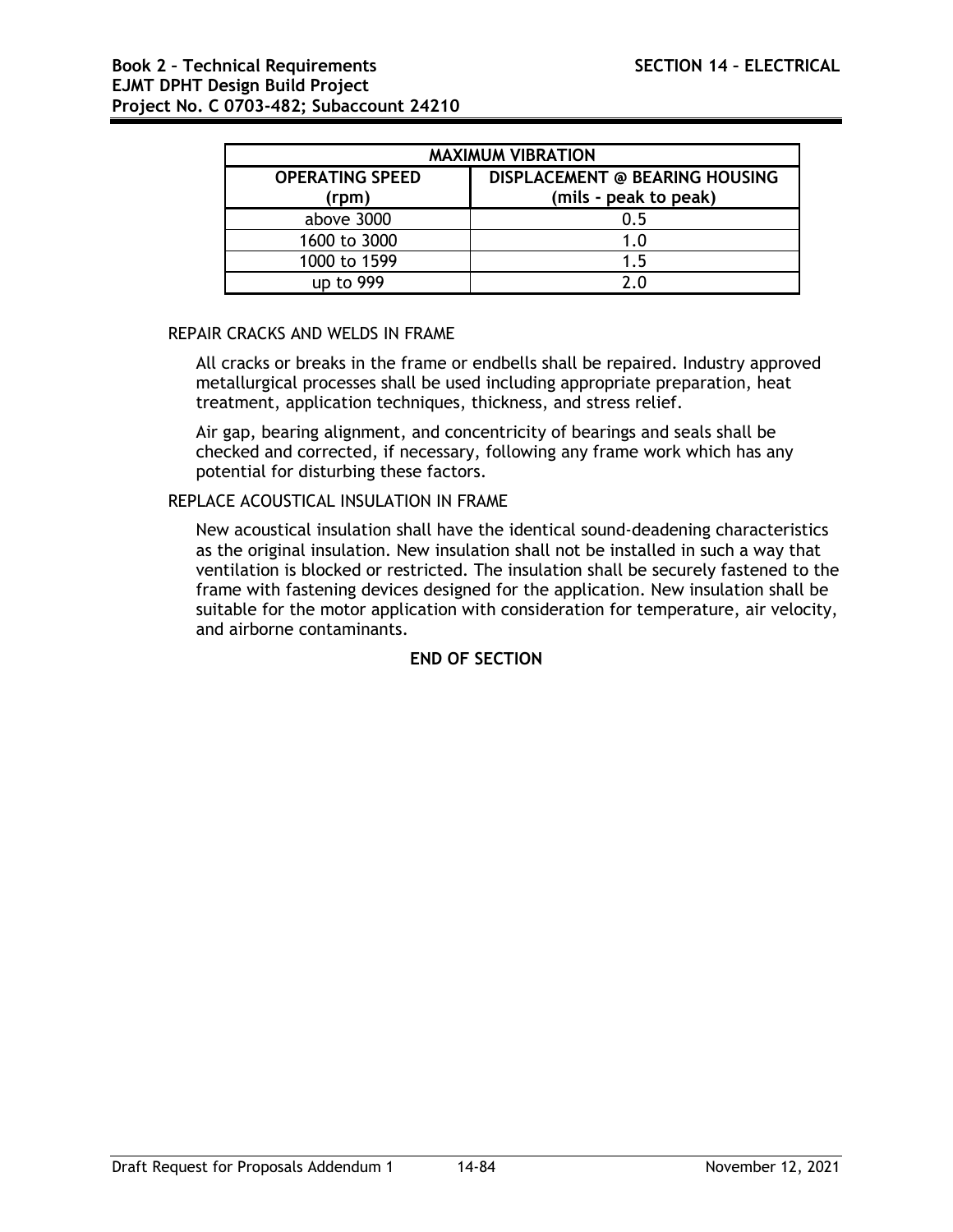## **REVISION OF SECTION 202 REMOVAL OF ELECTRICAL EQUIPMENT**

Section 202 of the Standard Specifications is hereby revised for this project to include the following: Subsection 202.01 shall include the following:

The work shall include the demolition and removal of:

The existing heat trace systems including but not limited to heat trace cable associated control devices, contactors, sensors, panels, circuiting and conduit. Refer to Specification Section 22 05 33 Heat Trace Pipe Freeze Protection

The existing (2) 500kW natural gas generators (one in West Portal & one in East Portal) entirely including but not limited to all associated electrical equipment, controls, panels, ATS, conduit, (with the exception of conduit routed through interstitial space) and conductors. Conduit to remain shall be labeled and provided with pull string. Removal of natural gas connection to genset. Gas line shall be capped at wall in generator room. Removal of entire exhaust system from genset through to and above roof. Removal of entire engine cooling system including remote roof mounted radiator, motor, piping, fluid and associated electrical. Removal of entire genset compressed air system. At completion of demolition roof repairs shall be made by certified roofing installer, panelboard and switchboard directories and labels shall be updated to indicate spares. Refer to Specification Section 26 32 13 Packaged Engine Generators

Contractor shall dispose of all equipment, materials, and liquids to be removed.

Subsection 202.02 shall include the following:

CDOT personnel will operate and disable all switchgear, motor controls, and power switching equipment as necessary for work. At no time shall the Contractor operate any of the above equipment themselves. Any safety critical work where power will or has the potential to be interrupted shall only occur during specific outage periods as identified by CDOT. All complete outages shall be scheduled with CDOT 48 prior to the requested time.

Subsection 202.11 shall include the following:

Removal of Electrical Equipment will not be measured but shall be paid for as a single lump sum basis for all work, materials, and equipment required for removal of all electrical and associated equipment required for the removal.

Removal of Electrical Equipment shall include systems as described in 202.01. This payment will include the removal, hauling and, disposal of all abandoned or non-used electrical items which in any way hinders or obstructs the installation of the new electrical equipment indicated on the plans and contract documents. Included in the term "associated items" is all equipment required to perform the complete demolition of the electrical items as required for the tunnel facility. This payment will also include the relocation or rearrangement of all electrical items that are presently in use or energized which in any way hinders or obstructs the installation of the new electrical equipment indicated on the plans. All materials and equipment removed shall become the property of the Contractor.

Subsection 202.12 shall include the following:

The accepted quantities will be paid for at the contract unit price for each of the pay items listed below that appear in the bid schedule.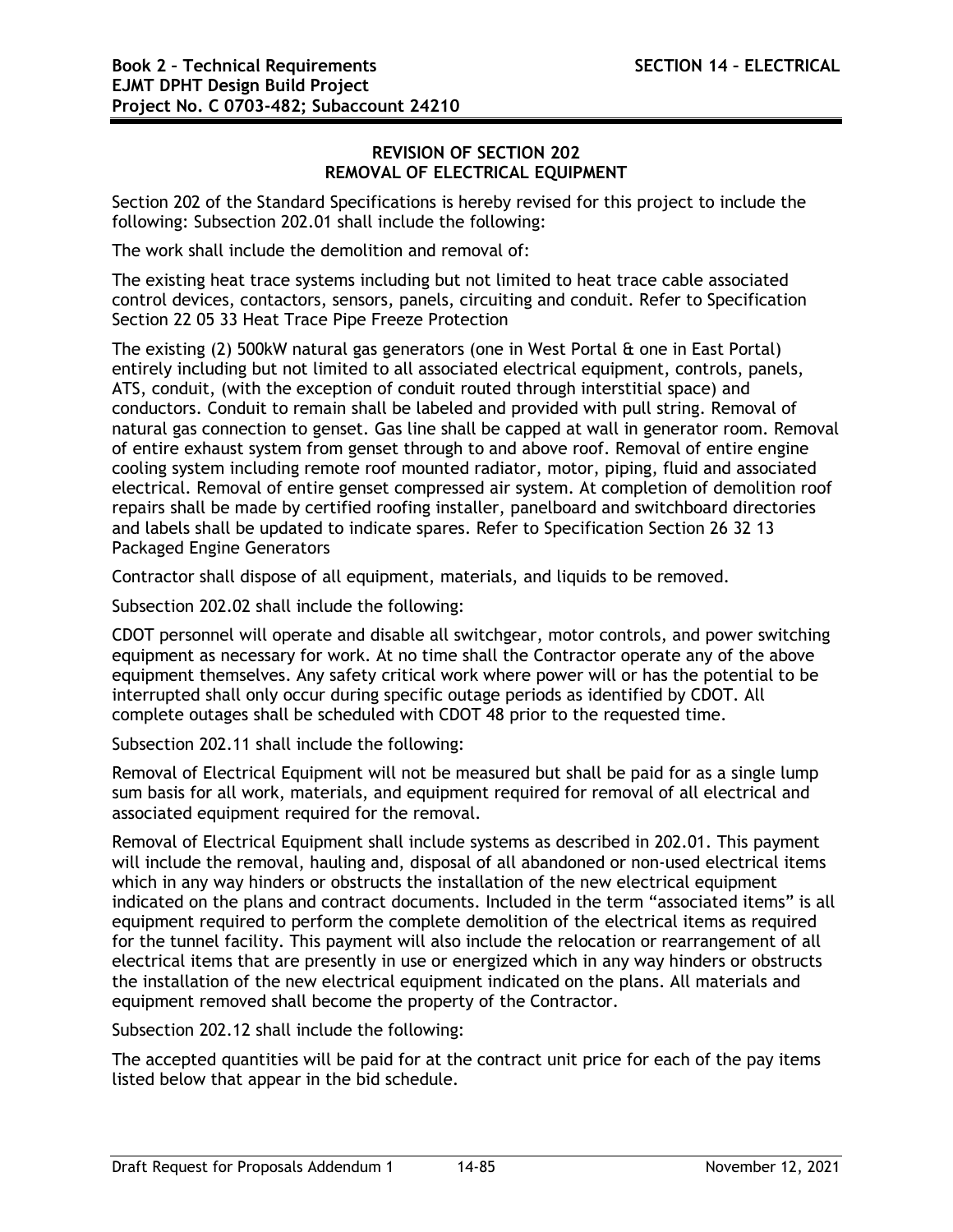Payment will be made under:

Removal of Electrical Equipment **Lump Sum** 

**Pay Item Pay Unit**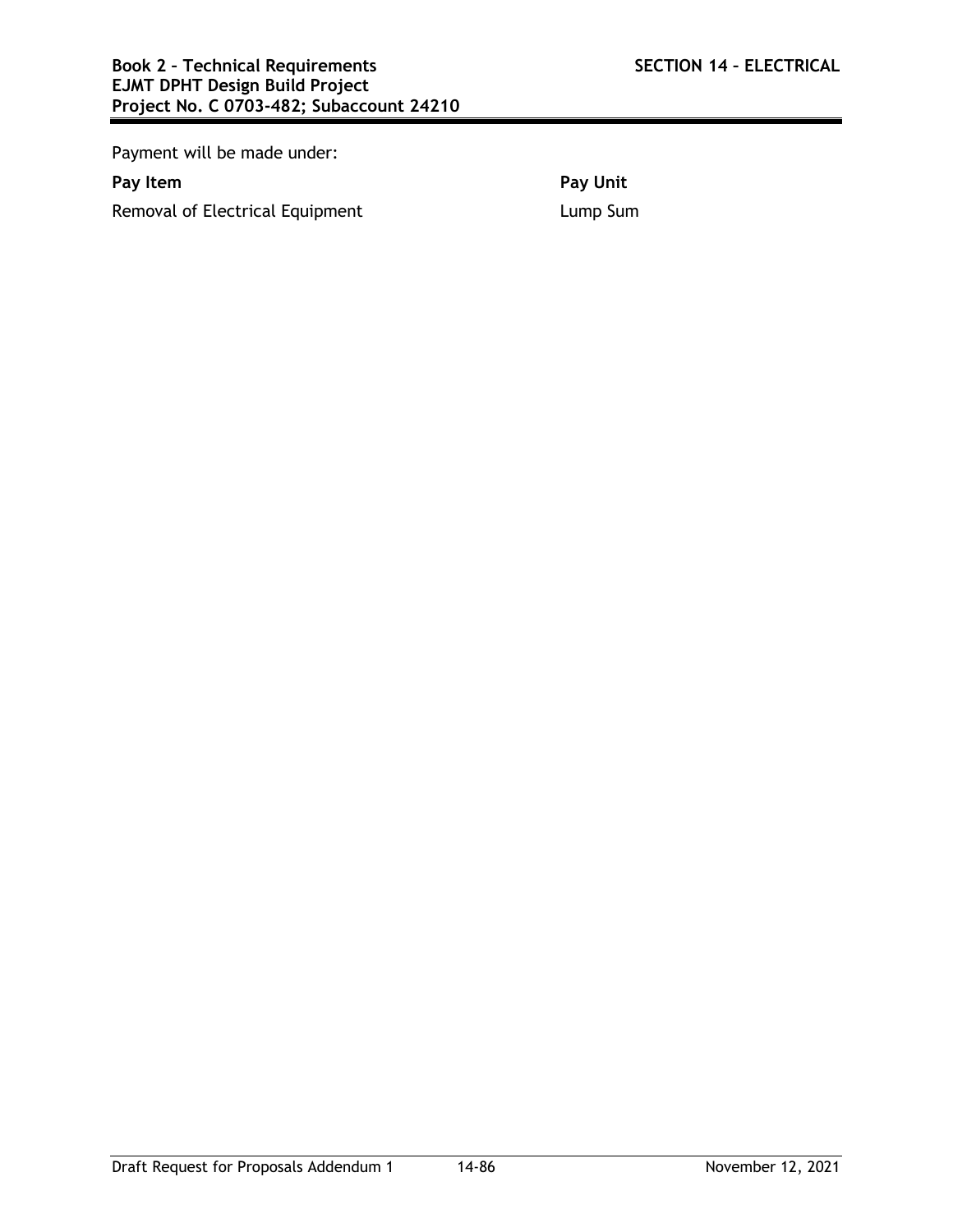## **REVISION OF SECTION 210 SCADA SYSTEM INTEGRATION AND INTEGRATOR REQUIREMENTS**

Section 210 of the Standard Specifications is hereby revised for this project to include the following: Subsection 210.01 shall include the following:

Subsection 210.02 shall include the following:

Modifications to Existing Power Control Board shall be made in accordance with the requirements of the Revision of Section 613, 24.9kV Switchgear Assemblies.

# **Project Summary**

The SCADA system at the EJMT controls and monitors the north and south tunnel fans, 24.9kV switchgear and 480V switchgear on the west side. The purpose of this project is to add to the SCADA system the ability to monitor the status and provide alarms for the new emergency generator and its associated Siemens SIPROTEC protection relay on the 24.9kV switchgear lineup. It will provide programming for the ventilation systems in the north and south tunnels to limit the number of fans that can be run concurrently when the generator is running and sequence when the fans can be started to limit the power draw on the generator. Additionally, the SCADA system will be configured to monitor the status and provide alarms for the new freeze protection system.

## **Integrator Scope of Work**

The systems integrator shall provide all labor to complete the work described herein.

- 1. Attend project meetings.
- 2. Develop startup plans detailing work schedule and impact to operations.
- 3. Modify existing schematics, layout drawings, panel drawings, and network drawings to include the emergency generator, protection relay and freeze protection system.
- 4. Attend and facilitate a programming workshop with the engineer and owner to establish the sequence of operations and limitations for fan startup and operation while under emergency power. Freeze protection alarms will also be discussed during this workshop.
- 5. Modify the west ventilation building PLC program to detect new generator running I/O point and run the ventilation fans with the startup limitations established during the programming workshop.
- 6. Configure KepServer connectivity platform to communicate with the emergency generator, its associated protection relay in the 24.9kV switchgear and the freeze protection system.
- 7. Modify the existing FactoryTalk View SE configuration to add displays and alarms to support the addition of the emergency generator, protection relay and the freeze protection system.
- 8. Submit new and modified graphics pages to be reviewed and approved by the engineer and customer.
- 9. Prepare on-site testing documentation including I/O Checkout, Loop Checks and Performance Testing sheets.
- 10. Provide Operations and Maintenance training for provided system. This includes Software Overview, Maintenance, Troubleshooting, and Operation.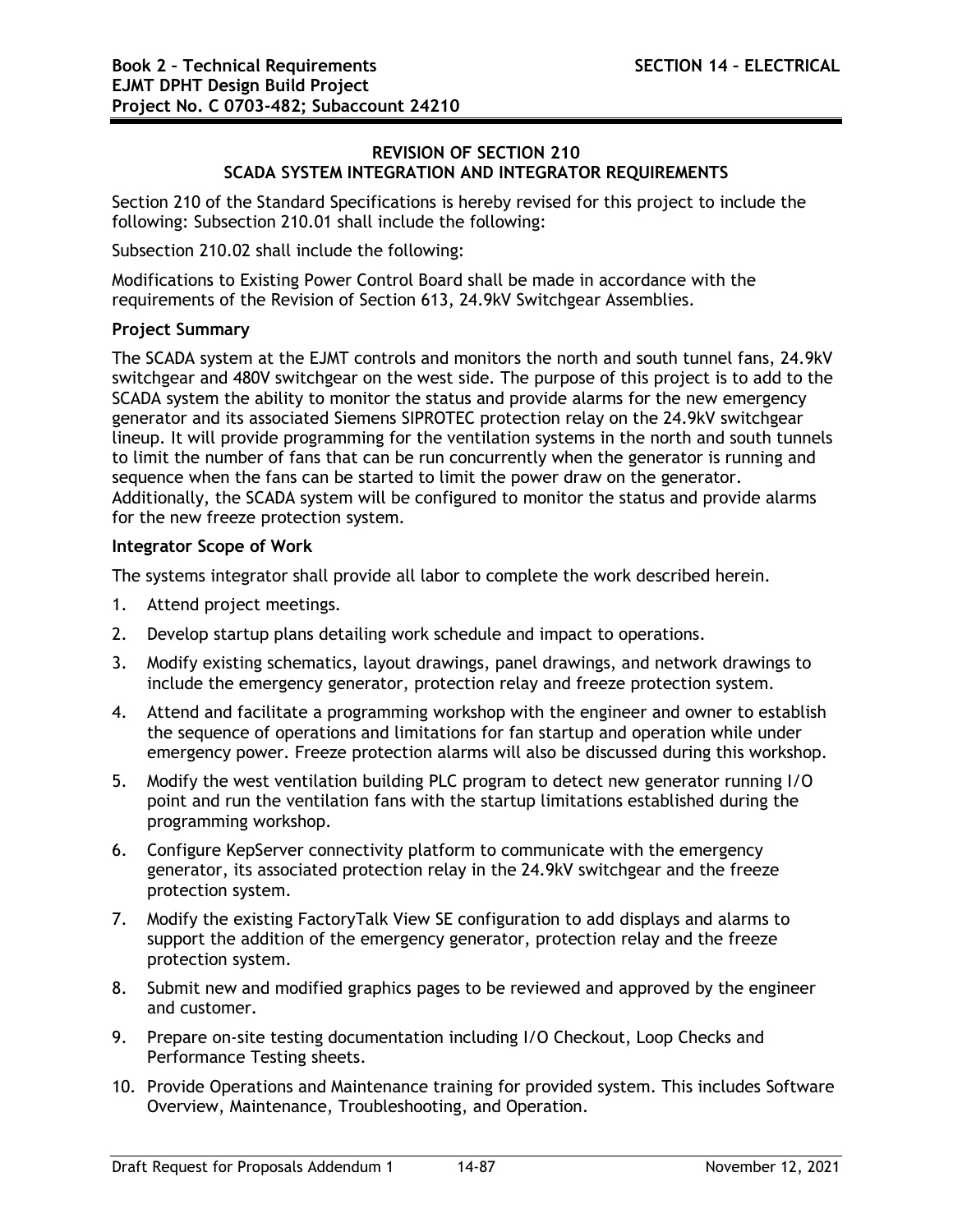11. Revise Operation and Maintenance Manuals to include added functionality for this project.

# **Integrator Supplied Documentation**

The systems integrator shall provide the following documentation:

- 1. Network, Panel, and Schematic Drawings.
- 2. SCADA screen submittals.
- 3. Startup Plan documents.
- 4. On-Site testing documentation.
- 5. Operation and Maintenance Manuals.

## **System I/O**

The following describes the I/O to be included in the SCADA system:

*Emergency Generator*

Network I/O points to be included:

- 1. Inputs
	- a. Generator Running
	- b. Generator in Auto
- 2. Outputs
	- a. Generator Stop
	- b. Generator Start
- 3. Alarms
	- a. Generator Fault Hardwired I/O points to be included:
- 1. Inputs
	- a. Generator Running

#### *Protection Relay*

Network I/O points to be included on SCADA:

- 1. Inputs
	- a. Breaker Open
	- b. Breaker Closed
	- c. Phase A Current (amps)
	- d. Phase B Current (amps)
	- e. Phase C Current (amps)
	- f. Phase AB Voltage (kilovolts)
	- g. Phase BC Voltage (kilovolts)
	- h. Phase AC Voltage (kilovolts)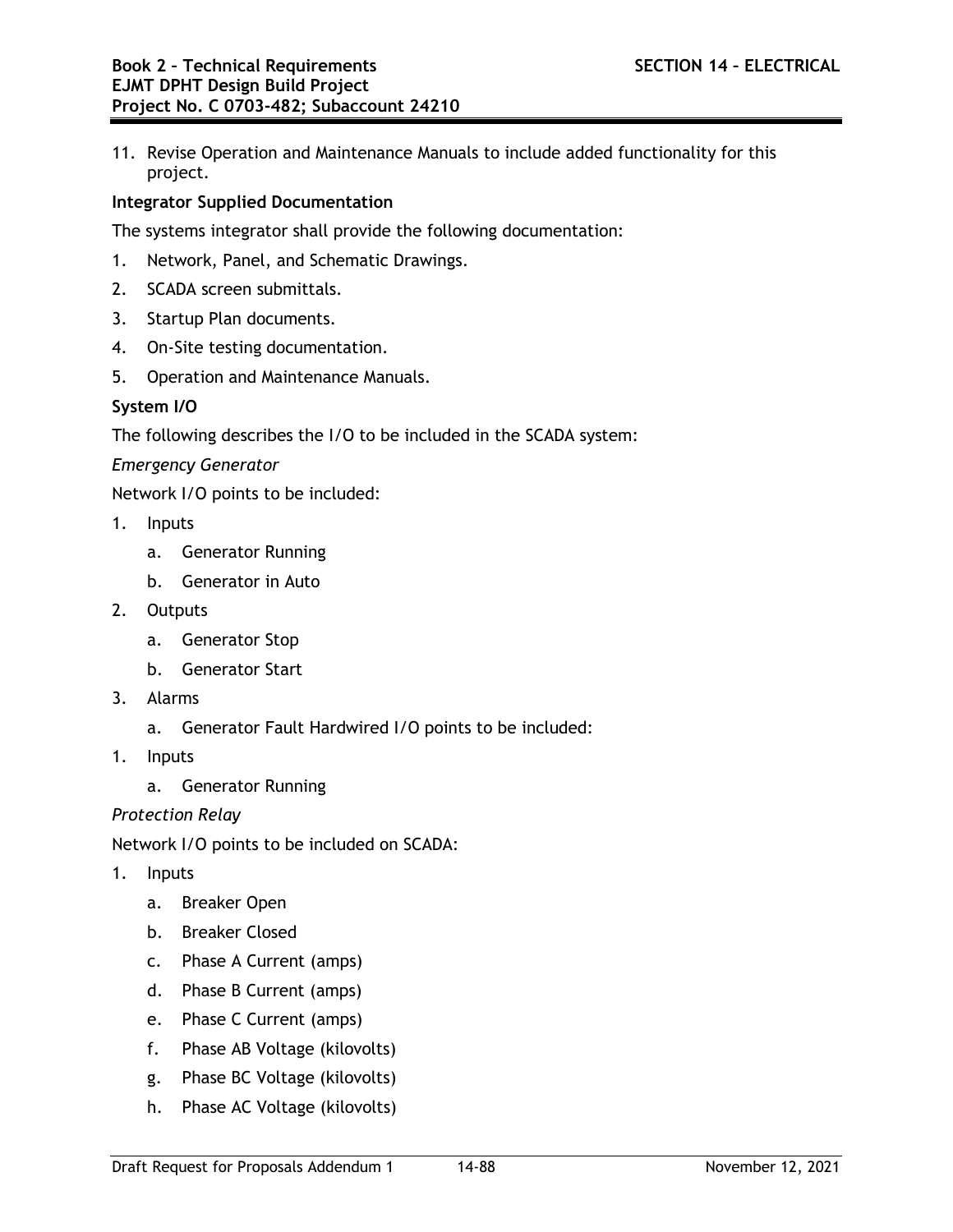- i. Real Power (megawatts)
- j. Reactive Power (megavolt-amps reactive)
- k. Apparent Power (megavolt-amps)
- 2. Outputs
	- a. Breaker Open
	- b. Breaker Close
- 3. Alarms
	- a. Communication Failure (generated from KepServer)
- *Heat Trace/ Freeze Protection System*

Network I/O points to be included on SCADA:

- 1. Inputs
	- a. Circuit Temperature (per circuit)
- 2. Alarms
	- a. The following alarms from the heat trace/ freeze protection system per circuit. Required alarms to be brought across to SCADA will be established during programming workshop.
		- i. Comm Alarm
		- ii. Fail Safe Alarm
		- iii. Ground Fault Alarm
		- iv. Ground-Fault Trip
		- v. High Temp
		- vi. High Temp Cut-Out
		- vii. Low Temp
		- viii. Relay Failure Alarm
		- ix. RTD Failure
	- b. Heat Trace/ Freeze Protection Alarm Relay Output

# **System Operation**

The following describes the operation to be included in the SCADA system:

# *Emergency Generator*

- 1. Running, auto and alarm status of the emergency generator displayed on SCADA.
- 2. Popup that allows an operator to manually start or stop the generator if in automatic mode.

# *Protection Relay*

1. Generator relay status and values displayed on existing 24.9kV SCADA display using existing FactoryTalk Global Object.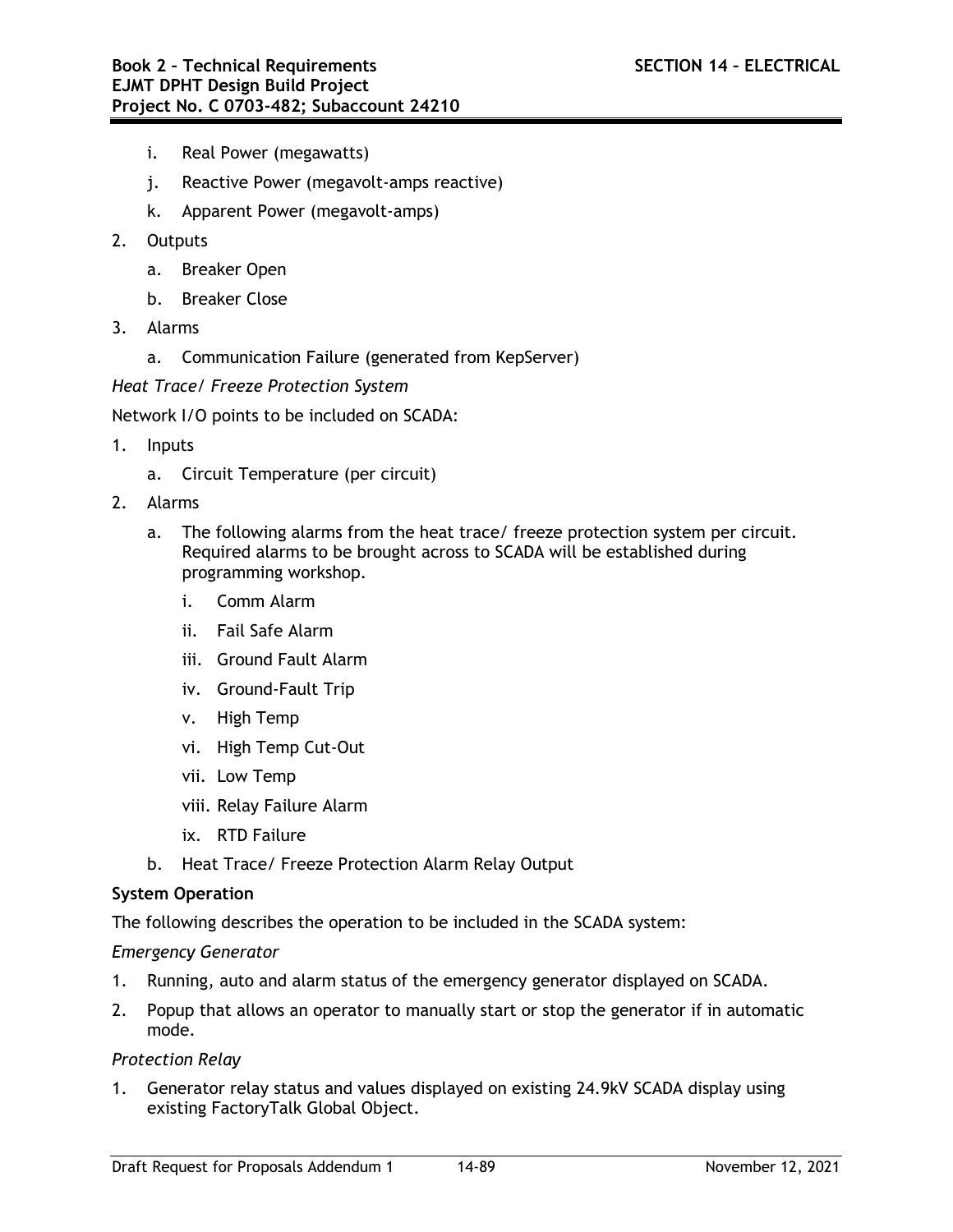2. Popup using existing FactoryTalk Global Object to enable manual closing and opening of breaker from SCADA screen.

#### *Ventilation System*

- 1. When the generator is running the SCADA system will limit the operation of the ventilation system fans. Details of these limitations will be developed in the programming workshop but shall include the general functionality as follows:
	- a. SCADA system will limit the number of fans that can be run at 100% speed.
	- b. SCADA system will limit the startup sequence of the fans to avoid drawing too much current during the initial startup of the fans, especially those in the south tunnel.

#### *Heat Trace*

1. Temperature and alarm status of the heat trace system displayed on SCADA.

Subsection 210.12 shall include the following:

SCADA System Integration will be measured but will be paid for on a lump sum basis. Subsection 210.13 shall include the following:

Payment for SCADA System Integration will be the contract lump sum bid and will be full compensation for all equipment, labor and materials required to complete the item as specified herein.

Payment will be made under:

**Pay Item Pay Unit** SCADA System Integration **Lump Sum** 

Draft Request for Proposals Addendum 1 14-90 November 12, 2021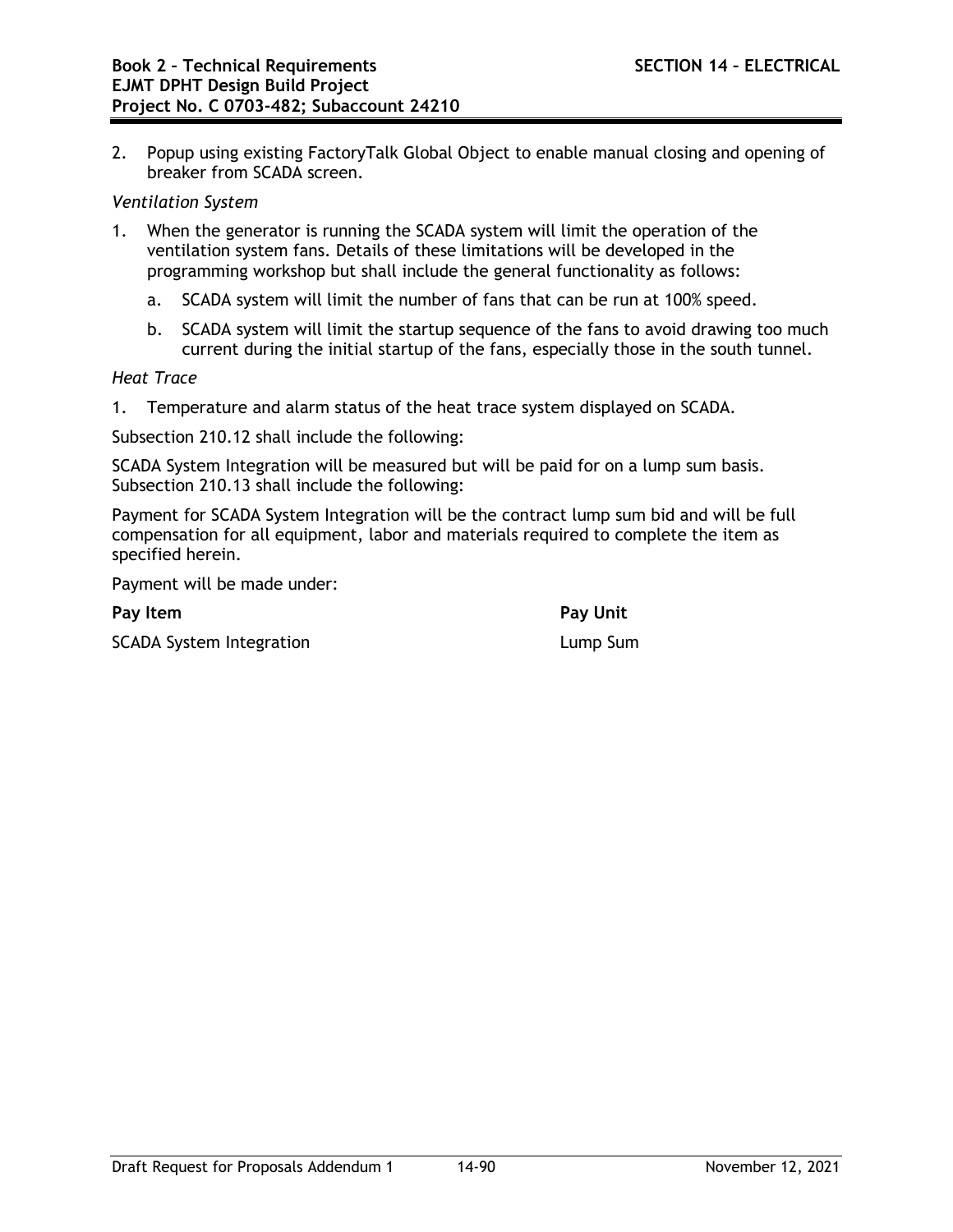# **REVISION OF SECTION 613 ELECTRICAL CONDUIT AND RACEWAYS**

Section 613 of the Standard Specifications is hereby revised for this project as follows: Subsection 613.01 shall include the following:

The work shall also include furnishing, handling, storing, and installing all conduit, wireway, hanger system, conduit fittings, sealing boots, wall penetrations, ceiling/roof penetrations, mounting hardware, and anchors, fasteners and supports for fastening conduit and equipment to the building structure.

Subsection 613.02(c) shall include the following:

(c) Conduit. Unless otherwise noted in these specifications or shown on the plans, all interior and exposed exterior conduits shall be metal Galvanized Rigid Conduit (GRC). GRC shall be mild steel, hot-dip galvanized conduit complying with ANSI C80.1 and FS WW-C-581 and shall be UL listed. All conduit material shall comply with the applicable standards of ASTM, NEMA, ICEA, and where applicable shall be UL listed. All below grade conduit shall be Schedule 40 PVC, conduits penetrating concrete equipment pads shall be PVC coated Rigid Galvanized Steel (RGS).

PVC conduit is not allowed on interior or exterior of building.

Conduit shall be ¾ inch trade size or larger or as indicated on the plans, and shall be manufactured by National Electrical Products Company, Youngstown Steel and Tube Company, Republic Steel, Allied Steel Tube and Conduit Company, or approved equal.

Liquid tight flexible metal conduit shall be minimum 3/4-inch trade size and shall comply with UL-1 Listed, standard weight, flexible, galvanized steel conduit with a heavy wall neoprene or polyurethane jacket. Fittings shall be galvanized steel designed for use with liquid tight flexible metal conduit and comply with UL Standard 514.

Elbows, bends, and similar offsets shall be made of full weight materials complying with the above and shall be coated and threaded the same as conduit. Threads for conduit, couplings, and fittings shall be full depth and clean cut.

Material for Fittings shall comply with ANSI/NEMA FB-1.

Conduit Expansion Fittings shall be O-Z./Gedney type AX, EX, EXDS, TX, or EXE; Crouse Hinds type XJ; Appleton expansion fitting or approved equal.

Factory fabricated metal connectors of the size, rating material type, and class required for each service shall be provided.

Lubricants for assisting in the pulling of jacketed cables shall be those specifically recommended by the cable manufacturer.

The finish shall consist of a wash and phosphate undercoat and an ANSI 61 gray polyester powder finish. Hardware and latches are zinc plated with a yellow chromate finish.

- (j) A hanger system for the support of conduits and wireways shall be provided. Support shall be provided for conduits at 10 foot intervals and within 18 inches of terminations, in accordance with the requirements of the National Electrical Code. The materials for the hanger system shall conform to the following:
	- (1) Conduit Clamps shall be one hole or two-hole, cadmium plated or galvanized heavy gauge steel, or galvanized malleable iron.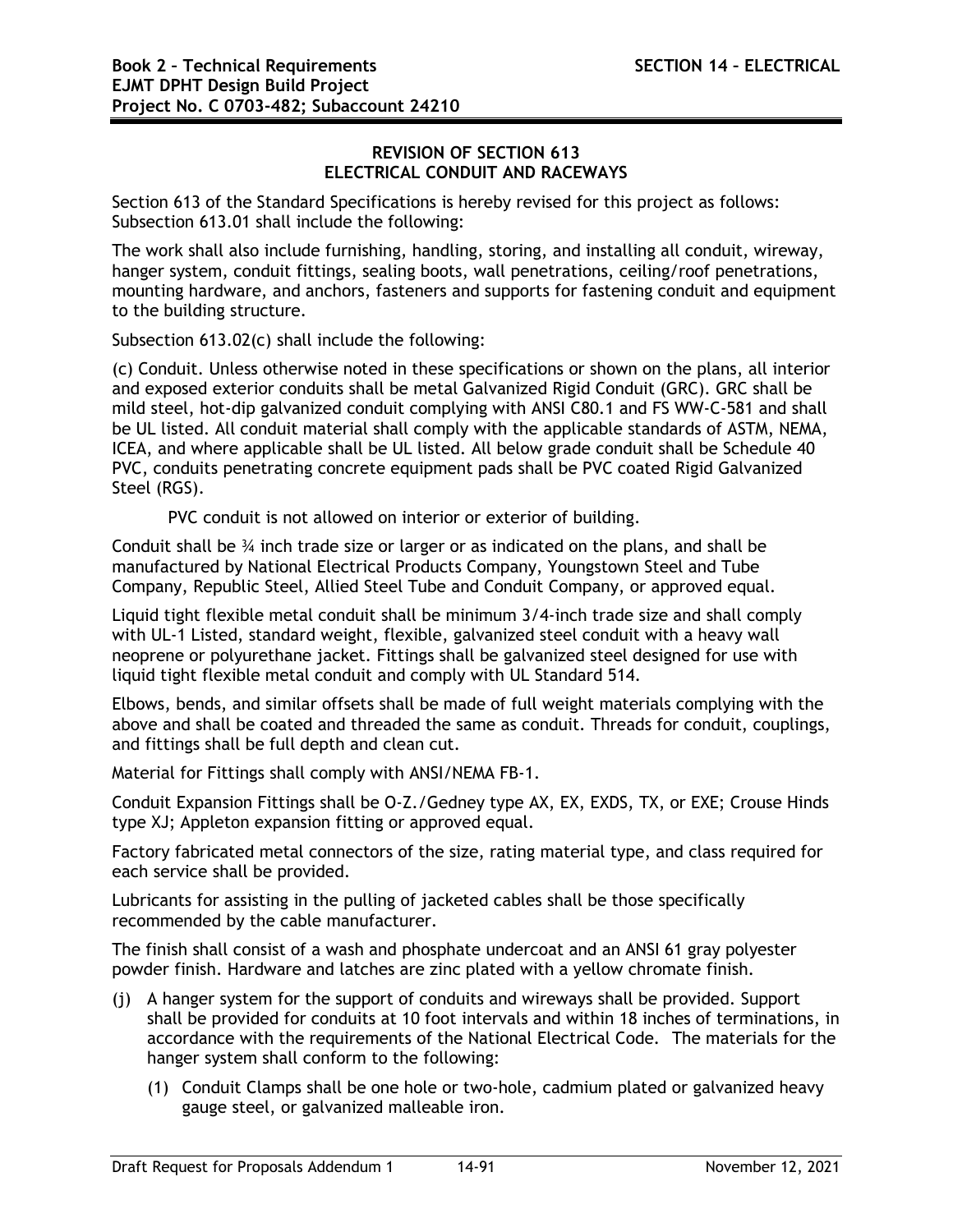- (2) Hanger Rod: Galvanized Steel or electro-galvanized and zinc chromate coated steel, 3/8-inch minimum.
- (3) Channels, Fittings, Hangers, Clamps, and Accessories: Unless otherwise indicated, all surface mounted supporting channels and associated fittings, clamps and accessories shall be galvanized steel. Channels shall be constructed of 12-gauge minimum, 1- 5/8-inch deep by 1-5/8-inch wide minimum. Hangers shall be steel which is hot-dip galvanized after fabrication.
- (4) Nuts, bolts, and washers shall be Type 316 stainless steel.

Subsection 613.03 shall include the following:

All equipment and materials that are damaged during transport, and which the Engineer deems to be non-functional or unfit for use, will be repaired or replaced at the Contractor's expense.

Equipment shall be stored in a clean, dry space and protected from dirt, fumes, water, construction debris, and any physical damage.

Auxiliary heaters shall be provided for all equipment that would be damaged by moisture condensation.

The Contractor shall examine the areas and conditions under which electrical equipment is to be installed and notify the Engineer in writing of conditions detrimental to the proper and timely completion of the Work. Work shall not proceed until unsatisfactory conditions have been corrected in a manner acceptable to the Engineer.

Supporting devices shall be installed as follows:

- (1) Provide anchors with sufficient strength to support four times the load imposed by the combined conduit and conductor weight. Anchors shall be seismic rated for Zone 3 requirements.
- (2) Hollow Masonry: Toggle bolt type expansion anchors.
- (3) Solid Masonry: Expansion anchors or preset inserts.
- (4) Metal Surfaces: Machine screws, bolts, or welded studs.
- (5) Wood Surfaces: Wood screws.
- (6) Concrete Surfaces: Concrete screw anchors, wedge anchors, or sleeve anchors or approved equal. Power driven (powder actuated) studs shall not be used.

Subsection 613.07 shall be deleted in its entirety and replaced with the following:

**613.07 Conduit.** Electrical conduit shall be installed in accordance with the applicable requirements described in the Department of Transportation's, A Policy on the Accommodation of Utilities on Colorado Highways Rights-of-Way, as amended, and the following:

Conduit runs in structures are shown on the plans only for information. Locations will be established during construction by the Contractor with approval of the Engineer. Conduit and cable shall be so located as to avoid any interference with known present or known future construction installations. Existing conduit to be reused shall be cleaned with a mandrel 1/2 inch smaller than conduit's inside diameter (ID) and a cylindrical wire brush of diameter equal to conduit's ID, followed by a swab of the same size as the conduit's ID.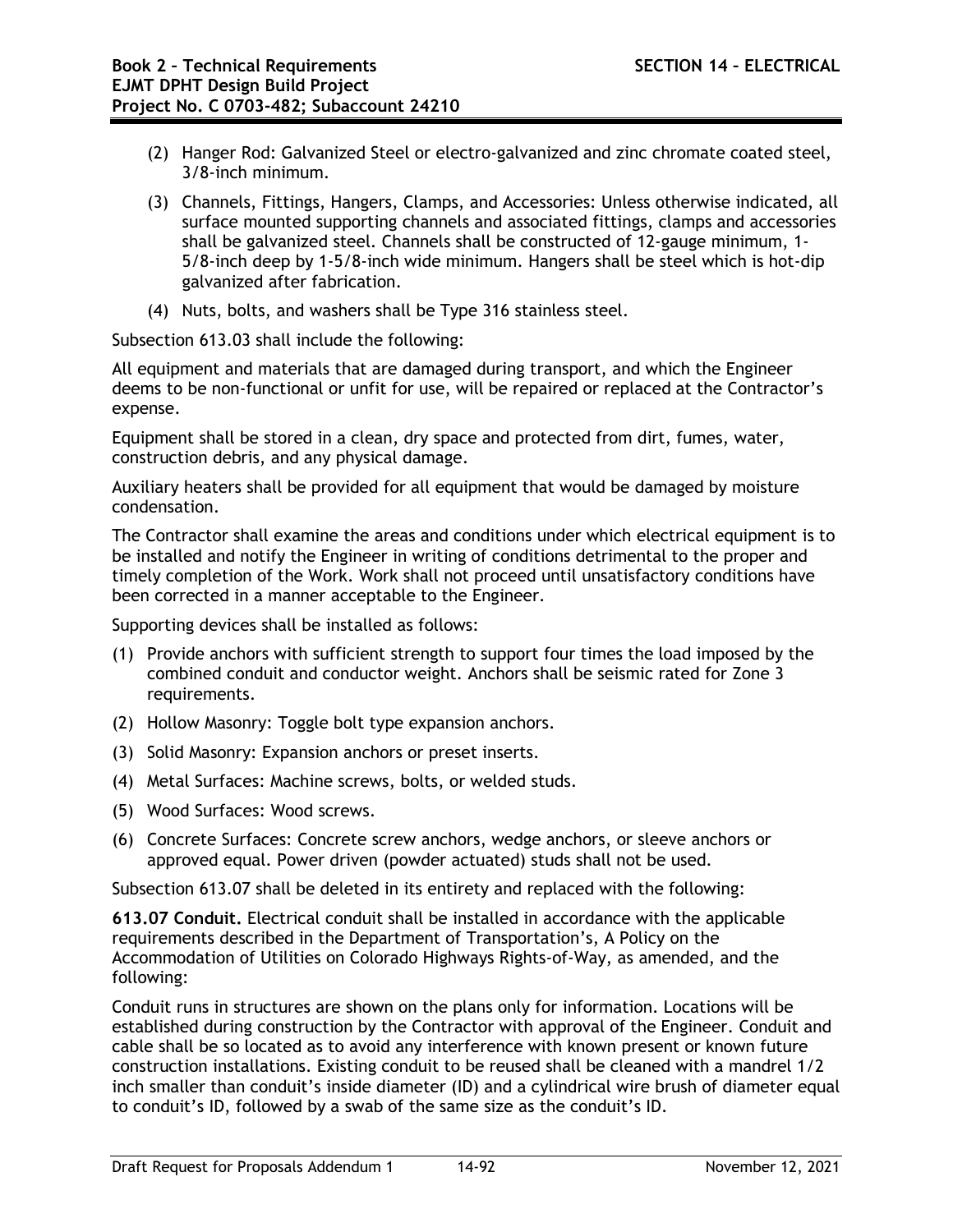The ends of all conduits, whether shop or field cut, shall be reamed to remove burrs and rough edges. Cuts shall be made square and true so that the ends will butt or come together for the full circumference thereof. Slip joints or running threads will not be permitted for coupling conduit. When a standard coupling cannot be used for coupling metal type conduit, an approved threaded union coupling shall be used. All threads on all ferrous metal conduit, not previously treated with a corrosion preventative, shall be painted with conducting rust preventive paint before couplings are made up. All couplings for metal type conduit shall be tightened until the ends of the conduit are brought together, providing a continuous electrical connection throughout the entire length of the conduit run. Where the coating on ferrous metal conduit has been damaged in handling or installing, such damaged places shall be painted with rust preventive paint.

All metal type conduit ends shall be threaded and shall be capped until wiring is started. When caps are removed, the threaded ends shall be provided with conduit bushings or transition fittings as applicable.

Liquid tight flexible metal conduit shall be used only when necessary as the final conduit connection to electrical equipment and other utilization devices. Connections to equipment subject to vibration, calibration, periodic removal, or where specifically indicated or noted on the plans shall be made with between 18 and 24 inches of Liquid tight flexible metal conduit.

It shall be the option of the Contractor, at no expense to the Department, to install pull boxes to facilitate the work.

The Contractor shall route exposed conduit parallel and perpendicular to walls and adjacent piping.

The Contractor shall maintain a minimum 6-inch clearance between conduit and piping.

The Contractor shall arrange conduit supports to prevent distortion of alignment by wire pulling operations.

The Contractor shall group conduit in parallel runs where practical, and use conduit supports constructed of galvanized steel channel with conduit clamps, designed to provide the proper separation between the conduits.

The Contractor shall fasten conduit with approved malleable iron clamps before conductors are pulled. Do not use spring steel clips for conduit clamps. The Contractor shall remove all wire used for temporary conduit support during construction.

The Contractor shall support conduit at a maximum of 10 feet on center.

The Contractor shall install no more than the equivalent of three 90-degree bends between end points of any conduit run. Adequately sized boxes shall be installed to meet this requirement whether specifically shown or not in the Plans.

Conduit bodies shall not be used to make sharp changes in direction, as around beams or corners. All bends shall be via standard radius sweeps. LB fittings shall be a mogul cast fitting with a gasket and cover.

The Contractor shall use hydraulic one-shot conduit bender or factory elbows for bends in conduit.

The Contractor shall avoid moisture traps where possible; where unavoidable, provide conduit body with drain fitting at conduit low point.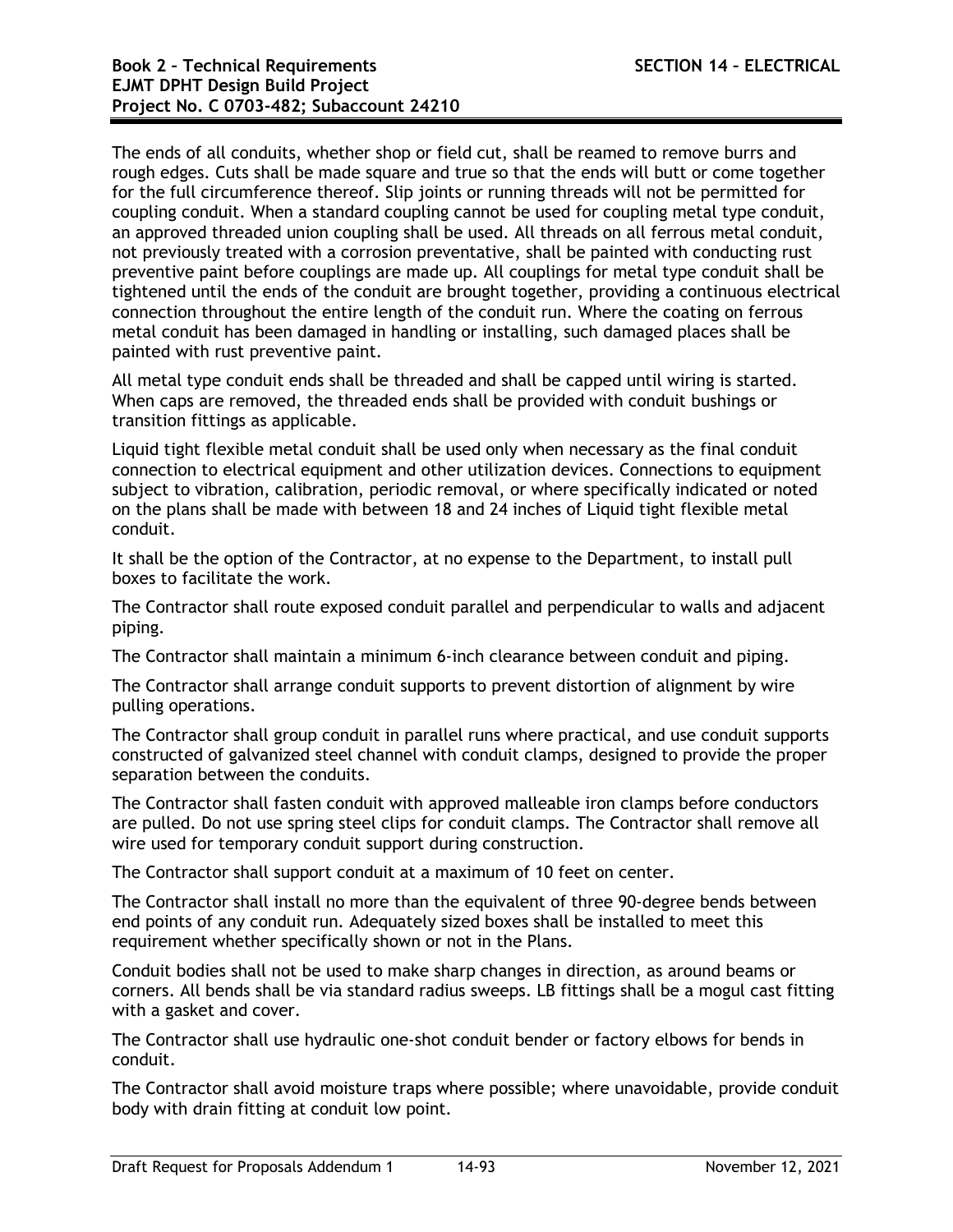Conduit offsets shall be properly made and installed where required. Where two or more conduit offsets or bends are installed in parallel, they shall be symmetrically formed and arranged.

Conduit shall be supported on each side of conduit bends or fittings and not more than 2 feet away from any junction box or pull box, if utilized.

Conduit shall not be fastened to other conduits or pipes for support.

Conduits and conduit boxes shall be of such sizes and numbers and shall be so installed that the required number of conductors may be drawn in without injury or excessive strain. The Contractor will be permitted to increase the size of conduits and number of boxes, if he so desires, to facilitate a speedier and less complicated installation, however, such changes shall be at his expense.

Where fasteners are required in concrete floors, walls or ceilings, expansion anchors shall be used unless noted otherwise

- (1) The minimum allowable anchor working load for existing concrete strength  $fc = 3,000$ psi, shall be certified in writing for Tension = 6,800 lbs and Shear = 5,000 lbs.
- (2) The corresponding ultimate anchor capacity shall be certified in writing for Tension = 22,000 lbs and Shear = 18,000 lbs.
- (3) The concrete anchors and the Type 316 stainless steel bolts, nuts, and washers shall be supplied by one of the following manufacturer or an approved equal:
	- a. HILTI Corporation
	- b. Williams
	- c. Marine Fasteners
- (4) All anchors supplied shall be from one manufacturer.
- (5) The bolts shall be installed by first drilling holes into existing concrete and effectively cleaning any loose material from the drilled holes. The Contractor shall exercise care in locating and drilling the holes so as to avoid damage to existing reinforcing steel bars and concrete.
- (6) The Contractor shall follow the installation procedures recommended by the manufacturer, including, but not limited to, the size and depth of hole for the required bolt size, the type of drilling tools preferred, surface preparation.

Inserting wooden plugs in concrete or masonry will not be accepted as a base for conduit fastenings, nor will conduit or pipe straps be welded to steel structures.

Openings in floors, walls, ceilings or roofs required for the installation of the conduit shall be sealed and patched to match the existing area after the installation is complete.

Rigid metallic conduits shall have expansion fittings installed at every expansion joint and as specified in the NEC. The expansion fittings shall provide for 4-inch conduit movement, 2 inches in either direction. A 14-inch bonding jumper, designed for use in conjunction with the expansion fitting shall be installed around every expansion fitting.

All raceways shall be provided with a green equipment grounding conductor.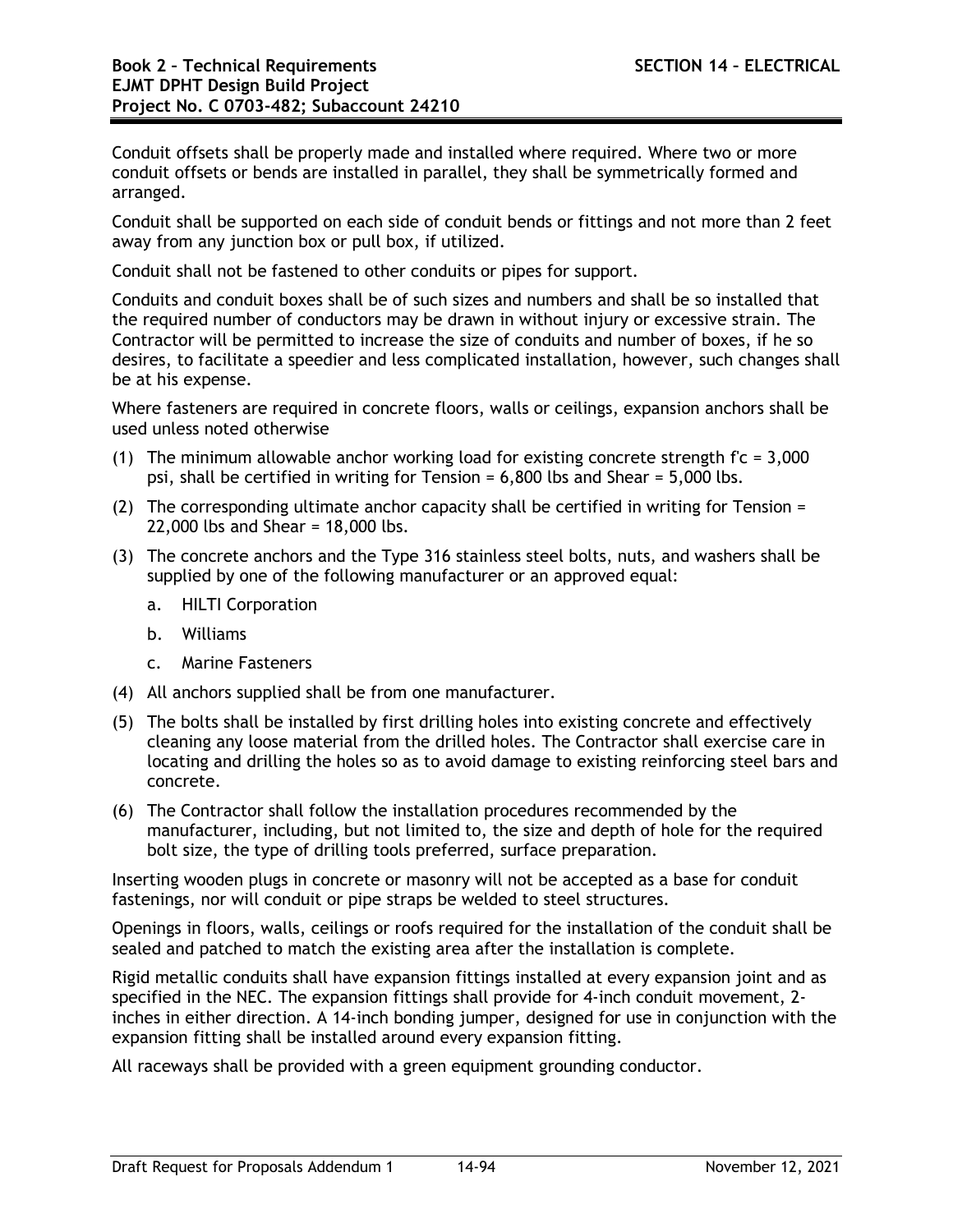**613.08 Wiring.** The material shall comply with the applicable standards of ASTM, NEMA, ICEA, and where applicable shall be UL listed.

600-volt wire and cable shall be copper, not less than 98% conductivity. Aluminum is not allowed. Cables installed shall be Low Smoke Zero Halogen (LSZH) cables.

Insulation shall be type XHHW. Wire shall be stranded. All wire sizes shown are in American Wire Gauge sizes. All power wire shall be color coded as follows:

| <b>Conductor</b> | <b>120 Volt</b> | 120/208 Volt      | 277/480 Volt      |
|------------------|-----------------|-------------------|-------------------|
| Ungrounded       | <b>Black</b>    | Black $(\Phi A)$  | Brown $(\Phi A)$  |
|                  | Red             | $Red$ ( $\Phi$ B) | Orange $(\Phi B)$ |
|                  |                 | Blue $(\Phi C)$   | Yellow (ФС)       |
| Grounded         | White           | White             | Gray              |
| Grounding        | Green           | Green             | Green             |

Factory fabricated metal connectors of the size, rating material type, and class required for each service shall be provided.

35kV cable shall be shielded, with a semi-conducting strand shield, ethylene propylene rubber insulation, semi- conducting insulation shield, copper tape shield, and polyvinyl chloride jacket. The insulation level shall be 100 percent. Terminations shall be made using stress cones, and the shields shall be grounded at the switchgear. The other end of the shield shall not be grounded.

Lubricants for assisting in the pulling of jacketed cables shall be those specifically recommended by the cable manufacturer.

Subsection 613.10 shall be deleted in its entirety and replaced with the following:

**613.10 Testing.** Prior to final acceptance, the Contractor shall demonstrate to the Engineer's satisfaction that electrical installations are in proper working condition, provide all instrumentation and labor required to perform all inspection and tests as described herein. All tests shall be performed in the presence of the Department personnel or Department's authorized Engineer. All test results shall be documented and submitted to the Engineer for approval.

Subsection 613.11 shall include the following:

Electrical Conduit of the specified diameter will not be measured and paid for separately but shall be included in the lump sum item, Conduit.

Conduit clamps, channels, associated accessories, hardware and hanger system described herein and the installation thereof shall not be measured separately, but shall be incidental to the work.

Subsection 613.12 shall include the following:

The accepted quantities will be paid for at the contract unit price for each of the pay items listed below that appear in the bid schedule.

Payment will be made under:

**Pay Item Pay Unit**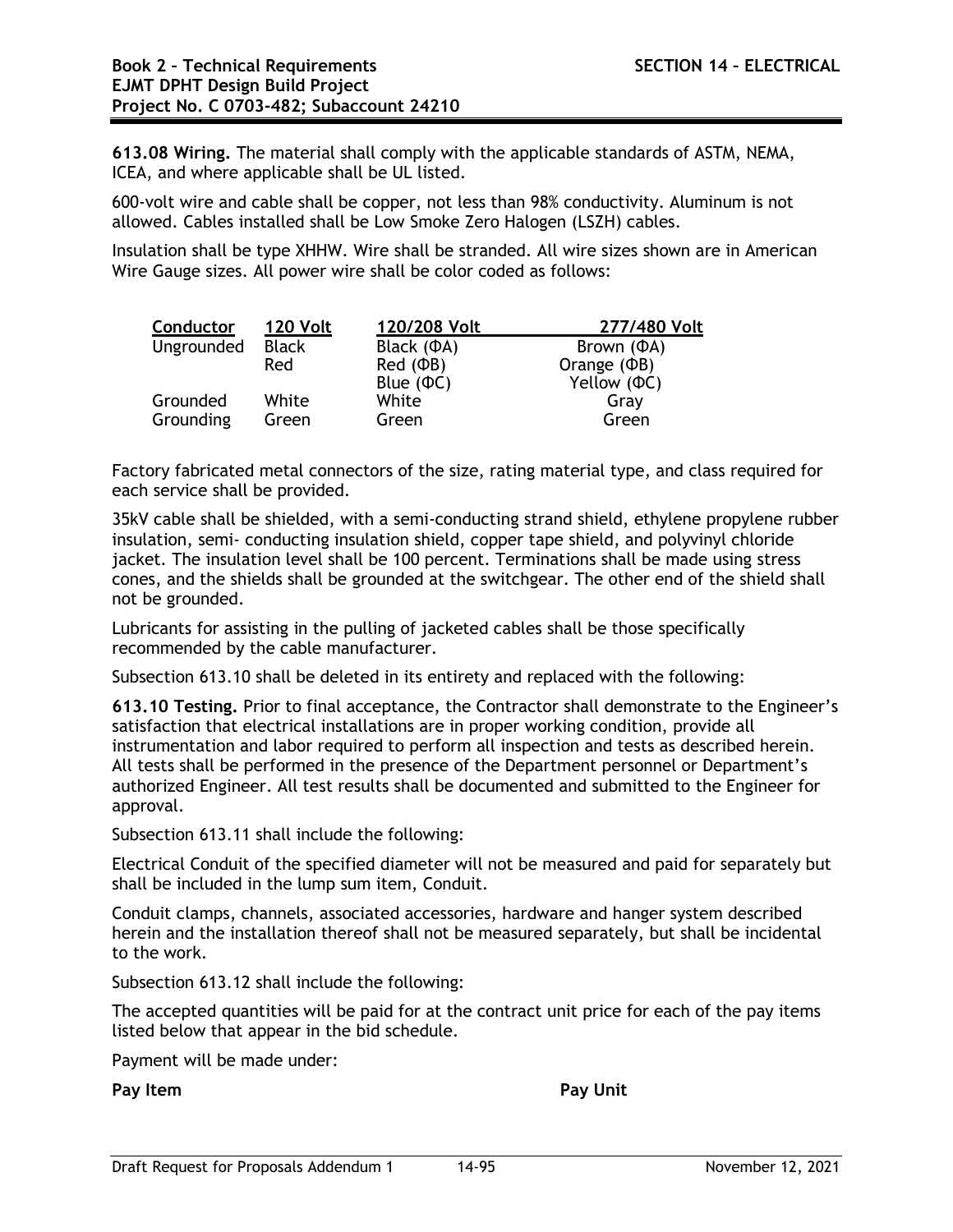Conduit **Lump Sum** 

Payment for conduit shall also include all conduit connections and terminations, pull and junction boxes, conduit fittings, hangers and supports, and identification materials.

Payment for Wiring shall also include all wire and cable splices, terminations, and identification tags.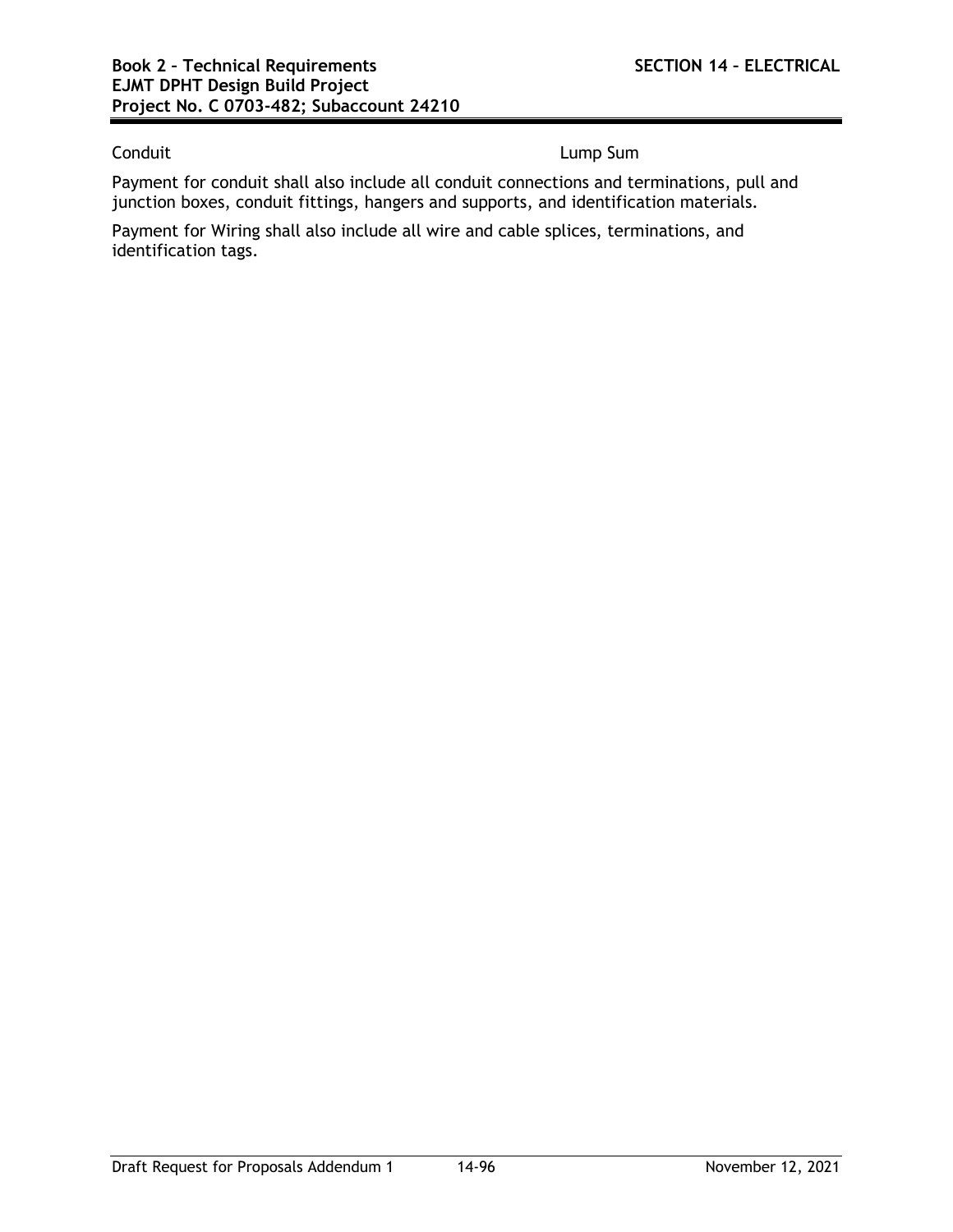# **REVISION OF SECTION 613 24.9KV GIS SWITCHGEAR SECTION**

Section 613 of the Standard Specifications is hereby revised for this project as follows:

# **DESCRIPTION**

Add the following subsection:

**613.13** This Section specifies the requirements for metal-enclosed, medium voltage metalclad draw-out type vacuum-type circuit breaker switchgear. The general arrangement of the switchgear shall be as follows:

(1) The new section for the new generator interconnect may be installed on either side of the existing 25kV GIS Switchgear lineup located in the West Portal main electric room.

The existing switchgear base structure serves as a conduit entry, cable pulling point and medium voltage terminations clearance space. The existing base structure shall be modified and extended to support the new GIS section. Contractor shall use same construction method and materials as existing structure. Any alterations that may be required to the existing platform structure shall be the responsibility of the contractor.

# **MATERIALS**

Add the following subsections:

**613.14 Design and Performance.** Design and performance of components and methods specified herein shall comply with all applicable Federal, State, and Local laws, ordinances, regulations and codes, and the latest industry standards including, but not limited to the entities listed below.

- (1) American National Standards Institute (ANSI)
- (2) National Electrical Manufacturers Association (NEMA)
- (3) National Fire Protection Association (NFPA)
- (4) Underwriters Laboratories (UL)

The switchgear shall be designed, manufactured, and tested in accordance with the latest revision of the applicable ANSI, NEMA, and UL Standards. Where a discrepancy exists between the various standards, the most stringent requirements shall apply.

The tunnel is located at an elevation of approximately 11,160 ft. above sea level. The equipment to be provided shall be fully rated for the various parameters in this Specification at that altitude.

**613.15 Quality Assurance.** Switchgear and all components of types and sizes required shall have been satisfactorily used for purposes similar to those intended herein for not less than ten years.

Entities manufacturing equipment shall have experience on at least two projects involving complexities similar to those required under this Contract.

The switchgear and circuit breakers shall be suitable for and certified to meet all applicable seismic requirements of Uniform Building Code (UBC) for Zone 1 application. Guidelines for the installation consistent with these requirements shall be provided by the switchgear manufacturer and be based upon testing of representative equipment. The test response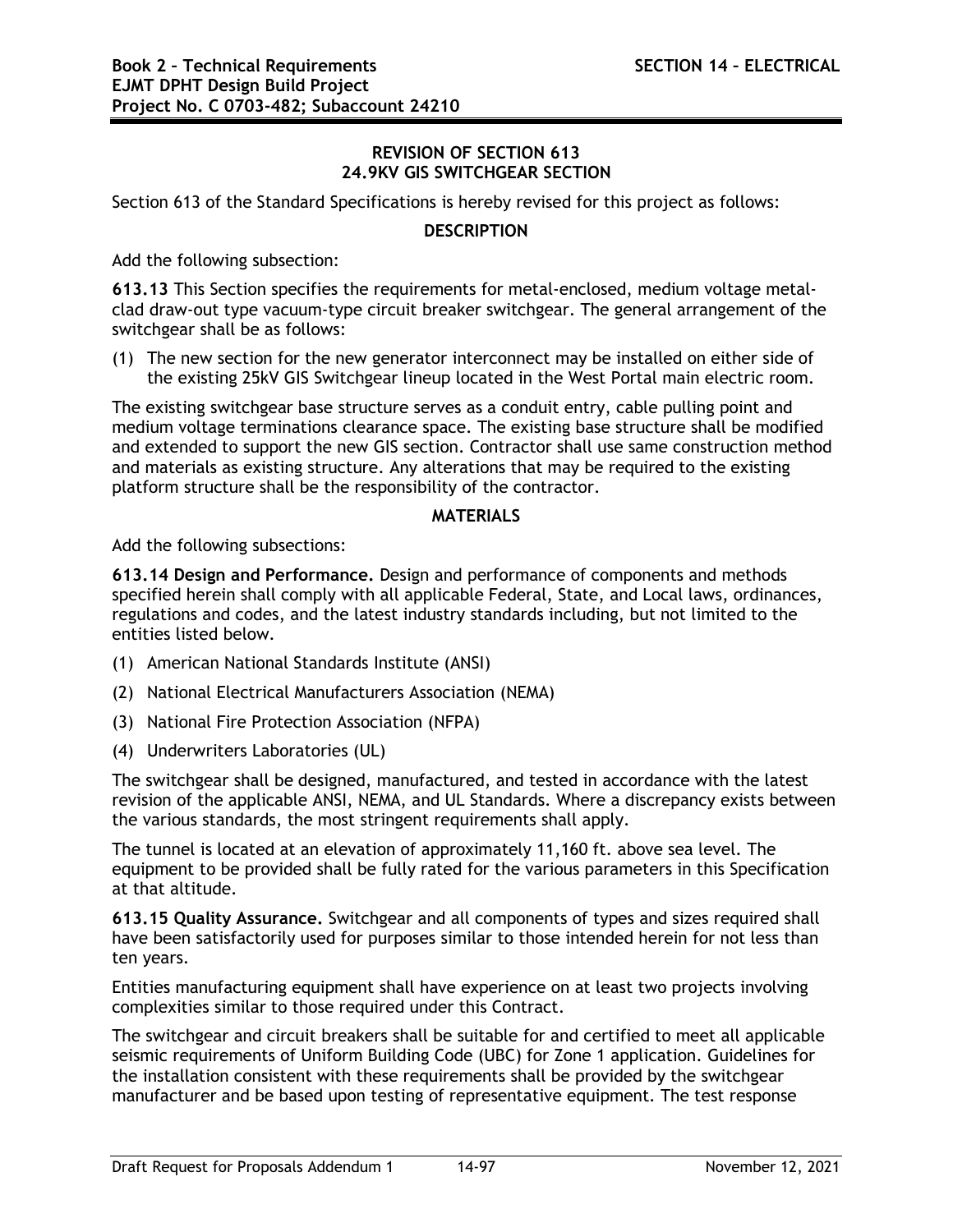spectrum shall be based upon a 5% minimum damping factor, UBC: a peak of 0.09g, and a Zero Period Acceleration (ZPA) of 0.075g. The tests shall fully envelope this response spectrum for all equipment natural frequencies up to at least 35 Hz.

**613.16 Submittals.** The switchgear submittal shall include the following information:

- 1. Master drawing index
- 2. Front view elevation
- 3. Floor plan
- 4. Top view
- 5. Single line diagram
- 6. Schematic diagram
- 7. Nameplate schedule
- 8. Component list
- 9. Conduit entry/exit locations
- 10. Assembly ratings including:
	- a. Switchgear assembly short-circuit withstand rating
	- b. Enclosure internal arc short circuit rating
	- c. Voltage
	- d. Continuous current
	- e. Basic impulse level
- 11. Major component ratings including:
	- a. Voltage
	- b. Continuous current
	- c. Interrupting ratings
- 13. Cable terminal sizes
- 14. Product data sheets
- 15. Connection details between close-coupled assemblies
- 16. Composite floor plan of close-coupled assemblies
- 17. Key interlock scheme drawing and sequence of operations
- 18. Descriptive bulletins
- 19. Certification that the equipment is suitable for installation and operation at an elevation of 11,160 feet above sea level

# **613.17 Spare Parts And Special Tools.**

A minimum of six (6) spare fuses of each size and type used in the switchgear shall be furnished for switchgear assembly.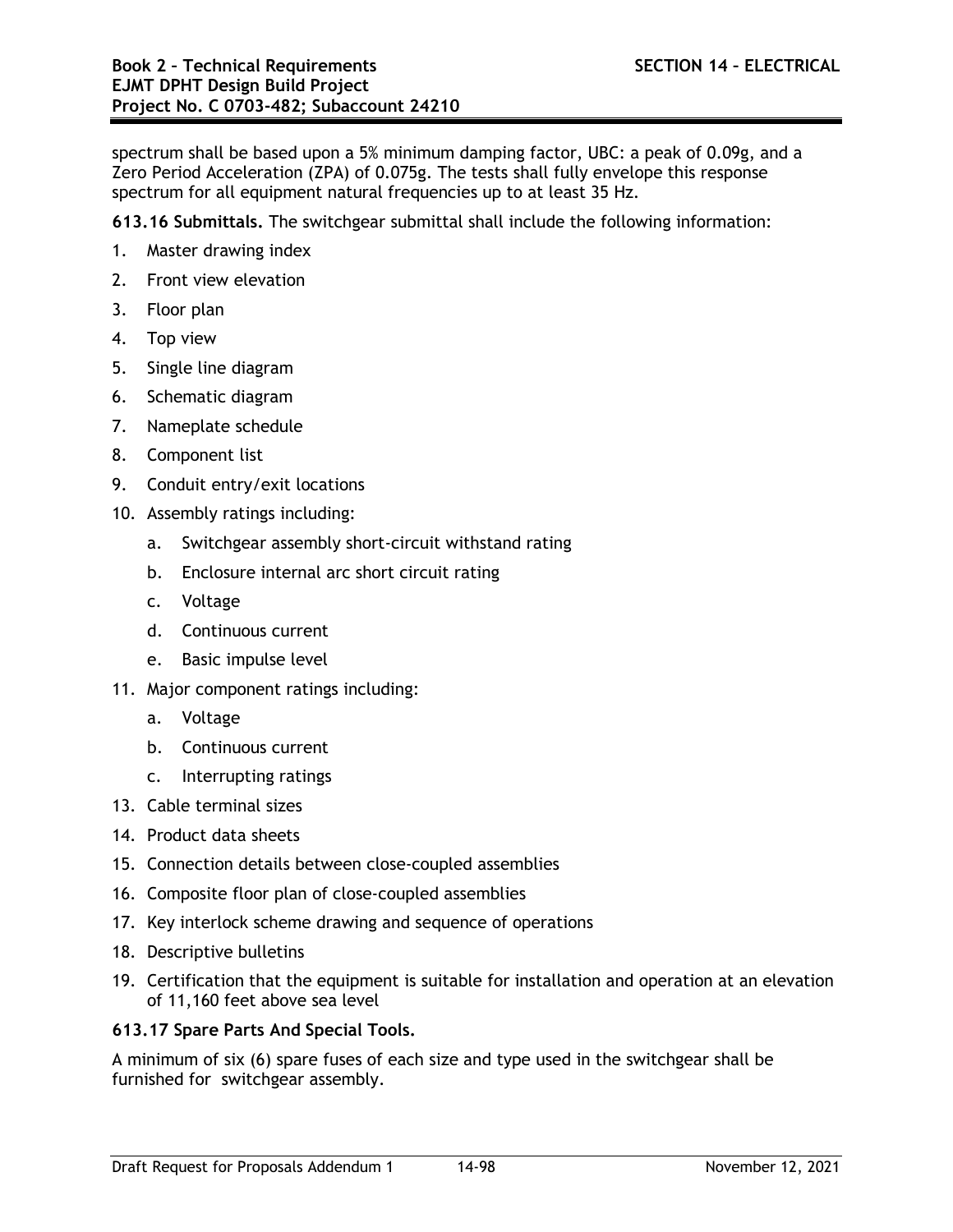Furnish one set of all special tools required for the , operation, and maintenance of all equipment furnished in switchgear section..

Furnish six (6) spare indicating lamps of each type installed for each switchgear assembly.

**613.18 Manufacturers.** Medium voltage switchgear shall be manufactured by Siemens.

**613.19 Ratings.** The switchgear shall have the following ratings, as shown on the Contract Drawings:

- 1. Nominal System Voltage: 24.9/14.4 kV, 3 phase, 3 wire, solidly grounded neutral
- 2. Rated Maximum Voltage: 27kV
- 3. Rated Frequency: 60 Hertz
- 4. Rated Insulation Level: 125kV
- 5. Rated Continuous Current: 1200 Amperes
- 6. Rated Short-Circuit Current: 22kA
- 7. Rated Short Circuit MVA: 1000MVA
- 8. Short Circuit Current Bus Bracing: 22kA
- 9. Control Voltage: 125V DC

**613.20 Construction Features.** Switchgear shall be factory assembled, suitable for indoor use, dead front, metal enclosed, free standing, arc-flash resistant, and completely equipped with removable medium voltage vacuum circuit breakers, fuses, instrument transformers, relays, metering, switches, and associated devices as described herein and as shown on the Contract Drawings and conforming to ANSI C37.20.2, C37.55, C37.100, and NEMA SG 5.

Provisions shall be made for extension of the switchgear to the right of new section. Circuit breaker shall be removable, drawout type.

No polyvinyl chloride (PVC) materials, insulation or products shall be used in switchgear, except for removable insulating boots on bus work.

**613.21 Construction.** The switchgear assembly shall consist of an individual vertical section housing generator input circuit breaker. Metal side sheets shall provide grounded barriers between adjacent structures and solid removable metal barriers shall isolate the major primary sections of each circuit. The 27 kV switchgear structures shall be provided with one full height hinged rear cover.

The construction of the switchgear shall permit the addition of new circuit breaker sections at the end of the lineup.

The stationary primary contacts shall be silver-plated and recessed within insulating tubes. A steel shutter shall automatically cover the stationary primary disconnecting contacts when the breaker is in the disconnected position or out of the cell. Provide rails to allow withdrawal of each 27 kV circuit breaker for inspection and maintenance without the use of a separate lifting device.

The switchgear assembly shall be of arc resistant construction that provides Type-2 accessibility around the perimeter (front, sides, and rear) of the line-up in accordance with IEEE C37.20.7.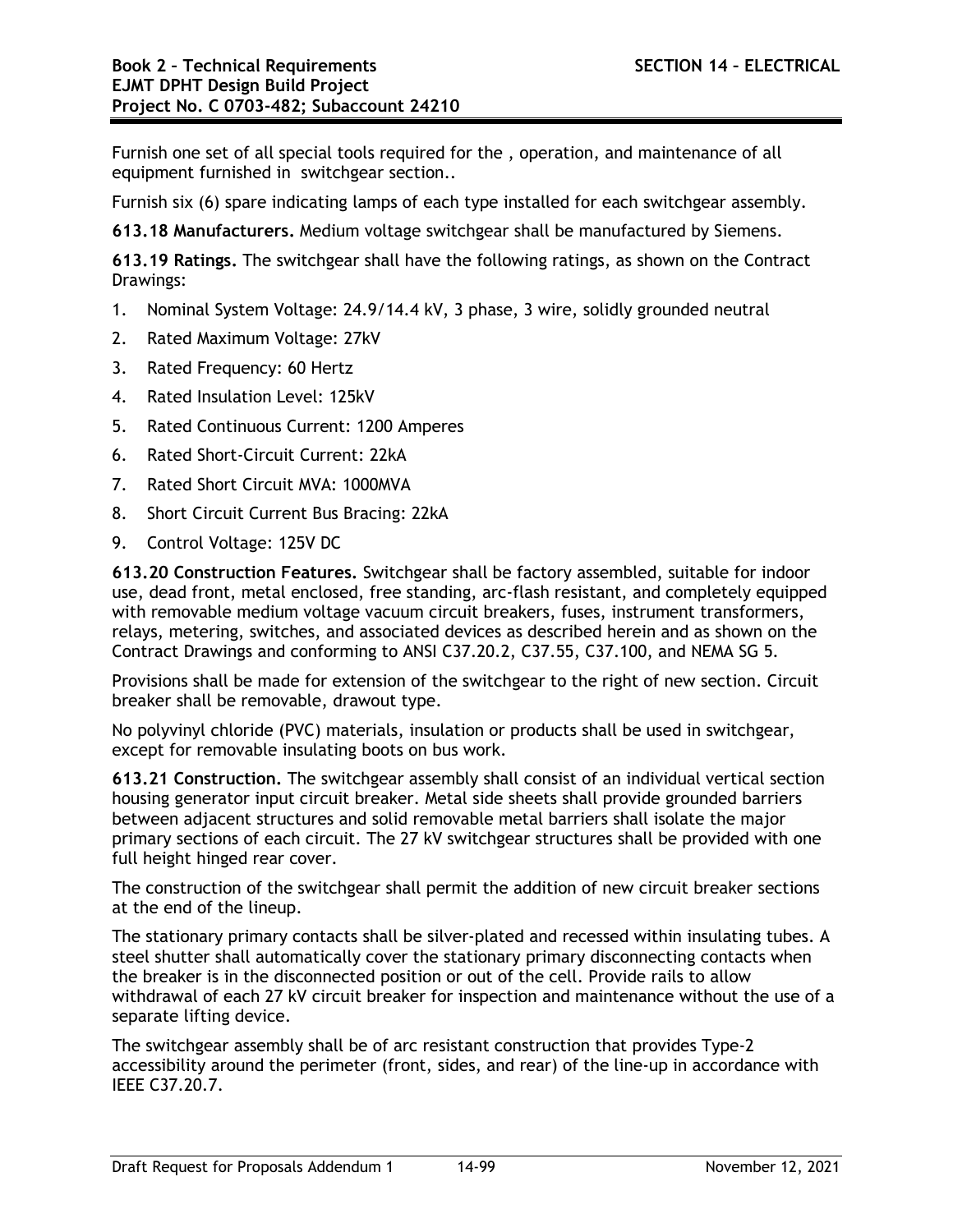Vertical section of the switchgear shall include integral and top mounted pressure release flaps to facilitate a controlled upward release of arc created overpressures, smoke, and gasses. Individual vertical sections shall be of a unitized design to allow removal of a damaged vertical section after a fault incident, without requiring the removal of the adjacent vertical sections.

The main bus shall be copper with fluidized bed epoxy flame-retardant and track-resistant insulation. The bus supports between units shall be flame-retardant, track-resistant, cycloaliphatic epoxy. The switchgear section shall be constructed so that all buses, bus supports and connections shall withstand stresses that would be produced by currents equal to the momentary ratings of the circuit breakers. Main bus shall be rated 1200 amperes. . Insulated copper main bus shall be provided and have provisions for future extension. All bus joints shall be plated, bolted and insulated with easily installed boots. The bus shall be braced to withstand fault currents equal to the close and latch rating of the breakers. The temperature rise of the bus and connections shall be in accordance with ANSI standards and documented by design tests.

A copper ground bus shall be extended into the new switchgear section.

The switchgear manufacturer shall provide suitable terminal blocks for secondary wire terminations and a minimum of 10% spare terminals shall be provided. A control circuit cutout device shall be provided in circuit breaker housing. Switchgear secondary wire shall be #12 AWG, type SIS rated 600 volt, 90 degrees C, furnished with wire markers at each termination. Wires shall terminate on terminal blocks with marker strips numbered in agreement with detailed connection diagrams.

Incoming line and feeder cable lugs shall be 2- hole mounting, long barrel, copper compression lugs.

Feeders shall be for conduit and cable. Cable entry shall be from either the top or the bottom of the enclosure..

**613.22 Circuit Breaker.** The circuit breaker shall be horizontal drawout type, capable of being withdrawn on rails. The breakers shall be operated by a motor-charged stored energy spring mechanism, charged normally by a universal electric motor and in an emergency by a manual handle. The primary disconnecting contacts shall be silver-plated copper.

Circuit breaker shall contain three vacuum interrupters separately mounted in a selfcontained, self-aligning pole unit, which can be removed easily. The vacuum interrupter pole unit shall be mounted on cycloaliphatic epoxy supports. A contact wear gap indicator for each vacuum interrupter, which requires no tools to indicate available contact life, shall be easily visible when the breaker is removed from its compartment. The current transfer from the vacuum interrupter moving stem to the breaker main conductor shall be a non-sliding design. The breaker front panel shall be removable when the breaker is withdrawn for ease of inspection and maintenance.

The secondary contacts shall be silver-plated and shall automatically engage in the breaker operating position, which can be manually engaged in the breaker test position.

Interlocks shall be provided to prevent closing of a breaker between operating and test positions, to trip breakers upon insertion or removal from housing and to discharge stored energy mechanisms upon insertion or removal from the housing. The breaker shall be secured positively in the housing between and including the operating and test positions.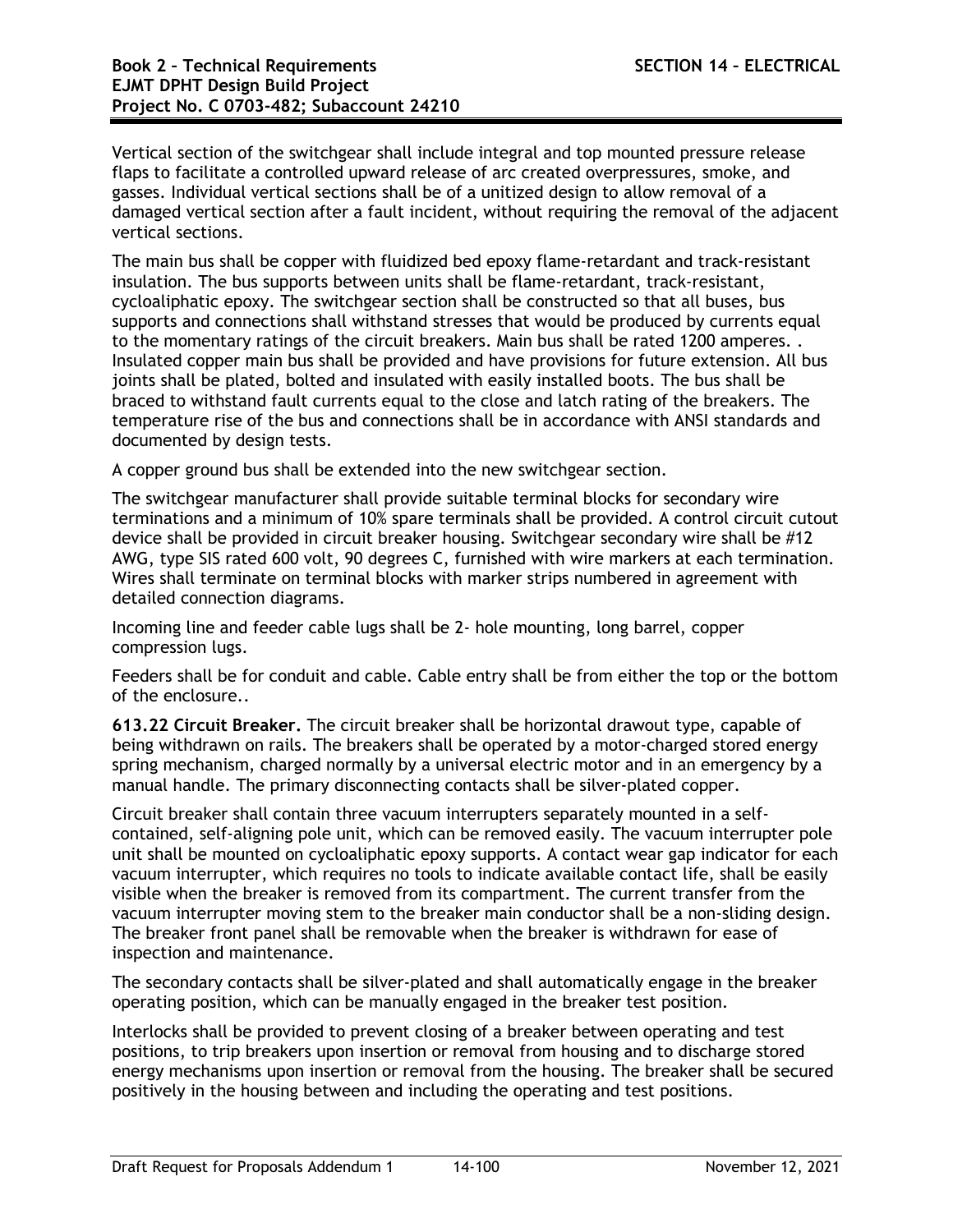The circuit breaker compartment door shall be mechanically interlocked with the breaker levering mechanism to prevent opening of the door unless the breaker is first opened and withdrawn to Test/Disconnected position with the door closed.

The design shall allow normal circuit breaker functions to be carried out with the door closed. Those functions include: manual open and close, manual levering to and from connected position, and manual charging of the circuit breaker closing springs. Shatter proof viewing windows shall be provided on the door to enable viewing of circuit breaker position inside the compartment, circuit breaker contact status (open/closed), and spring charged/discharged indication.

When a remote operable electrical levering device is specified under the accessories, the design shall allow levering of the circuit breaker using such a device with the door closed.

The breakers shall be electrically operated by the following control voltages: 125-volt DC close and 125 volt DC trip. Breaker shall be complete with control switch and red and green indicating lights to indicate breaker contact position.

DC control voltage shall be supplied by from existing battery/charger system.

**613.23 Protective Relays.** The switchgear manufacturer shall furnish and install, in the metal-clad switchgear, the quantity, type and rating of protection relays. Required to provide the protection and perform the operation described in the project specifications. Relays shall be mounted in a separate area metal barriered from medium voltage.

Relays shall be Microprocessor-Based Protective Relays. with ANSI device functions 51/50, 54/50N, 46, 59, 27, 32, 67, 46, 55, 81O, 81U, 47, and 50BF.

**613.24 Auxiliary Devices.** Ring type current transformers shall be furnished. The thermal and mechanical ratings of the current transformers shall be coordinated with the circuit breakers. Their accuracy rating shall be equal to or higher than ANSI standard requirements. The standard location for the current transformers on the bus side and line side of the breaker units shall be front accessible to permit adding or changing current transformers without removing high-voltage insulation connections. Shorting terminal blocks shall be furnished on the secondary of all the current transformers.

Voltage or potential transformers shall be supplied. Voltage transformers shall be mounted in drawout drawers contained in an enclosed auxiliary compartment. Rails shall be provided for auxiliary drawers to permit easy inspection, testing and fuse replacement. Shutters shall isolate primary bus stabs when drawers are withdrawn. Voltage transformers for each assembly shall consist of three 14.4kV to 120 volt transformers with primary and secondary fuses.

Lightning/Surge Arresters shall be intermediate class, rated for 18kV.

**613.25 Enclosures.** Indoor switchgear shall be provided with a NEMA 1 enclosure.

Arc exhaust shall be discharged into the space above the switchgear.

**613.26 Nameplates.** Engraved nameplates, mounted on the face of the assembly, shall be furnished. Nameplates shall be laminated plastic, white characters on black background, and secured with screws. Characters shall be 3/16-inch high, minimum. Furnish master nameplate for each switchgear lineup giving information in accordance with IEEE Std C37.20.2-1999, section 7.4.1 and IEEE C37.20.7, section 6.3. Circuit nameplates shall be provided with circuit designations.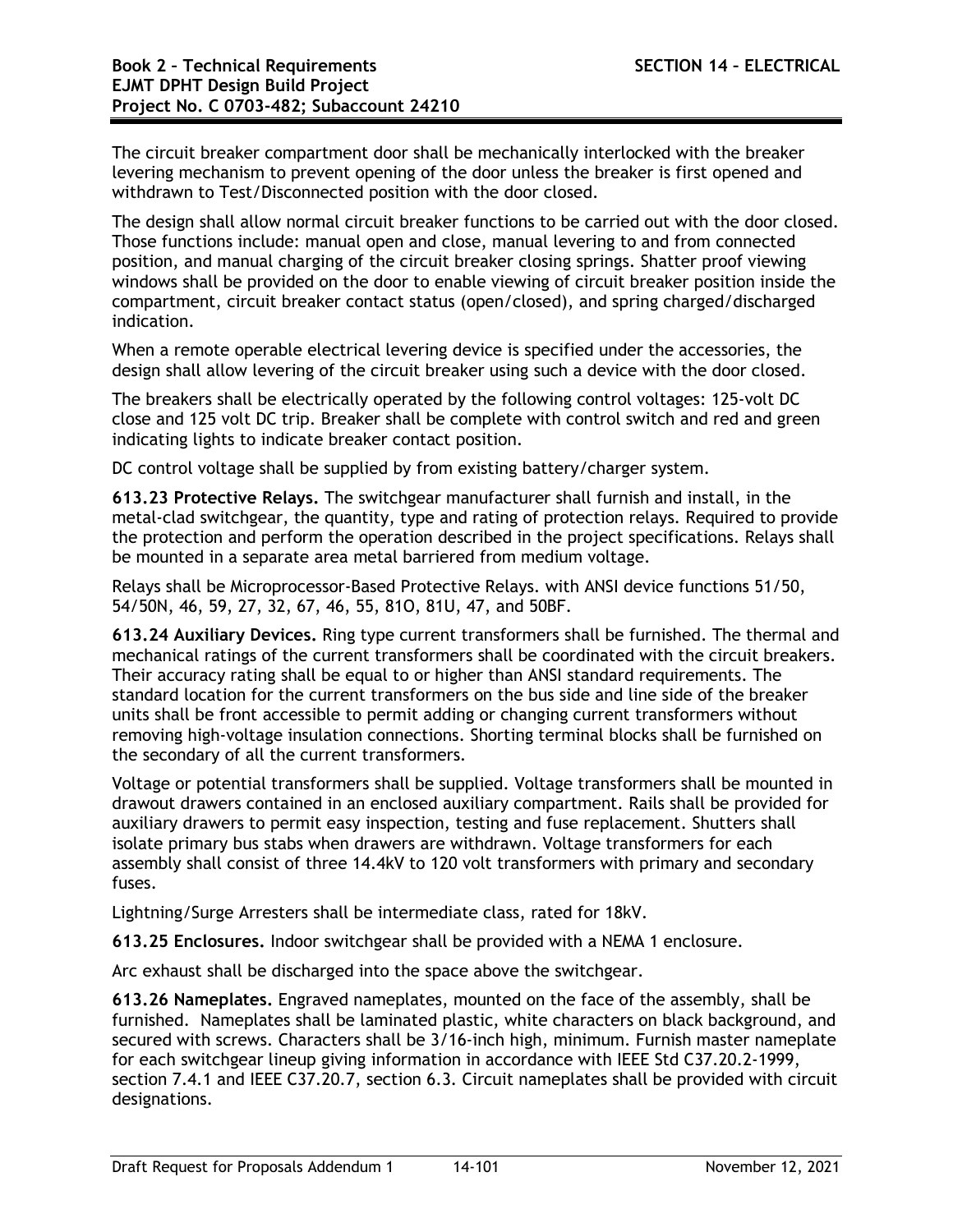Control components mounted within the assembly, such as fuse blocks, relays, pushbuttons, switches, etc., shall be suitably marked for identification corresponding to appropriate designations on manufacturer's wiring diagrams.

**613.27 Finish.** The finish shall consist of a coat of gray (ANSI-61), thermosetting, polyester powder paint applied electrostatically to pre-cleaned and phosphatized steel and aluminum for internal and external parts. The coating shall have corrosion resistance of 600 hours to 5% salt spray.

**613.28 Accessories.** The switchgear manufacturer shall furnish accessories for test, inspection, maintenance, and operation. Each accessory set shall include:

- 1. One Maintenance tool for manually charging the breaker closing spring and manually opening the shutter
- 2. One Levering crank for moving the breaker between test and connected positions
- 3. One Test jumper for electrically operating the breaker while out of its compartment
- 4. One Breaker lifting yoke used for attachment to breaker for lifting breaker on or off compartment rails, when applicable
- 5. One Set of rail extensions, when applicable

**613.29 Corona-Free Design.** The switchgear section shall be corona free by design and shall be tested for partial discharges in accordance with EEMAC standard G11-1. The corona discharges measured during the tests shall be less than 100 picocoulombs.

**613.30 Partial Discharge Sensing Equipment.** The switchgear section shall be equipped with factory installed partial discharge (PD) sensors and relay for continuous monitoring of the partial discharges under normal operation. The partial discharge sensing shall identify potential insulation problems (insulation degradation) by trending of PD data over time so that corrective actions can be planned and implemented before permanent insulation deterioration develops.

The existing PD sensing and monitoring system shall be extended into the new section. consist of sensors and relay(s) specifically developed for such applications. A sensor shall be provided for installation around ground shields of the incoming and outgoing power cable terminations for detection of PD activity in the cables up to 100 feet from the switchgear. Output signals from each shall be factory wired to PD monitoring relay for continuous monitoring.

**613.31 Relays, Control Switches and Fuses.** Protective relays shall conform to ANSI C 37.90 and be of the semiflush mounted, removable type, with built-in test facilities. Current transformer secondaries shall be automatically short circuited when the relay is removed from its case. Auxiliary relays shall be surface mounted and front connected.

In addition, the main and tie circuit breakers shall be provided with electro-mechanical lockout relays, with manual reset, that shall be engaged when the breakers are tripped on overcurrent.

Control, transfer, and instrument switches shall be of the heavy duty rotary, multi-position, cam operated, multi-stage type, with dust cover, rated 600VAC, with silver to silver contacts rated for continuous current of 20 amperes. Each circuit breaker control switch shall have red and green target. Each switch shall be equipped with engraved plastic escutcheon or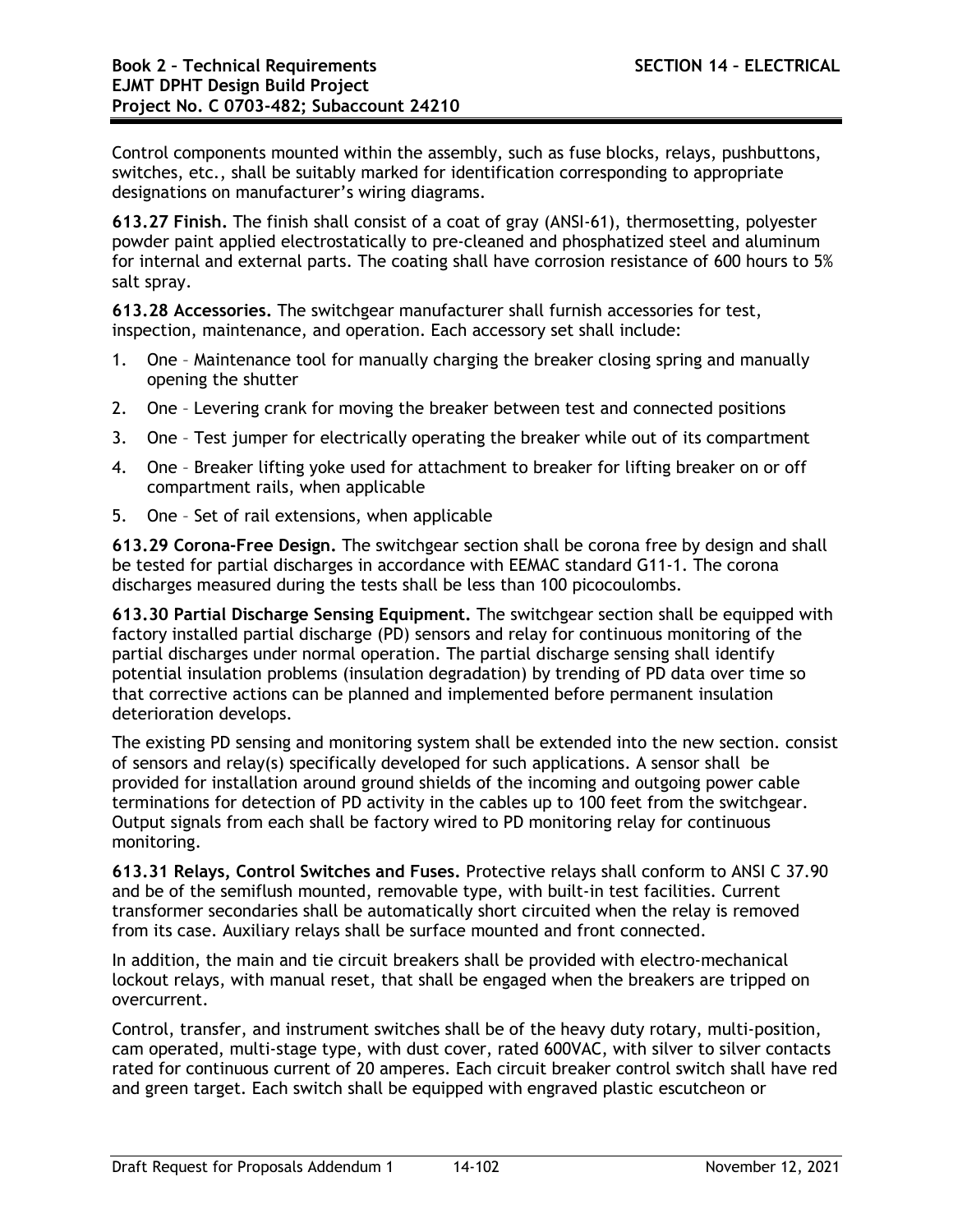nameplate identifying its function and position. Handle styles shall be pistol grip for control, and oval for instrument or transfer switches.

Circuit Breaker shall be provided with a control switch on the door of each circuit breaker cubicle for performing breaker close and open operations. Mechanical red/green targets shall be incorporated in the switch to indicate breaker "Closed/Open" position. A spring-return mechanism shall return the switch handle to the normal vertical position.

**613.32 Indicating Lamps.** Indicating lamps shall be light emitting diodes (LED) of the low voltage, low burden series resistor type, with lens colors as approved by the Engineer. Lamps shall be replaceable from the front of the panel.

**613.33 Terminal Blocks.** Terminal blocks for all external control connections shall be 600 volt, barrier type, having a minimum rating of 20 amperes with identifying marker strips. Terminal strips in each cubicle, shall have at least 20 percent spare terminals and shall be in accordance with NEMA ICS 4. Terminal blocks for current transformer secondary connections shall be of the short circuiting type.

**613.34 Nameplates and Mimic Bus.** Nameplates shall be provided for switchgear section, for all externally and internally mounted devices, including, but not limited to, instruments, meters, control switches, and relays to identify its function, and where applicable, its position.

Nameplates shall consist of letters and numbers back engraved on a laminated thermosetting plastic material, providing white letters and numbers on a black background. Size of letters and figures shall be approximately 1/8 inch for device nameplates and 7/16 inch for cubicle nameplates, and 1 inch for switchgear designations.

Nameplates shall be fastened with two oval-head stainless steel machine screws. Number, location and designation of nameplates shall be as approved by the Engineer.

Mimic bus shall be provided on the face of the switchgear representing actual bus arrangements within the switchgear assembly. Circuit breaker control switches and indicating lights shall be located in the proper position on the mimic bus. The mimic bus shall be  $1/8 \times$ 3/4 inch, high strength thermosetting plastic material, secured every twelve (12) inches with self tapping screws.

**613.35 Interlocking.** New control switches with key interlocking shall be provided for the Power Control Board located in the Control Room in the East Ventilation Building.

**613.36 Additional Grounding Requirements.** The switchgear section shall be provided with a solderless copper ground lug attached to a non-painted surface. The lug shall have the capacity for connection of two No. 4/0 wires.

**613.37 Shop Painting.** Prior to assembly and before shop painting, all surfaces of the switchgear enclosure shall be thoroughly cleaned of rust, oil, grease, dirt and mill scale and receive a phosphatizing treatment, and then be primered with one coat of rust-inhibitor for a dry film thickness of 1-2 mils.

The exterior and interior of the switchgear shall be given two or more finish coats of corrosion resistant paint for a final dry film thickness of at least 2-4 mils. The color of the finish on the switchgear shall be ANSI number 61 light gray.

Alternative painting process, such as electrostatically applied paint, can be utilized, subject to the approval of the Engineer.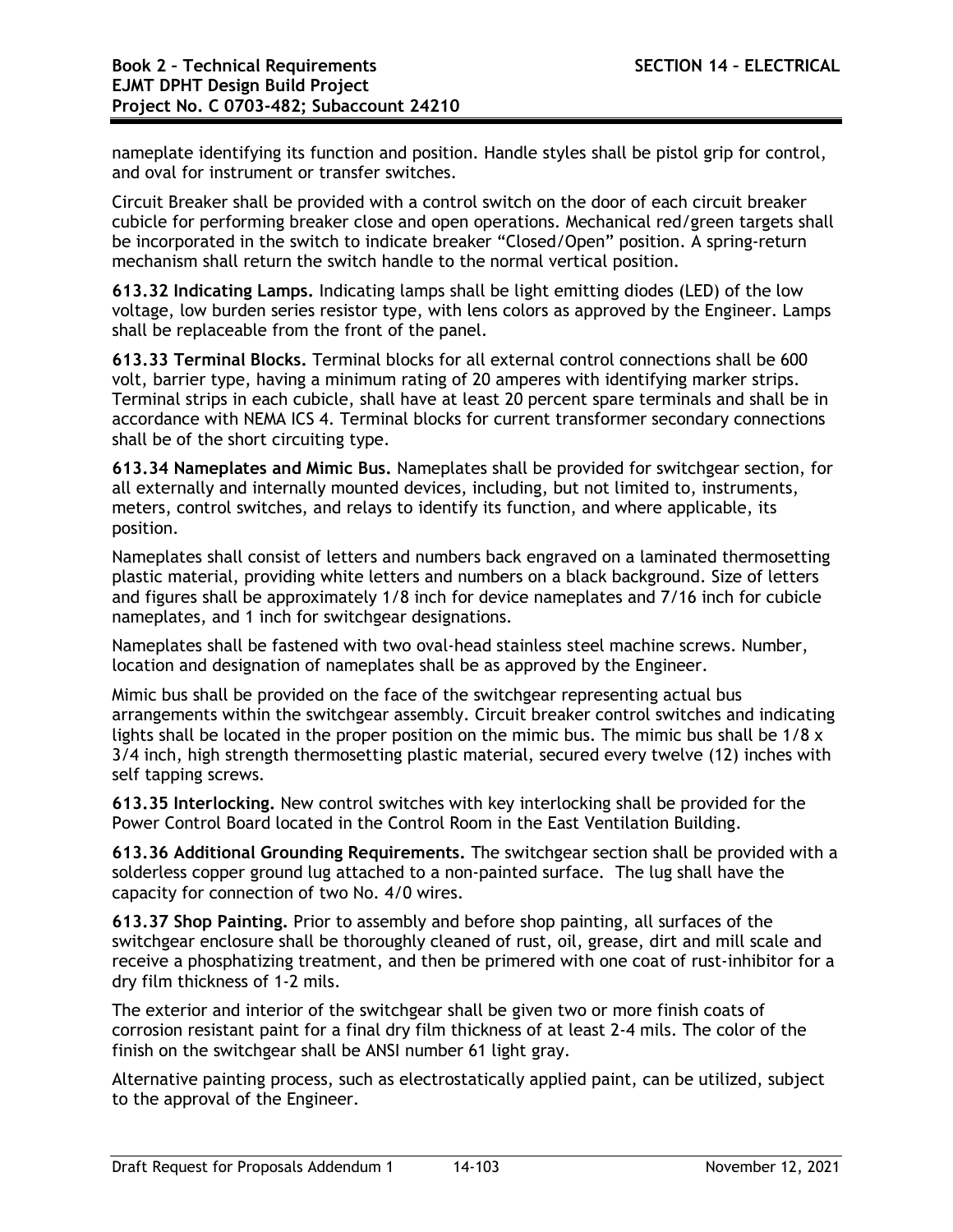**613.38 Factory Testing.** The following standard factory tests shall be performed on the circuit breaker element provided under this section. All tests shall be in accordance with the latest version of ANSI standards.

- 1. Alignment test with master cell to verify all interfaces and interchangeability
- 2. Circuit breaker operated over the range of minimum to maximum control voltage
- 3. Factory setting of contact gap
- 4. One-minute dielectric test per ANSI standards
- 5. Final inspections and quality checks

The following production test shall be performed on each breaker housing:

- 1. Alignment test with master breaker to verify interfaces
- 2. One-minute dielectric test per ANSI standards on primary and secondary circuits
- 3. Partial discharge tests, when applicable.
- 4. Operation of wiring, relays and other devices verified by an operational sequence test
- 5. Final inspection and quality check.

The manufacturer shall provide three (3) certified copies of factory test reports. The owner's representative will witness factory tests as outlined above.

1. The manufacturer shall notify the owner two (2) weeks prior to the date the tests are to be performed.

# **CONSTRUCTION REQUIREMENTS**

Add the following subsections:

**613.39 Delivery, Storage, and Handling.** Prior to shipment, the switchgear section shall be cleaned by wiping with a clean, dry cloth.

Oil and grease marks shall be removed and wiped dry. All insulation shall be cleaned thoroughly. Dirt, soot, grease, or paint shall be removed from the circuit breaker contacts and surface of the entire current carrying structures.

All relays and instruments shall be firmly blocked to prevent damage during shipment.

The overall dimensions and weight of each shipping section shall be limited to the maximum allowable by applicable state and local codes governing shipment of materials over public roads or construction site handling limitations, whichever is less. Each shipping section shall have a label indicating dimensions and weight.

All equipment and materials shall be suitably wrapped, crated, boxed, or otherwise prepared for shipment to prevent damage during handling and shipping. All openings shall be properly protected to prevent the entrance of any dirt or debris. All parts not constructed to be normally exposed to the weather shall be suitably weatherproofed.

Each box or crate shall be equipped with suitable lifting devices to facilitate unloading and shall contain a detailed packing list.

Packaging shall be labeled and numbered so that each section or assembly may be identified before being uncrated. Any items not fully assembled to the switchgear structure shall be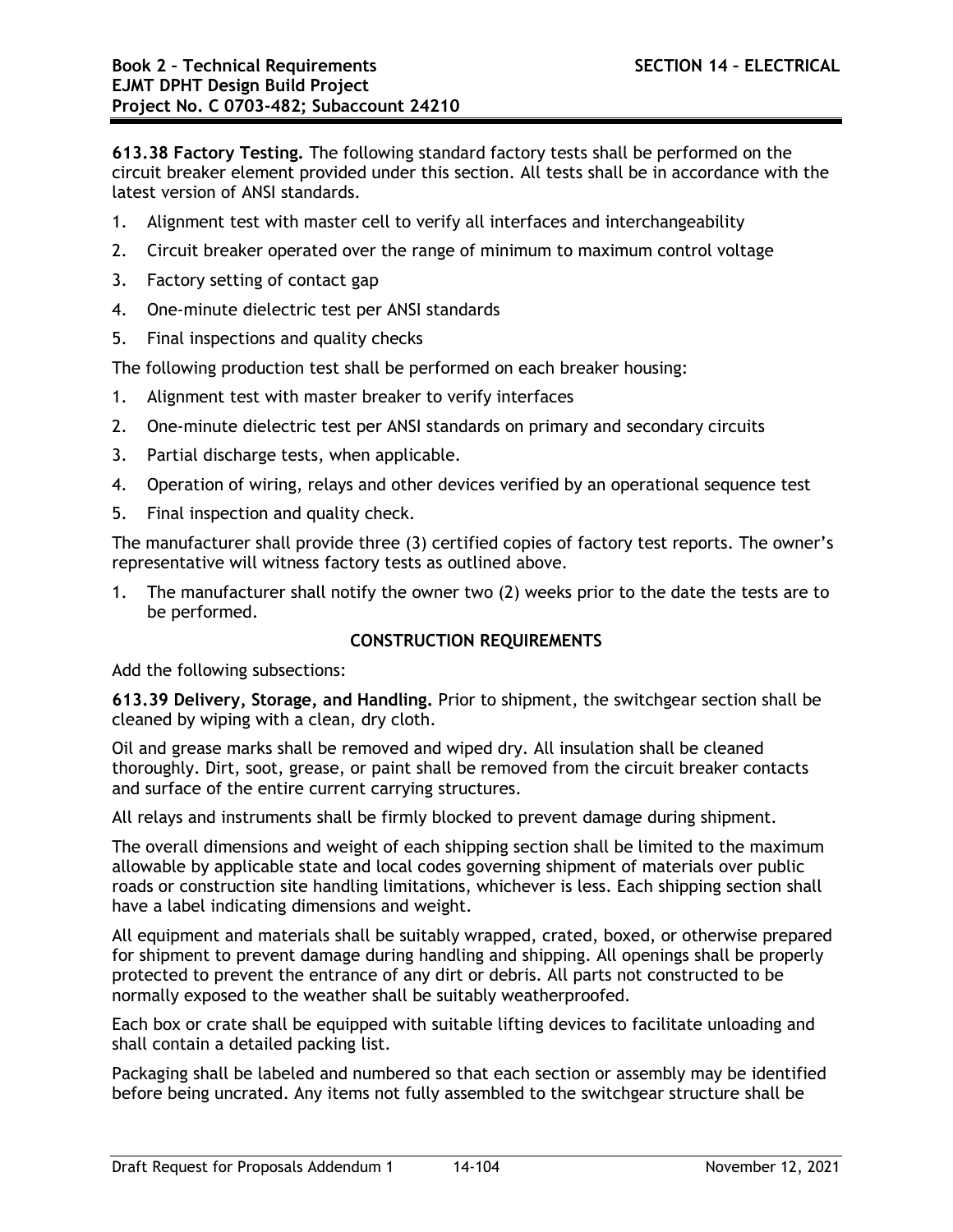packaged separately. Removable circuit breaker units shall be packaged and shipped separately.

Adequate means shall be provided for lifting by fork lifts and cranes and for moving the equipment on rollers. Lift points shall be marked on each crate.

Indoor switchgear that cannot be installed immediately shall be stored in a dry, clean location within a heated building. During storage, the switchgear shall be placed on a level surface.

**613.40 Field Supervision.** Provide the services of a qualified, factory-trained switchgear manufacturer's representative to provide technical field support in the installation and startup of the equipment specified in this Section. The manufacturer's representative shall provide technical direction and assistance in general assembly of the equipment, connections, calibrations, adjustments, and testing of the assembly and components contained therein.

**613.41 Field Tests.** Field tests shall be performed in accordance with the manufacturer's recommendations, International Electrical Testing Association (NETA), NEMA, UL, ANSI, and as required in this Section and/or as directed by the Engineer. Tests shall be performed only after the equipment has been thoroughly cleaned.

All Work shall be performed with due regard for the protection of personnel and equipment. Test shall be performed only after the equipment has been thoroughly cleaned.

All field tests shall be conducted in the presence of the Engineer or his designee for the purpose of demonstrating that the equipment and systems comply with the requirements of this Section to assure the Engineer that the entire installation meets applicable codes and standards requirements, and that all systems will function as designed.

All controls shall be checked individually prior to operational tests. Wiring diagrams and manufacturer's drawings shall be marked during checkout. Checked items shall be marked in yellow; discrepancies shall be corrected, and modifications shall be recorded in red. Marked wiring diagrams and manufacturer's drawings shall be submitted to the Engineer.

Record all test values, settings, and calibrations and furnish the Engineer with copies of test reports after completion of each individual test. These reports shall include a description of the test procedures. All test data for each test required in this Section shall be recorded on test forms.

The Engineer shall be advised, in writing, upon failure of any equipment or material to pass the tests performed or to properly function as intended.

Integrity Tests: The switchgear shall successfully complete the following tests as recommended by NETA and listed under the "Switchgear and Switchboard Assemblies" Section:

- 1. Visual and Mechanical Inspection
	- a. Inspect for physical, electrical, and mechanical condition.
	- b. Compare equipment nameplate information with latest one-line diagram and report discrepancies.
	- c. Check for proper anchorage, required clearances, physical damage, and proper alignment.
	- d. Inspect all doors, panels, and sections for paint, debris, scratches, fit, and missing hardware.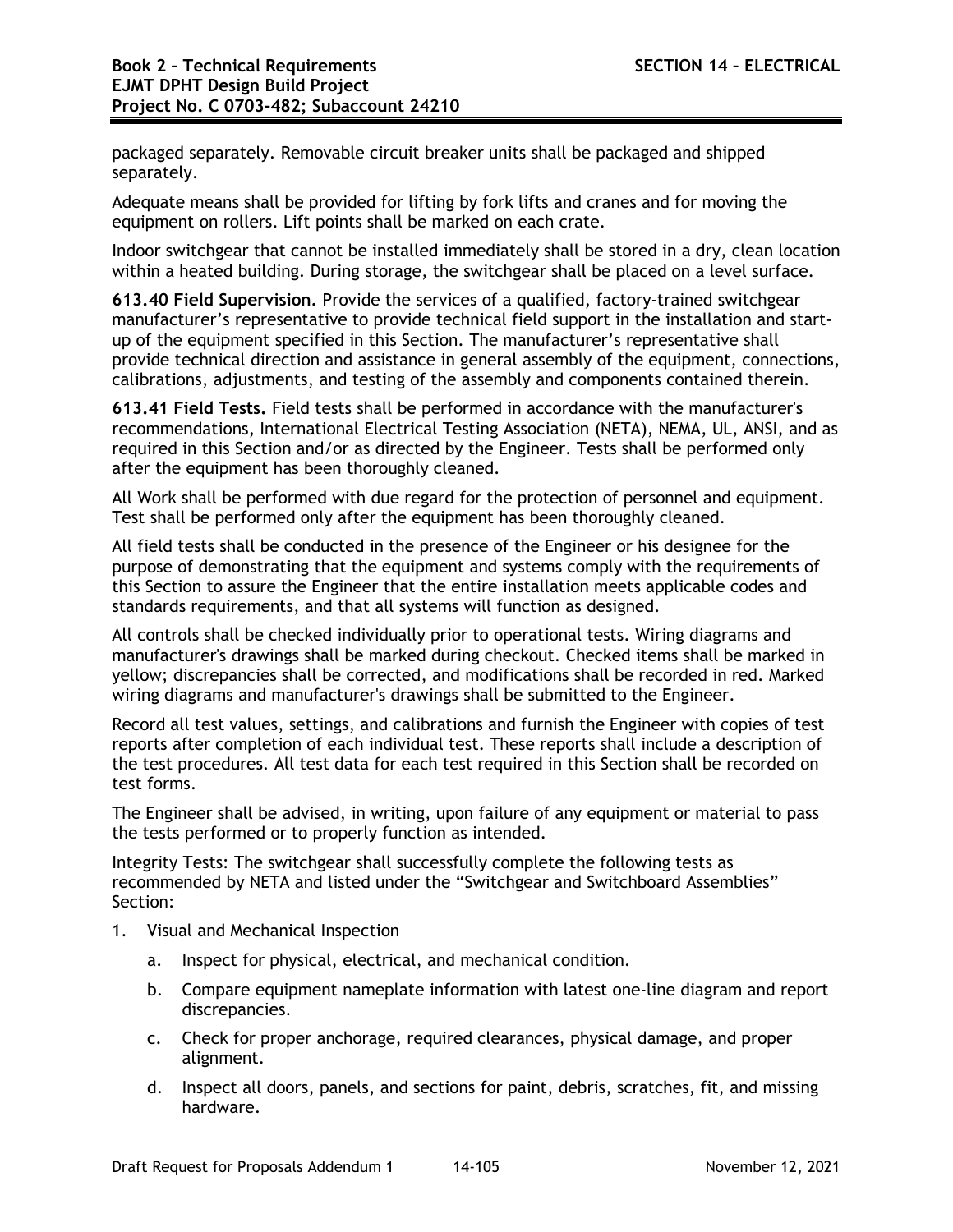- e. Verify that fuse and/or circuit breaker sizes and types correspond to the Contract Drawings.
- f. Verify that current and voltage transformer ratios correspond to the Contract Drawings.
- g. Inspect all bus connections for high resistance. Use low-resistance ohmmeter, or check tightness of bolted bus joints by using a calibrated torque wrench. Refer to manufacturer's instructions for proper torque levels.
- h. Test all electrical and mechanical interlock systems for proper operation and sequencing.
- i. Closure attempt shall be made on locked open devices.
- ii. Opening attempt shall be made on locked close devices.
- iii. Key exchange shall be made with devices operating in off-normal positions.
- i. Clean switchgear section using manufacturer's approved methods and materials.
- j. Inspect insulation's for evidence of physical damage or contaminated surfaces.
- k. Verify proper barrier and shutter installation and operation.
- l. Lubrication
	- i. Verify appropriate contact lubricant on moving current carrying parts.
	- ii. Verify appropriate lubrication on moving and sliding surfaces.
	- m. Exercise all active components.
	- n. Inspect all mechanical indicating devices for proper operation.
- 2. Electrical Tests
	- a. Perform tests on all instrument transformers in accordance with NETA published values.
	- b. Perform ground-resistance tests in accordance with NETA published values.
	- c. Perform insulation-resistance tests on each bus section, phase-to-phase, and phaseto-ground for one (1) minute. Test voltages and minimum resistances shall be in accordance with NETA published values.
	- d. Perform an overpotential test on each bus section, each phase-to-ground, for one (1) minute at values recommended by the manufacturer.
	- e. Perform insulation-resistance test on shipping split control wiring. Do not perform this test on wiring connected to solid-state components.
	- f. Perform control wiring performance test. Use the elementary diagrams of the switchgear to identify each remote control and protective device. Conduct tests to verify satisfactory performance of each control feature.
	- g. Perform secondary voltage energization test on all control power circuits and voltage tests as detailed below in paragraph k, and l. Check voltage levels at each point on terminal boards and at each terminal device.
	- h. Perform current injection test on entire current circuit in switchgear section.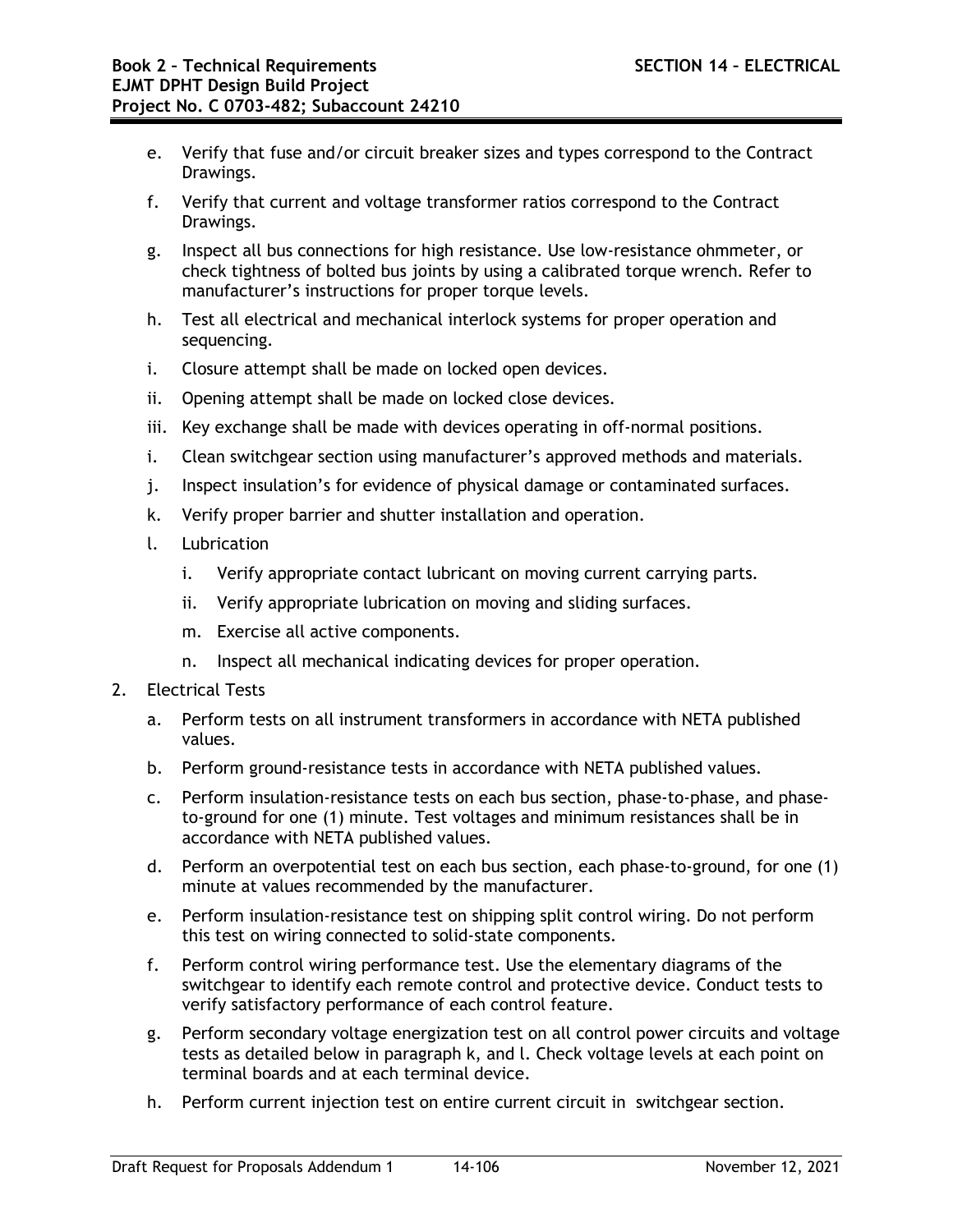- i. Perform current tests by primary injection, where possible, with magnitudes such that a minimum of 1.0 ampere flows in the secondary circuit.
- ii. Where primary injection is impractical, utilize secondary injection with a minimum of 1.0 ampere.
- iii. Test current at each device.
- i. Determine accuracy of all meters and calibrate watt-hour meters per NETA recommendations.
- j. Perform phasing check on double ended switchgear to ensure proper bus phasing from each source.
- k. Potential Transformer Circuits
	- i. Perform secondary wiring integrity test. Disconnect transformer at secondary terminals and connect secondary wiring to proper secondary voltage. Check voltage at all devices.
	- ii. Verify secondary voltage by energizing primary winding with system voltage. Measure secondary voltage with the secondary wiring disconnected.

**613.42 Records of Tests.** Types of Records: Maintain complete and accurate records of all tests. These records shall include the following:

- 1. Description of test equipment used, including serial numbers.
- 2. Equipment or circuit identification, description, and location.
- 3. Complete nameplate data, including serial number.
- 4. Readings and measurements taken, including temperature and humidity.
- 5. Description of test, including date and tester's signature.
- 6. Test results (written description as required).
- 7. Other observable data applicable to equipment tests.
- 8. Description of any necessary corrective actions.
- 9. Certification of satisfactory completion of wiring and installation in accordance with applicable items of this Section.

**613.43 Training.** Provide at the construction site training sessions for CDOT Tunnel Operations personnel, for two (2) - eight (8) hour days.

The training sessions shall be conducted by a manufacturer's qualified representative. The training program shall consist of the instruction on the operation of the assembly, circuit breakers, and major components within the assembly.

**613.47 Modifications to Existing Power Control Board.** The existing Power Control Board, located in the Control Room of the East Ventilation Building shall be modified to included new section and generator function. New control switches shall be provided with key interlocks. Keys for key interlocks shall be furnished in the quantity required, and one spare key of each type shall be provided which shall be turned over to CDOT. Indicating lamps shall be M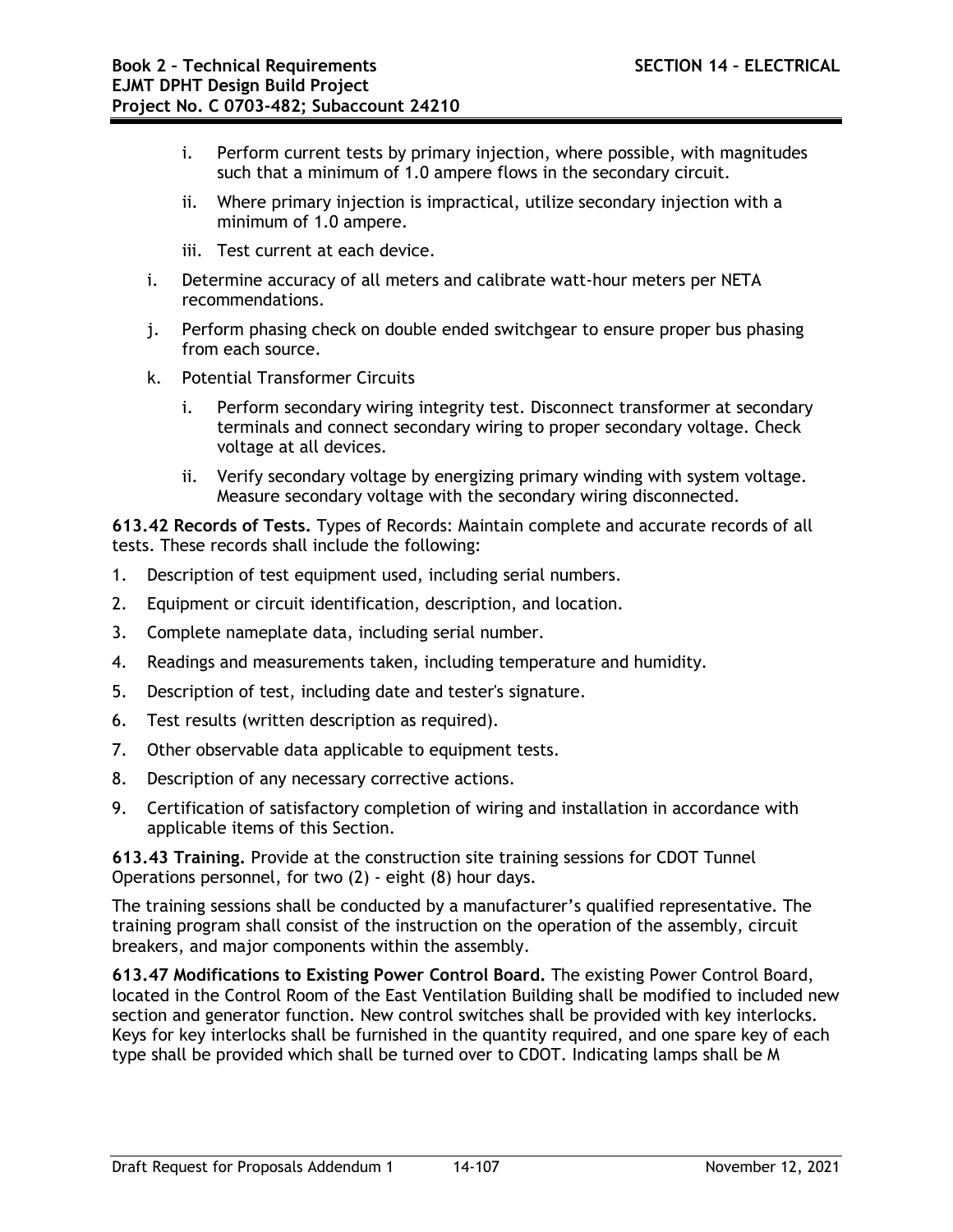# **ASSEMBLIES**

**613.48 Measurement**. Electrical Switchgear Section, will be measured by each unit furnished, installed and accepted as described herein.

**613.49 Payment.** The completed and accepted work for conduits will be paid for at the contract unit price for the pay items listed below that appear in the bid schedule.

**Pay Item Pay Unit**

24.9kV GIS Switchgear Each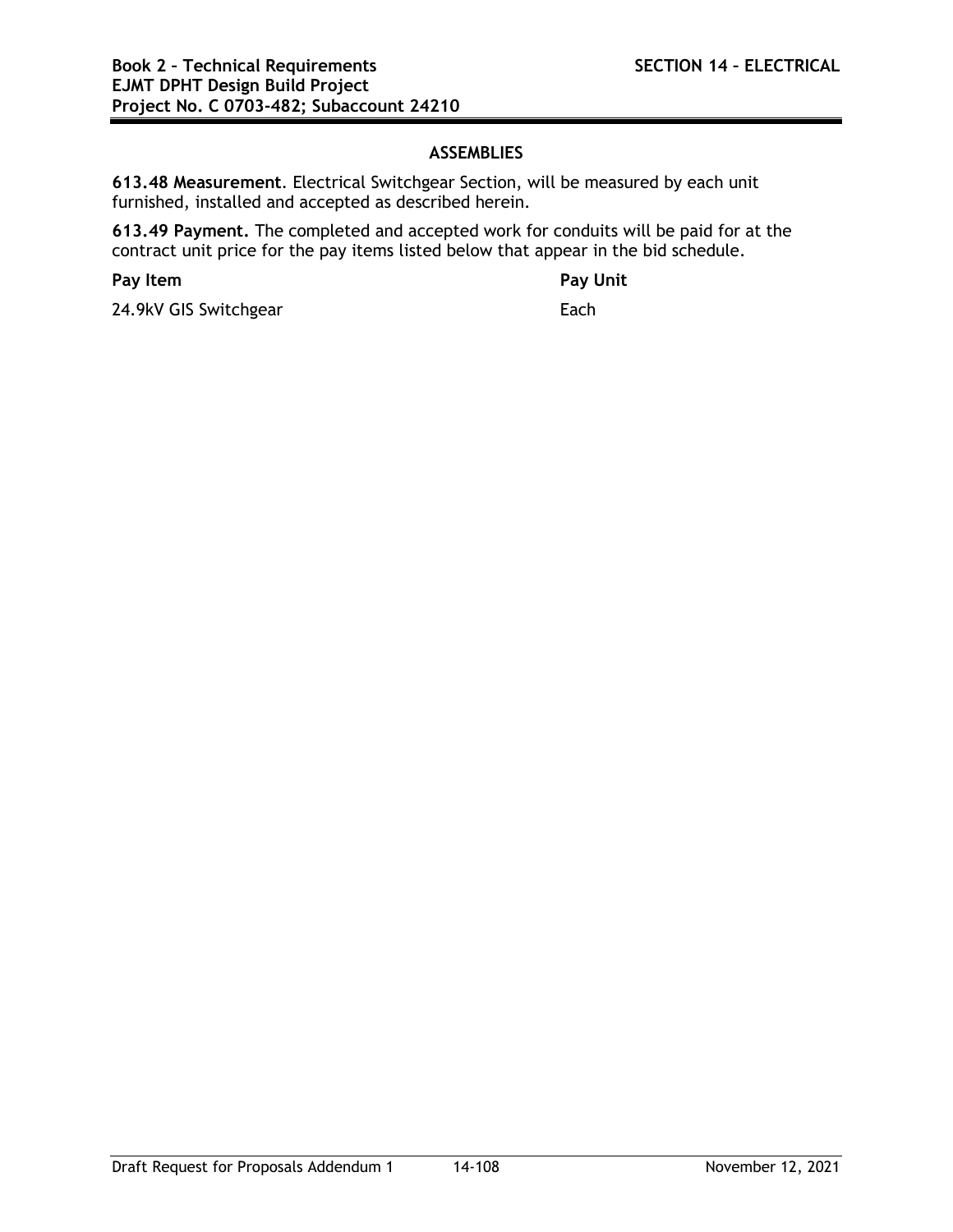## **REVISION OF SECTION 613 ELECTRICAL IDENTIFICATION**

Section 613 of the Standard Specifications is hereby revised for this project as follows: Subsection 613.01 shall include the following:

This work shall also consist of furnishing and installing nameplates and labels on new equipment and markers on wire and cable installed in the tunnel and as indicated herein and on the Contract Drawings. Color coding requirements are included in this Section.

References. The most recent version of the following laws, codes, regulations, guides, and standards form a part of this Section and Contractor shall comply therewith.

- 1. American National Standards Institute (ANSI):
	- a. A13.1 Scheme for Identification of Piping Systems.
	- b. Z535.1-2002 Safety Color Code.
	- c. Z535.2-2002 Environment and Facility Safety Signs.
	- d. Z535.3-2002 Criteria for Safety Symbols.
	- e. Z535.4-2002 Product Safety Signs and Labels.
	- f. Z535.5-2002 Safety Tags and Barricades (for Temporary Hazards).
- 2. Code of Federal Regulations (CFR):
	- a. 29 CFR 1910.145 Occupation Safety and Health Standards (OSHA) Specification for Accident Prevention Signs and Tags.
	- b. 29 CFR 1910.144 Occupation Safety and Health Standards (OSHA) Safety Color Code for Marking Physical Hazards.
- 3. National Fire Protection Association (NFPA):
	- a. 70 National Electrical Code (NEC) 2011 Edition.
- 4. Underwriters Laboratories (UL):
	- a. UL 969 Marking and Labeling Systems.

Subsection 613.02 shall include the following:

**Identification Devices.** A single type of identification product for each of the following applications. Use colors prescribed by ANSI A13.1, NEC.

- 1. Colored Adhesive Marking Tape for phase identification of Wires, and Cables: Selfadhesive vinyl tape, not less than 1 inch wide by 3 mils thick. Tape shall be electrical grade.
- 2. Tape Markers for Wire: Vinyl or vinyl-cloth, self-adhesive, wraparound type with preprinted numbers and letters.

**Conduit Markers.** Conduit markers shall be brass tags, 1 ¼ inch in diameter, attached to the conduits using stainless steel wire with a non-removable crimp type connection. Conduit markers shall be marked with the identification number of the conduit as listed in the conduit and wire schedules on the Drawings. Where a conduit contains only a single circuit, the circuit number shall also be marked on the conduit tag.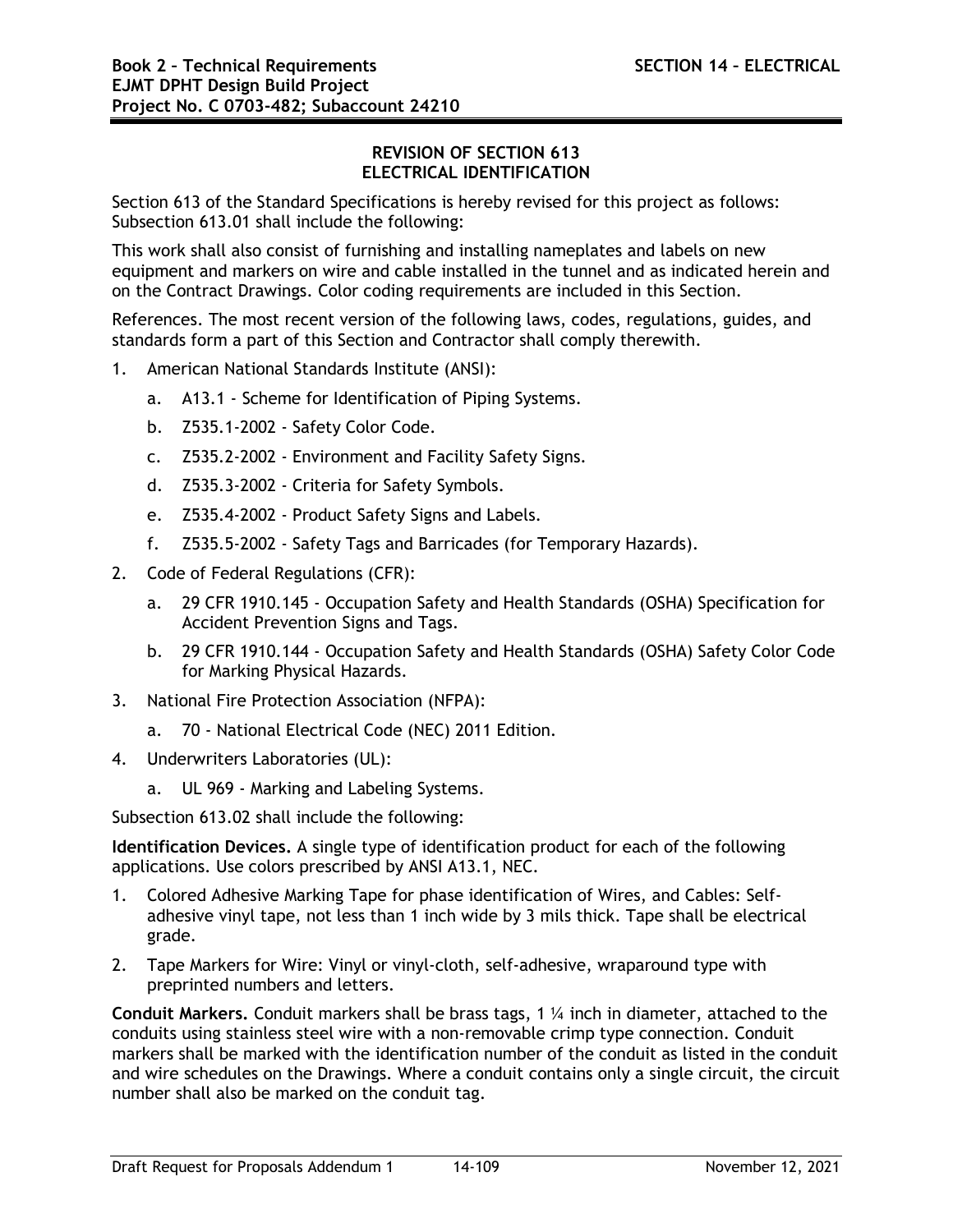**Color-Coding Cable Ties**. Nylon, self-locking type. Colors to suit coding scheme.

**Engraved-Plastic Labels, Signs, and Instruction Plates.** Engraving stock, melamine plastic laminate punched or drilled for mechanical fasteners 1/16-inch minimum thickness for signs up to 20 sq. in. and 1/8-inch minimum thickness for larger sizes. Engraved legend in black letters on white background. Self-adhesive signs and labels shall be provided on electrical enclosures.

**Fasteners for Nameplates and Signs.** Self-tapping, stainless-steel screws or No. 10/32 stainless-steel machine screws with nuts and flat and lock washers.

Subsection 613.11 shall include the following:

Nameplates, labels, cable markers, and associated components described herein and the installation thereof will not be measured and paid for separately, but shall be incidental to the equipment that they identify.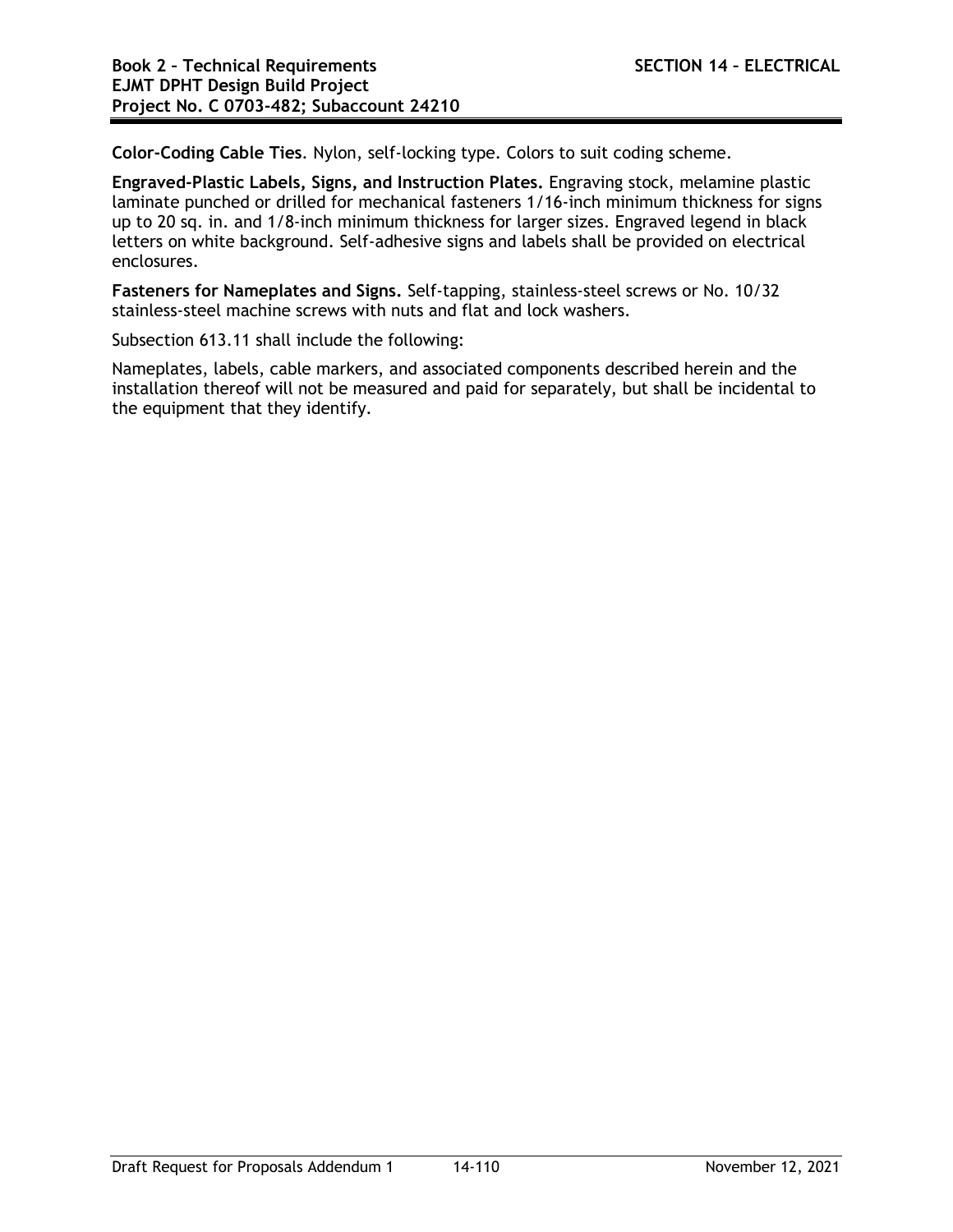## **REVISION OF SECTION 622 ELECTRICAL MODIFICATIONS**

Section 622 of the Standard Specifications is hereby revised for this project as follows: Subsection 622.01 shall include the following:

This work is Electrical Modifications in accordance with these specifications and in conformity with the details shown on the Contract Drawings or herein.

The Contractor shall furnish all labor, materials, tools, and equipment necessary for electrical work as indicated on the Contract Drawings and Specifications The work shall include but not be limited to the following:

- 1. The maintenance of all existing electrical feeders, circuits, and equipment disturbed during the process of construction that will not be removed, relocated or replaced.
- 2. Making all changes, additions, and connections as indicated or required for a completed electrical system.
- 3. The furnishing and installation of all material and equipment necessary for a complete electrical system including but not limited to the following:
	- A. Packaged Generator Set, Controls and Fuel System.
	- B. Medium Voltage Step-Up Pad-Mounted Transformer
	- C. 25kV GIS Switchgear
	- D. Heat Trace System
	- E. Conduit, Boxes, Fittings and Supports.
	- F. Conductors less the 600 Volts.
	- G. Conductors Medium Voltage
	- H. Demolition
	- I. Electrical to support Water Treatment System
	- J. Electrical to support New Water Mainline
	- K. Equipment Concrete Pads, Grading, Trenching, Backfill . . . etc.
	- L. SCADA Integration, Control, and testing.
	- M. Commissioning, Startup, Testing and Training
	- N. Any other electrical work indicated or specified.

The electrical work to be performed under this section of the specifications is related but not limited to the following 2017 sections:

- Revision of Section 622 Testing.
- Revision of Section 622 Boxes and Fittings (Revision of Section 622),
- Revision of Section 622 Wires, Cables, Splices, Terminations (600 Volts or Less), and
- Revision of Section 622 Wires, Cables, Splices, Terminations (Medium Voltage: 601 Volts to 34,500 Volts, Inclusive).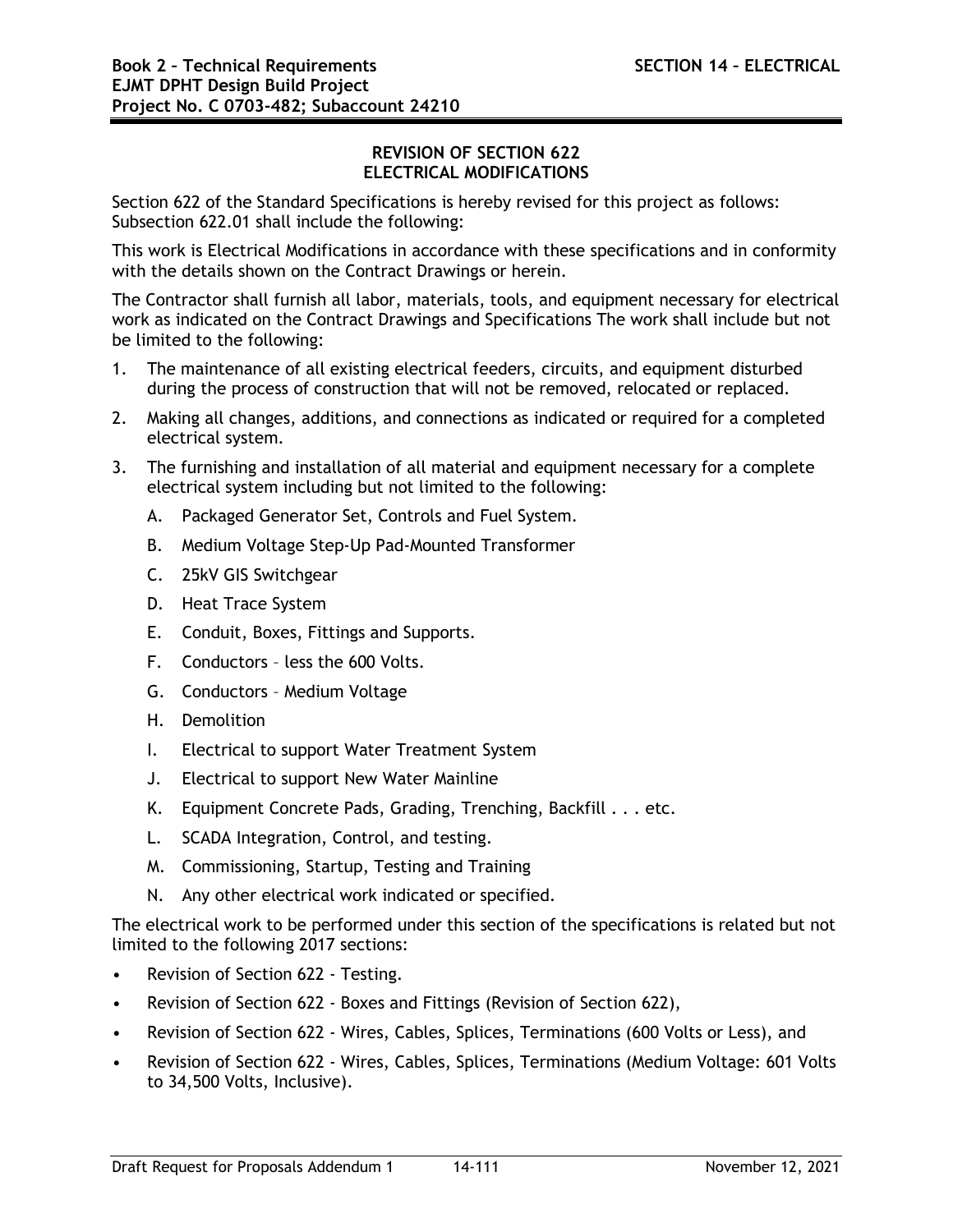# **CONSTRUCTION REQUIREMENTS**

# *General.*

- 1. Existing Circuits: Where the Contractor disturbs existing circuits, all wires shall be disconnected in the boxes and the exposed ends taped and tagged.
- 2. Existing Conditions: The Contractor, before submitting his proposal, shall visit the site and be responsible for having ascertained local conditions such as but not limited to the location, accessibility, and general character of the site, the character and extent of any existing work within or adjacent to the site, and any other work being performed on the site at the time of submitting his proposal. The Contractor shall fully examine all drawings relating to the work and become completely informed as to the extent and character of the work required and prevailing existing conditions. No allowances shall be made for the Contractor's failure to avail himself of information.
	- A. When working with existing equipment or wiring systems, care shall be taken to avoid damage to equipment. Prior to working in an area, the Contractor shall examine existing conditions. Any defects caused by the Contractor shall result in the Contractor being held liable for damage to existing equipment.
	- B. Where new construction involves connecting to or using existing equipment, the Contractor shall include all work and materials required to adapt, extend, or re-work the prevailing existing "As Is" condition, to the new work. Should an existing condition prove to be grossly deteriorated or inadequate for modification, that condition shall be reported to the Engineer for a remedy.
- 3. Locations Approximate: The locations of equipment, conduit, boxes, switches, outlets, and similar objects as shown on the Contract Drawings are approximate only, and exact locations shall be determined in the field. In case of interference with other work or of erroneous locations with respect to equipment or structures, the Contractor shall furnish all labor and materials to complete the work in an approved manner, at no additional cost to CDOT.
- 4. Drawings Diagrammatic: Equipment, conduits and wiring are shown diagrammatically only. The Contractor shall furnish, install, and place in satisfactory condition ready for operation, all equipment, conduits, cables, and other material needed for installation and operation of the electrical systems shown or indicated in the Contract Documents. Additional conduits and required wiring shall be installed by the Contractor where necessary to complete the installation of the equipment furnished and to meet NEC requirements at no additional cost to CDOT.
- 5. Painting: All shop painting shall be accomplished at the manufacturer's facilities meeting ANSI standards and shall be included in the bid price for equipment and materials furnished under this division. All scratched or base surfaces of factory-painted equipment shall be touched up with the same color and type of paints as used originally.
- 6. Close out Procedures: General coordination is required. Close out procedures shall be sequenced properly such that work shall not be endangered or damaged, and every required performance shall be fully tested and demonstrated.
	- A. System performance test runs are required. Test runs of electrical systems shall be coordinated with test runs of equipment served.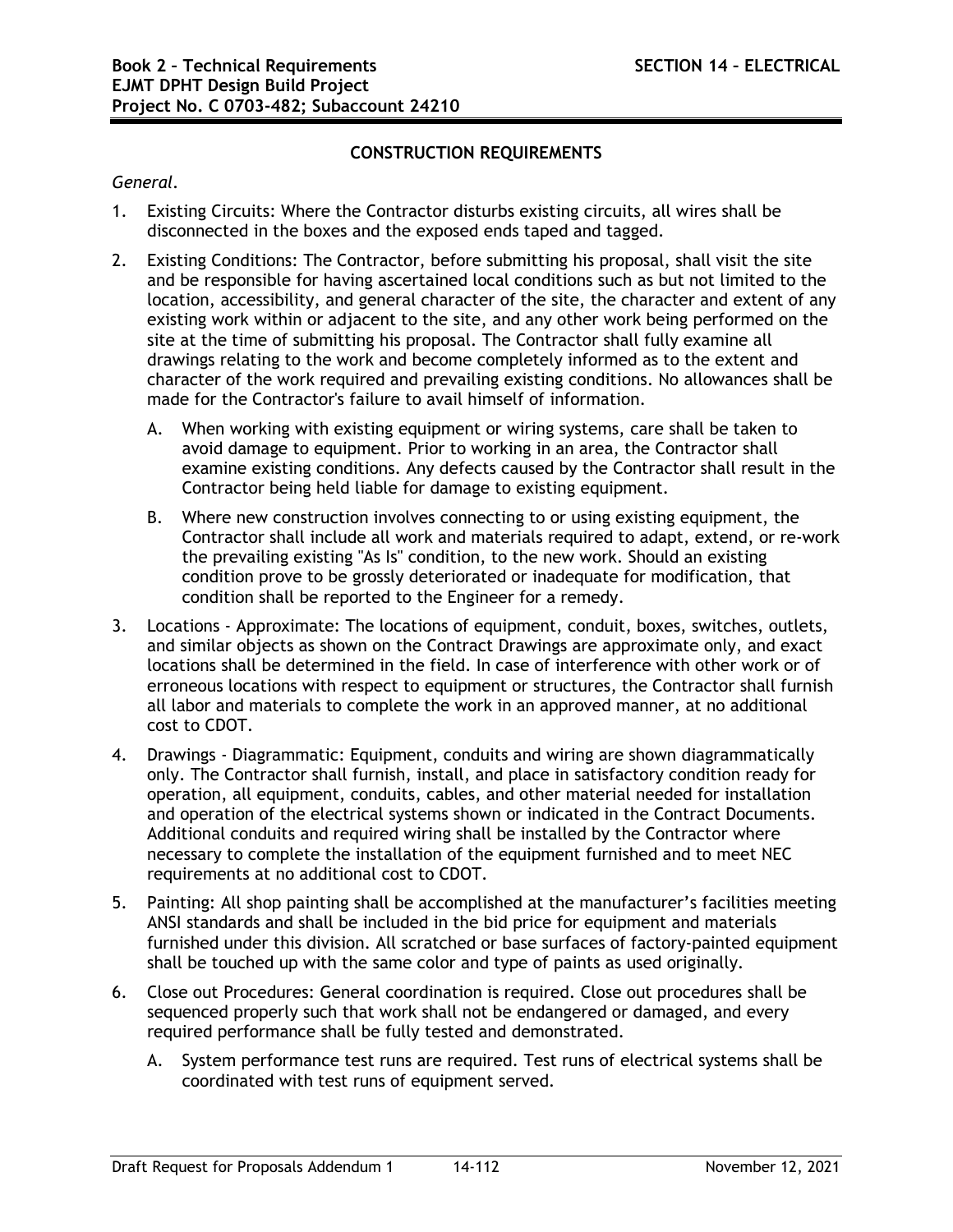- B. During test runs, the Contractor shall make final corrections or adjustments of systems to refine and improve performances where possible, including noise and vibration reductions, elimination of hazards, better response of controls, signals and alarms, and similar system performance improvements.
- C. Cleaning and lubrication is required. After final performance test run of each electrical system, the Contractor shall clean systems both externally and internally and comply with manufacturer's instructions for lubrication. The Contractor shall remove excess lubrication and touch up minor damage to factory-painted finishes.
- 7. Documentation Procedures: Signed commitments are required. The transfer of electrical system to CDOT for operation shall not proceed until guarantees, warranties, performance certifications, maintenance agreements, and similar commitments to be signed by the Contractor and other entities have been executed and transmitted to the Engineer for placement in records.
- 8. The Contractor shall furnish and install all electrical equipment, materials and labor, machinery, tools, transportation, procurement of all necessary permits, certificates, and other incidental services, whether described in these specifications and drawings or not, to provide a satisfactory operating and complete electrical installation.
- 9. The Contractor shall perform all operations necessary to install, adjust, and put into satisfactory operation all electrical equipment.
- 10. The Contractor shall provide and install conduits, cable and electrical connections, adjustments, and test of mechanical equipment which requires electrical power.
- 11. The Contractor shall provide and install all required systems and equipment grounding as required to properly ground all systems and equipment in conformance with the latest requirements of NEC and best modern practice using the existing grounding system.
- 12. The specifications and Contract Drawings are complementary; items shown in one, but not in the other shall be as binding as if included in both. Where a discrepancy exists between specifications and drawings and/or drawings and drawings, the Contractor shall assume the most expensive material or method of installation for bidding purposes and shall refer the discrepancy to the Engineer for a decision.
- 13. Before cutting or removing any existing cable, the Contractor shall ensure the cable has been properly identified, de-energized, grounded, or otherwise made safe.
- 14. All electrical equipment enclosures shall have no knockouts, nor shall they be drilled for more than the actual conduits entering them. All electrical equipment shall be made to minimize equipment size.
- 15. For existing electrical equipment shown on drawings as relocated and reused, the Contractor shall extend the existing raceways or conduits and wire of the same size, type, and number where required to reach the new location of the equipment.
- 16. All floor-mounted electrical equipment shall be installed on a concrete pad as indicated on the Contract Drawings. The pad shall be extended four inches beyond the base plan of the equipment or as shown on the Contract Drawings.
- 17. All electrical equipment shall be installed on hot dipped galvanized steel channel  $1\frac{1}{2}$ " X 1½" 12 gauge thick with holes on the web. All channels installed for mounting lighting fixtures, troughs and conduits shall be 1½" X 1½" 12 gauge thick with rod, fitted with a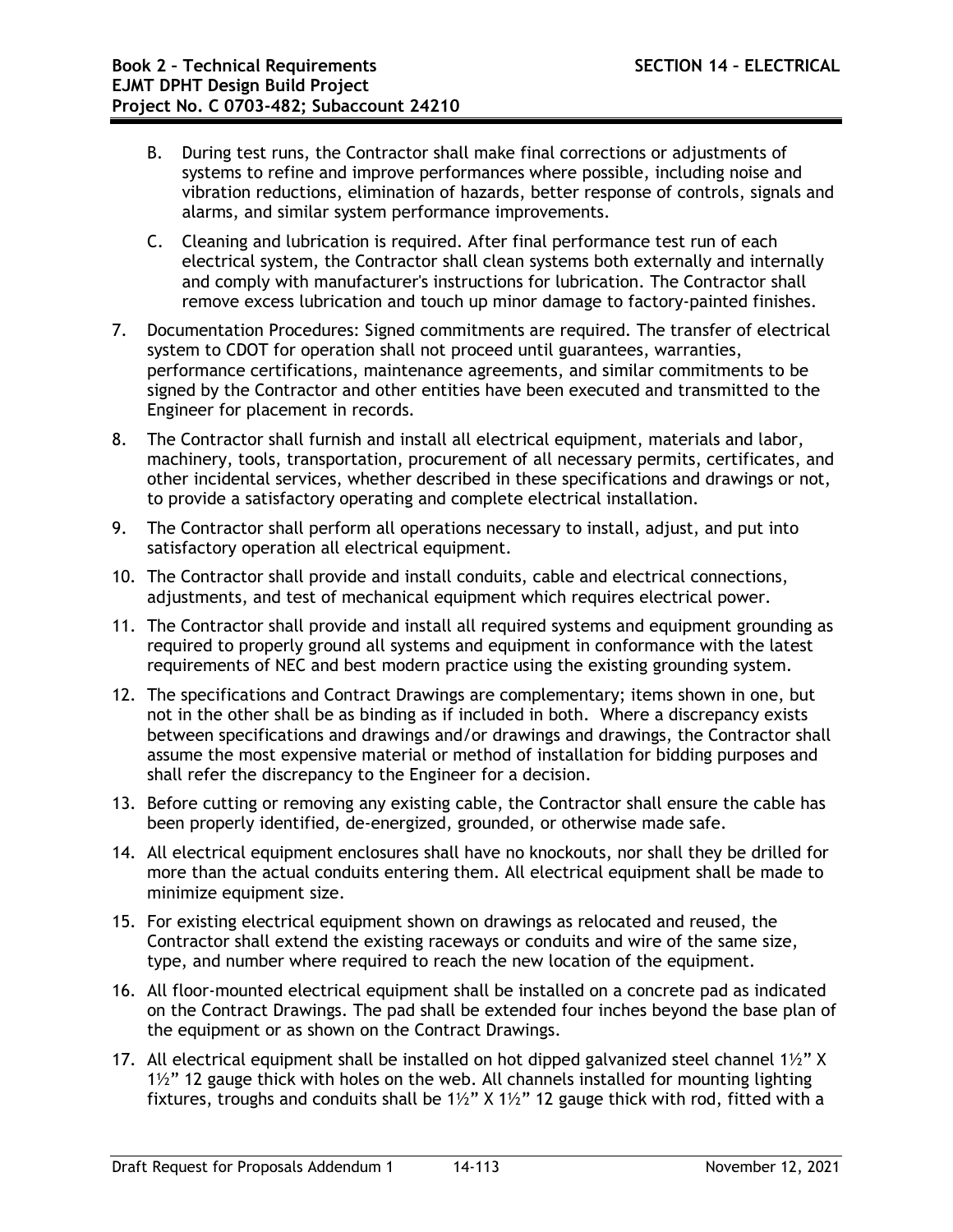metallic shroud and painted (color to match fixture, trough and steel channel) with lock washer, and hexagonal nuts.

- 18. Branch circuit conduits and/or lights shall have to be rerouted, extended, relocated, or temporarily removed and replaced to permit the installation or removal of equipment. The Contractor shall allow for and accomplish these re-work items to suit field requirements and conditions.
- 19. All exposed conduit shall run in a neat, inconspicuous, and workmanlike manner. This work shall be performed to the satisfaction of the Engineer.
- 20. All feeders shall be in one continuous length without a splice or joint.

The Contractor shall prepare the following shop drawings (scale  $1/4" = 1'$  and size 24" x 36"), based on the one-line diagram and electrical distribution and room layouts, and shall submit to the Engineer for approval:

- A. Detailed plan view showing all electrical equipment, ceiling mounted conduits 2" and larger, pull boxes 12"x12"x4" and larger, etc.
- B. Elevation of all walls showing equipment height, clearance between them, pull boxes, and conduit routing.
- 21. All electrical equipment shall be installed to permit easy access for inspection, operation, maintenance, and repair in accordance with manufacturer's recommendations and as directed by the Engineer.
- 22. The approval of shop drawings will be general and will not relieve the Contractor of responsibility for the accuracy of the drawings, nor for the proper fitting and construction of the work, nor of the furnishing of materials or work required by the Contract and not indicated on the shop drawings. Approval of shop drawings shall not be construed as approving departures from the Contract Drawings, supplementary drawings, or specifications.

*Surface Raceway and Wireway Installations.* The surface raceway system shall be installed in an approved and workmanlike manner to make the system as inconspicuous as possible. Where standard lengths are required to be cut or mitered to suit the field conditions, proper tools as recommended by the manufacturer shall be used to attain smooth edges, accurate bends, and offsets. Runs shall be parallel or at right angles to walls and partitions. Each surface raceway section shall be independently and securely supported to the structure in an approved manner.

- 1. Connections shall be made to other types of raceways in an approved manner with fittings manufactured for the purpose and application. Flat tees, crosses, or utility boxes shall be installed where required to accommodate branch circuits. Bushings shall be installed where a raceway enters a terminal fitting. Where the surface raceway systems enters the rigid conduit system, conduit connectors as manufactured by the Wiremold Company, or approved equal, together with all necessary fittings shall be installed.
- 2. Detail drawings, showing the various proposed methods of installation of the surface raceways, shall be submitted for the approval of the Engineer. The Contractor shall not proceed with the installation of any surface raceways before approval is obtained.

*Clean Up.* The Contractor shall be responsible for cleaning of the worksite during progress of the work, including periods when work is suspended, and at completion of the work.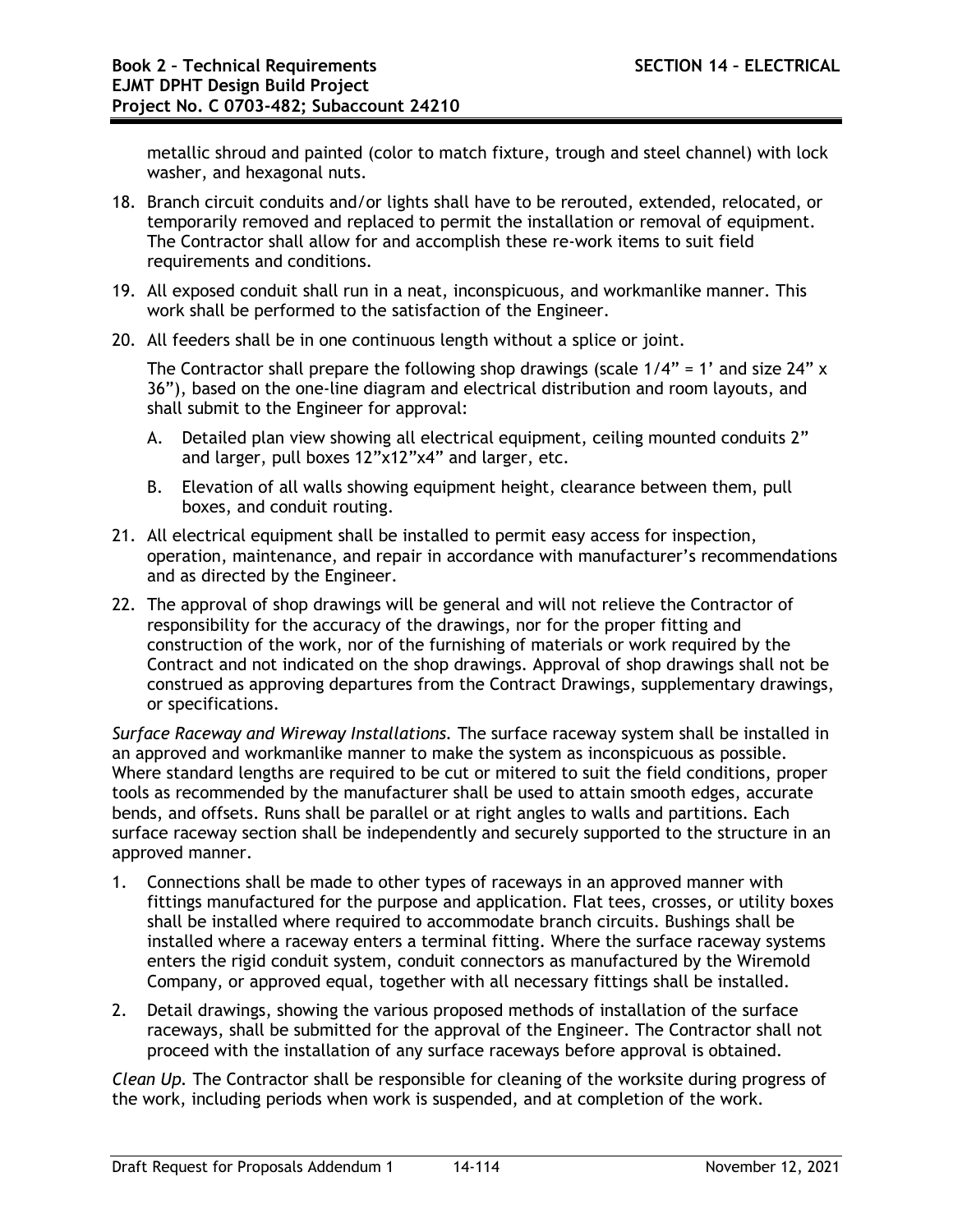- 1. Requirements of Regulatory Agencies: In addition to the requirements herein, the Contractor shall maintain the cleanliness of the work and surrounding premises within the work limits to comply with federal and local fire and safety laws, ordinances, codes and regulations. Comply with all federal and local anti- pollution laws, ordinances, codes and regulations when disposing of waste materials, debris, and rubbish.
- 2. Protection of Painted Surfaces: The Contractor shall schedule cleaning and disposal operations so that dust, wash water, or other contaminants generated during such operations do not damage or mar painted or finished surfaces and to prevent accumulation of dust, dirt, debris, rubbish, and waste materials on or within the work or on the premises surrounding the work.
- 3. Waste Material Disposal: The Contractor shall dispose of all waste materials, surplus materials, debris and rubbish from the project site. Do not burn or bury rubbish and waste materials on the project site, nor dispose of volatile or hazardous wastes such as mineral spirits, oil, or paint thinner in storm or sanitary drains.
- 4. Cleaning Materials: The Contractor shall use only cleaning materials recommended by manufacturer of surface to be cleaned. Use each type of cleaning material on only those surfaces recommended by the cleaning material manufacturer. Use only materials which shall not create hazards to health or property.
- 5. During Construction: The Contractor shall keep the work and surrounding premises within work limits free of accumulations of dirt, dust, waste materials, debris, and rubbish. Keep dust-generating areas wetted down. Provide suitable containers for storage of waste materials, debris and rubbish until time of disposal. Dispose of waste, debris and rubbish off site at legal disposal areas.
- 6. Upon Completion: The Contractor shall remove and dispose of all excess or waste materials, debris, rubbish, and temporary facilities from the site, structures, and all facilities. Repair all areas affected by the construction and restore them to original condition or to minimum condition specified in the Contract Documents. Remove spatter, grease, stains, fingerprints, dirt, dust, labels, tags, packing materials, and other foreign items or substances from interior and exterior surfaces, equipment, signs, and lettering. Repair, patch and touch-up chipped, scratched, dented, or otherwise marred surfaces to match specified finish. Remove paint, clean, and restore all equipment and material nameplates, labels, and other identification markings. Clean all walls, floors, slabs, pavements, and ground surfaces, and maintain cleaning until substantial completion.

*Testing.* The Engineer reserves the right to require such tests, after installation, as in his opinion may seem adequate and reasonable to demonstrate that the work has been properly performed. All apparatus, labor, and other facilities necessary to perform tests shall be provided by the Contractor. Any work deemed by the Engineer to be defective shall be replaced. The Contractor is required to submit documents and perform tests as requested by the Engineer. Proper documentation includes but is not limited to: A (certifications), B (visual inspection & mechanical tests), and C (electrical tests) for the systems and system components.

## **METHOD OF MEASUREMENT**

Electrical Modifications will not be measured, but will be paid for on a lump sum basis.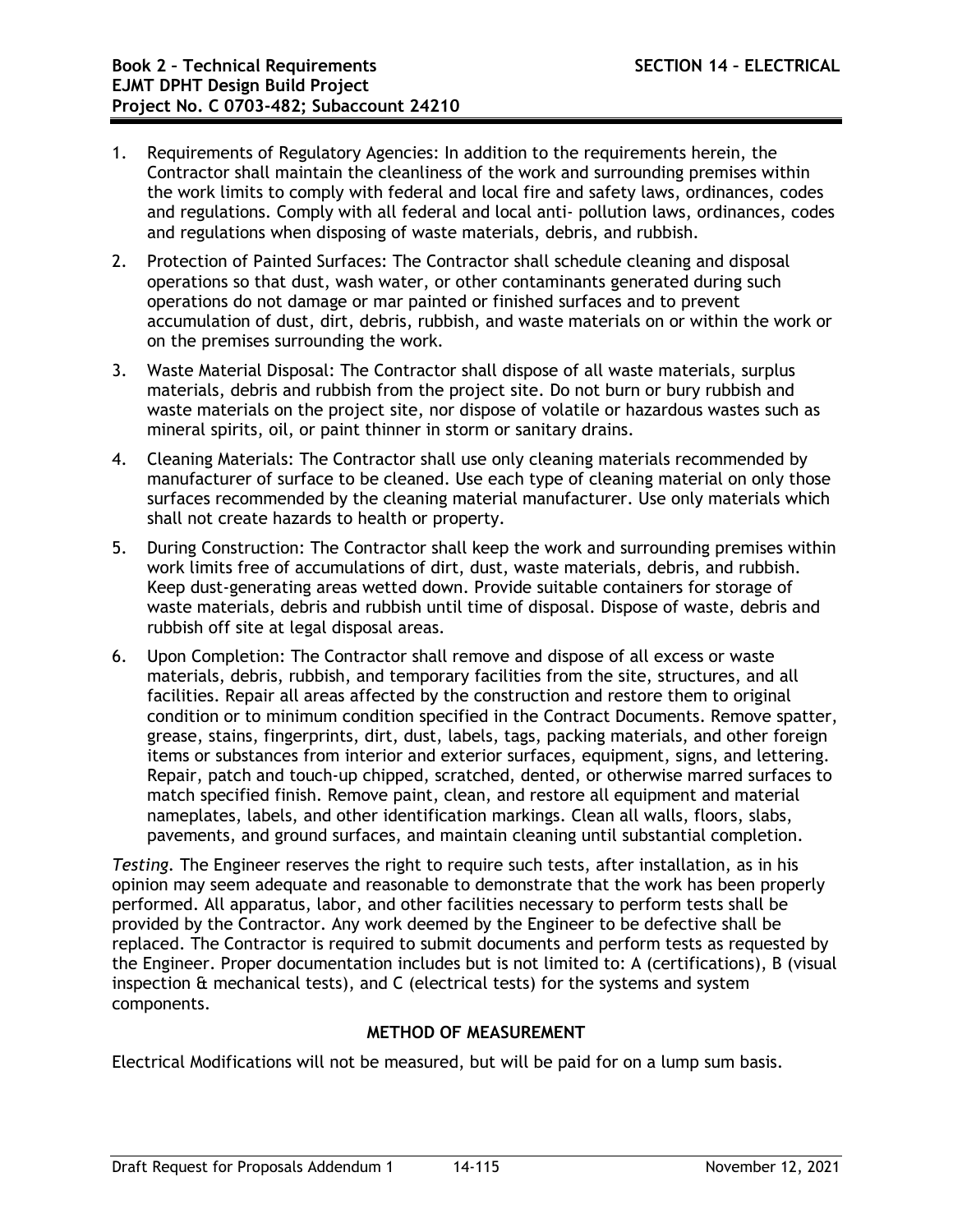# **BASIS OF PAYMENT**

The completed and accepted work for the Electrical Modifications will be paid for at the contract lump sum price for the pay item listed below.

Payment will be made under:

**Pay Item Unit**

Electrical Modifications **Lump Sum**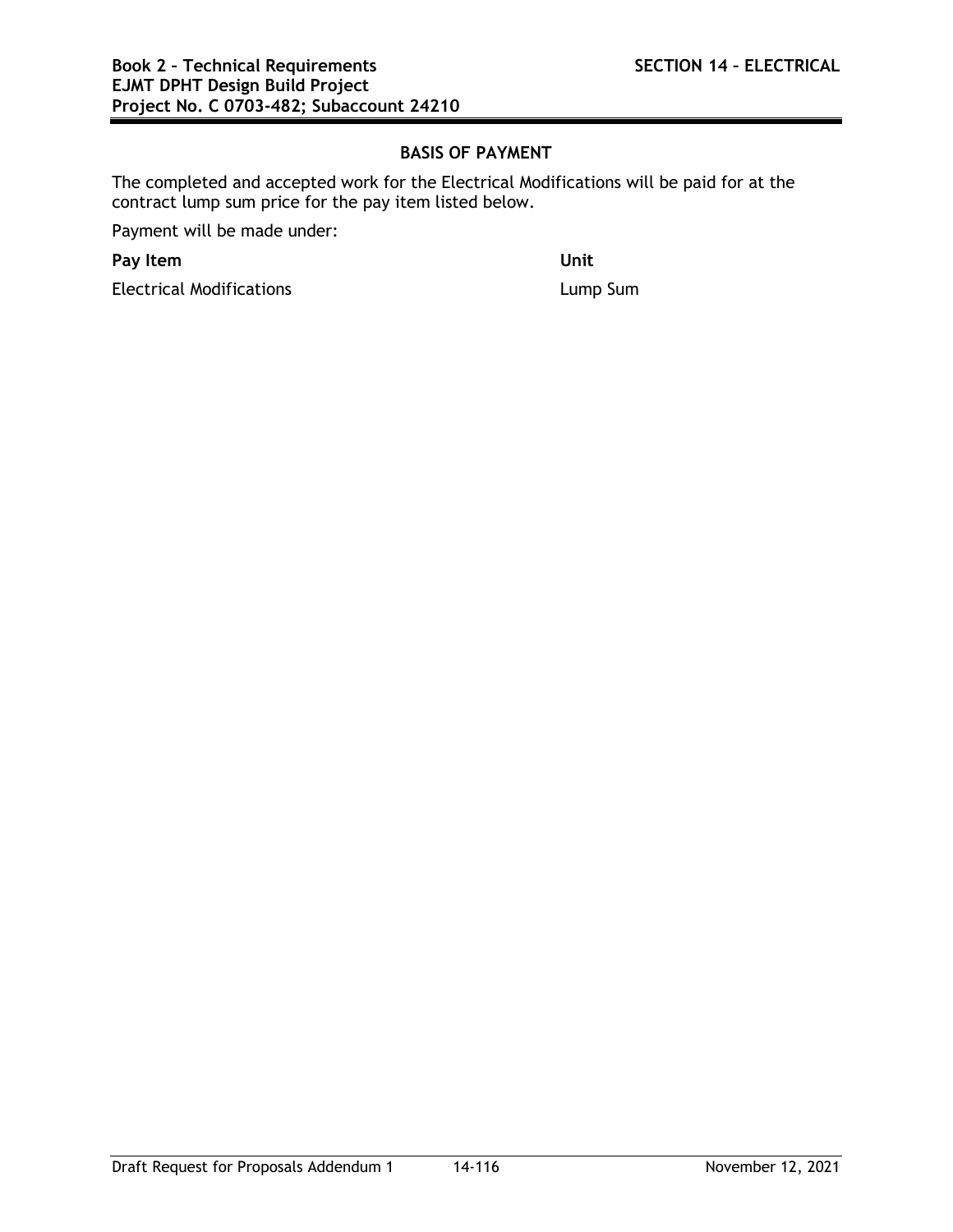### **REVISION OF SECTION 622 BOXES AND FITTINGS**

Section 622 of the Standard Specifications is hereby revised for this project to include the following:

## **DESCRIPTION**

This work is installation of electrical boxes and fittings in accordance with these specifications and in conformity with the details shown on the plans or established.

### **MATERIALS**

### *General.*

- 1. Locations, types and sizes of boxes and fittings as specified here within, as required to provide a complete electrical system and as shown on the Contract Drawings
- 2. Boxes and fittings shall be metallic, unless otherwise shown shall conform to NEMA OS1, NEMA 250, UL 50, UL 514A, UL 514B, and National Fire Protections Association (NFPA) 70.
- 3. Nonmetallic boxes and fittings shall conform to NEMA OS2, NEMA 250, UL 50, UL 514C, and NFPA 70.
- 4. Boxes and fittings to be located in hazardous (classified) areas shall conform to UL 886 and NFPA 70.
- 5. All electrical materials and equipment for which there are established UL standards shall bear the UL label.
- 6. Where the sizes or dimensions of a box whether for use on power, communications, signaling, control, telephone, or other purposes, shall be sized as follows:
	- A. In straight pulls, the length of the box shall not be less than eight times the trade diameter (nominal inside diameter) of the largest raceway.
	- B. Where angle or "U" pulls are made, the distance between each raceway entry inside the box and the opposite wall of the box shall not be less than six times the trade diameter of the largest raceway. The distance shall be increased for additional entries by the amount of the sum of the diameters of all other raceway entries in any row on the same wall of the box. The distance between raceway entries enclosing the same conductor shall not be less than six times the trade diameter of the larger raceway.
	- C. Where a conduit entry is in the wall of a box opposite a removable cover, the minimum distance between the entry and the cover shall be as follows:

| Conduit Size                  | Distance Between Entry and Cover |  |
|-------------------------------|----------------------------------|--|
| Up to $1-1/4$ inch            | 4 inches                         |  |
| 1-1/4 inch and $1-1/2$ inches | 6 inches                         |  |
| 2 inches and 2-1/2 inches     | 8 inches                         |  |
| 3 inches and larger           | 12 inches                        |  |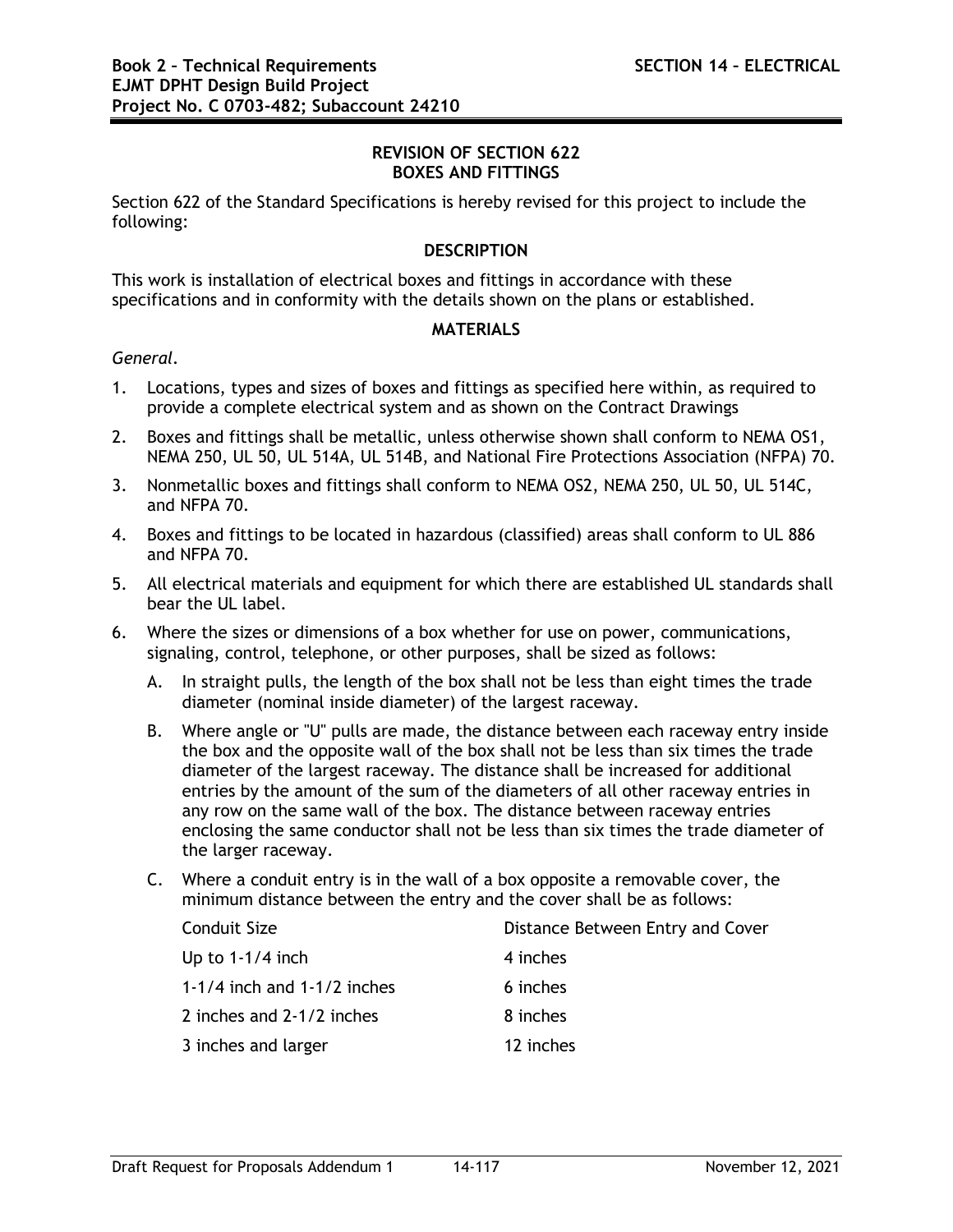The minimum depth of a box shall be not less than two times the trade diameter of the conduit entries in a single row and not less than 1-1/2 times the sum of the trade diameter of the largest raceway in each row for multiple rows.

- 7. Weatherproof cast boxes shall be used for exterior or damp locations. Weatherproof boxes shall be hot- dipped galvanized cast-steel or cast-aluminum. Cast boxes shall be threaded conduit entrance type provided with mounting lugs. Materials shall match the type of conduit i.e., galvanized steel or aluminum, used in the conduit run.
- 8. Covers for boxes located in public spaces or where shown on the Contract Drawings shall be furnished with tamper-resistant hardware.
- 9. Cover plates for outlet boxes shall be stainless steel grade 302.

*Interior Outlet and Device Boxes*. Provide galvanized, flat-rolled, sheet-steel interior outlet wiring boxes, of types, shapes and sizes, including box depths, to suit each respective location and installation; construct boxes with stamped knockouts in back and sides and with threaded screw holes with corrosion-resistant screws for securing box covers and wiring devices.

Outlet boxes shall be of proper sizes and shapes for conduits and wires entering them, and equipped with plaster ring or cover as necessary for the wiring devices to be installed. Boxes for switches and receptacles shall be 4-inch square, minimum 2 1/8-inch deep, for up to two devices; solid, ganged boxes for over two devices; and installed so that device covers shall be tight and plumb with wall finish. Provide suitable barrier in boxes where two or more 277-volt switches are to be installed, to isolate each on its own phase. Boxes for lighting fixture installation shall be 4-inch square, minimum 2 1/8-inch deep, and provided with 3/8-inch studs.

Boxes to be installed in ceilings, plenums, or spaces used for supply or return of environmental air shall be UL-listed for such use, without holes, openings or penetrations, and complete with gasketed cover plates. Provide all sheet-steel boxes with suitable knockouts.

## *Junction and Pull Boxes*

- 1. General
	- A. Unless otherwise shown on the Contract Drawings, the Contractor shall provide galvanized, code- gauge, sheet-steel junction and pull boxes and covers for interior locations and cast-metal boxes and covers for exterior locations of types, shapes and sizes to suit each respective location and installation, and equipped with stainless steel hinges, nuts, bolts, screws and washers.
	- B. Junction or pull boxes having any dimension larger than 36 inches shall contain racks or supports for all cables or conductors.
	- C. The Contractor shall provide pull boxes with suitable insulating barriers where shown on the Contract Drawings or required by code. Vertical-offset pull boxes shall contain cable supports at turns to prevent cables from resting on corners.
	- D. Where shown on the Contract Drawings, the Contractor shall provide boxes with provisions for padlocking.
	- E. Special boxes shall be as shown on the Contract Drawings.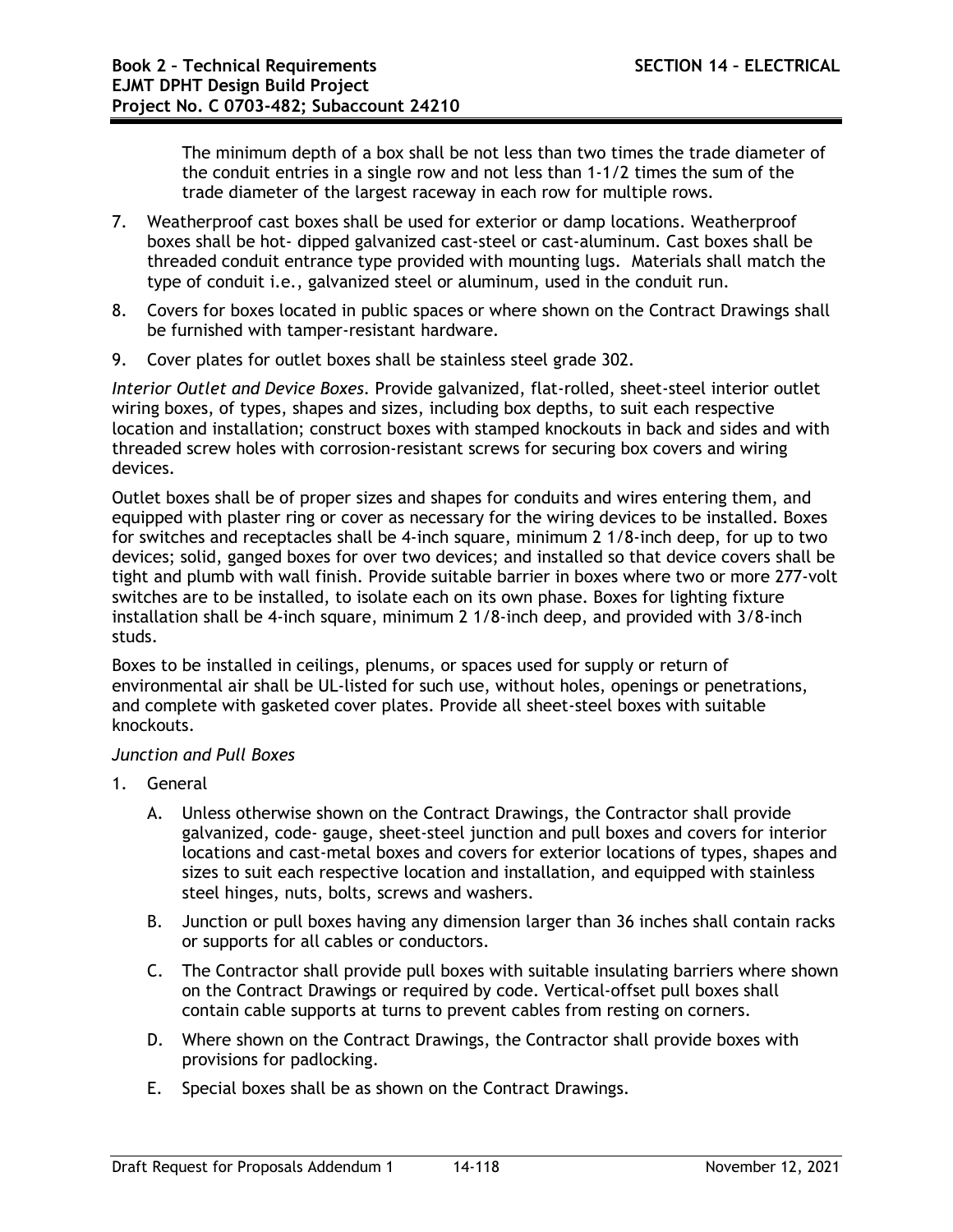- F. Where shown on the Contract Drawings, catches or vault handles shall be lockable. Locks shall be keyed alike for the same service, such as power, communications, signal or telephone. Each service type shall be keyed differently.
- G. All covers in exposed exterior locations, or other areas as shown on the Contract Drawings, shall be gasketed.
- H. For covers heavier than 20 pounds or more than 24 inches in any dimension, the Contractor shall provide two replaceable studs, located on each side of the box flange, to support the cover during installation.
- I. Boxes containing, or designated for, conductors operating at greater than 600 volts (phase-to-phase) shall be constructed of minimum 12-gauge steel.
- 2. Interior Junction and Pull Boxes
	- A. Finished Areas
		- (1) Junction and pull boxes, located in finished areas and having any dimension larger than 12 inches, shall be furnished with flush-mounting, lockable, hinged covers, similar to adjacent panelboard cabinets. Locks shall be keyed alike for the same service, such as power, communications, signal or telephone. Each service type shall be keyed differently. Hinged covers shall contain catches to keep covers closed. Covers having any dimension larger than 36 inches and all multiple-section doors shall contain three-point vault handles. Covers shall be furnished shop-primed for field painting, and shall be finished with a color as selected by the Engineer.
		- (2) Boxes having any cover dimension 12 inches or less shall be furnished with flushmounting, screw- on covers, unless otherwise shown on the Contract Drawings.
	- B. Unfinished Areas
		- (1) Junction and pull boxes, located in electrical or telephone closets or rooms, in mechanical equipment rooms, in areas above hung or accessible ceilings, or in areas shown on the Contract Drawings as "unfinished," shall be furnished with screw-on covers for boxes having any cover dimension 24 inches or less, and with either single or multiple-section hinged covers for boxes having any cover dimension larger than 24 inches.

*Conduit Bodies.* The Contractor shall provide galvanized, cast-metal, conduit bodies, of types, shapes and sizes to suit each respective location and installation; construct with threaded-conduit entrance hubs, removable covers, and stainless steel or brass screws.

*Bushings, Locknuts and Knockout Closures.* The Contractor shall provide corrosion-resistant knockout closures and conduit locknuts, and insulated, malleable iron, conduit bushings and offset connectors, of types and sizes to suit each respective use and installation.

*Supporting Devices.* The Contractor shall provide inserts, expansion shield lugs, bolts with nuts and washers, shims, or any other type of fastening devices required to secure boxes, in accordance with Supporting Devices (Revision of Section 622). Unless otherwise shown on the Contract Drawings, all fasteners shall be hot- dipped galvanized and of sizes and types recommended by the equipment manufacturer and as approved by the Engineer.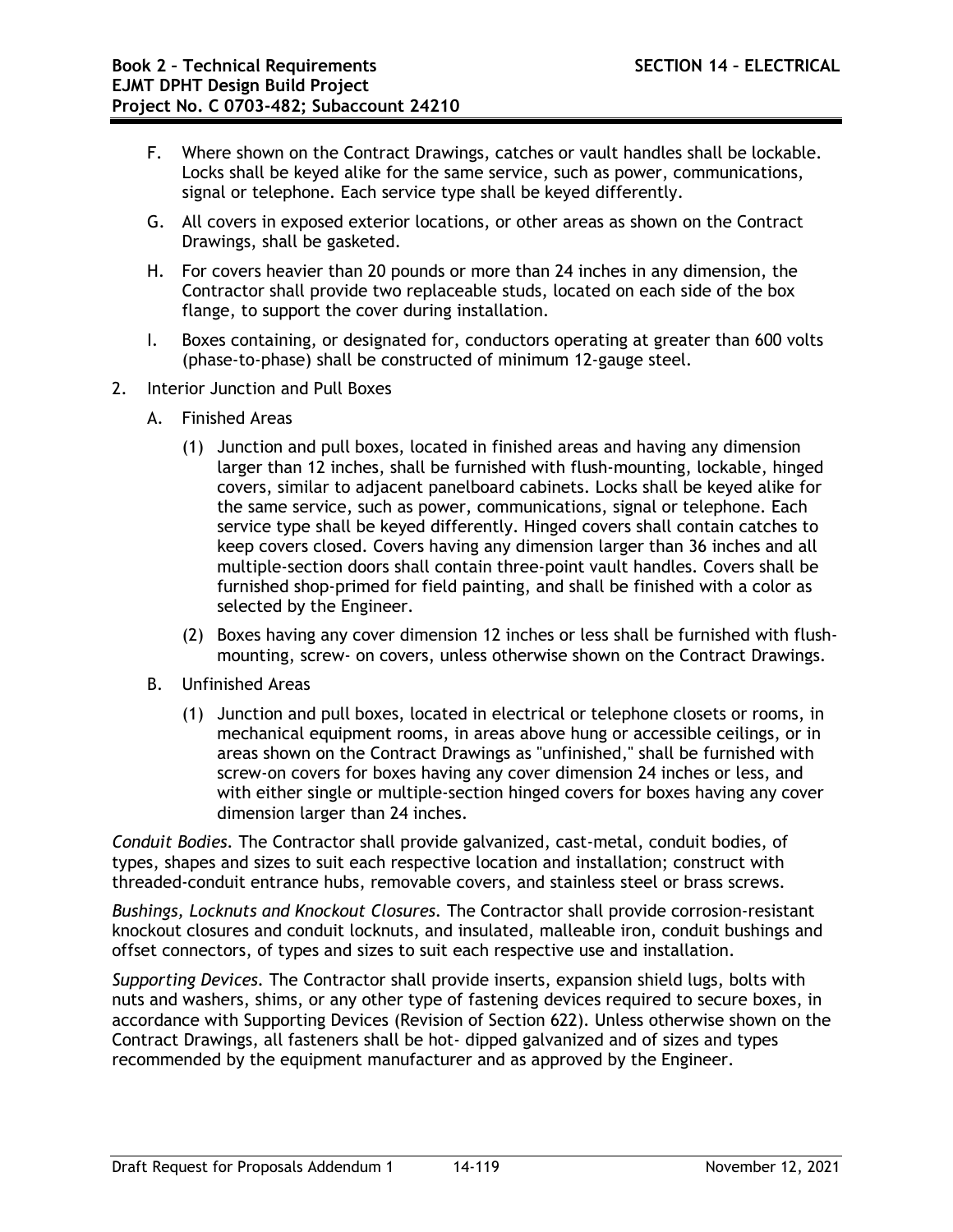# **CONSTRUCTION REQUIREMENTS**

*General.* Installation of boxes and fittings shall meet the following requirements:

- 1. Install boxes and conduit bodies at the locations shown on the Contract Drawings and as required by NFPA 70 at any other location where they are required to facilitate the pulling, supporting or connection of wires and cables.
- 2. Securely mount all boxes in a manner approved by the Engineer and support the boxes independently of conduits entering them.
- 3. Install boxes and conduit bodies in classified (hazardous) locations in accordance with their listing or label requirements. Conduit seal fittings shall be packed and filled only after proper operation of equipment and systems has been demonstrated and approved by the Engineer.
- 4. Paint exteriors of boxes exposed in mechanical equipment rooms or in electrical rooms or closets or spaces shown as "unfinished" on the Contract Drawings, and the exteriors of boxes installed above hung or accessible ceilings, as follows:
	- A. Emergency: Orange
	- B. Fire Alarm: Red
	- C. High Voltage: Red with 1-inch, white block letters reading "HIGH VOLTAGE" on each exposed face and cover.
- 5. All installations shall conform to NFPA 70.
- 6. Dissimilar Metals
	- A. "Dissimilar metals" shall mean those metals which are incompatible with one another in the presence of moisture, as determined from their relative positions in the Electrochemical Series, or from test data.
	- B. Where dissimilar metals come in contact, paint the joint both inside and out with approved coating to exclude moisture from the joint, or provide a suitable insulating barrier separating the metals.

## **METHOD OF MEASUREMENT**

Boxes and Fittings will not be measured and paid for separately, but shall be included in the lump sum price for Electrical Modifications.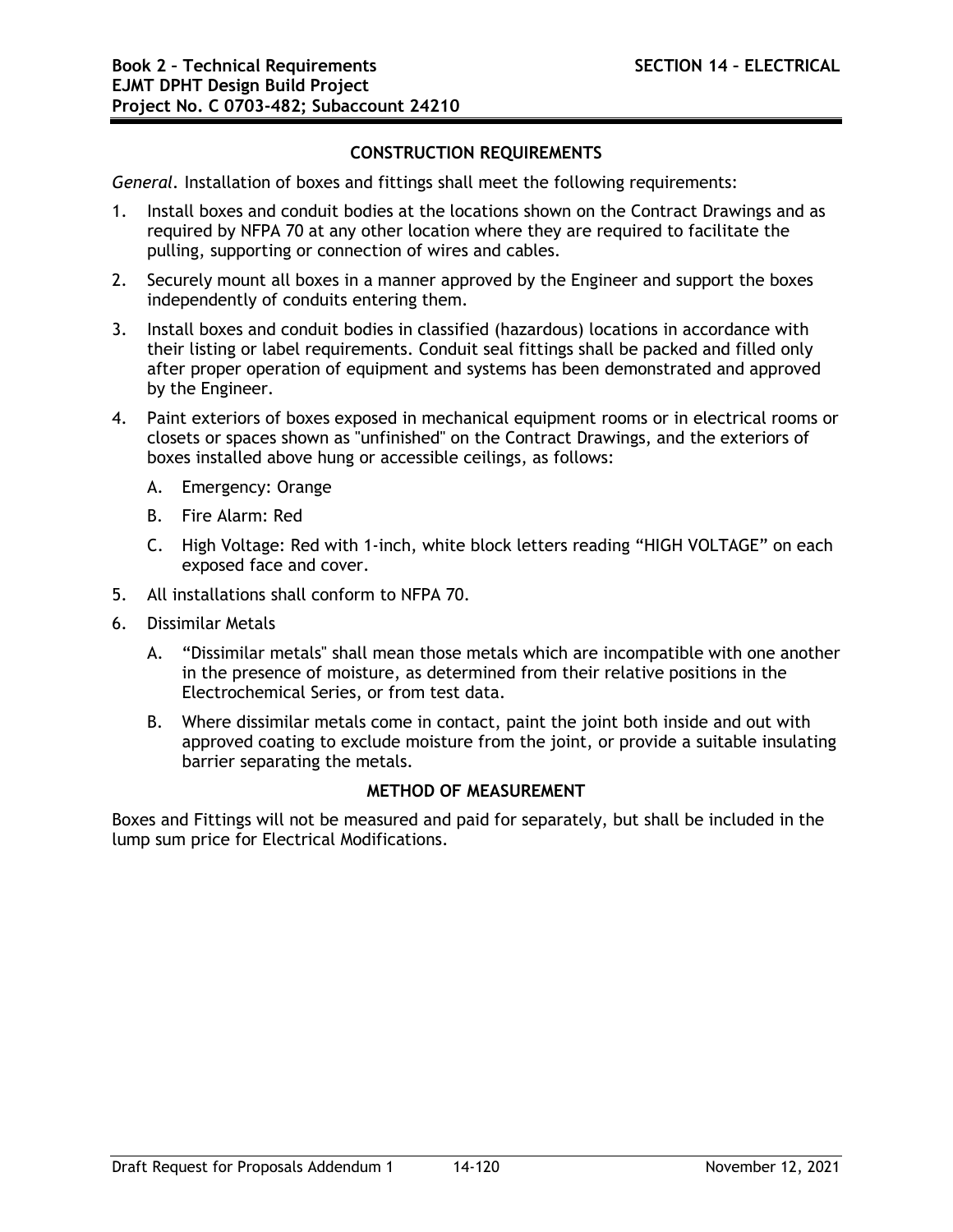### **REVISION OF SECTION 622 GROUNDING AND BONDING**

Section 622 of the Standard Specifications is hereby revised for this project to include the following:

### **DESCRIPTION**

This work is installation of grounding in accordance with these specifications and in conformity with the details shown on the plans or established.

### **MATERIALS**

*General.* The Contractor shall furnish grounding elements for generator, cabinets, starters, and miscellaneous electrical equipment for all non-current-carrying metallic portions of the entire electrical system and for exposed non-electrical systems located in electrical substations or switchgear rooms as required by ANSI C2, National Fire Protection Association (NFPA) 70 and building codes which would be applicable if CDOT were a private corporation. All receptacles, switches, disconnects, individual motor controllers, etc., shall be provided with a grounding terminal connected to the device frame or enclosure.

Refer to each individual equipment Specification section for additional grounding requirements. All conduit, cable tray, raceways, junction boxes, pull boxes, etc., shall be made electrically continuous by means of grounding conductors, bonding jumpers, grounding brushings, couplings, fittings, etc., as required by the NEC and the authority having jurisdiction.

*Grounding Conductors.* The Contractor shall provide grounding conductors in accordance with the requirements of NFPA 70, this Revision of Section 622 as applicable, and as specified on the Contract Drawings. Equipment grounding conductors shall be green insulated. Isolated grounding conductors shall be green insulated with yellow striping. All bonding conductors shall be flexible copper bonding jumpers sized in accordance with the NEC for grounding electrode conductors.

*Above Grade Connections.* Connectors to piping, fencing, and conduit systems shall be listed and labeled as grounding connectors for the materials used.

Grounding Bushings. Grounding bushing shall be insulated type.

# **CONSTRUCTION REQUIREMENTS**

*Installation.* The Contractor shall install grounding elements for emergency generator, cabinets, panelboards, starters, and miscellaneous electrical equipment, for all metallic noncurrent carrying portions of the entire electrical system and for exposed non-electrical systems located in electrical substations or switchgear rooms as required by ANSI C2, NFPA 70 and building codes which would be applicable if CDOT were a private corporation.

- 1. Each system or electrically continuous metallic piping and ductwork shall be electrically grounded in accordance with the requirements of NFPA for "bonding" as they apply to the "bonding of piping systems." Isolated metallic piping and duct systems shall be bonded to the building equipment grounding system.
- 2. Bonding and grounding conductors shall be sized, run in conduit and connected to various services in accordance with the requirements of NEC and NFPA70.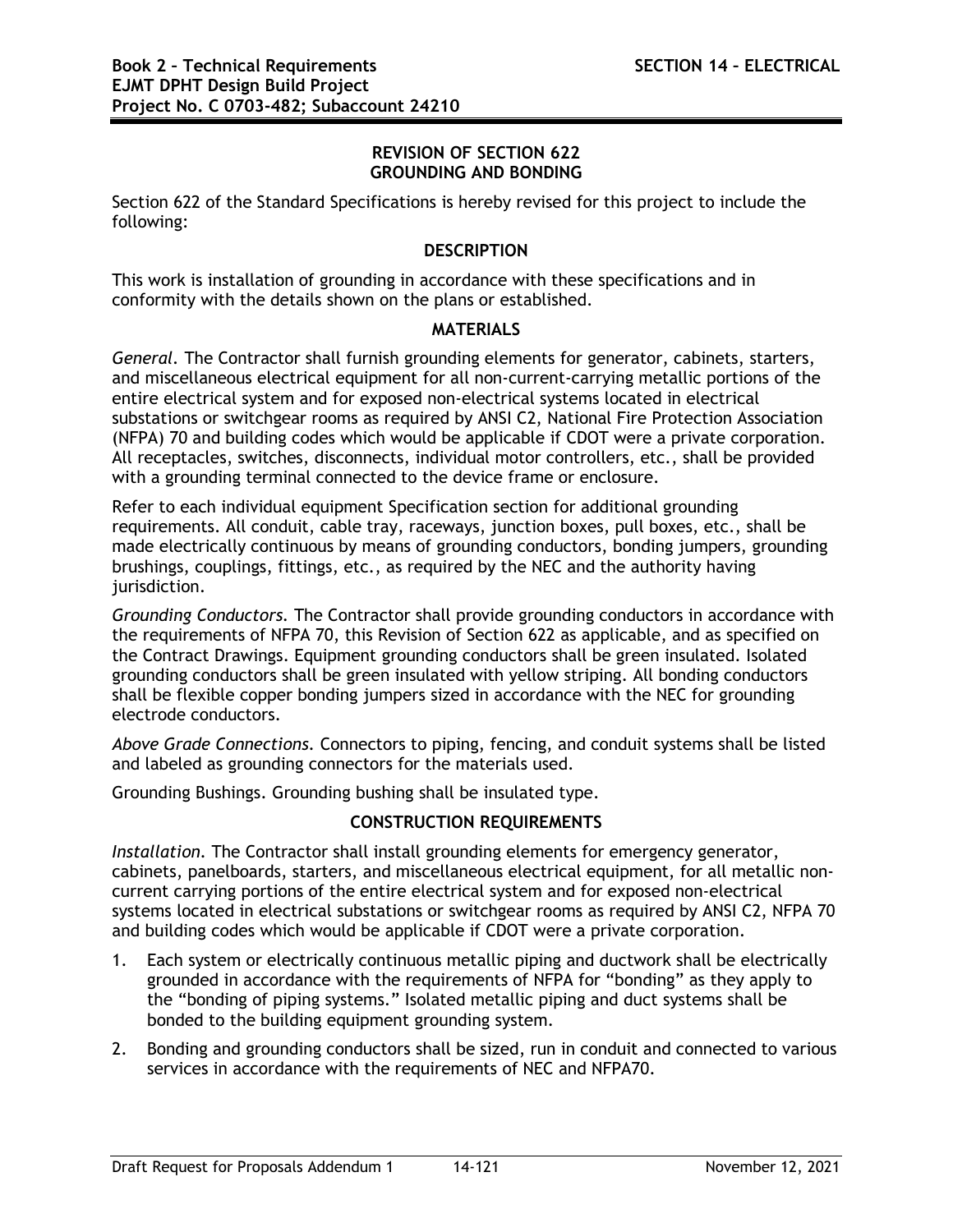- 3. Grounding shall be done in accordance with the requirements of and subject to the approval of the Engineer. Approved materials, devices and workmanship shall be utilized. All conductor terminations shall be in accordance with Revision of Section 622 - Wires, Cables, Splices, Terminations.
- 4. All ground connectors, shall be protected from mechanical injury by rigid conduit to which the conductor shall be bonded at each end.
	- A. All exposed non-current-carrying metal parts of permanently mounted electrical equipment, all terminal devices, and the conduit system shall be effectively grounded and securely bonded to the reference ground point of its separately derived service ground. The equipment ground path from conduit, equipment, and metal enclosures shall be continuous and permanent, and shall have the capacity to safely conduct any fault currents imposed on it with sufficiently low impedance to facilitate the operation of the circuit protective devices.
	- B. All conduits 2 inches and larger entering distribution switchboards and distribution or power panels shall be provided with grounding bushings and connected to the respective equipment ground bus by means of bare copper wire.
	- C. Flexible metal conduit and liquid-tight flexible metal conduit, where permitted by other sections of this Specification, shall be provided with a separate, copper equipment grounding conductor. The equipment grounding conductor shall be sized in accordance with NFPA70, and if insulated, the color of the insulation shall be green for the conductor's entire length. The equipment grounding conductor shall be bonded at both ends of the flexible conduit using an approved fitting or bonding screw.
	- D. Motor frames that are not directly clamped to the supply conduit shall be bonded and grounded to the conduit by means of a suitably-sized ground conductor and ground clamp. No soldered connections shall be used in leads. All connections shall be made with an approved solderless connector.
	- E. A separate insulated (green) equipment grounding conductor shall be installed in all branch circuits.
	- F. When a separate insulated equipment grounding conductor is provided with a branch circuit, it shall be connected to a ground bus in the panelboard from which it is served. The panelboard ground bus shall be of sufficient size to accommodate all devices served, including space for future expansion, as well as lugs of appropriate size for connection of an equipment grounding conductor to the grounding electrode of the derived source.
- 5. Flexible Bonds
	- A. All expansion joints, points of electrical discontinuity, or connections in conduit where firm mechanical bond is not possible shall be bonded with OZ-Gedney Type "BJ" or approved equal bonding jumper.
	- B. A flexible bonding jumper shall be provided around isolating couplings and isolating nipples, and shall be similar and approved equal to OZ-Gedney Type "BJ." All mechanical piping requires isolating couplings or isolating nipples when the piping material is changed.

*Emergency Generator System Grounding.* Grounding shall meet the following requirements: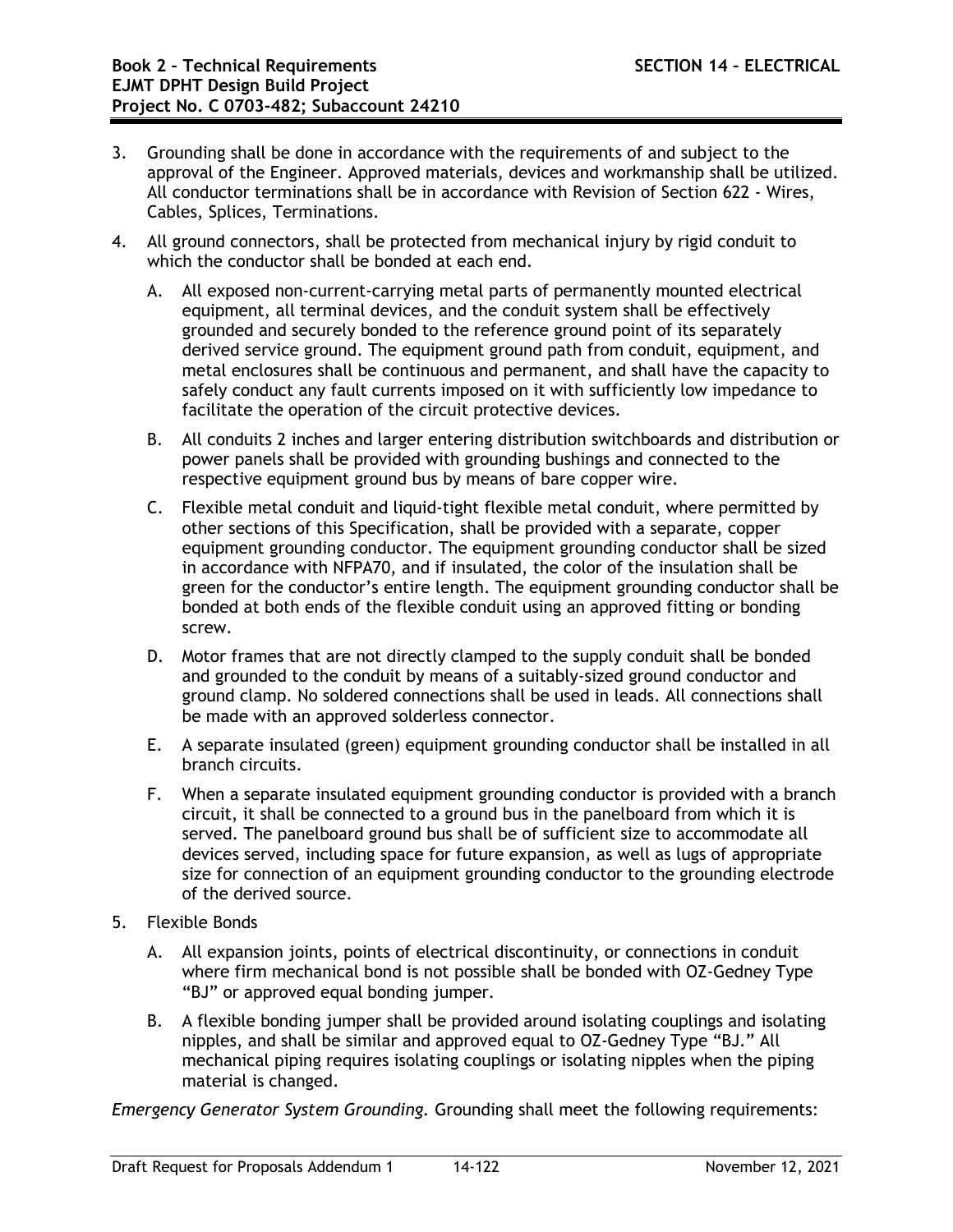- 1. The neutral point of the emergency generator system shall be grounded in a manner identical to that used for service entrance equipment except that the system will require connection to only one of the grounding electrode means. The ground bus in the generator output and control switchboard shall be used as the reference point of the emergency system and shall be grounded to the grounding electrode. Connect the neutral leads from the generator to the reference point using a full size neutral run with the phase conductors, to the switchboard neutral bus, and a bonding jumper between the switchboard neutral and ground bus. Provide a grounding electrode conductor, without splice or joints, of a minimum of 250 MCM copper conductor, or 12.5 percent of the circular mil area of the phase conductors, whichever is larger, between the reference ground point and the grounding electrode. Connect the generator frame to the reference ground point using a minimum No. 4/0 AWG copper conductor.
- 2. Grounding shall be installed as shown on the Contract Drawings.
- 3. Grounding and bonding equipment for use in connection with interior wiring systems shall conform to UL 467.
- 4. Separate insulated equipment grounding conductors shall be installed with circuit conductors to maintain grounding system at equipotential. Raceway system shall not be utilized as the equipment ground.
- 5. All non-current-carrying metallic enclosures of electrical conductors, or exposed noncurrent-carrying metallic parts of electrical equipment, or of power apparatus shall be grounded.
- 6. Connections:
	- A. General
		- (1) Make connections in such a matter as to minimize possibility of galvanic action or electrolysis. Select connectors, connection hardware, conductors, and connection methods so metals in direct contact will be galvanically compatible.
		- (2) Use electroplated or hot-tin-coated materials to assure high conductivity and make contact points closer in order of galvanic series.
	- B. Make connections with clean bare metal at points of contact.
	- C. Make all connections of grounding connector cables to ground rods by exothermic welding method. Welds that are puffed up or that show convex surfaces indicating improper cleaning are not acceptable.
	- D. Terminate insulated equipment grounding conductors for feeders and branch circuits with pressure-type grounding lugs. Where metallic raceways terminate at metallic housings without mechanical and electrical connection to the housing, terminate each conduit with a grounding bushing. Connect grounding bushings with a bare grounding conductor to the ground bus in the housing. Bond electrically noncontinuous conduits at both entrances and exits with grounding bushings and bare grounding conductors.
	- E. Tighten grounding and bonding conductors and terminals, including screws and bolts, in accordance with manufacturer's published torque-tightening values for connectors and bolts.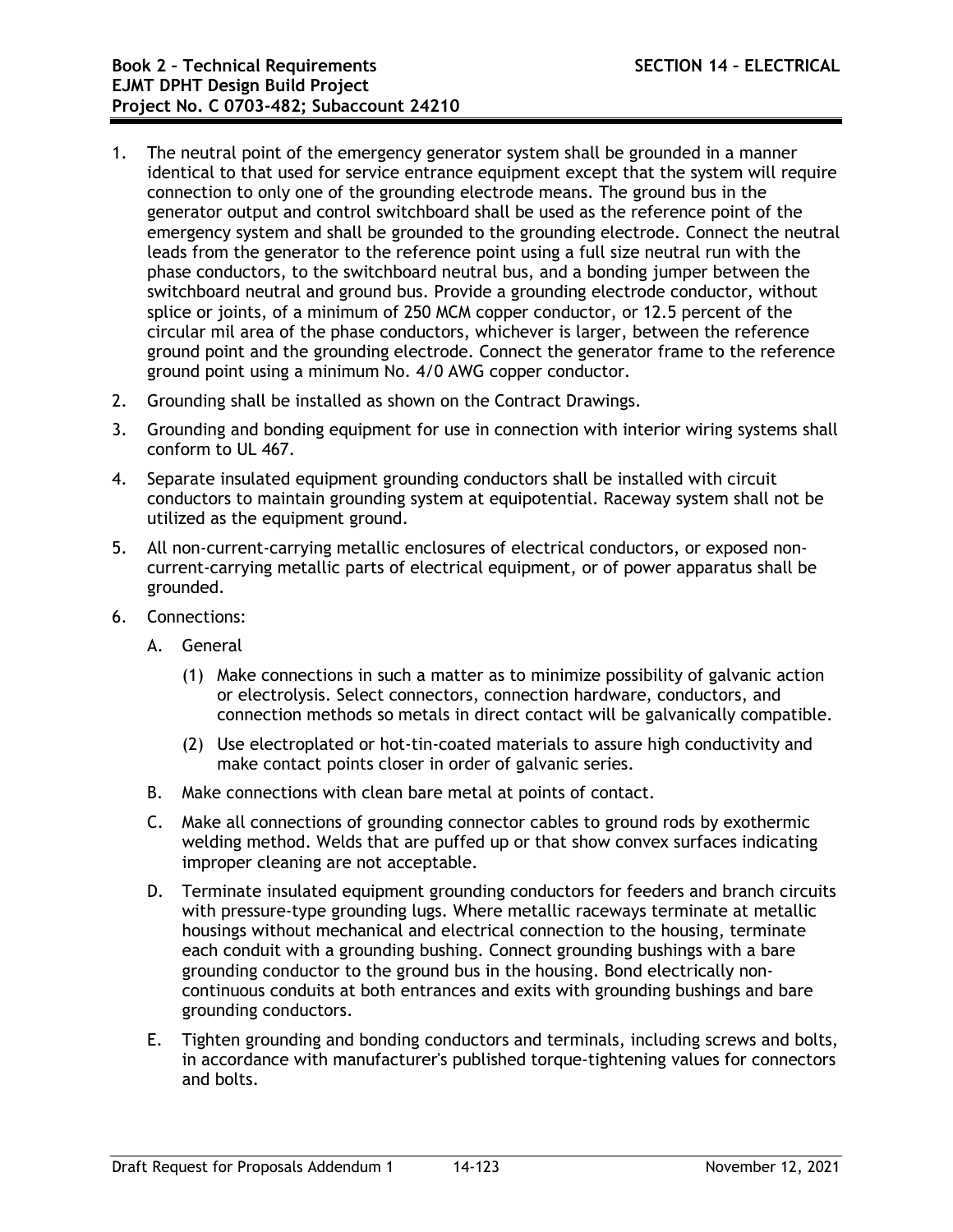F. Where insulated grounding conductors are connected to ground rods or ground buses, insulate the entire area of the connection and seal against moisture penetration of the insulation and cable.

*Field Tests.* Upon completion of the electrical system, including all grounding, the Electrical Contractor shall test the system for stray currents, ground shorts, etc. These tests shall be performed in a manner acceptable to the Engineer. Approved instruments, apparatus, services and qualified personnel shall be utilized. If stray currents, shorts, etc., are detected, eliminate or correct as required. The test procedure shall be as follows:

- 1. All main disconnects shall be opened for the system being tested.
- 2. A DC ohmmeter shall be connected across the system neutral and equipment ground.
- 3. An ohmmeter reading in excess of 100 ohms shall indicate that the system neutral and equipment ground are properly isolated.
- 4. An ohmmeter reading less than 100 ohms shall indicate that the system contains ground shorts (stray currents) at some point along the system neutral.
- 5. Grounded neutrals may be identified by disconnecting individual neutral conductors from the system one at a time while monitoring the ohmmeter.
- 6. The systems shall be retested after correction of all ground shorts is complete. Final readings shall be tabulated for review by the Engineer.

# **METHOD OF MEASUREMENT**

Grounding will not be measured and paid for separately, but shall be included in the lump sum price for Electrical Modifications.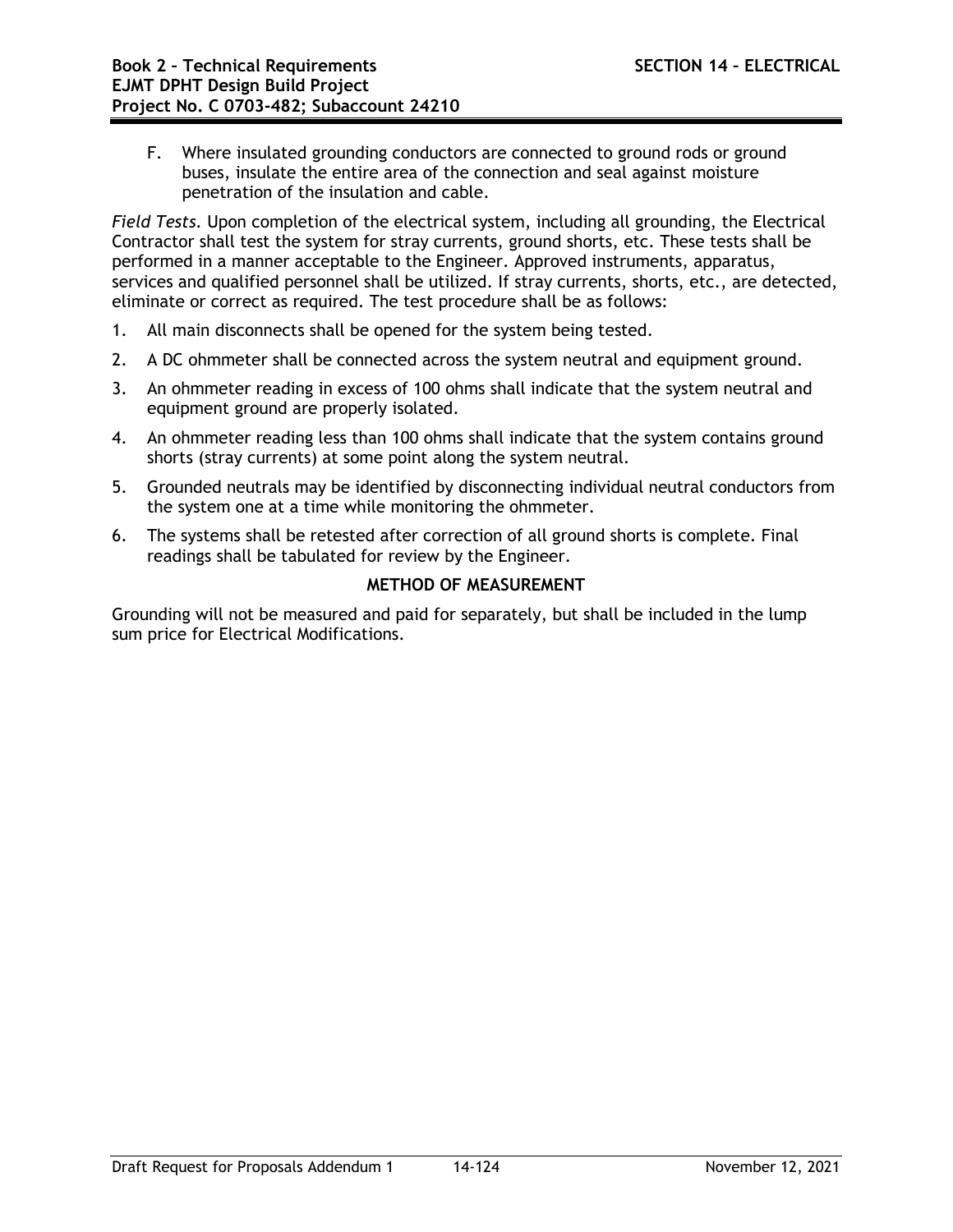### **REVISION OF SECTION 622 MOTOR POWER AND CONTROL WIRING**

Section 622 of the Standard Specifications is hereby revised for this project to include the following:

### **DESCRIPTION**

This work is furnishing, installation, connection and testing of motor power and control wiring in accordance with these specifications and in conformity with the details shown on the plans or established.

### **MATERIALS**

The Contractor shall provide all conduits, wires, and accessories as required to perform the Work.

The Contractor shall provide all conduits and wires in accordance with Revision of Section 622 – Raceways, and Revision of Section 622 – Wires, Cables, Splices, Terminations. PVC-insulated wiring and cables shall not be used in areas subject to the requirements of National Fire Protection Association (NFPA) 130 or NFPA 502.

The Contractor shall provide angle iron supports, brackets or hangers for mounting starters, control panels and control devices in accordance with Revision of Section 622 – Supporting Devices.

All fuses and circuit breakers provided under this Section shall be of the ratings and types as shown on the Contract Drawings or, if not shown on the Contract Drawings, shall be as recommended by equipment manufacturers. Fuses and circuit breakers shall be in accordance with Revision of Section 622 - Over-Current Protective Devices.

All motor control equipment shall be manufactured in compliance with NEMA ICS2, NEMA ICS4, ANSI/UL 65, ANSI/UL486E, ANSI/UL486A-486B, ANSI/UL 969, ANSI/UL 467, ANSI/UL 508, and UL 1059.

## **CONSTRUCTION REQUIREMENTS**

*Examination.* Prior to making electrical connections, the Contractor shall check all electrical equipment furnished under other sections of the Specifications for the specified voltages and directions of rotation. Prior to energizing motors, verify the specified overload rating of all heater elements and relay settings, furnished with the motor starters under other Sections of the Specifications, so that the proper running protection will be provided for the motors. Should the overload ratings not be correct, notify the Engineer.

*(b) Installation.* All motor starters, control devices, conduits, wires and accessories shall be installed in accordance with the requirements of NFPA 70 and the manufacturers' installation procedures. Make final connections in accordance with approved shop drawings. Install all conduits, wires, accessories and supports in accordance with the requirements of this Section.

*(c) Field Tests.* The Contractor shall perform tests, in the presence of the Engineer, to demonstrate the following, and give the Engineer 24-hours advance notice of tests.

- 1. That each control device and its related motor starter operate as designed.
- 2. That each overload protective and safety device functions as designed.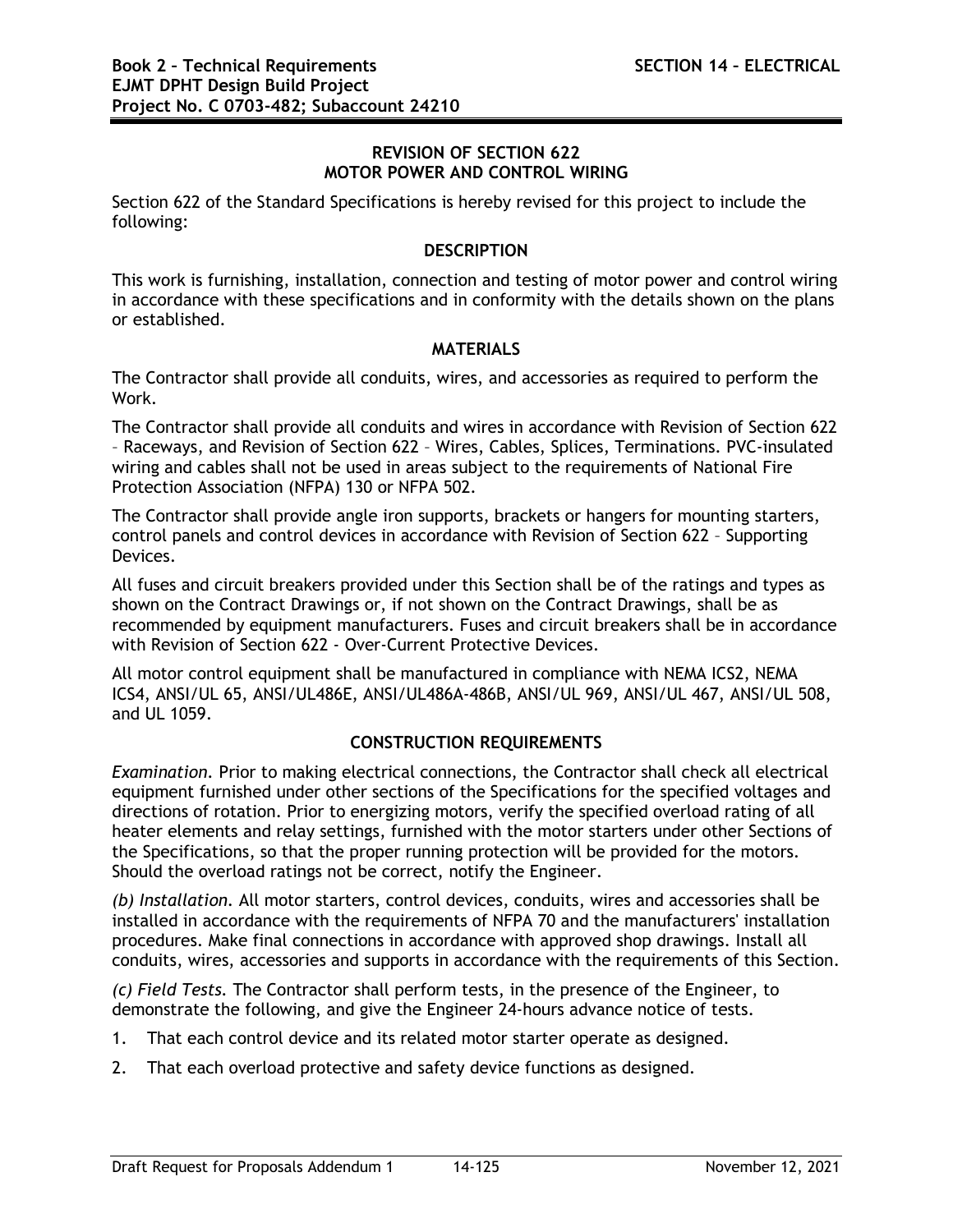Tests shall be performed in accordance with the equipment manufacturers' start-up and field test instructions and made jointly with all affected trades. Should the tests reveal any defects, promptly correct such defects and rerun the tests until the entire installation is satisfactory in all respects.

# **METHOD OF MEASUREMENT**

Motor Power and Control Wiring will not be measured and paid for separately, but shall be included in the lump sum price for Electrical Modifications.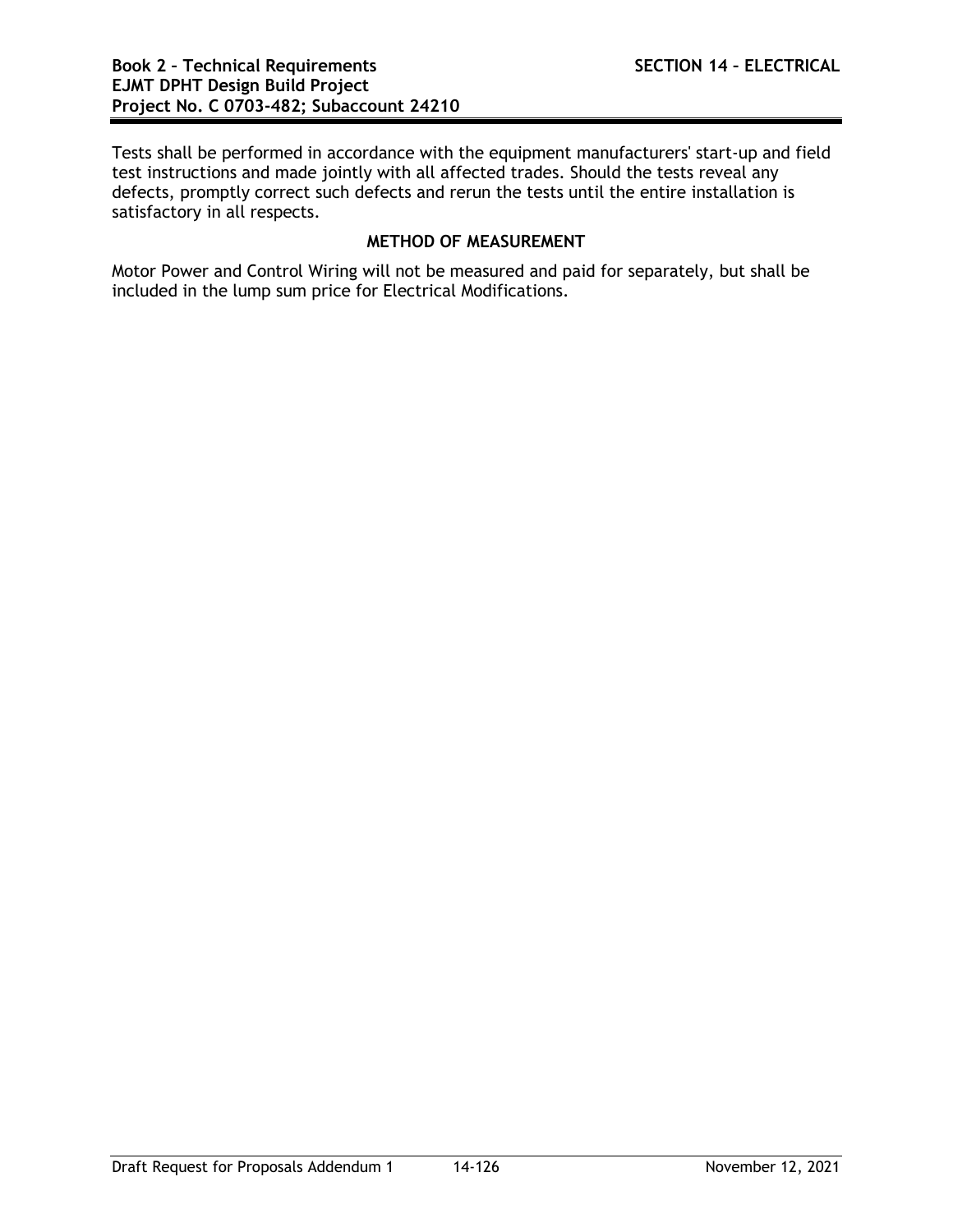### **REVISION OF SECTION 622 SUPPORTING DEVICES**

Section 622 of the Standard Specifications is hereby revised for this project to include the following:

### **DESCRIPTION**

This work is installation of hangers and supports, sleeves, and fasteners used to support electrical raceways and equipment in accordance with these specifications and in conformity with the details shown on the plans or established, except as specified within this section.

Supporting devices, furnished as part of factory-fabricated equipment, are specified as part of equipment assembly in other Sections of the Specifications.

### **MATERIALS**

*Manufacturers.* Subject to compliance with requirements of this Section, the Contractor shall provide supporting devices of the acceptable manufacturers as shown on Contract Drawings.

*(b) General Hangers and Supports.* Unless otherwise shown on the Contract Drawings, the Contractor shall provide hangers and supports as specified in this Section. Where more than one type of hanger or support is suitable for the intended use, selection is at the Contractor's option, subject to approval by the Engineer. Hangers and supports for which there are established Underwriters Laboratories Inc. (UL) standards shall bear the UL label.

*(c) Raceway Support.*

- 1. Clevis hangers for supporting horizontal conduit shall be of galvanized steel with hole provided for a threaded steel rod.
- 2. Riser clamps for supporting vertical conduits shall be of galvanized steel with two or three bolts and nuts and 4-inch ears.
- 3. Steel rod reducing couplings shall be sized as required and constructed of galvanized or plated steel.
- 4. C-Clamps shall be of black malleable iron, galvanized, or plated steel with a hole for threaded rod.
- 5. I-Beam clamps shall be galvanized or plated steel out of 1-1/4-inch by 3/16-inch stock with a 3/8-inch cross bolt and a 2-inch flange width.
- 6. Right-angle and parallel beam clamps shall be constructed of galvanized steel clamps for supporting or fastening conduit up to 2-inch trade size.
- 7. One-hole conduit straps for supporting up to 1-inch conduit or electrical metallic tubing (EMT) shall be of galvanized steel.
- 8. Two-hole conduit straps for supporting conduit or EMT larger than 1-inch shall be  $\frac{3}{4}$  inch in width and of galvanized steel.
- 9. Hexagon nuts shall be of galvanized steel
- 10. Round steel rod shall be of galvanized or plated steel.
- 11. Threaded trapeze hangers shall be the same as specified in this section. The following types of hangers and supports shall not be used: perforated metal strapping, slotted/perforated angles, spring pressure or torsion clips, hangers or supports.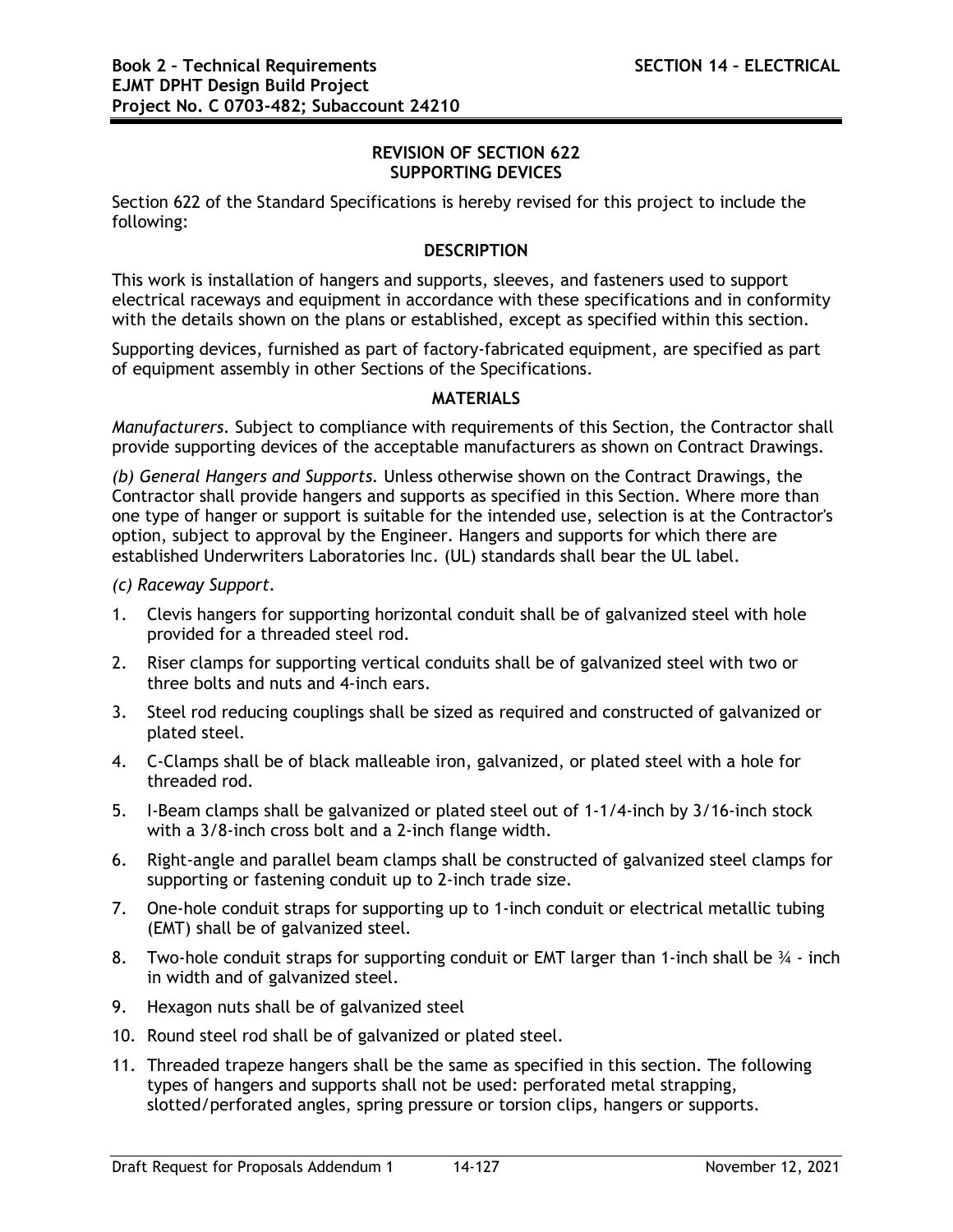*Equipment Supports.* U-channel strut system shall be 12-gauge, hot-dipped galvanized steel. Provide with drilled or slotted holes as required for the application and with the following fittings which mate and match with U-channel:

- 1. Fixture hangers
- 2. Channel hangers
- 3. End caps
- 4. Beam clamps
- 5. Wiring stud
- 6. Thin wall conduit clamps
- 7. Rigid conduit clamps
- 8. Conduit hangers
- 9. U-bolts

*(e) Supporting Steel Sections and Channels.* Supporting steel sections and channels shall be fabricated of ASTM A36 steel in accordance with the appropriate requirements of the AISC, AISI, and AWS publications specified in this Section, and shall be hot-dip galvanized after fabrication.

(*f) Cable Supports.* The Contractor shall provide cable supports with insulating wedging plug for non-armored type electrical cables in risers. Assembly shall include body of galvanized malleable iron with insulating wedging plug. Provide cable supports for armored type electrical cables in risers. Assembly shall include body and pressure plates of galvanized steel.

*(g) General Sleeves and Seals.* Unless otherwise shown on the Contract Drawings, the Contractor shall provide sleeves and seals as specified below. Where more than one type of sleeve or seal is suitable for the intended use, selection is at the Contractor's option, subject to approval by the Engineer. Sleeves and seals for which there are established UL standards shall bear the UL label.

*(h) Pipe Sleeves.* Pipe sleeves for conduits penetrating concrete or masonry floor and walls shall be provided as follows:

- 1. Steel Pipe: Fabricate from schedule 40 galvanized steel pipe; remove burrs.
- 2. Iron Pipe: Fabricate from cast iron or ductile iron pipe; remove burrs.
- 3. Plastic Pipe: Fabricate from either fiberglass or schedule 40 PVC plastic pipe; remove burrs. Fiberglass sleeves may be utilized for interior or exterior usages, but PVC sleeves shall be utilized for exterior usage only.
- 4. Sleeves shall have a minimum inside diameter as shown, based on the installed raceway diameter.

| Raceway Diameter | Sleeve Inside Diameter |
|------------------|------------------------|
| (inches)         | (inches)               |
| 1 or less        |                        |
| 1-1/4 to 2       | 3                      |
| $2 - 1/2$ to 3   |                        |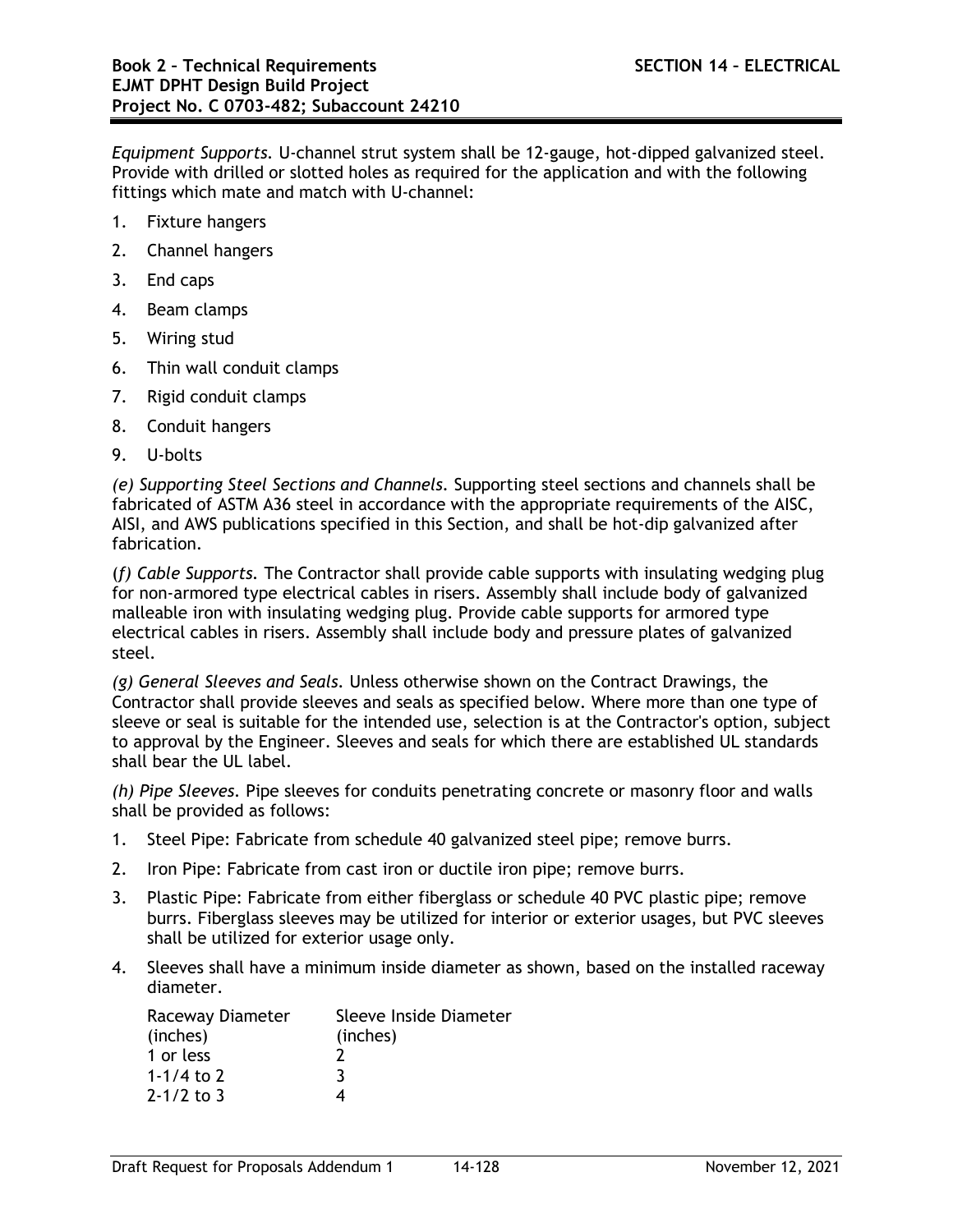| $3-1/2$ to 4 | 5 |
|--------------|---|
| 5            | 6 |
| -6           |   |

5. Where sleeve encloses only one conductor, phase or polarity, or ground wire or cable, the sleeve shall be non-ferrous.

*Interlocking Modular Seals.* Provide interlocking modular type seals for conduit access located in exterior foundation and pit walls. The seals shall be multi-link, stainless steel bolted connection, high-temperature fittings.

*(j) Sealing Bushings.* Provide sealing bushings for conduit access core-drilled through foundation walls or floors. The bushings shall be molded, one-piece neoprene sealing rings with PVC-coated steel or uncoated aluminum pressure plates, stainless steel hex socket head cap screws, and flat washers.

*(k) Fire Seals.* Provide UL-listed, three-hour rated, silicone-based foam, fire-resistive, waterproof joint sealing system to prevent the passage of hot gases and fire.

*(l) Wall and Floor Seals.* Provide watertight and pressure-tight wall and floor seals suitable for sealing around conduit passing through exterior concrete floors and walls. Assembly shall include steel sleeves, galvanized malleable iron body, neoprene sealing grommets and rings, metal pressure rings, membrane clamp where required by foundation design, and pressure clamps with Type 316 stainless steel hex head cap screws. Seal sizes shall be maximum published size for conduit to be installed therein.

*(m) General Fasteners.* Unless otherwise shown on the Contract Drawings, provide fasteners as specified below. Where more than one type of fasteners is suitable for the intended use, selection is at the Contractor's option, subject to approval by the Engineer.

*(n) Toggle Bolts.* Toggle bolts shall be spring head, galvanized or plated steel, 1/4-inch to 1/2-inch sizes, and of length as required.

*(o) Expansion Anchors.* Expansion anchors shall be metallic expansion anchors or shields, including drop-in anchors, wedge and sleeve anchors, and two-piece and three-piece shields for lag screws or machine screws or bolts.

*(p) Powder Activated Fasteners.* Powder-activated fasteners shall be steel-, pin-, or studtype, selected for proper length and penetration for the equipment, clamp or strap to be installed, and the base material.

*Bolts, Nuts, Lockwashers and Washers.* All hardware shall be galvanized or plated steel, unless otherwise shown on the Contract Drawings. Bolts and nuts, 1/4-inch trade size and larger, shall be hex head or hex socket type, standard American sizes. Lockwashers shall match the finish of the furnished bolts and nuts, and generally be installed one-per-bolt, at the nut end of the assembly. Washers shall be standard-or fender-type, as required, and sized to match the installed bolts or screws. The following types of fasteners shall not be used:

- 1. Lead anchors or studs;
- 2. Wooden plugs or anchors;
- 3. Plastic anchors;
- 4. "Nail-in" anchors, either of plastic or metal type.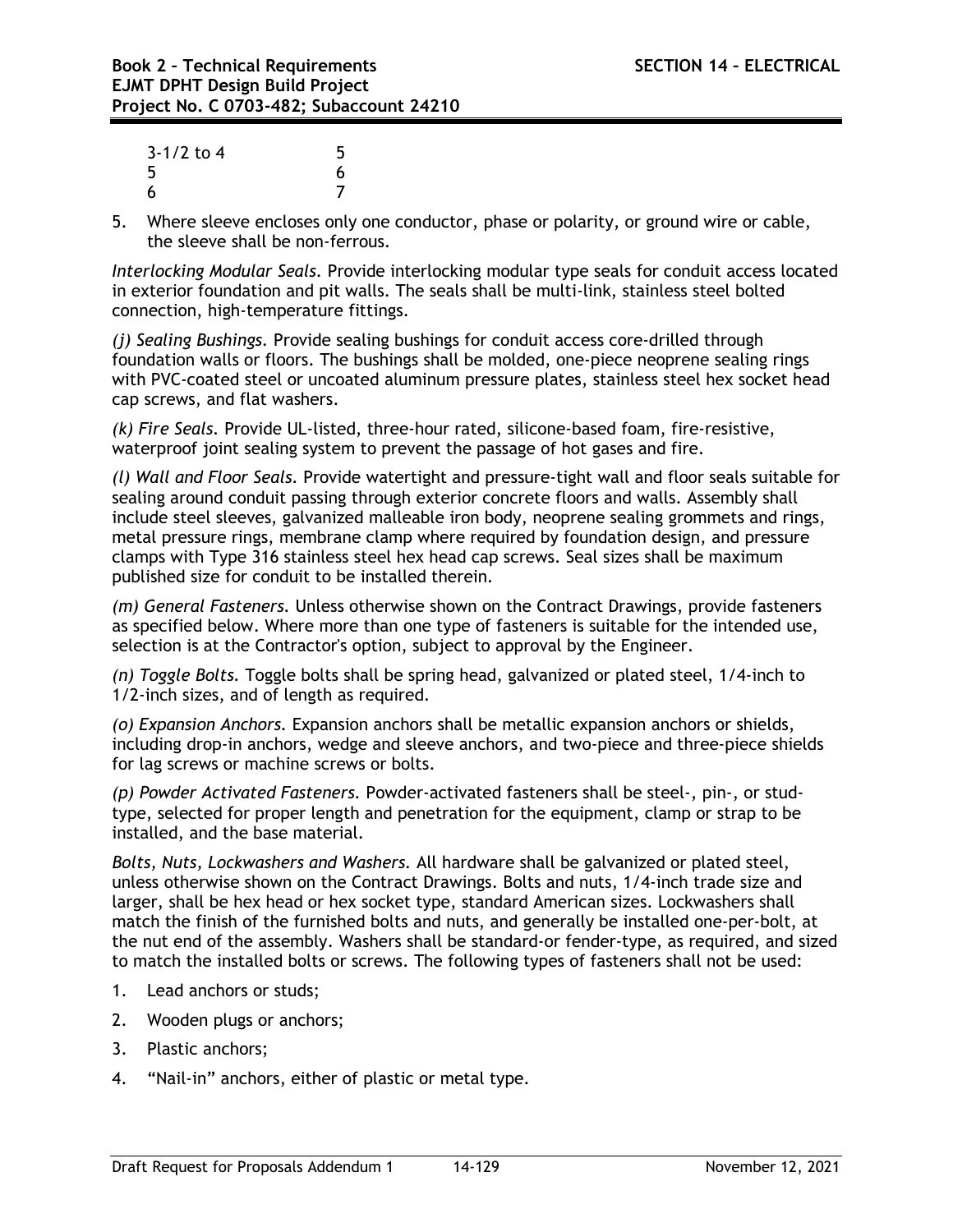## **CONSTRUCTION REQUIREMENTS**

*Examination.* The Contractor shall verify that electrical installations, structural, mechanical and other related Work satisfy the requirements for performance of the Work of this Section in accordance with the Contract Documents. Report immediately to the Engineer any electrical, structural or related construction defects in areas where supporting devices are to be installed, and do not attempt to rectify any defect unless specifically instructed to do so by the Engineer.

*(b) Installation.* Before installation the supporting devices, the Contractor shall investigate the site condition to determine what preparatory work, if any, is needed.

- 1. Install hangers and supports, sleeves, and fasteners in accordance with approved printed manufacturer's installation procedures and as specified.
- 2. Coordinate all affected trades and all aspects of the electrical work, including installation of raceways and wiring as necessary to interface installation of supporting devices with other work.
- 3. Install hangers, supports, and attachments to properly support raceways, equipment, and accessories from building structure. Arrange for grouping of parallel runs of horizontal conduits to be supported together on trapeze hangers where possible. Install hangers and supports with maximum spacing not to exceed that permitted by NFPA 70 and NECA Standard of Installation, as applicable, unless otherwise shown on the Contract Drawings.
- 4. Secure threaded rod couplings, trapeze hangers, supports, or similar horizontal elements using lock washers and jam nuts to prevent loosening.

*Conduit and Raceway Supports.* Raceways shall not be supported from hung ceiling supports or members or metal roof deck. Do not support raceways from mechanical ductwork, ductwork supports, piping, or piping supports. Threaded rod used for the support of conduits, raceways, or trapeze hangers of the given size, shall be not less than the following:

| Conduit, Raceway, Hanger Size<br>(inches) | Threaded Rod Size (inches) |  |
|-------------------------------------------|----------------------------|--|
| 2 or less                                 | 3/8                        |  |
| $2 - 1/2$ to $3 - 1/2$                    | 1/2                        |  |
| $4$ to 5                                  | 5/8                        |  |
|                                           | 3/4                        |  |

1. Where trapeze hangers are used, bolt or clamp the raceways in place to at least every third hanger and to the first hanger on each side of a bend, fitting, junction or pull box, or change in direction.

*(d) Sleeves.* Unless otherwise shown on the Contract Drawings, sleeves for raceways and risers shall be extended one inch beyond top of finished floor, curb, or building element being penetrated. Install sleeves level and plumb, accurately located, and positioned to conform to the requirements of the equipment and in accordance with the approved layout drawings.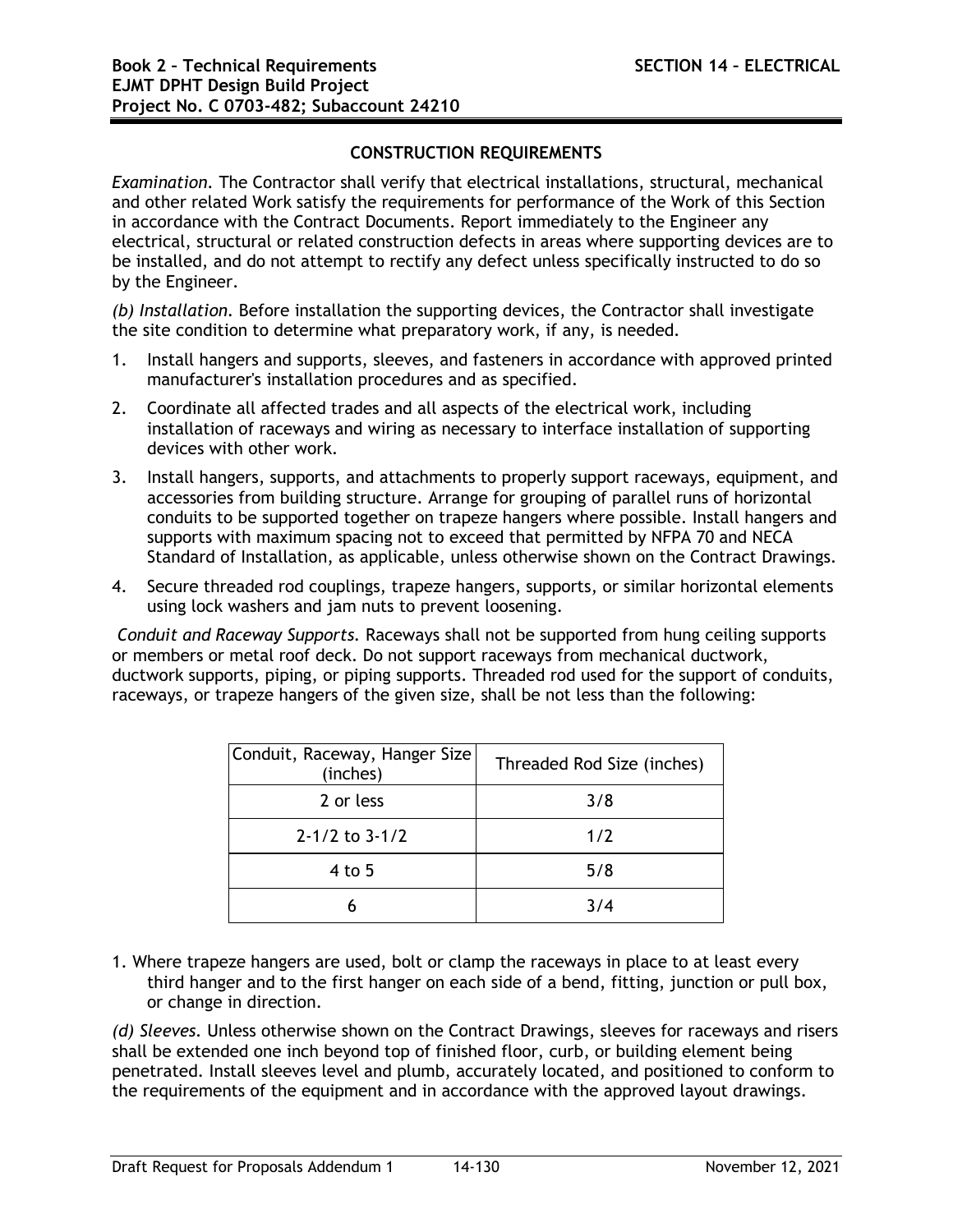Interlock modular seals in tandem, one at the interior and one at the exterior face of the pipe sleeve. Tighten sleeve seal nuts until sealing grommets have expanded to form watertight seal.

*(e) Fasteners.* Wood screws, lag screws, carriage bolts, or machine screws shall be utilized for wood or materials of similar fibrous nature. Welded or blazed threaded studs, bolts or machine screws, or clamps shall be utilized for structural and miscellaneous steel, iron, or other metals. Metallic expansion shields, wedge anchors, or drop-in anchors with lag screws, bolts, or machine screws shall be utilized for solid masonry or concrete. Sleeve anchors, dropin anchors, or toggle bolts shall be utilized for concrete masonry units (CMU). Do not use powder-activated fasteners in CMU.

*(f) Dissimilar Metals.* "Dissimilar metals" shall mean those metals which are incompatible with one another in the presence of moisture, as determined from their relative positions in the Electrochemical Series, or from test data. Where dissimilar metals come in contact, paint the joint both inside and out with approved coating to exclude moisture from the joint, or provide a suitable insulating barrier separating the metals.

## **METHOD OF MEASUREMENT**

Supporting Devices will not be measured and paid for separately, but shall be included in the lump sum price for electrical Modifications.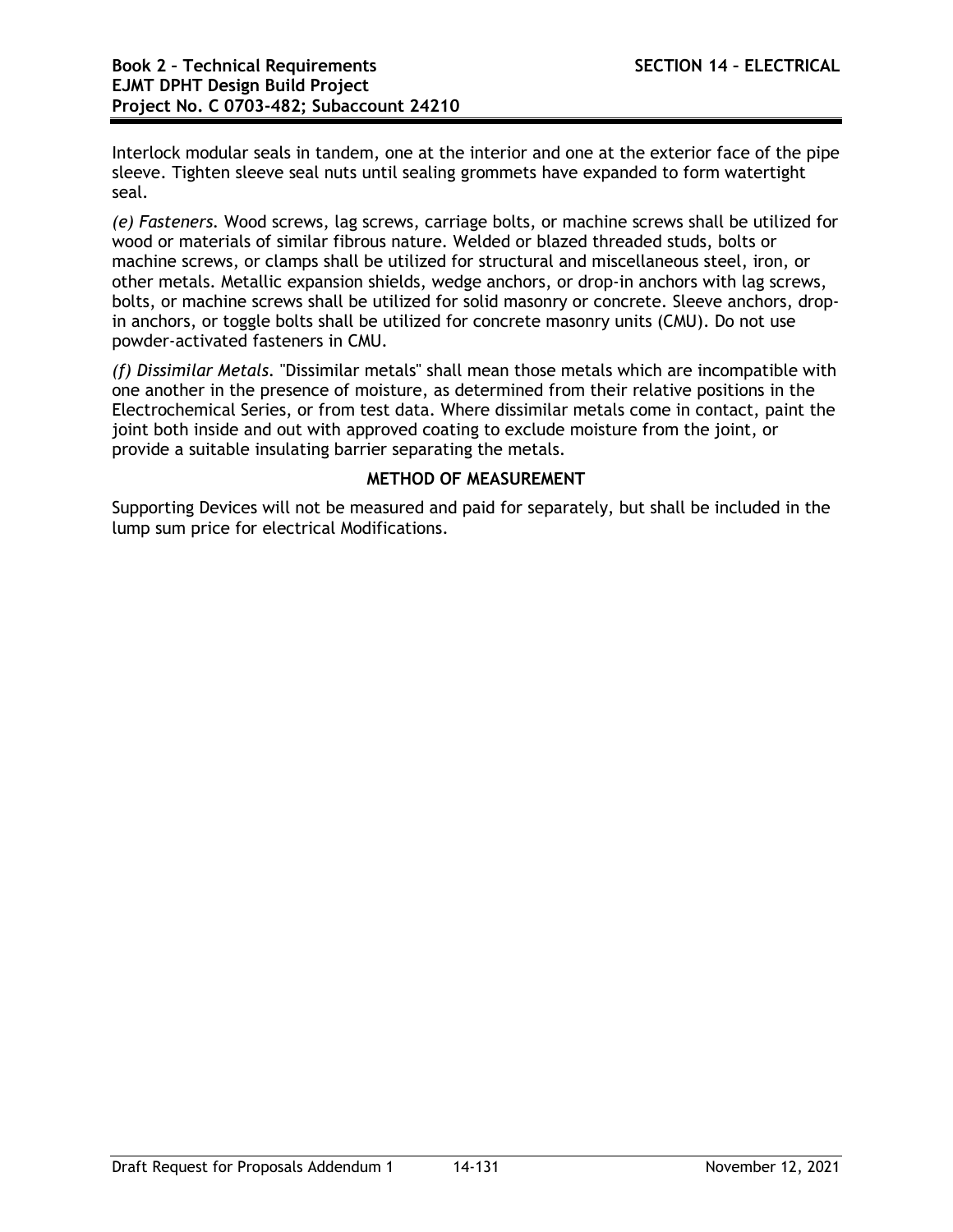## **REVISION OF SECTION 622 WIRES, CABLES, SPLICES, TERMINATIONS (600 VOLTS OR LESS)**

Section 622 of the Standard Specifications is hereby revised for this project to include the following:

# **DESCRIPTION**

This work is installation of wires, cables, splices, terminations, and appurtenances for electrical systems of 600 volts or less in accordance with these specifications and in conformity with the details shown on the plans or established in the Contract Documents.

### **MATERIALS**

*Manufacturers.* Subject to compliance with requirements of this Section, the Contractor shall provide wires, cables, wire and cable splicing, terminating, and arcproofing materials of manufacturers as shown on the Contract Drawings.

*(b) Wires and Cables.*

- 1. Wire shall be defined as a solid or stranded conductor smaller than No. 6 AWG with or without insulation. Cable shall be defined as a single conductor No. 6 AWG or larger, or two or more conductors of any size wire under a common covering.
- 2. Locations, types, sizes and numbers of wires and cables are shown on the Contract Drawings. Where not indicated, provide proper wire and cable selection to comply with this section and National Fire Protection Association (NFPA) 70 Standards.
- 3. The wires and cables must be suitable for use in wet and dry locations, as applicable for the installation, with temperature ratings that correspond to the conditions of application. Wires and cables shall be suitable for installation indoors or outdoors, in conduits, trays, and underground ducts or direct burial in earth, as applicable for the installation shown on the Contract Drawings and as allowed by applicable codes and this Section.
- 4. Unless otherwise indicated on the Contract Drawings, cable insulation shall be rated for conductor temperatures not exceeding 90 degrees C for normal operation, 130 degrees C for emergency overload conditions and 250 degrees C for short circuit conditions in accordance with Insulated Cable Engineers Association (ICEA) standards S-95-658 and S-73-532. Temperature ratings shall be for both wet and dry locations.
- 5. Unless otherwise shown on the Contract Drawings, solid conductors shall be soft or annealed copper, conforming to ASTM B33 (tinned) or ASTM B3 (uncoated). Unless otherwise specified in this Section or unless otherwise shown on the Contract Drawings, stranded copper conductors shall be concentric stranding conforming to ASTM B8.
- 6. Polyvinyl Chloride (PVC): PVC-insulated power wiring and items containing PVC shall not be installed in subway areas, railroad or vehicular tunnels, railroad stations, and areas defined on the Contract Drawings as subject to NFPA 130 or NFPA 502 jurisdiction.
- 7. 35kV cable shall be shielded, with a semi-conducting strand shield, ethylene propylene rubber insulation, semi- conducting insulation shield, copper tape shield, and polyvinyl chloride jacket. The insulation level shall be 100 percent. Terminations shall be made using stress cones, and the shields shall be grounded at the switchgear. The other end of the shield shall not be grounded.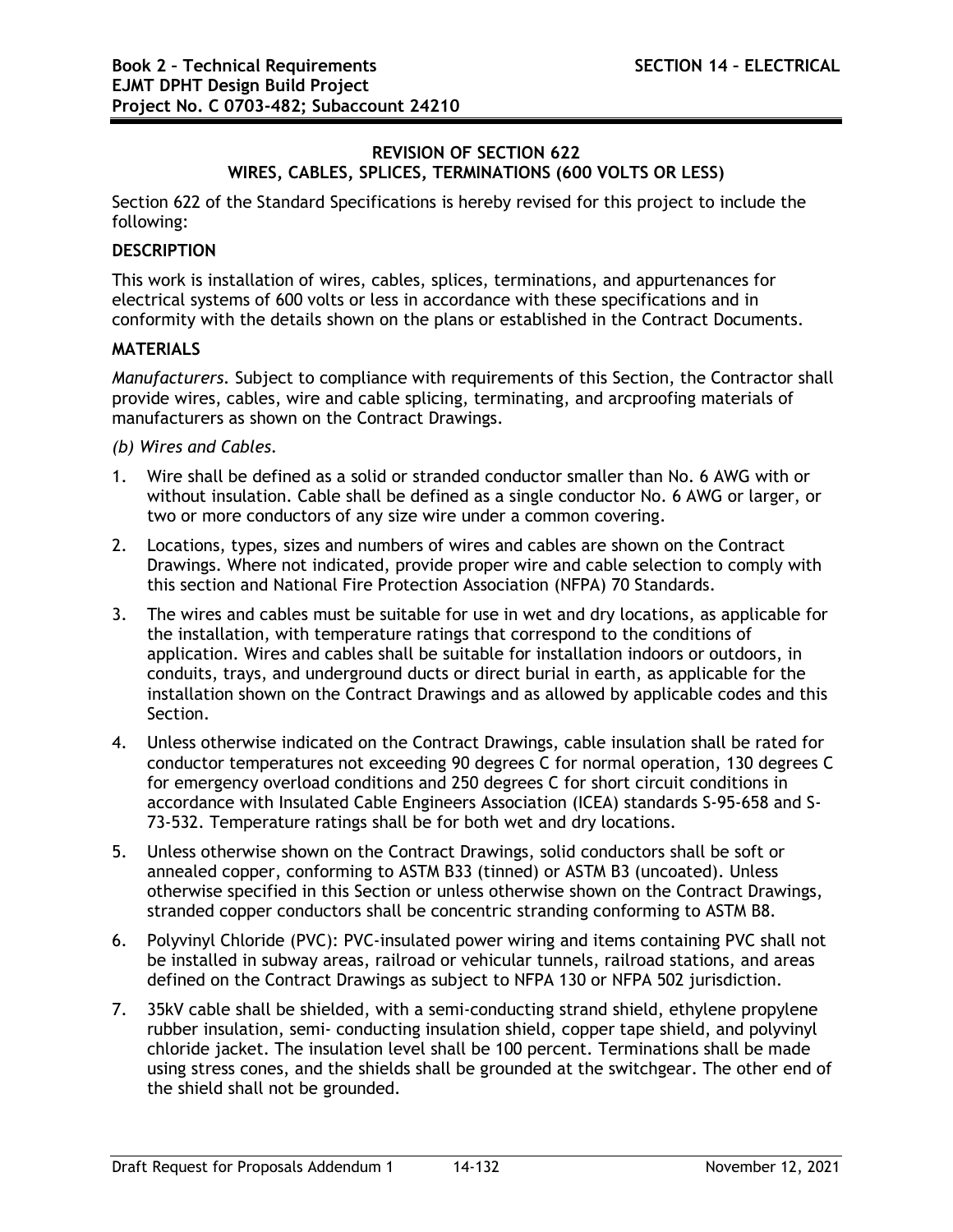- 8. Unless otherwise shown on the Contract Drawings, cable insulations and jackets designated as Low-Smoke, Zero-Halogen (LSZH) shall be thermoset, low-smoke, lowtoxicity, non-halogen, flame retardant type and shall meet the following performance characteristics:
	- A. Cables shall pass the flame propagatory and smoke release criteria according to the test method of UL 1685.
	- B. The halogen content of cable jackets shall not exceed 0.2 percent according to the test method of MIL- DTL-24643.
	- C. The toxicity index of cable jackets shall not exceed 2.0 according to the test method of Naval Engineering Standard NES 713.
	- D. The cable jackets shall comply with ICEA T-33-655 for smoke generation.
	- E. The acid gas content of cable jackets shall not exceed a maximum of 3.0 percent according to the test method of MIL-DTL-24643.
- 9. The following additional performance characteristics shall be used for wires and cables that will be installed in subway areas, railroad or vehicular tunnels, railroad stations, and areas defined on the Contract Drawings as being under the jurisdiction of NFPA 130 or NFPA 502, where stringent flame retardant, low-smoke, low-toxicity, zero-halogen, and good circuit integrity during a fire are required.
	- A. All insulated conductors shall be UL listed as type XHHW-2, in accordance with UL 44. In addition, all one-conductor cables shall be listed for and marked with the following UL designations: "VW-1," "LS" or "ST1" (limited smoke), "Oil and Gas Resistant," and for 1/0 and larger, "CT USE."
	- B. Single conductor wire and cable shall utilize thermoset Low-Smoke, Zero-Halogen, Cross-Linked Polyolefin insulation conforming to ICEA S-73-532 and S-95-658. The insulation shall be comprised of a single layer of homogeneous material. Jackets or other additional coverings shall not be allowed for single conductors because of the increase in cable size. All single conductor wires and cables shall follow the dimensional requirements of NFPA 70, Table 5.
	- C. Wires shall pass the flame propagatory criteria according to the test method of UL 1581 (VW-1).
	- D. The halogen content of both the wire and cable insulation and cable jacket(s) shall not exceed 0.2 percent according to the test method of MIL-DTL-24643.
	- E. The toxicity index of both the wire and cable insulation and cable jacket(s) shall not exceed 2.0 according to the test method of Defence Standard DEF STAN 02-713.
	- F. The acid gas content of both wire and cable insulation and cable jacket(s) shall not exceed a maximum of 2.0 percent according to the test method of MIL-DTL-24643.
	- G. The wire and cable insulation materials shall pass the smoke generation test in accordance with ASTM E662. All wires and cables shall pass the smoke release criteria according to the test method in UL 1685 for "LS" or "ST1" classification as "limited smoke." Wire and cable insulation when tested on a specimen of 80 mils thick slab shall not exceed the following values:
		- (1) Flaming Avg. Ds (4 minutes) 50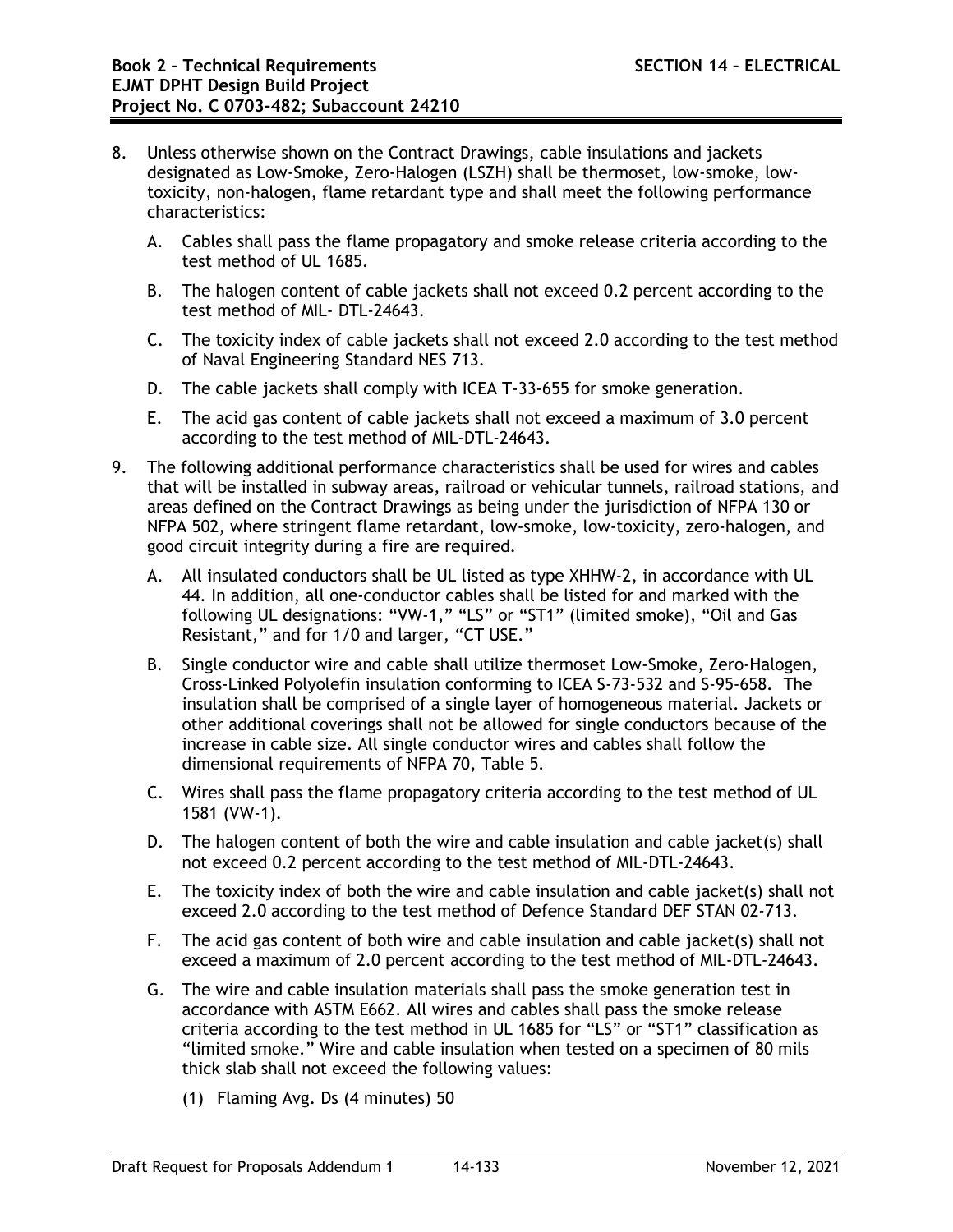- (2) Flaming Avg. Dm (20 Minutes) 200
- (3) Non-Flaming Avg. Ds (4 minutes) 50
- (4) Non-Flaming Avg. Dm (20 minutes) 200
- H. All single conductor wires shall provide a minimum of 15-minute circuit integrity when tested in accordance with UL 2196. UL qualification is required and shall be predicated upon a No. 12 AWG sample in conduit without the water spray.
- I. Wires and cables shall pass the following flame propagation requirements:
	- (1) All single conductor wires and cables shall pass the "UL VW-1" vertical flame test, according to UL 1581.
	- (2) All single conductor wires and cables shall pass the vertical flame test stated in AAR RP583, paragraph 5.9.4.
- J. Water Resistance
	- (1) All wires and cables shall be rated for wet applications at 90 degrees C as defined by the requirements for type "XHHW-2" stated in UL 44 when tested in accordance with UL 1581.
	- (2) The mechanical water absorption of the insulation shall not be greater than 4 mg/sq. in. when tested in accordance with UL 1581.
- K. All wires shall be suitable for prolonged exposure to water by evidence of long term insulation resistance qualification testing in 90 degree C water. Testing shall be in accordance with UL 44 and UL 1581. After a minimum of one year exposure to 90 degree C water, the insulation resistance measurements must exceed an insulation resistance reading of 4.0 megohms/1000 ft. sample used for testing shall be either 14 or 12 AWG with a nominal 30 mils of LSZH insulation.
- L. Overload Stability: To ensure overload stability, all wires and cables shall pass the following tests defined in AAR Standard RP585:
	- (1) Electrical Overload Single Conductor (paragraph 5.9)
	- (2) Bundle Overload (paragraph 5.9.1)
	- (3) 125 degrees C Penetration Test (paragraph 5.9.2)
- M. The insulation shall demonstrate heat stability by retaining 95 percent of its original tensile strength and elongation values after aging seven days at 158 degrees C, as per AAR Standard RP585.
- N. Multi-Conductor Cables: Where multi-conductor cables are utilized, use the following additional criteria:
	- (1) Multi-conductor control cables shall utilize stranded class "B" or "C" conductors in accordance with ASTM B8. All conductors shall utilize thermoset low-smoke, zero-halogen cross-linked polyolefin insulation, conforming to ICEA standard S-95-658 and S-73-532, and be listed as type "XHHW-2." Insulated conductors shall be cabled with a suitable binder tape and covered with a low-smoke, zerohalogen cross-linked polyolefin jacket. All cables shall be UL-listed Type TC in accordance with UL 1277. All individual insulated conductors utilized in multiconductor cables shall meet all of the requirements set forth in this Section for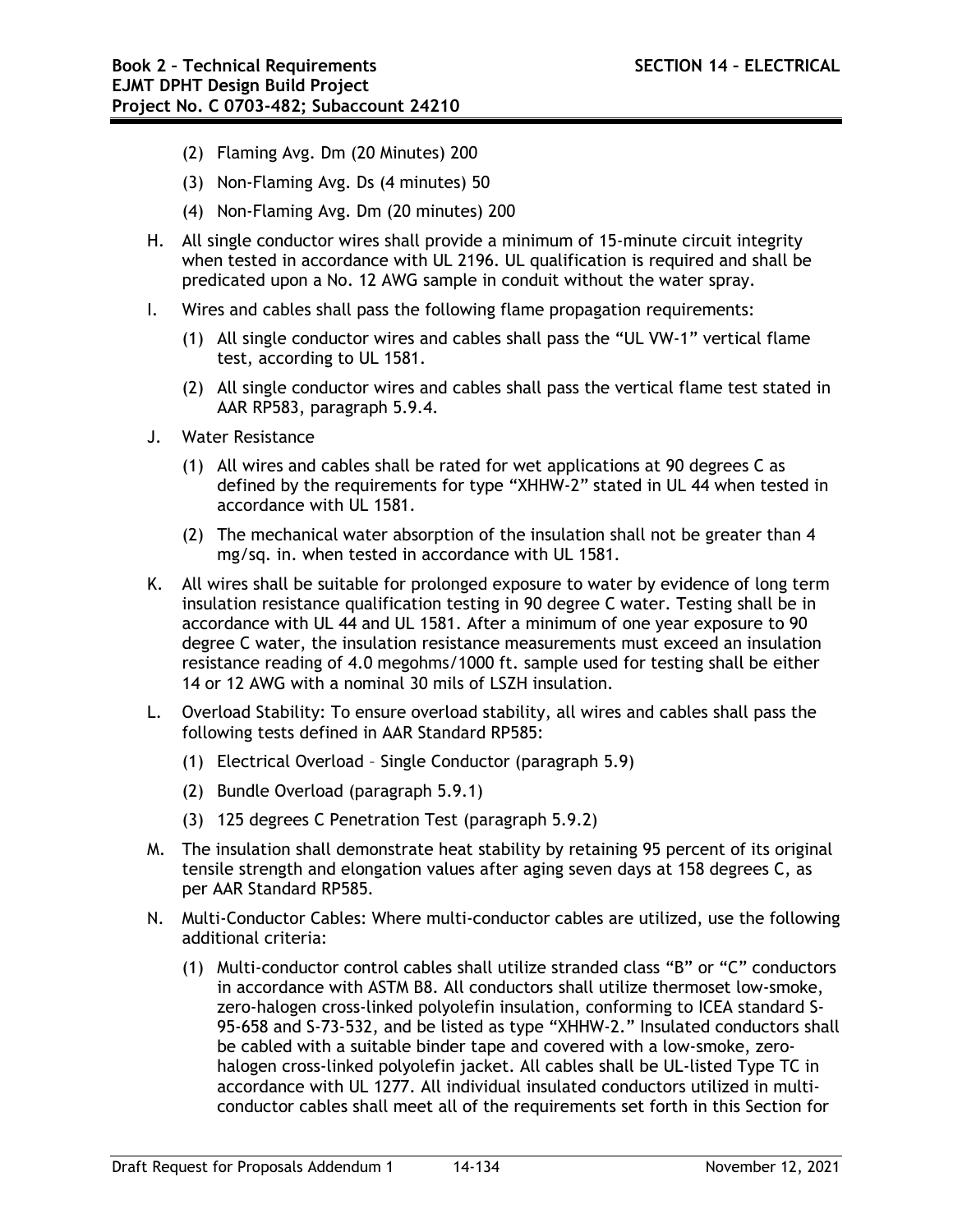single conductor cables for subway areas, railroad or vehicular tunnels, railway stations and areas defined on the Contract Drawings as under the jurisdiction of NFPA 130 or NFPA 502, except that UL print is not required on the individual conductor insulation.

- (2) The halogen content of the cable jacket(s) shall comply with this Section.
- (3) The toxicity index of the cable jacket(s) shall comply with this Section.
- (4) The acid gas content of the cable jacket(s) shall comply with this Section.
- (5) The cable jacket materials shall pass the smoke generation test in accordance with ASTM E662. Cable jacket when tested on a specimen of 80 mils thick slab shall not exceed the following values:

Flaming avg. DS (4 minutes): 50

Flaming avg. DM (20 minutes): 150

Non-Flaming avg. DS (4 minutes): 50

Non-Flaming avg. DM (20 minutes): 250

- (6) All multi-conductor wire and cables shall provide a minimum of 15-minute circuit integrity when tested in accordance with International Electrotechnical Commission (IEC) IEC-331. Qualifications shall be predicated on a 2/C No.14 AWG sample tested at 240 Volts.
- (7) All multi-conductor cables shall pass the UL vertical flame test criteria according to the test methods stated in UL 1685 for IEEE 1202 type of flame exposure. Test sample used shall be 2/c No.14 AWG.
- (8) All multi-conductor wires and cable shall be listed for, and be marked with, the following UL designations on the cable jacket: "Type TC" (Tray Cable), "LS" or "ST1" (Limited Smoke), "Sun Res" (Sun Resistant) or "XHHW-2"/"90 degrees C Wet and Dry," "IEEE 1202."

## 10. Color-Coding for Power and Lighting Conductors

- A. Insulation or covering of wires and cables shall be factory color-coded by the use of colored compounds or coatings. The color-code shall be followed consistently throughout the performance of the Work.
- B. Circuit identification for multi-conductor cable shall be accomplished by either Method 1 (colored compounds) or Method 3 (printed color designations) per ICEA with a K2 scheme, unless otherwise stated on the Contract Drawings.
- C. Upon written request of the Contractor, the Engineer may permit the use of the following methods in lieu of the wire or cable manufacturer's color-coding, when limited quantities of wire and cable are involved, for sizes No. 8 AWG and larger.
	- (1) For dry locations only, spiral application of 3/4 inch wide, colored, pressuresensitive plastic tape, half-lapped for a distance of not less than six inches may be used. To prevent unwinding, the last two wraps of tape shall be applied with no tension.
	- (2) For wet or dry locations, application of three, 3/16 inch wide, colored, fungusinert, self- extinguishing, self-locking, nylon cable ties spaced 3 inches apart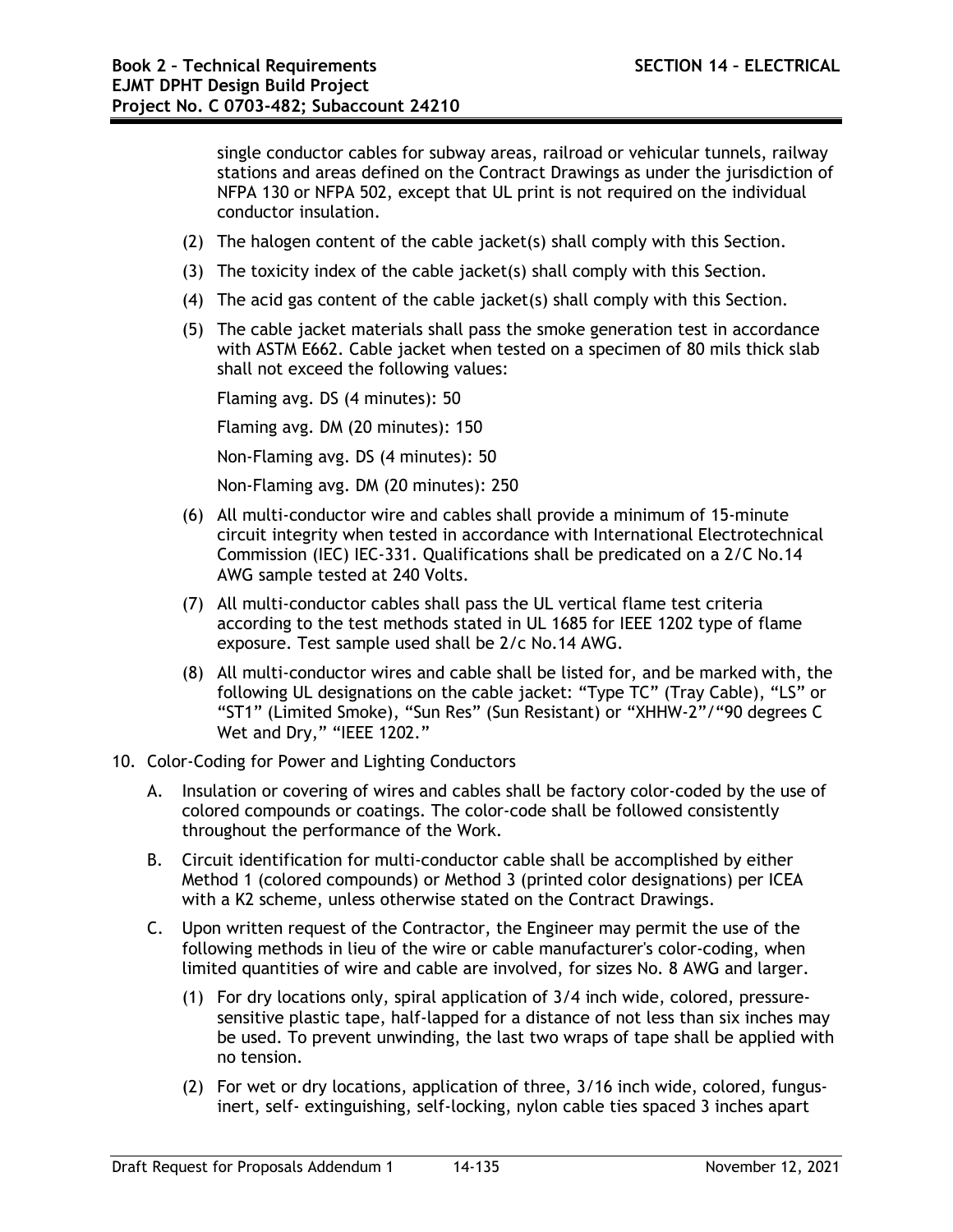may be used. The ties shall be snugly applied with a special tool or pliers, and any excess removed.

- (3) Each wire and cable shall be color-coded at all terminal points, in all manholes, boxes, or other similar enclosures.
- (4) Color markings shall be applied so as not to obliterate the manufacturer's identification markings.
- D. Color code chart shall be as follows:

| System Voltage | Conductor    |              |
|----------------|--------------|--------------|
|                | 208Y/120V    | 480Y/277V    |
| Phase A        | <b>Black</b> | <b>Brown</b> |
| Phase B        | Red          | Orange       |
| Phase C        | Blue         | Yellow       |
| <b>Neutral</b> | White        | Gray         |
| Ground         | Green        | Green        |

*General-Purpose Wires and Cables.* Unless otherwise shown on the Contract Drawings, general-purpose wires and cables shall be as follows:

- 1. General-purpose wires and cables shall be single conductor, ASTM B8, Class B stranded for all sizes AWG.
- 2. Select from the following list of UL wire and cable types:
	- A. Type XHHW: Flame retarding, Cross-linked-polyolefin insulation, conforming to UL 44, for dry locations only.
	- B. Type XHHW-2: Flame retardant, Cross-linked-polyolefin insulation, conforming to UL 44, 90 degrees C wet and dry.
	- C. Type THWN: Flame retardant, moisture and heat-resistant thermoplastic insulation with a nylon jacket or equivalent; double-rated THHN-THWN gasoline-oil resistant II; conforming to UL 83. The use of this cable shall be in accordance with the requirements of this Section.
- 3. Type USE: Unless otherwise indicated, Type USE shall be the only wire and cable used for underground installations. Select from one of the following:
	- A. Heat- and moisture-resistant ethylene-propylene-rubber insulation with jacket of either cross-linked polyolefin or heavy duty thermosetting chlorosulphanated polyethylene or heavy-duty neoprene; multiple rated "USE-RHH-RHW"; conforming to ASTM D2802, ICEA S-95-658, UL 44 and UL 854.
	- B. One layer of low-smoke, zero-halogen thermosetting cross-linked polyolefin, Type RHW-2, 90 degrees C wet and dry.

*(d) Lighting Fixture Wires.* Unless otherwise shown on the Contract Drawings, lighting fixture wires shall be stranded only, and shall be Type SF-2, silicone rubber insulated conforming to UL 62.

*(e) Grounding Wires and Cables.* Unless otherwise shown on the Contract Drawings, grounding wires and cables shall be as follows: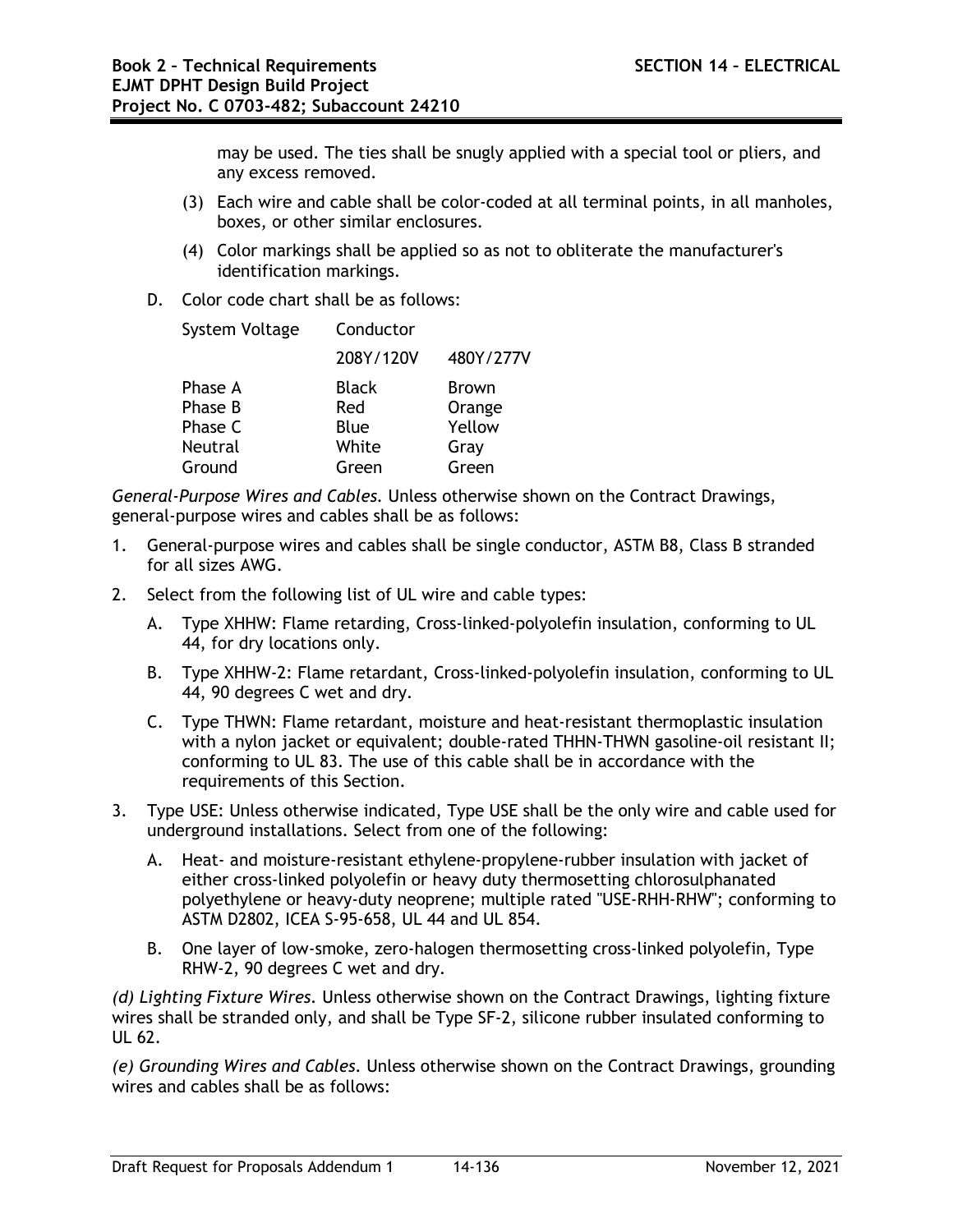- 1. Insulated
	- A. ASTM B8, Class B stranded for all sizes; and of the same insulation type as the power conductors.
	- B. Covering shall be a continuous green color and conforming to ASTM B 33 and UL 44.
- 2. Uninsulated
	- A. General: ASTM B8, Class B stranded for all sizes AWG.
	- B. In raceways soft-drawn and conforming to ASTM B3.
	- C. Direct buried or encased in concrete
- 3. Soft-drawn, medium-hard-drawn, or hard-drawn and conforming to ASTM B1, B2 or B3, respectively.

*Control Wires and Cables.* Unless otherwise shown on the Contract Drawings, control wires and cables shall be as follows:

- 1. Single conductor wires and cables shall be ASTM B8, Class B stranded, type XHHW or XHHW-2 flame retardant, cross-linked-polyolefin insulation. Both shall conform to UL 44 and ICEA S-73-532.
- 2. Multiconductor cables shall be ASTM B8, Class B or Class C stranded, Control Cable Type B, conforming to ICEA S-73-532. Color-coded as per ICEA S-73-532. Method No. 1 for NFPA 70 applications (with white and green) or ICEA S-73-532 for paired conductor cables. Select from the following list of cable types.
	- A. Individual ethylene-propylene rubber insulation with overall flame retardant, crosslinked-polyolefin jacket; conforming to ICEA S-73-532, UL 44 and UL 1581.
	- B. Individual flame retardant, cross-linked-polyolefin insulation with overall flame retardant, cross-linked- polyolefin jacket; conforming to ICEA S-73-532.
- 3. Single conductor wires and cables shall be ASTM B3 stranded soft drawn bare copper conductor, Type MTW (machine tool wire), resistant to acids, alkalis, grease, chemicals, abrasion, and moisture. Wire shall be UL-recognized as AVM, and shall meet or exceed all applicable requirements of VW-1 flame test per UL44, UL 1015, CSA FT-1 flame test, NEC Article 30, and NFPA Standard 79.

*(g) Switchboard Wires and Cables.* Unless otherwise shown on the Contract Drawings, switchboard wires and cables shall be as follows:

- 1. Switchboard wires and cables shall be single conductor, ASTM B8, Class B stranded, except that for wires and cables crossing hinged joints and swinging panels and where "Extra Flexible" wire or cable is shown on the Contract Drawings, conductors shall be ASTM B174, Class K stranded.
- 2. Wires and cables shall be Type SIS, cross-linked-thermosetting-polyethylene insulation, conforming to ICEA S-73-532 or ICEA S-95-658, IEEE 383 and UL 44.
- *(h) Cable Tags.*
- 1. Dry Locations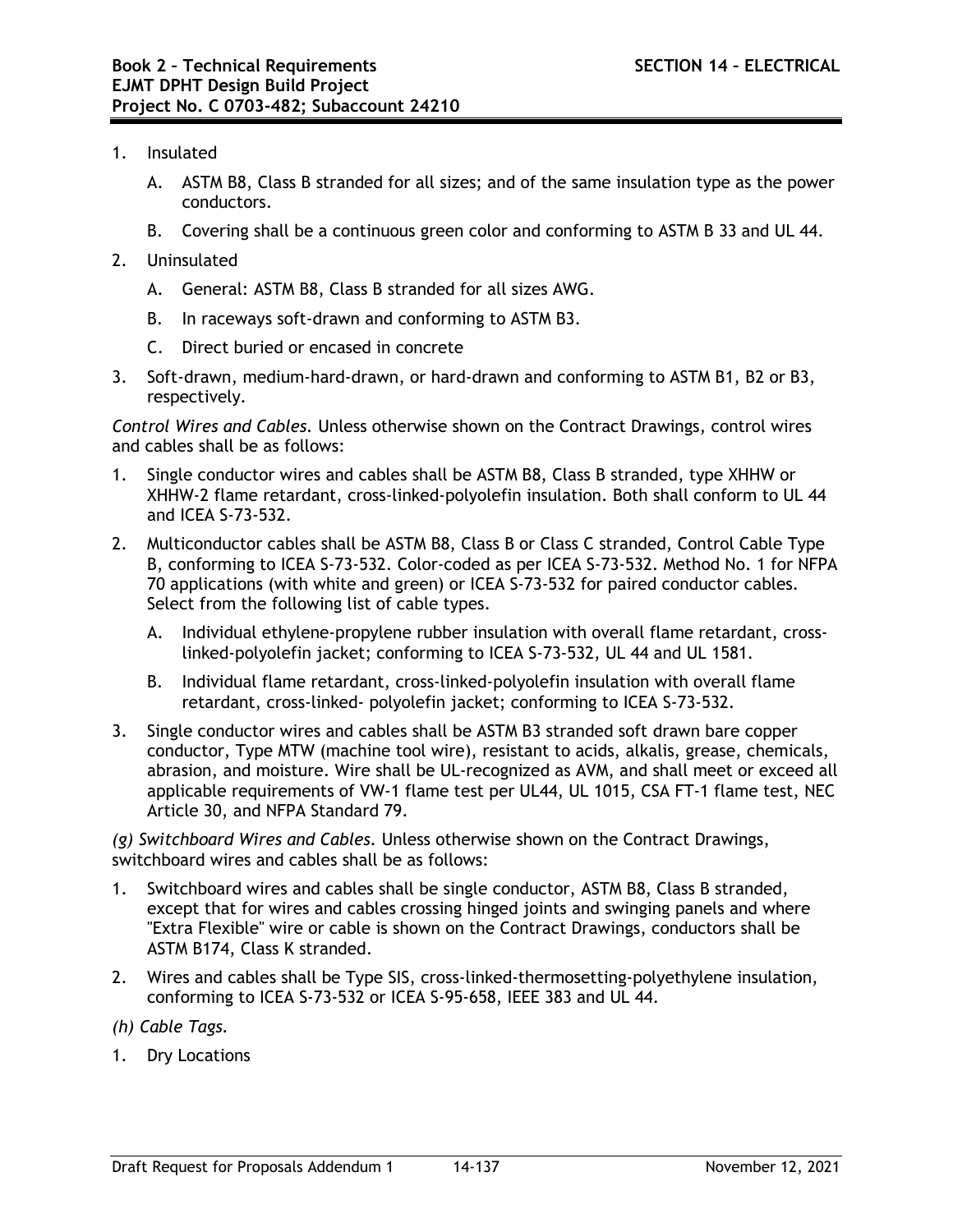- A. Fiberglass tags, 1/16 inch thick and 3/4 inch wide, indented with letters and numbers 5/16 inch high, with No. 14 AWG copper or nylon, weather-resistant cable ties.
- B. Lighting branch circuit wiring and single conductor signal and control wiring may be identified with "Quik" labels manufactured by W. H. Brady Company, or approved equal.
- 2. Wet Locations
	- A. Brass or stainless steel metal tags, No. 28 gauge and 3/4 inch wide, embossed with letters and numbers 5/16 inch high, with No. 14 AWG copper or nylon, weatherresistant cable ties, or stainless steel cable ties.

*Splicing, Terminating and Arcproofing Materials.* All splicing, terminating and arcproofing materials shall be compatible so that no one material will adversely affect the physical or electrical properties of any other or of the wire or cable itself. All materials for making splices and terminations shall be specifically designed for use with the type of wire or cable, insulation, installation, and operating conditions of the specific application.

- 1. Connectors
	- A. Subject to compliance with requirements of this Section, provide connectors of the following types:
		- (1) Solderless, uninsulated, high conductivity, corrosion-resistant, compression connectors conforming to UL 467 and IEEE 837;
		- (2) Insulated, indenter type compression butt connectors;
		- (3) Insulated, integral self-locking flexible shell, expandable spring connectors;
		- (4) Uninsulated, indenter type compression pigtail connectors;
		- (5) Welded type connectors.
	- B. For installations in subway areas, railroad stations, railroad or vehicular tunnels, or areas defined as subject to NFPA 130 or NFPA 502 jurisdiction, use flame-retardant type connectors.
- 2. Terminals
	- A. Subject to compliance with requirements of this Section, provide terminals of the following types:
		- (1) Solderless, uninsulated, high conductivity, corrosion-resistant, compression terminals conforming to UL 467 and IEEE 837;
		- (2) Insulated, compression terminals;
		- (3) Solderless, high conductivity, corrosion-resistant, hex screw type, bolted terminals;
		- (4) Welded type terminals.
- 3. Shrinkable Tubing
	- A. Subject to compliance with requirements of this Section, provide shrinkable tubing of the following types: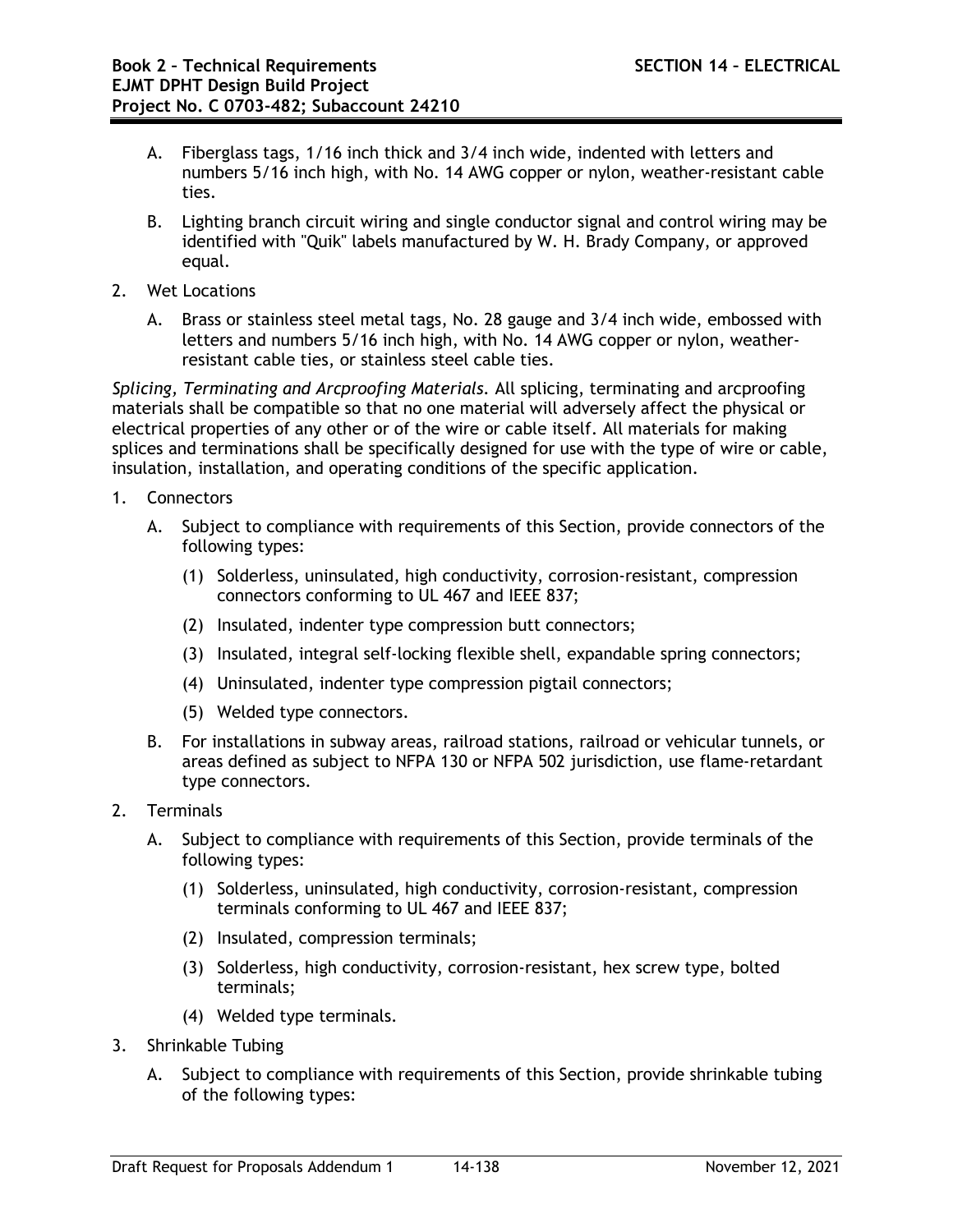- (1) Either irradiated modified polyvinyl chloride or irradiated modified polyolefin heat shrinkable tubing;
- (2) Cold shrinkable tubing.
- 4. Tapes and Sealers
	- A. Vinyl Tapes:
		- (1) Flame-retardant, cold- and weather-resistant, 3/4 inch or 1-1/2 inches wide, as required, and conforming to UL 510 and ASTM D3005.

For interior, dry locations, provide 7 mil, conforming to ASTM D3005 (Type I); Scotch (3M) No. 33, or approved equal.

For exterior or damp and wet locations, provide 8.5 mil, conforming to ASTM D3005 (Type II); Scotch (3M) No. 88, or approved equal.

- B. Rubber Tapes:
	- (1) Ethylene-propylene, rubber-based, 30-mil splicing tape, rated for 130 degrees C operation; 3/4 inch and wider (1, 1-1/2, 2 inches) as shown on the Contract Drawings or approved by the Engineer, conforming to (Grade A); Scotch (3M) No. 130C, or approved equal.
- C. Insulating Putty
	- (1) Rubber-based, 125-mil elastic filler putty; 1-1/2 inches wide; Scotch (3M) Scotchfil, or approved equal.
- D. Silicone Rubber Tapes
	- (1) Inorganic silicone rubber, 12 mil, 130 degrees C rated, anti-tracking, self-fusing tape; 1 inch wide; Scotch (3M) No. 70, or approved equal.
- E. Sealer
	- (1) Liquid applied fast-drying sealant; Scotch (3M) Scotchkote, or approved equal.
- 5. Resin Filled Splices
	- A. Epoxy Molded Type
		- (1) Two-piece, snap-together molded bodies, sized for wire or cable, with two-part low viscosity polyurethane insulating and sealing compound, rated for 600 volts, using crimp-type wire connector; Scotch (3M) No. 82-A1, 82-A2 or 82-A3 compound, or approved equal.
	- B. Re-Enterable Type
		- (1) Transparent, molded bodies clamped with stainless steel strain-relief bar and shield continuity connectors, sized for wire or cable, with loosely woven polyester spacer web and jelly-like urethane formulation for permanent re-entry capability; Scotch (3M) Nos. 78-R1 through 78-R5, with No. 2114 compound, or approved equal.
- 6. Fircproofing Materials
	- A. Fire-resistant tapes shall be Scotch (3M) No. 77, or approved equal.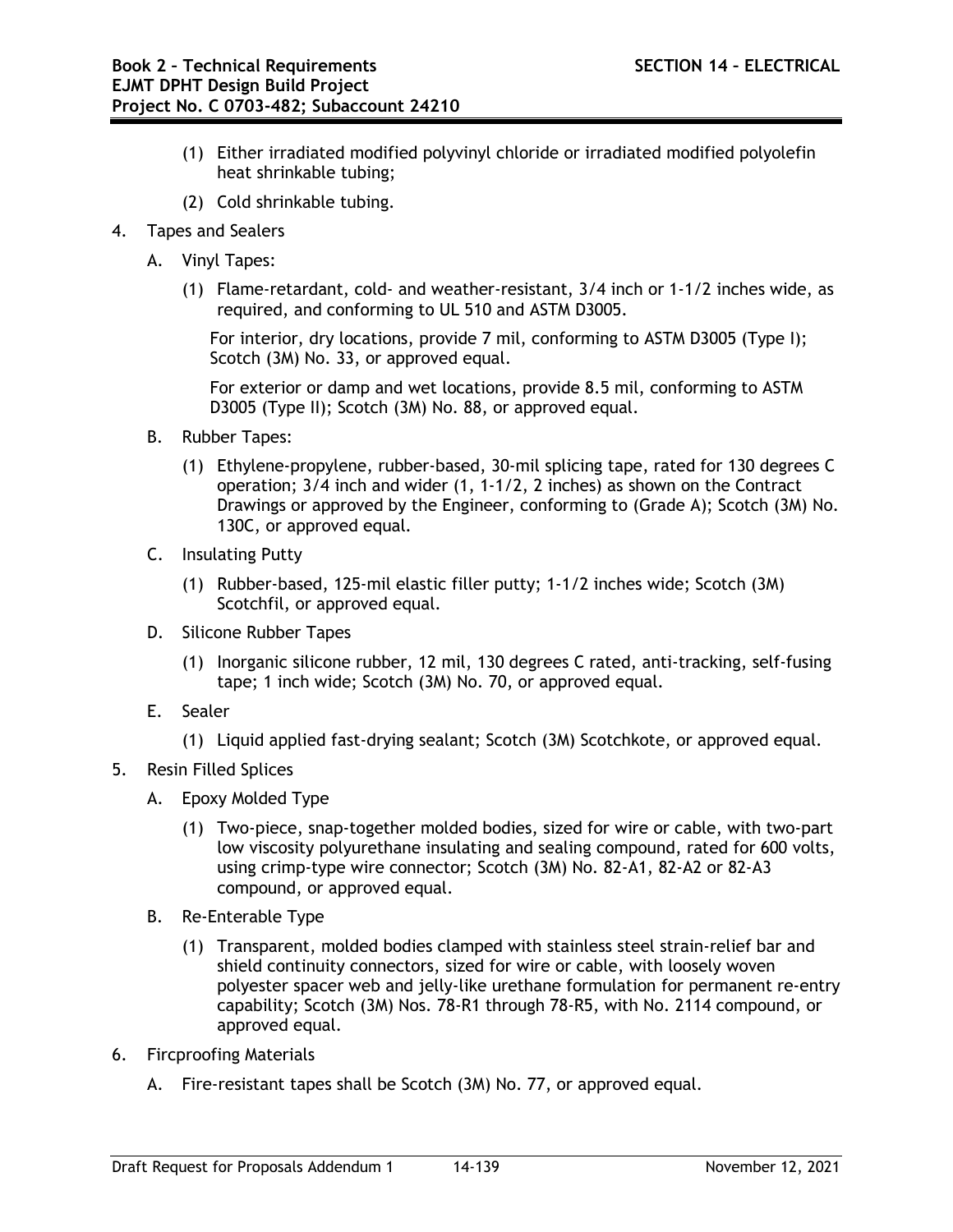- B. Glass cloth binding tapes shall be Scotch (3M) No. 69, or approved equal.
- 7. Special splicing materials and methods shall be as shown on the Contract Drawings.

*Factory Tests.*

- 1. For quantities as shown on the Contract Drawings, regular dielectric-withstand and insulation-resistance in water tests for wires and cables shall be performed in accordance with III 44.
- 2. Flame tests for wires and cables shall be performed in accordance with UL 1685, UL 2196, and AAR RP- 585.
- 3. The test results shall be certified for each reel/coil/box of wire or cable.
- 4. Factory inspection and witnessing of tests by the Engineer shall be required for all wires and cables furnished under this Contract. The Engineer reserves the right to require additional testing, or to waive factory inspection or witnessing of tests. The Contractor shall notify the Engineer 14 days in advance of the scheduling of such factory tests.

### **CONSTRUCTION REQUIREMENTS**

*Preparation.* Prior to pulling wires and cables, raceway systems shall be cleaned of all foreign matter and ll operations necessary shall be performed so as not to cause damage to wires and cables while pulling. Prior to pulling wires and cables into underground conduit systems, place a feeding tube approved by the Engineer at the entrance end of such systems.

- *(b) Wire and Cable Installation.*
- 1. General
	- A. Keep wires and cables dry at all times.
	- B. Seal wire and cable ends with water tight end seals if splicing or terminating does not follow at once.
	- C. Before splicing or terminating wires and cables, make a thorough inspection to determine that water has not entered the wires and cables or that the wires and cables have not been damaged.
	- D. Use adequate lubrication when installing cables in conduits or raceways. Any pulling compounds shall be compatible with the finish of the wires and cables furnished.
- 2. General Purpose Wires and Cables
	- A. Minimum wire or cable size shall be No. 12 AWG for light and power service.
	- B. Wires or cables shall be at least No.10 AWG for the entire length of branch circuits, where distances to first outlets are as follows:
		- (1) 100 feet or more on 480Y/277 Volt systems.
		- (2) 70 feet or more on 208Y/120 Volt systems.
- 3. Lighting Fixture Wires
	- A. For wiring within lighting fixtures only, where sizes No. 14 AWG or smaller are required, use Type SF- 2 fixture hookup wire. Type SF-2 wire shall not be used for wiring end-to-end connected fluorescent fixtures.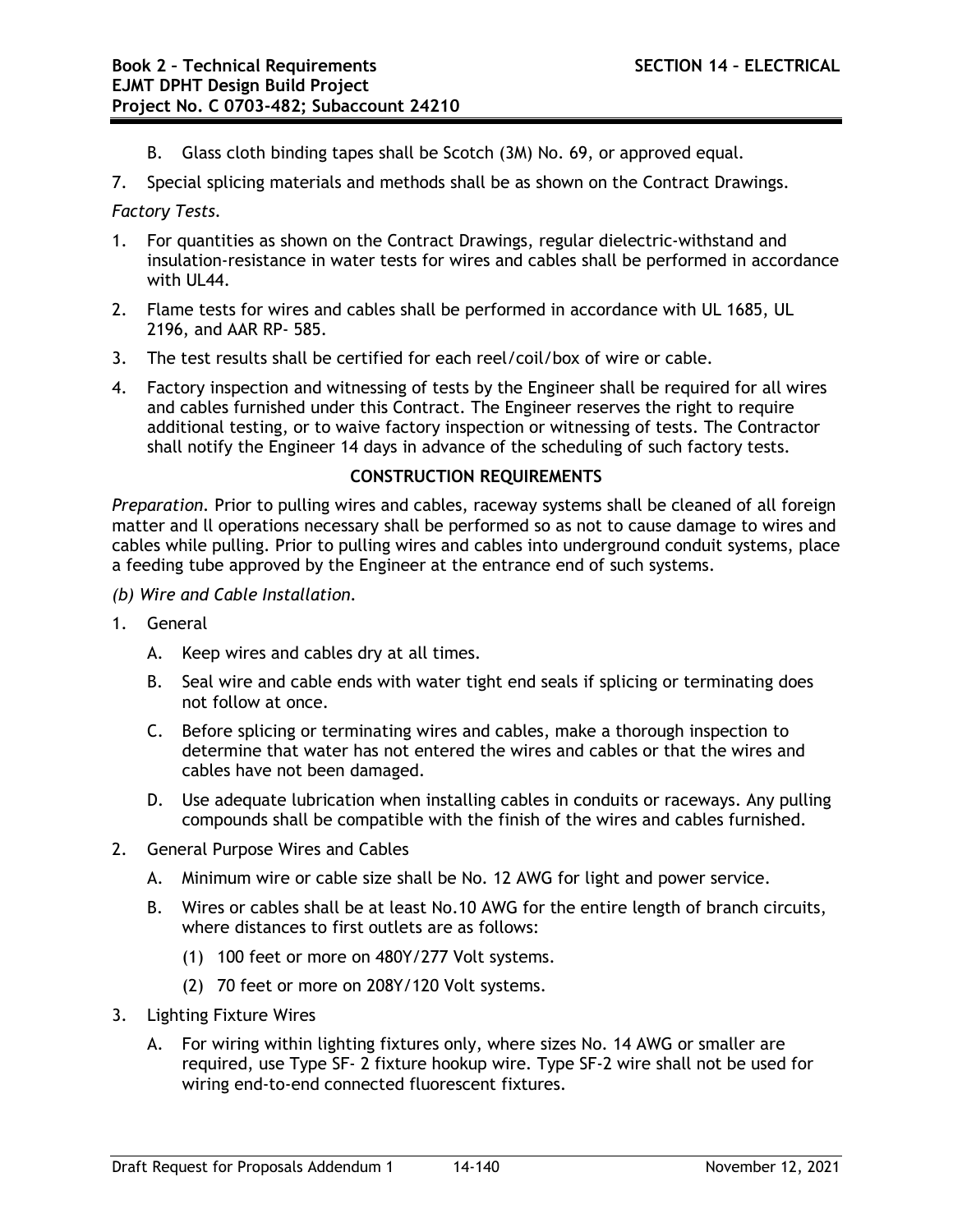B. For connecting lighting fixtures to branch circuit conductors, use low-smoke, zerohalogen XHHW for dry and XHHW-2 90 degrees C wet and dry for indoor applications. For outdoor applications, use RHW-2 or RHH-RHW-2, VW-1, 90 degrees C wet and dry.

# *Splicing and Terminating.*

- 1. General
	- A. Splices shall be permitted with the Engineer's approval. Splicing and terminating shall be as specified in this Section. Details of special splicing and terminating shall be as shown on the Contract Drawings. Any splicing or terminating methods other than those specified below, for which the components are in accordance with the requirements of this Section, shall be submitted to the Engineer for approval.
- 2. General Purpose Wires and Cables
	- A. Splices in dry locations for sizes No. 10 AWG and smaller: Splicing shall be completed using one of the following:
		- (1) Insulated, integral, self-locking flexible shell, expandable spring connectors shall be applied to the twisted conductors. Two, half-lapped layers of vinyl tape, extending to a distance of not less than one inch from the connector, shall be applied.
		- (2) Compression type, insulated butt connectors shall be applied to the butted conductors by means of an appropriate crimping tool, providing controlled indentation. Two, half-lapped layers of vinyl tape, extending to a distance of not less than one inch from the connector, shall be applied.
		- (3) Compression type, pigtail connectors shall be applied to the conductors by means of an appropriate crimping tool, providing controlled indentation. The connector shall be covered with a polyamide cap and two, half-lapped layers of vinyl tape, extending to a distance of not less than one inch from the connector, shall be applied.
	- B. Splices in dry locations for sizes No. 8 AWG and larger, splicing shall be completed using all of the following:
		- (1) Connectors shall be split sleeve solderless type or solderless compression type.
		- (2) Fill indents of connectors with Scotchfil insulation putty.
		- (3) Apply rubber splicing tape equal to the original insulation rating.
		- (4) Apply two, half-lapped layers of vinyl tape, or a shrinkable tubing.
	- C. Splices in wet locations
		- (1) Same as dry locations specified in this Section, except that after vinyl tape is applied, cover with two coats of sealer or shrinkable tubing.
		- (2) Resin-filled splice shall be covered with two, half-lapped layers of vinyl tape and two coats of sealer or shrinkable tubing.
	- D. Terminations in dry locations for sizes No. 10 AWG and smaller:
		- (1) Terminations shall be compression terminals, insulated or uninsulated.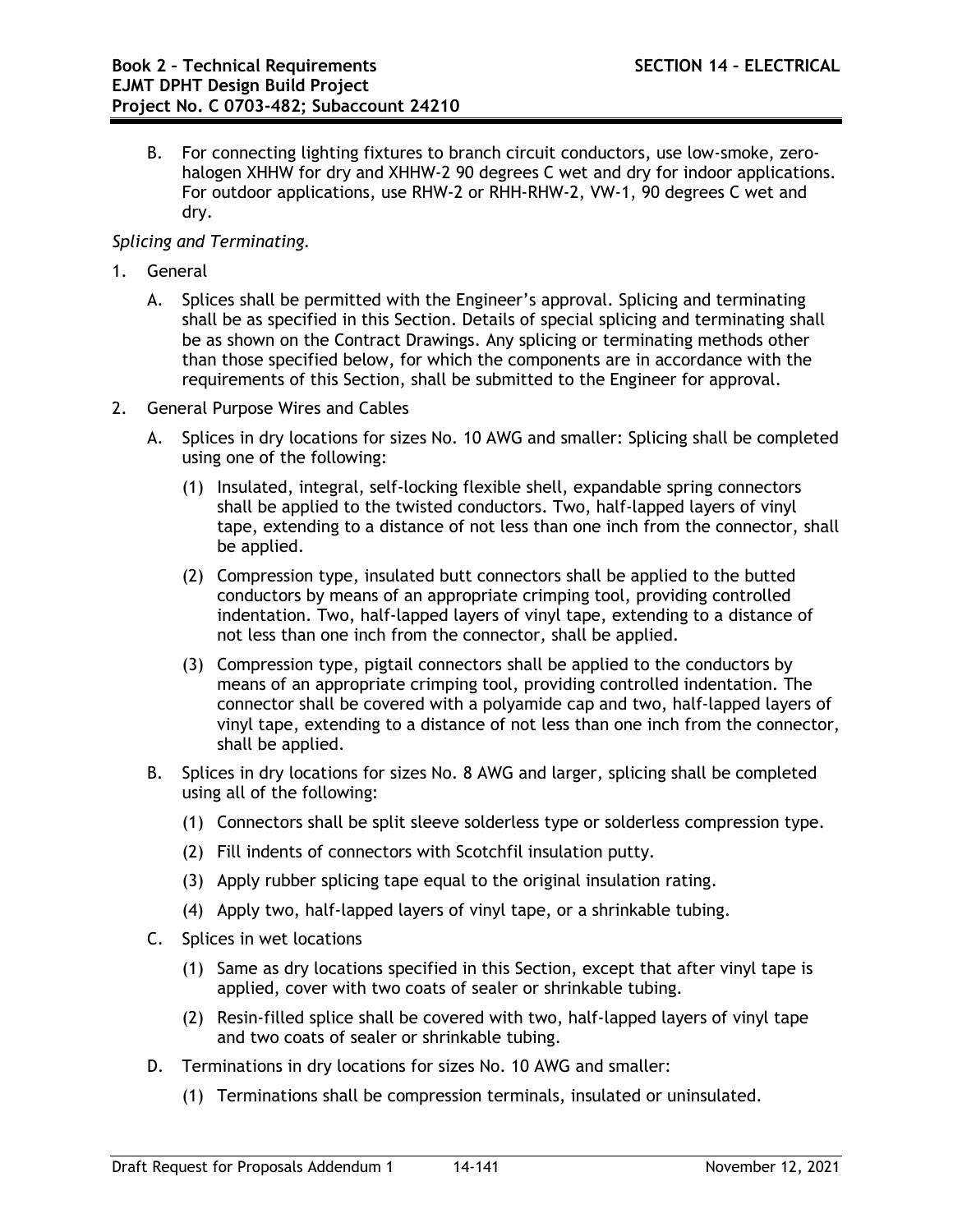- E. Terminations in dry locations for sizes No. 8 AWG through No. 3/0 AWG.
	- (1) Ring tongue terminals shall be solderless, uninsulated compression crimp-type.
	- (2) Ring tongue lugs shall be bolted hex screw type.
- F. Terminations in dry locations for sizes No. 4/0 AWG and larger:
	- (1) Ring tongue terminals shall be solderless, uninsulated compression crimp-type.
- G. Terminations in wet locations:
	- (1) In addition to the dry location terminations specified in this Section, cover the entire termination area with two, half-lapped layers of vinyl tape and apply two coats of sealer over the tape.
- 3. Overhead Service Cables
	- A. Splices and terminations in overhead service cables shall be the same as specified in this Section, as appropriate for overhead service conductor size.
- 4. Portable Cords
	- A. Splices shall not be made in portable cords.
	- B. Terminations shall be made only at apparatus to be served or at branch circuit connection by means of any of the following:
		- (1) Insulated, integral, self-locking flexible shell, expandable spring, or crimp-type connectors;
		- (2) Insulated, crimp-type, compression connectors;
		- (3) Uninsulated, ring tongue terminals for connection to wire terminal strip block.
- 5. Lighting Fixture Wires
	- A. Connections to branch circuit and to fixture wiring shall be made by either insulated, integral, self- locking flexible shell, expandable spring, or crimp-type connectors.
- 6. Grounding Wires and Cables
	- A. Splices and terminations shall be installed in accordance with the manufacturer's recommendations.
	- B. In hazardous or classified locations, splices and terminations shall be solderless high conductivity, corrosion-resistant, compression type connectors and terminations shall be clamp-type pressure connectors, suitable for such use.
	- C. All underground connections shall be covered with two coats of asphalt base paint.
- 7. Control Wires and Cables
	- A. Splices shall be made in accordance with the requirements specified in this Section, and shall be enclosed in a re-enterable splicing case. Where shielded cable is shown on the Contract Drawings, the shielding shall be continued through the splice. Shields shall be grounded at one location only unless otherwise shown on the Contract Drawings.
	- B. Terminations shall be insulated, indenter-type ring tongue terminals.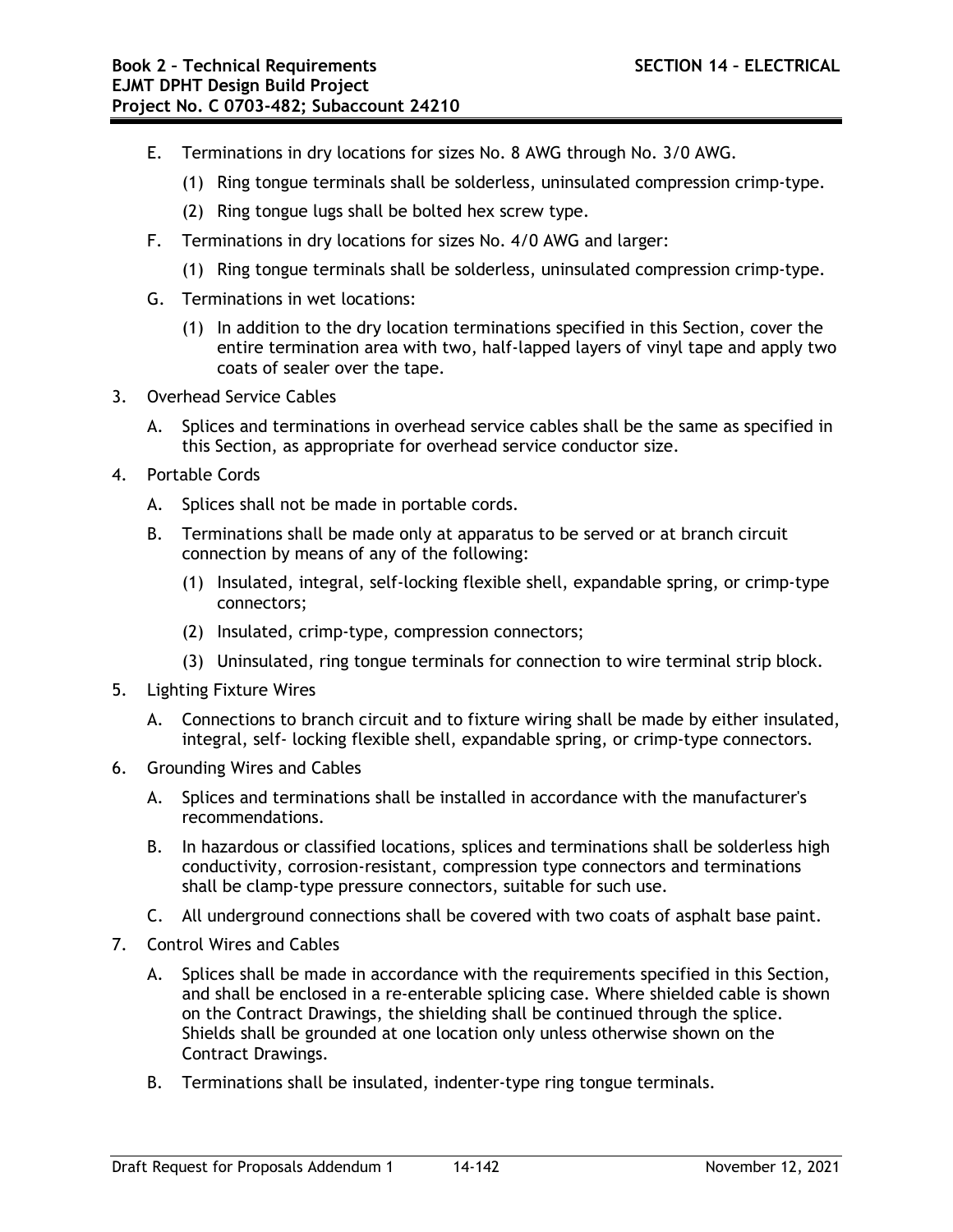- 8. Switchboard Wires
	- A. No splices are permitted.
	- B. Terminations shall be insulated, indenter-type ring tongue terminals.

### *Arcproofing.*

- 1. Arcproofing shall be applied where shown on the Contract Drawings.
- 2. Arcproofing, which has been disturbed for any reason, shall be reinstalled as soon as possible after the disturbance.
- 3. Arcproofing shall be installed as follows:
	- A. Wires and cables shall be grouped by circuit and arcproofing applied over the group of wires and cables comprising one circuit. Splices shall be arcproofed individually and the taping shall join with and be overlapped by the group taping.
	- B. Arcproofing shall be applied in two wrappings of half-lapped tape, bound with glass cloth tape applied at the ends of the fire-resistant tape, and at intervals not to exceed 24 inches along the entire length of the cables. The two wrappings shall be applied with opposing lays.
	- C. Arcproofing shall be extended into the conduit opening or end bell of the raceway entering a handhole, manhole, or box.
	- D. Arcproofing tape shall be 1-1/2 inches wide where the diameter of the individual cable, or of the circumscribed circle for the circuit group, is less than 1-3/4 inches. For larger diameters, the tape shall be 3 inches wide.

### *(e) Identification of Wires and Cables.*

- 1. Each wire and cable shall be identified by its circuit in all cabinets, boxes, manholes, handholes, wireways, other enclosures and access locations, and at all terminal points.
- 2. The circuit designations shall be as shown on the Contract Drawings. Tags shall be attached to wires and cables in such a manner as to be readily visible.
- 3. The tag ties shall be wrapped around all conductors comprising the circuit or feeder to be identified.
- 4. Wires and cables that are arcproofed shall also be identified outside the applied arcproofing.

*(f) Field Tests.* Test all wires and cables up to equipment installed under this Contract with a 1000-volt Megohmmeter. Furnish the Engineer with a copy of the "Megger" readings together with an outline of the method used. If, in the opinion of the Engineer, any reading is lower than that required by applicable codes, the Contractor shall promptly replace the materials involved, at his expense, and retest.

### **METHOD OF MEASUREMENT**

Wires, Cables, Splices and Terminations (600 volts or less) will not be measured and paid for separately, but shall be included in the lump sum price for Electrical Modifications.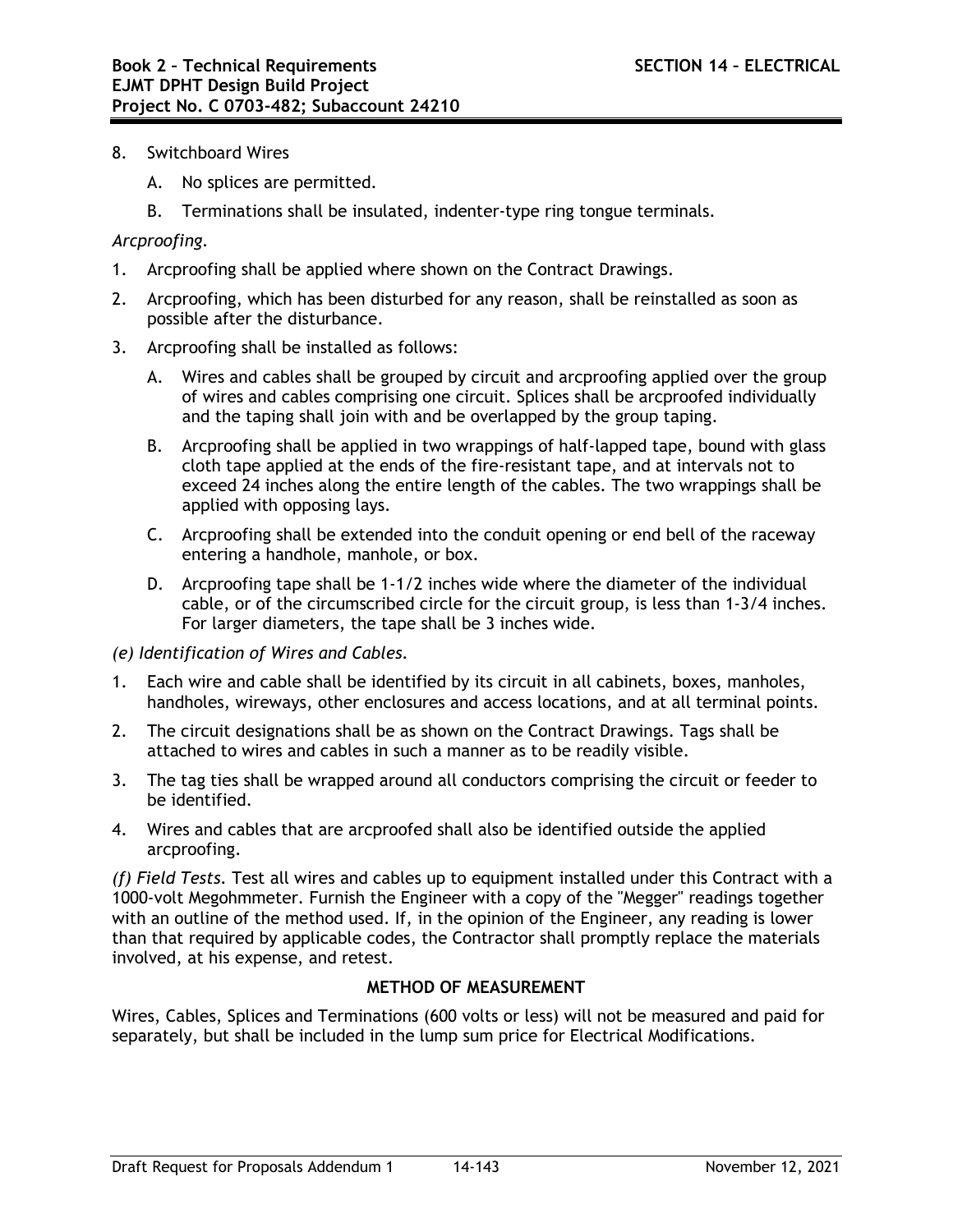## **REVISION OF SECTION 622 OVER-CURRENT PROTECTIVE DEVICES (600 VOLTS OR LESS)**

Section 622 of the Standard Specifications is hereby revised for this project to include the following:

### **DESCRIPTION**

This work is installation of Over-current Protective Devices (6000 Volts or Less) in accordance with these specifications and in conformity with the details shown on the plans or established. The types of over-current protective devices specified in this Revision of Section 622 are: Low Voltage Power Air Circuit Breakers, Molded Case Circuit Breakers, Safety Switches, and Fuses.

## **MATERIALS**

*Manufacturers.* Subject to compliance with the requirements of this Section, the Contractor shall provide low voltage power circuit breakers, molded case circuit breakers, safety switches and fuses of one of the manufacturers specified herein.

- 1. Circuit Breakers and Safety Switches
	- A. Square D Company
	- B. General Electric Company
	- C. Siemens Energy Automation, Inc.
	- D. Cutler Hammer
- 2. Fuses
	- A. Commercial Enclosed Fuse Company (CEFCO)
	- B. Cooper Industries Inc./Bussman Division
	- C. Gould Incorporated/Circuit Protection Division
	- D. Ferraz/Shawmut

*(b) General.* Location, types, sizes, ratings and enclosures for over-current protective devices are shown on the Contract Drawings. Over-current protective devices mounted in their own enclosures as shown on the Contract Drawings shall conform to the requirements of NEMA, UL, and National Fire Protection Association (NFPA). Over-current protective devices to be installed as part of an assembly unit shall be installed in accordance with the manufacturer's requirements for the specified assembly or as shown on the Contract Drawings. Over-current protective devices and enclosures for which there are established UL standards, shall bear the UL label.

### *(c) Molded Case Circuit Breakers.*

1. Molded case circuit breakers for panel or individual mounting shall be molded-case type, quick-make and quick-break on manual or automatic operation. The handle mechanism shall be trip-free to prevent holding contacts closed on a fault. Tripping shall be indicated by the handle automatically assuming a position between the manual "off" and "on" positions.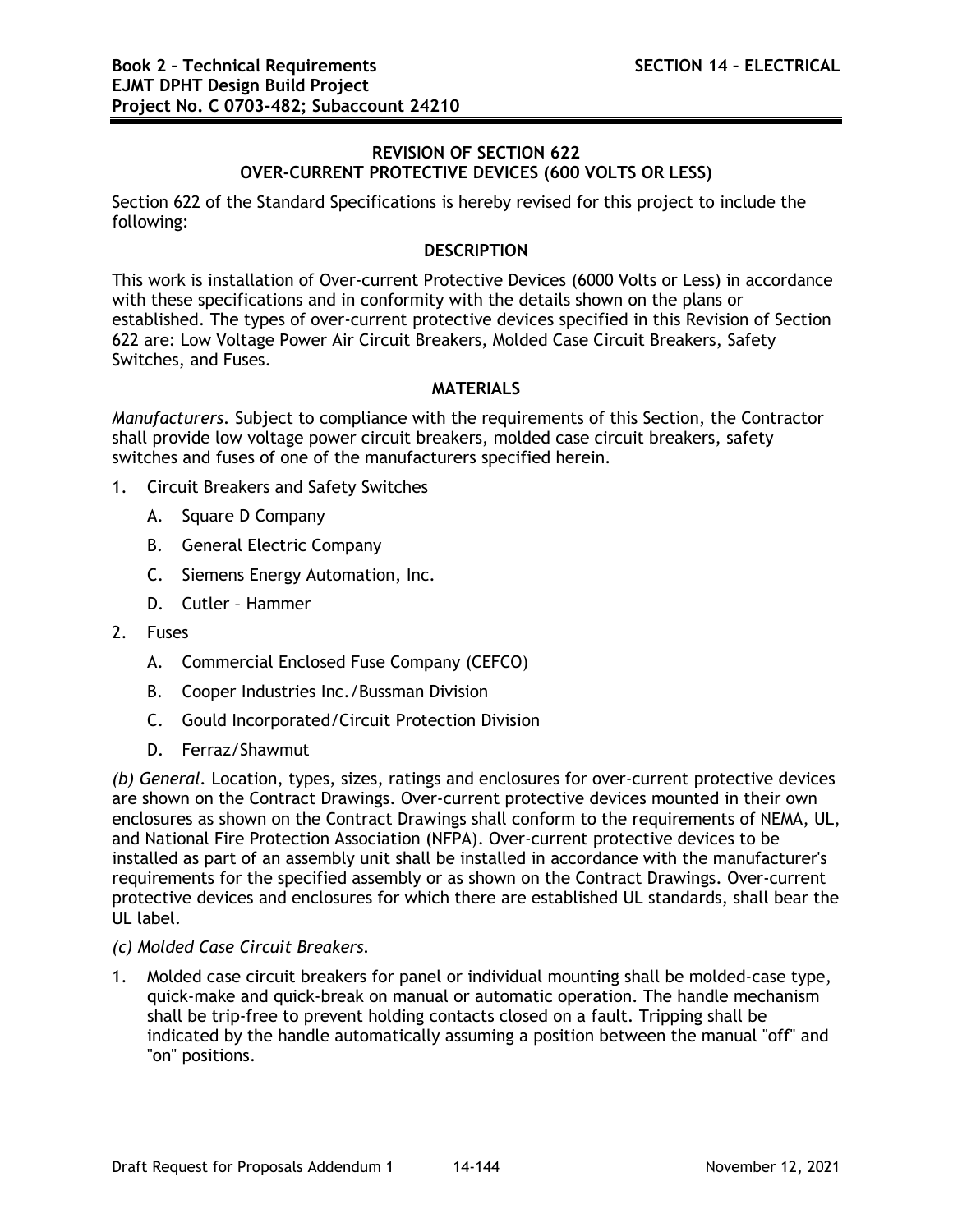- 2. Molded case circuit breaker contacts shall be of the high-pressure type and shall be made of a silver composition material. Arc shields shall be provided to confine, cool, and quench the arc drawn at interruption.
- 3. Continuous ampere ratings and number of poles shall be as shown on the Contract Drawings.
- 4. Molded case circuit breakers shall be bolt-on type. Unless otherwise shown on the Contract Drawings or as required by the system interrupting rating, all 120V or 208V circuit breakers shall have a minimum short circuit interrupting rating of not less than 10,000 amperes (RMS symmetrical) and all 277V or 480V breakers shall have a minimum short circuit interrupting rating of not less than 18,000 amperes (RMS symmetrical).
- 5. All molded case circuit breakers feeding 120V or 277V lighting circuits that are not controlled by local wall switches shall be UL approved type "SWD" circuit breakers.
- 6. Each molded case circuit breaker shall be suitable for the circuit on which it is applied and the load that it controls.
- 7. Accessories including, but not limited to, auxiliary switches, shunt trips, under-voltage trips, ground fault sensing and tripping shall be as shown on the Contract Drawings.

## *Thermal-Magnetic Circuit Breakers*

- 1. Circuit breakers up to, but not including 400 amperes shall be thermal magnetic trip. Electronic trip circuit breakers rated 100 amperes or higher may be provided in lieu of thermal magnetic type.
- 2. Automatic operation of the molded case circuit breaker shall be obtained by means of calibrated thermal and magnetic tripping devices for each pole of the breaker. The thermal device shall provide time-delay tripping on overloads, and the magnetic device shall provide instantaneous tripping on short circuits. The instantaneous magnetic trip shall be adjustable and accessible from the front of the breaker on frame sizes above 100 amperes.

*(e) Safety Switches.* Safety switches shall conform to NEMA KS-1, UL 98 and Federal Specifications (FS) FSW- S-865. Safety switches shall conform to the NEMA classification and shall be rated, as shown on the Contract Drawings. Safety switches shall be of the quickmake, quick-break type with terminals suitable for copper conductors, shall be padlock-able in the "off" position and shall be equipped with defeatable door interlocks.

*(f) Fuses.* Fuses shall be of the class, size and ratings (current, voltage, interrupting capacity, type, NEMA class) as shown on the Contract Drawings. Fuses shall conform to ANSI C97.1 for low voltage fuses. Unless otherwise shown on the Contract Drawings, fuses used in conjunction with motor protection shall be current limiting, dual element, time-delay type.

## **CONSTRUCTION REQUIREMENTS**

*General.* Unless otherwise shown on the Contract Drawings, over-current protective devices shall be installed in conformance with NFPA 70, and UL 98, in accordance with the manufacturer's instructions and in accordance with the requirements of this Section.

*(b*) Fuses. All fuses rendered inoperative during the Work shall be replaced before the issuance of the Certificate of Final Completion. All replacement fuses shall be provided in addition to the spare fuses specified in Section Spare Parts herein.